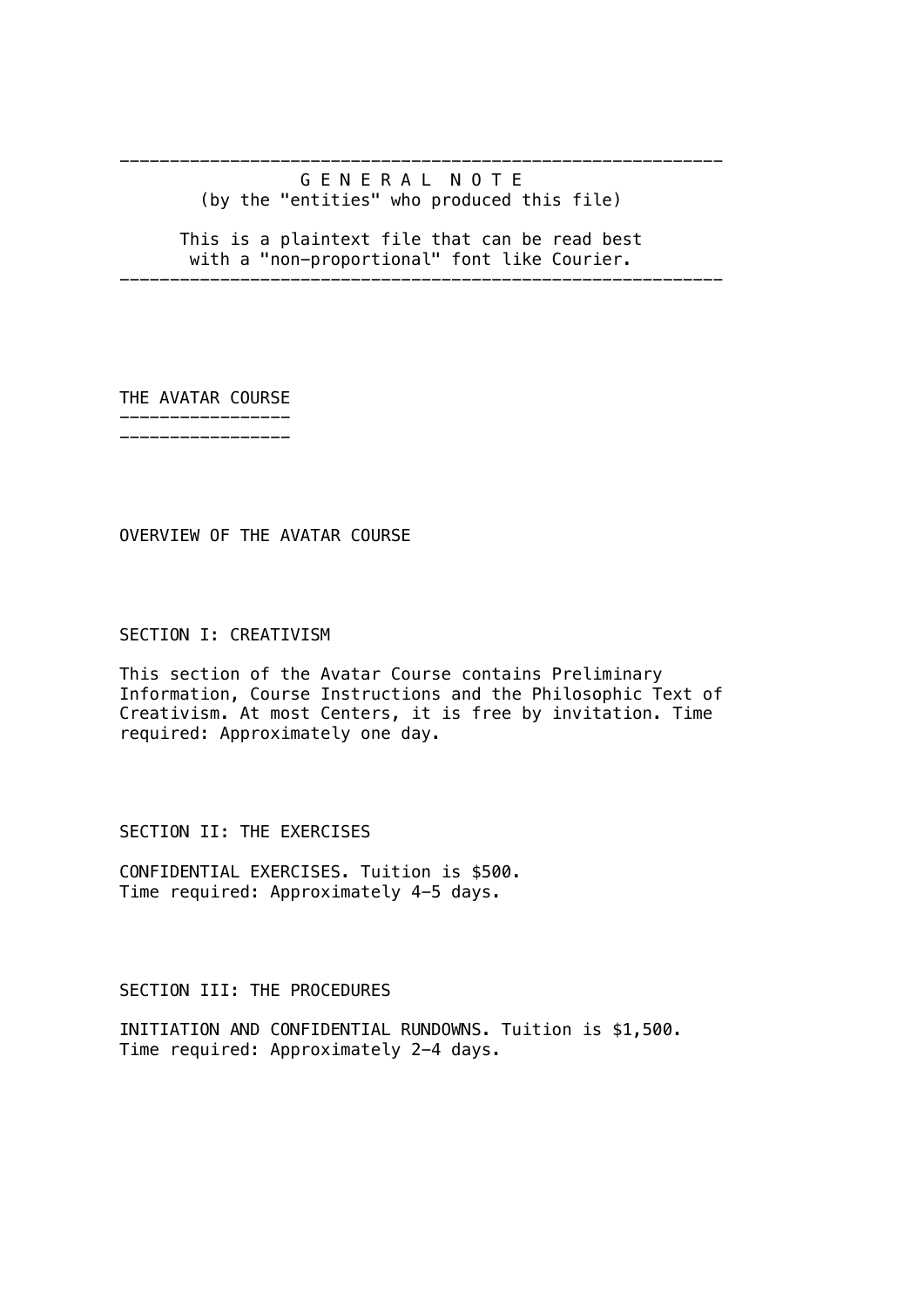## Avatar Material Confidential

(c) Copyright 1989, 1990, 1991 by Harry Palmer

--------------------------------------------------------

## SECTION I: CREATIVISM

This section of the Avatar Course contains Preliminary Information, Course Instructions and the Philosophic Text of Creativism. At most Centers, it is free by invitation. Time required: Approximately one day.

## THE AVATAR COURSE

AVATAR: SECTION TWO

THE EXERCISES

#### CONFIDENTIAL:

 These materials are confidential and are the exclusive property of Star's Edge, Inc.

They are not to be duplicated or disclosed to unauthorized persons without the advanced written consent of the president of Star's Edge, Inc.

----------------------------------------------------------------

Avatar Material Confidential

(c) Copyright 1989, 1990, 1991 by Harry Palmer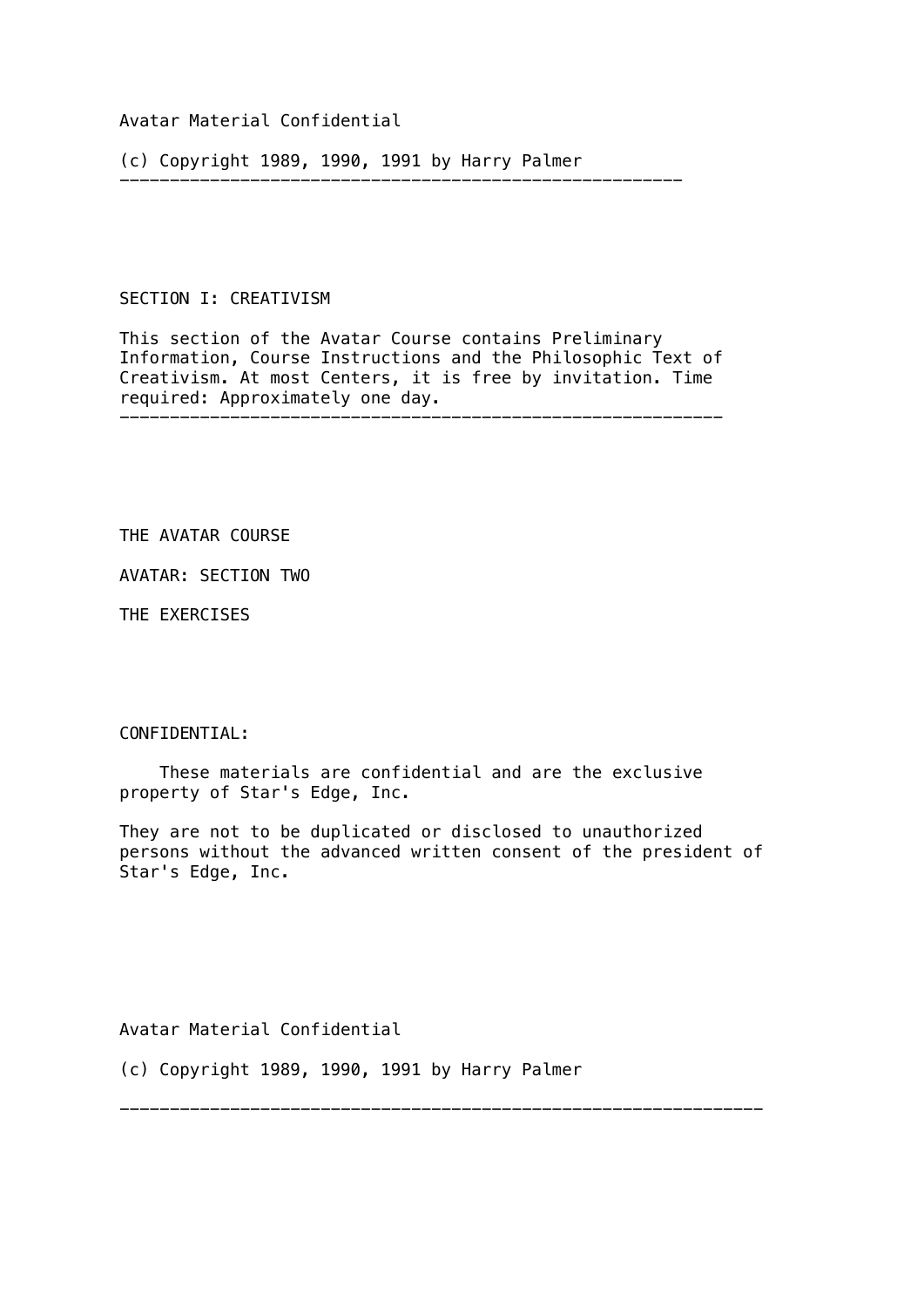TABLE OF CONTENTS

SECTION TWO

| [1] THE AVATAR EXERCISES  1   |  |  |  |  |  |  |  |  |  |  |  |
|-------------------------------|--|--|--|--|--|--|--|--|--|--|--|
| [2] FEEL IT (Transcript)  2   |  |  |  |  |  |  |  |  |  |  |  |
|                               |  |  |  |  |  |  |  |  |  |  |  |
| [4] LABEL IT EXERCISES  15    |  |  |  |  |  |  |  |  |  |  |  |
| [5] CREATION EXERCISES  17    |  |  |  |  |  |  |  |  |  |  |  |
|                               |  |  |  |  |  |  |  |  |  |  |  |
| [7] REALITY CREATION LIST  23 |  |  |  |  |  |  |  |  |  |  |  |
|                               |  |  |  |  |  |  |  |  |  |  |  |

Avatar Material Confidential

(c) Copyright 1989, 1990, 1991 by Harry Palmer

SECTION TWO: THE EXERCISES

--------------------------

[1] THE AVATAR EXERCISES

(A Starvation Diet for the Intellect)

--------------------------

The AVATAR Exercises are a series of disciplines that are

----------------------------------------------------------------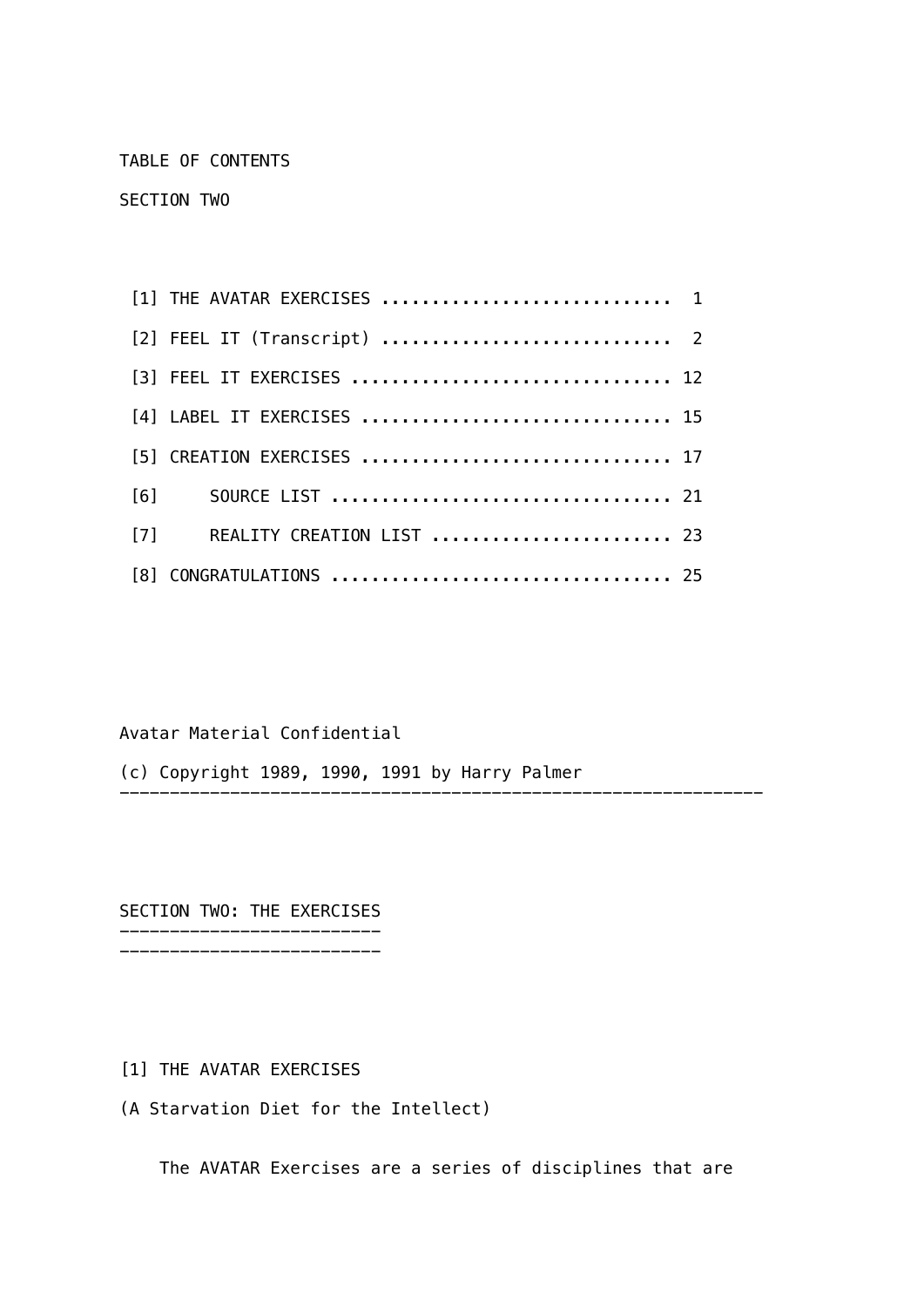known to have a very profound effect upon the development of consciousness. We provide sufficient data to enable you to gain familiarity with the exercise. As you practice the exercise, you will quickly discover that what we have said about the exercises is minuscule in comparison to what we have left unsaid. This is a purposeful omission on our part to invite you to do your own exploring.

 The exercises activate subtle shifts in awareness that tend to cause changes in a person's state of invigoration, well-being and/or creative power. These changes in condition are reliable indicators that you are progressing toward an experiential clarity of the exercise rather than merely gaining an intellectual understanding.

 The exercises are capable of producing the kind of revelations that leave one on one's knees, in reverence, sobbing tears of joy. Enjoy them. Indulge yourself.

----------------------------------------------------------------

[2] FEEL IT

An edited transcription of a lecture given on April 17, 1987 by Harry Palmer.

How do you feel?

(Audience: Great!)

I'm going to ask you to do something really selfish tonight, OK?

Will you be selfish for awhile?

I'm going to ask you to \_feel\_. A very selfish thing! I mean, if you think about it, you never feel for the greater good of mankind. \_Feel\_ is a very egotistical, selfish thing to do. Which may be why a lot of people are starting to turn it off. They don't \_feel\_ very much. So I'm going to have you \_feel\_.

Do you want a definition of feel? "To touch or handle in order to become aware of. Examine or test by touching or handling."

OK, touch something, handle something, become aware of it.

(Pause)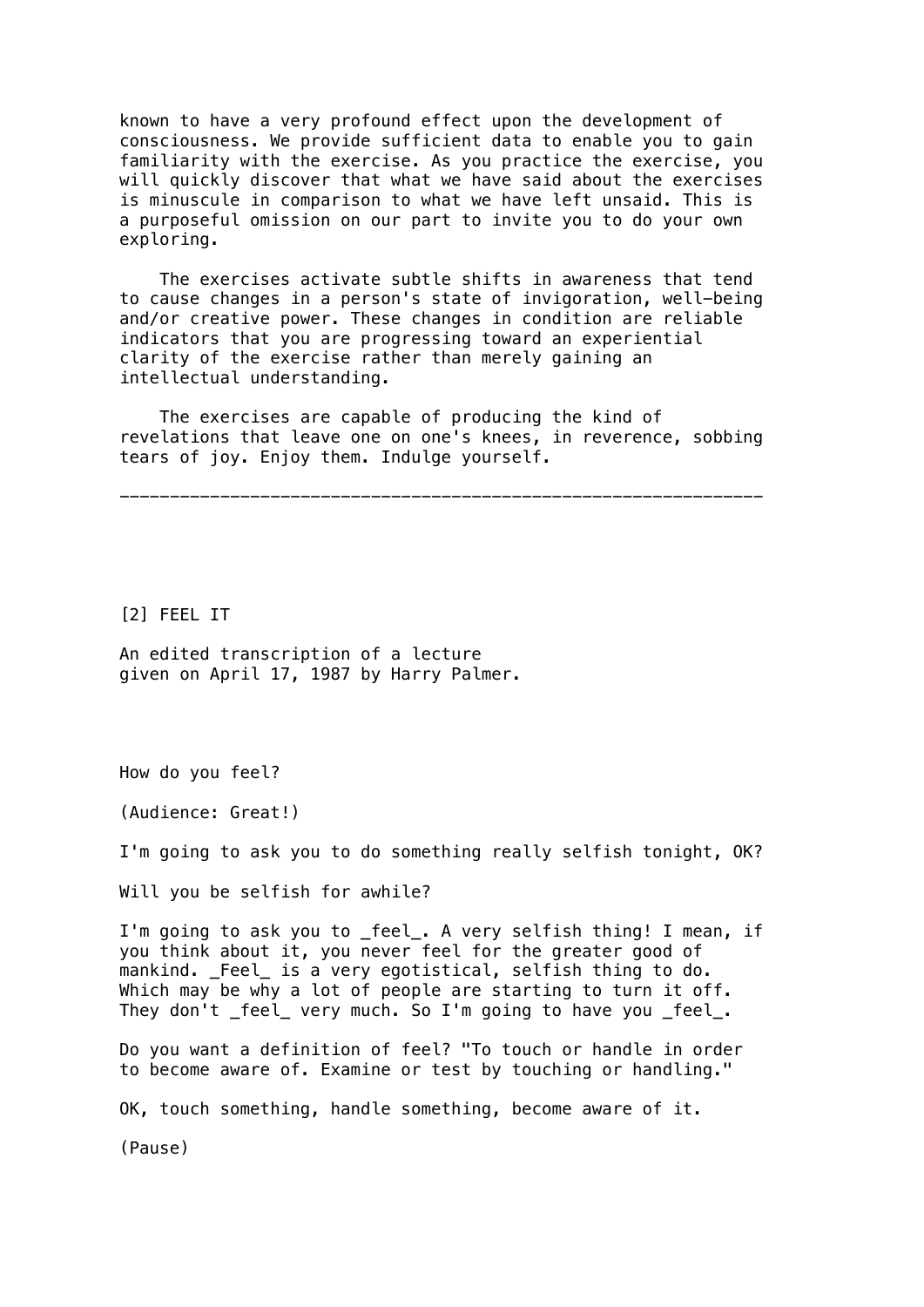Maybe it's because we've grown up in a society that values intellect very highly, that there's this little automatic translation device we've installed that works like this: we touch something, and when we touch it, we say "smooth." "Smooth" is a sound that intellectually symbolizes a certain feel; \_it's not the feel\_. Sometimes we touch something and as soon as we can translate it into a word we go "Oh, that's smooth-felt it-smooth, what do you want me to translate next?"

(Laughter)

So feel, don't translate.

(Pause)

Boy, do you see how selfish we can get? No translation at all.

(Reading from dictionary) "To perceive or be aware of through physical sensation."

Give me some examples of \_physical sensations\_.

Audience calls off: "Heat. Light. Pressure. Hunger. Sexy. Pain. Thirst. Sound. Smell. Touch. Dizzy."

Very good. Feel, be aware of the reflected light striking your retinas.

(Pause)

(From dictionary) "To experience an emotion or condition, such as to feel joy, to feel pain."

Feel joy without labelling it. Don't focus on saying how you feel, focus on feeling how you feel.

We get into putting words on things to such an extreme that feeling something becomes secondary to the urge to communicate it. It's like going on a vacation and the important part is coming back and telling someone, or showing them the pictures.

And of course when you get into the idea of living for others, you also get into the idea that others should live for you, which begins to make them responsible for how you feel.

It's better to be selfish and live for yourself, which allows others to live for themselves, too. Learn to feel what you feel, even create what you want to feel, and don't be too concerned about substituting words for what you're experiencing. Describing it just interrupts the flow.

Oh, you want to share? Here's a curious phenomena, if you take two people, or even more, and you sit them down together in a place, and don't let them talk, after a period of time they will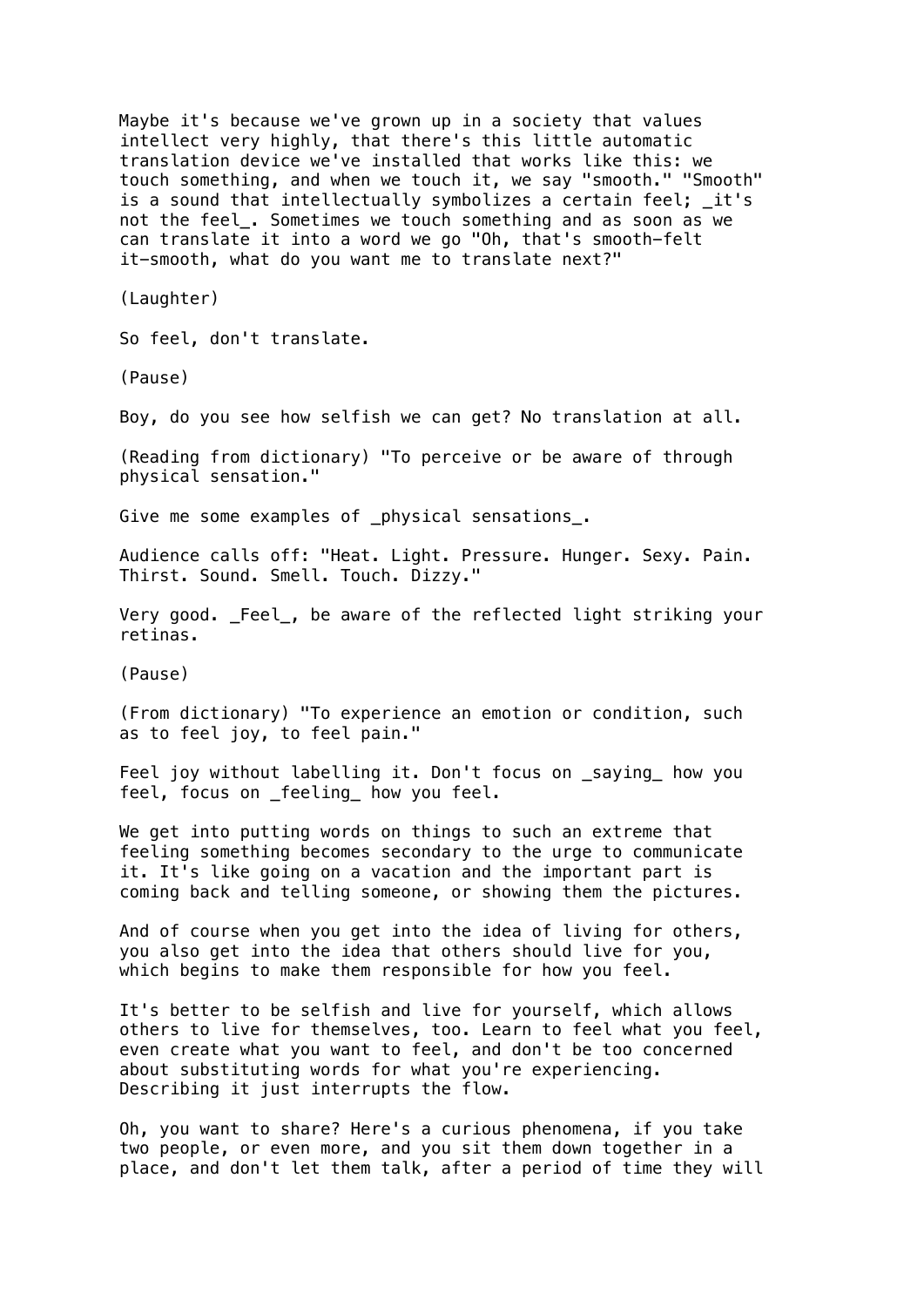feel the same way! Emotional inductance. Resonance. Natural Empathy. Sharing. How would you describe it?

Now, if they talk, they probably won't end up feeling the same because the words they translate their feelings into don't mean the same to both of them. For example, she says "I hate you" to describe the feeling of being hurt. He translates the words "I hate you" into the feeling of being angry. Oh, what a mess!

But see, without words there's a match of vibrations; just from having them close to each other, in the same space, the vibrations will eventually coincide, and they'll feel the same, empathy will develop and the upset will disappear. Having people meet face to face to talk out their upsets works because of the harmonizing of their vibrations from their physical closeness. What they say is of secondary importance. In fact, talking may at times slow down the process. Have you ever made up with someone just because you were tired of arguing?

So what's the lesson here? Do we stop talking? I don't think so.

What we need to recognize is that words are symbols (not the real thing) that allow us to achieve an intellectual understanding (also not the real thing). Words are not particularly effective for communicating experiential clarity. On the other hand, feelings allow us to telepathically communicate an experience, but are not particularly effective for communicating intellectual understanding.

Both understanding and experience have their places. The difficulty arises when we confuse them. You can't satisfy hunger by understanding that if you had some food you wouldn't feel that way.

When you're \_not\_ translating into words and you just hang out with somebody for a little while, you'll soon be on their wavelength. You'll feel the way they feel. This may explain the high that one experiences from hanging out with holy men. It's not just their words.

Somebody who looks like this (slumps body to look sad) can't say "Aw, I'm feeling great." You are receiving conflicting data. Unless you turn off the vibrations completely and rely solely on the intellect, the person will leave you just a bit uneasy. You stop and ask "Are you sure?"

"Oh yeah, I'm feeling great."

You stop him because the experience isn't right. The experience is on a telepathic, resonance level. It doesn't agree with your translation of what the words "I'm feeling great" feels like. So is the fellow lying to you? Maybe, maybe not. He may translate this feeling (slumps) into the words "feeling great." Maybe that's what "feeling great" means to him. Do you follow me?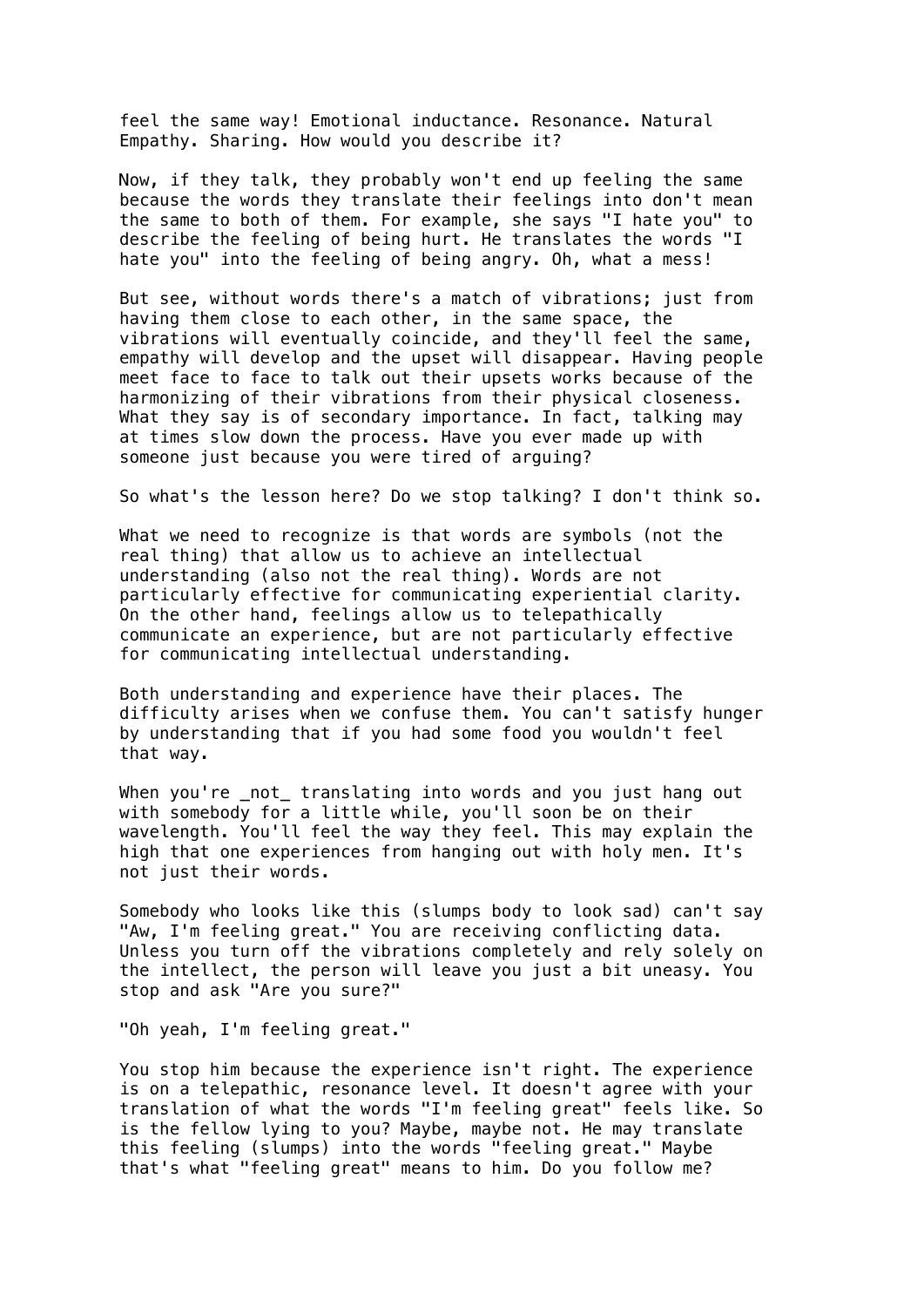So I'm going to have you experiment with something. Breathe for a minute. You know how you breathe, you go (breathes) suck in air to your chest, let air out, like that. OK, now this one is risky. Instead of moving your chest, push your stomach out, and bring your stomach in, push your stomach out, bring your stomach in. As you're doing that your lungs will automatically fill with air. And when your chest stops, it appears that you've stopped breathing.

It's a little scary, at first.

The thing I'm showing you is that when you're feeling, experiencing, the breathing tends to be lower. It's visceral, it's feeling. And the more into symbols and intellectual understanding that a person goes, the higher this breathing moves up. Up tight, eh. I suspect that mild oxygen deprivation increases mental activity.

Here's a trick for switching from intellectual understanding to experience. A reverse translation. Breathe low with the stomach while repeating the idea you wish to translate into feelings. Do this for awhile and the idea will change to a feeling.

"I feel good." Deep breath. "I feel good." Deep breath. "I feel good." Deep breath. "I feel good." Deep breath. And if the feeling you get doesn't fit your intellectual understanding of that experience, who are you going to believe?

When you're experiencing something that has some intellectual judgment about how bad or unpleasant it is, ease into the feel of it by breathing with your stomach and feel it a little more with each breath. Breathe through the experience and the judgment will disappear.

I want you to find something you consider beautiful in this room, and then experience your perception of beauty. This is totally on a selfish flow; you're never going to translate this feeling.

(Pause)

Oh great, it feels so great in here! Can you feel that?

(Yes!)

Did you get that feeling without any particular urge to interpret it or translate it into words?

OK, feel a person without any need or urge to translate it into words.

(Yes)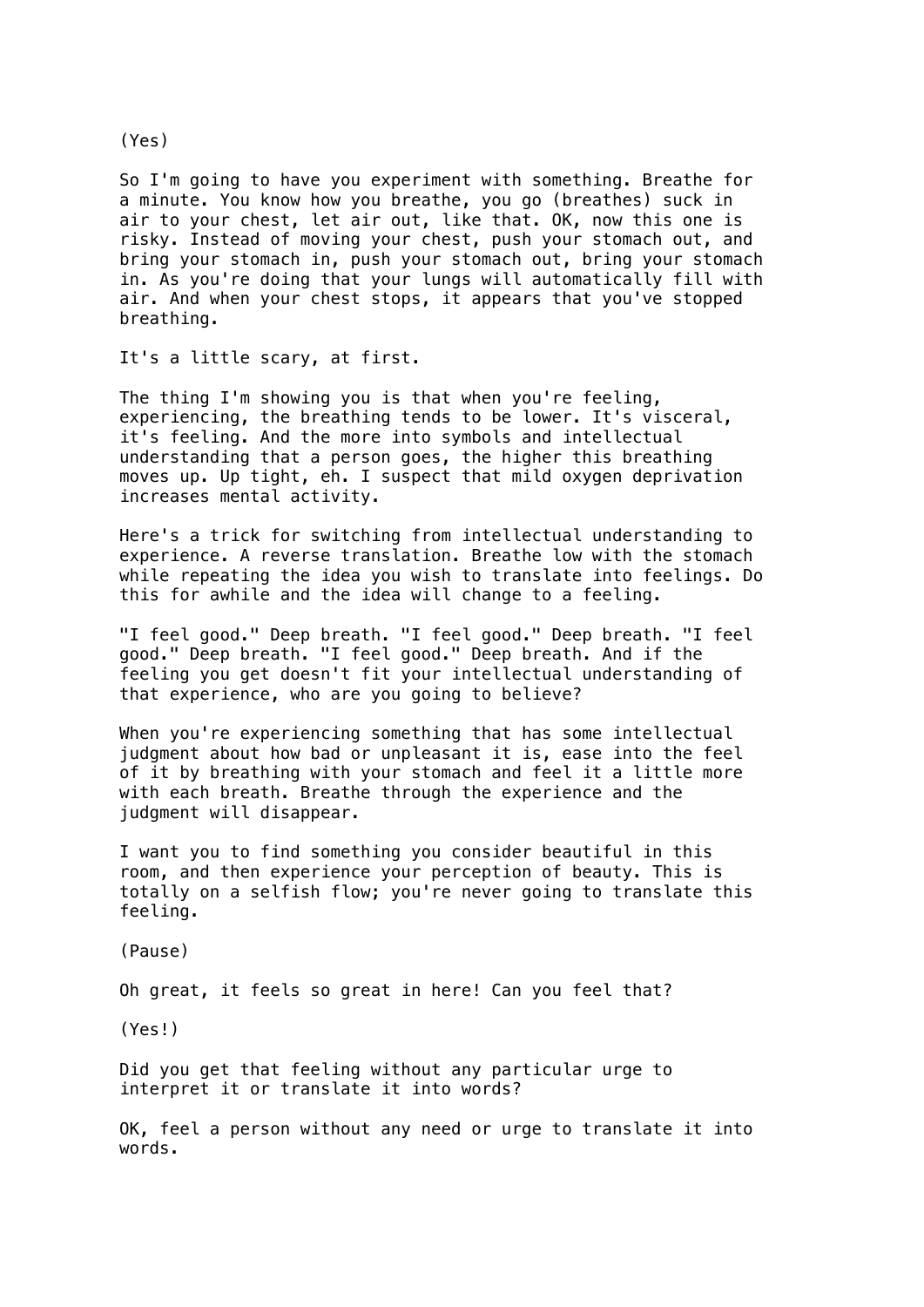(Pause)

Oh, do it with your hands! Co-create an agreement!

Now, did you actually feel the flesh, and bones, or did you feel a person and a little embarrassment?

Feel the person again and feel the meat. Different, huh? Are you starting to regain some experiential clarity?

OK, here is a great truth. Things become complicated to the degree that symbols are substituted for feelings\_.

So relax, enjoy, life is a process, an experience. It continues.

Here's another thing to feel. Feel alive without any interpretation or need to translate it. Now feel very alive.

(Pause)

Does anybody think that he's doing this wrong? That's a joke.

(Laughter)

Now when you just live life and you feel what's going on, it flows. When you resist it, you start to translate it and put symbols on it, you shift into an intellectual appreciation of life. Take a deep breath, relax, let it flow.

In philosophy, words are symbols for life. A reflection of life. They're a representation of life. Now the interesting thing is that symbols require explanation, \_life doesn't\_. A great scholar may know all of the teachings of all of the masters; he can say the right word at the right time; every question that you'd ever ask he has an answer. But he doesn't \_feel life\_; he lacks experiential clarity; he's not really an enlightened man; he's just a very knowledgeable man, an intellectual.

He's got all the explanations, and he's going around saying "Well, it means this, and it means that." But, only symbols mean, life is experience.

Feel alive!

(Pause)

You did that very well. When I asked you to find something beautiful and experience it, it was pretty easy to do, but actually it was an interpretation that you placed on something. Oh, that's beautiful, that's ugly. That's wonderful, that's unwonderful-that's wonderless. So it wasn't the thing that caused you to experience beauty, was it?

It's the intellectual interpretations that we place on our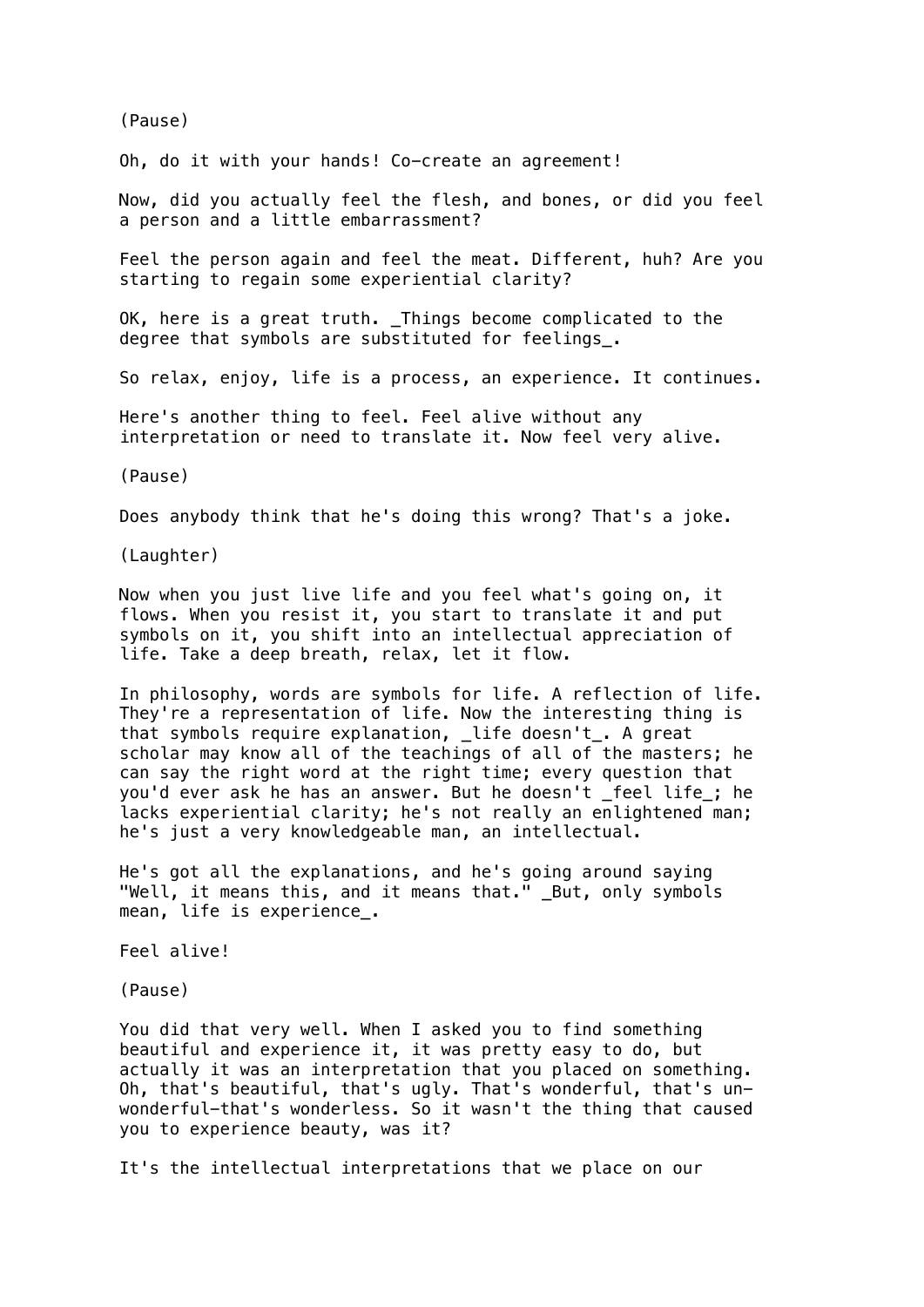environment that cause us to experience it as beautiful or ugly. The same applies to experiencing feelings: it's the intellectual interpretation we place on them that makes them pleasant or unpleasant. Feelings are feelings, experience. When you come up and say "Pain-ugh." "Wow! Electrical impulse . . . hot, cold . . . pressure. Wow!" And "Hey, and blood," and you go "Oh! That's very bad!"

Well, it just is. It's part of existence. It's part of life. It's not a good or a bad feeling. But when you put an interpretation on it, "Oh, that's a very bad thing," and then when you're presented with it, why you resist it. But what are you resisting? Just your own judgments. The interpretation that you've put on it. It's bad, ooh, stay away from it. You set up a little ridge, or you set up one of these (pushes fists together). On one side of it is your interpretation of the feeling; on the other side is the resist that you have on experiencing the feeling. You wouldn't have resisted it if you hadn't interpreted it as something that you shouldn't experience. That's how you lock yourself up-something is presented for your experience and you put a judgment on it:

"Oh boy, that's very bad, don't experience that!"

Do you know what the purpose is for any action? To feel something or to avoid feeling something!

The purpose behind any action is to feel something, or to avoid feeling something. When a being is motivated by an avoidance to feeling something, he acts out of fear. Fear will eventually move one into this intellectual level, where symbols have been substituted for feelings. Feelings are no longer safe.

People who have the purpose to feel create; people who have the purpose to avoid feeling \_think\_.

The most creative people not only feel, but they can translate feelings into symbols that will arouse feelings in another. The one who is avoiding feeling, often imagines the creative person is enforcing feeling on him, and he usually counters with some act of resistance. This causes suffering.

Every great movement, every society, every evolutionary phase has always started with a rediscovery of feelings; they always start at a time when people have lost touch with feelings and are living on an intellectual level. And someone comes along, some sort of messiah, or a pretty bright being who's had an experience of enlightenment, and he coaxes the people back into feeling. You see, he moves them beyond symbols and back into feeling; and they experience that he makes them feel very alive. The movement makes them feel alive, or experiencing care or building for the future makes them feel alive, because they're moving out of this level where they resisted experiencing and where life had become symbols.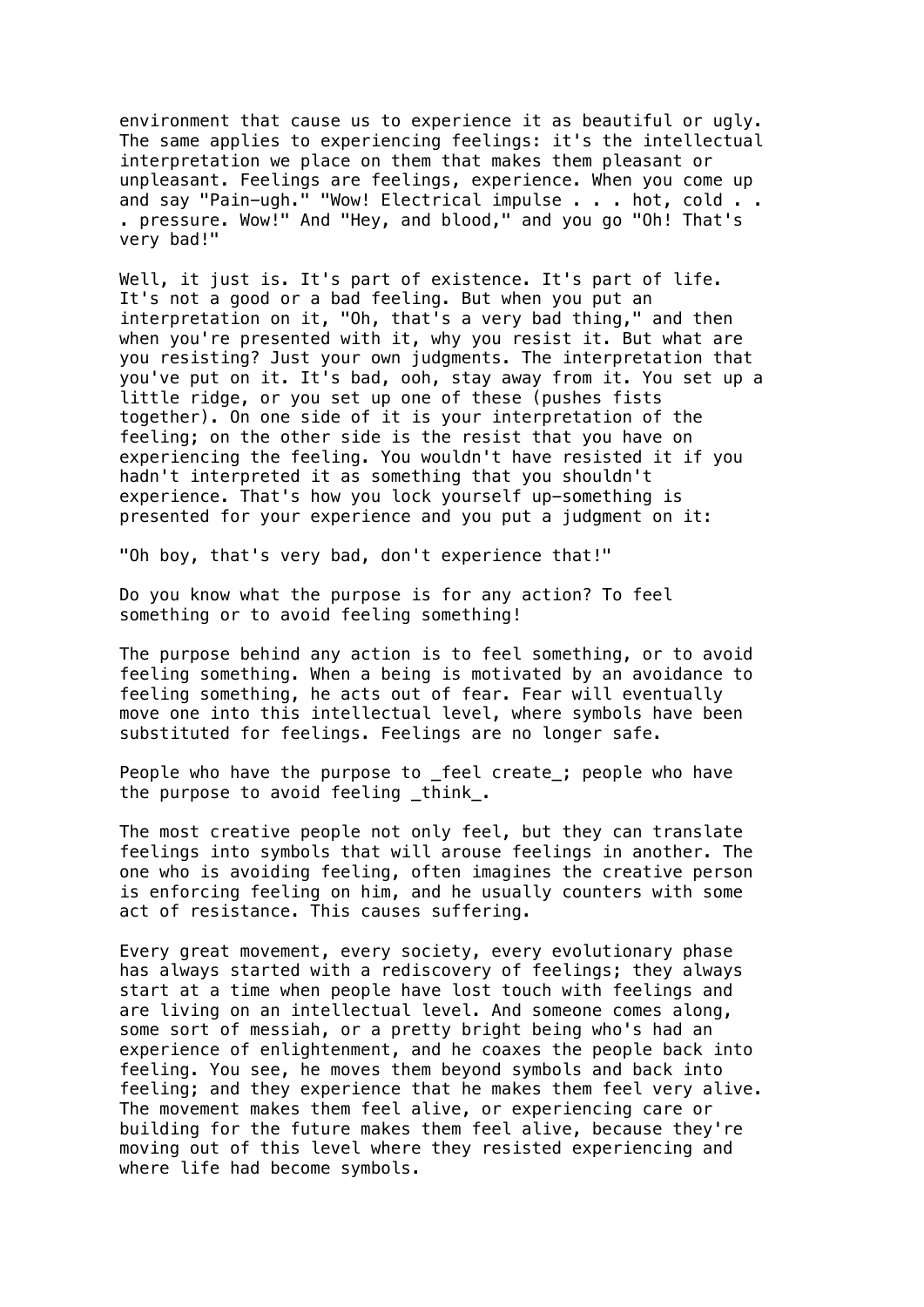So any movement that has power actually moves people from dealing with symbols and thinking back into feeling, to feeling alive. It's the excitement; you feel excitement; you come alive.

Later on, when the movement has lost some of its vigor, it can be successfully resisted by those who fear change, who are avoiding feeling; and one by one disaffected followers shift back into an intellectual mode and \_try to understand\_ how they could have acted so irrationally. Their usual solution is to blame it all on the charismatic leader, whose spell they must have fallen under.

Assassination, crucifixion, and genocide are motivated by fear. They are intellectual solutions.

So what is the meaning of life? Life is. It doesn't come with a meaning. You can study the symbols or you can go out and feel alive.

The ancient Vedas were the essence, the feel of life. Their purpose was to transmit from one being to another being what life feels like.

Feel life; life is.

Sometimes you have to transmit the feel of life with symbols; that's the liability of not being able to hang out with somebody on a mountain top, not being able to look into their eyes and silently hug them. So we use symbols. But in time the symbols tend to acquire \_meaning\_, and then they no longer represent feelings or experiences, but they begin to represent other symbols. The meanings acquire a false importance and the essence is lost. So books about books are written. And the true Vedas begin to be reinterpreted and reinterpreted and reinterpreted, until they become intellectual exercises.

It was said of the Vedas that they were the breath of the eternal. That there was never a time when there were not Vedas; that they actually preceded the appearance of man.

And the word "veda" means "the feel of life." That's my translation. So the Vedas are more than symbols.

Some scholars say "Oh yeah, the Sanskrit stuff, ancient, here are the Vedas," but the Vedas are actually any teaching that brings a person to feel alive, you know? Something that cuts through the level of symbols and wakes someone up.

So what does it all mean?

(Laughter)

Well, with the Avatar preparatory exercises, people are starting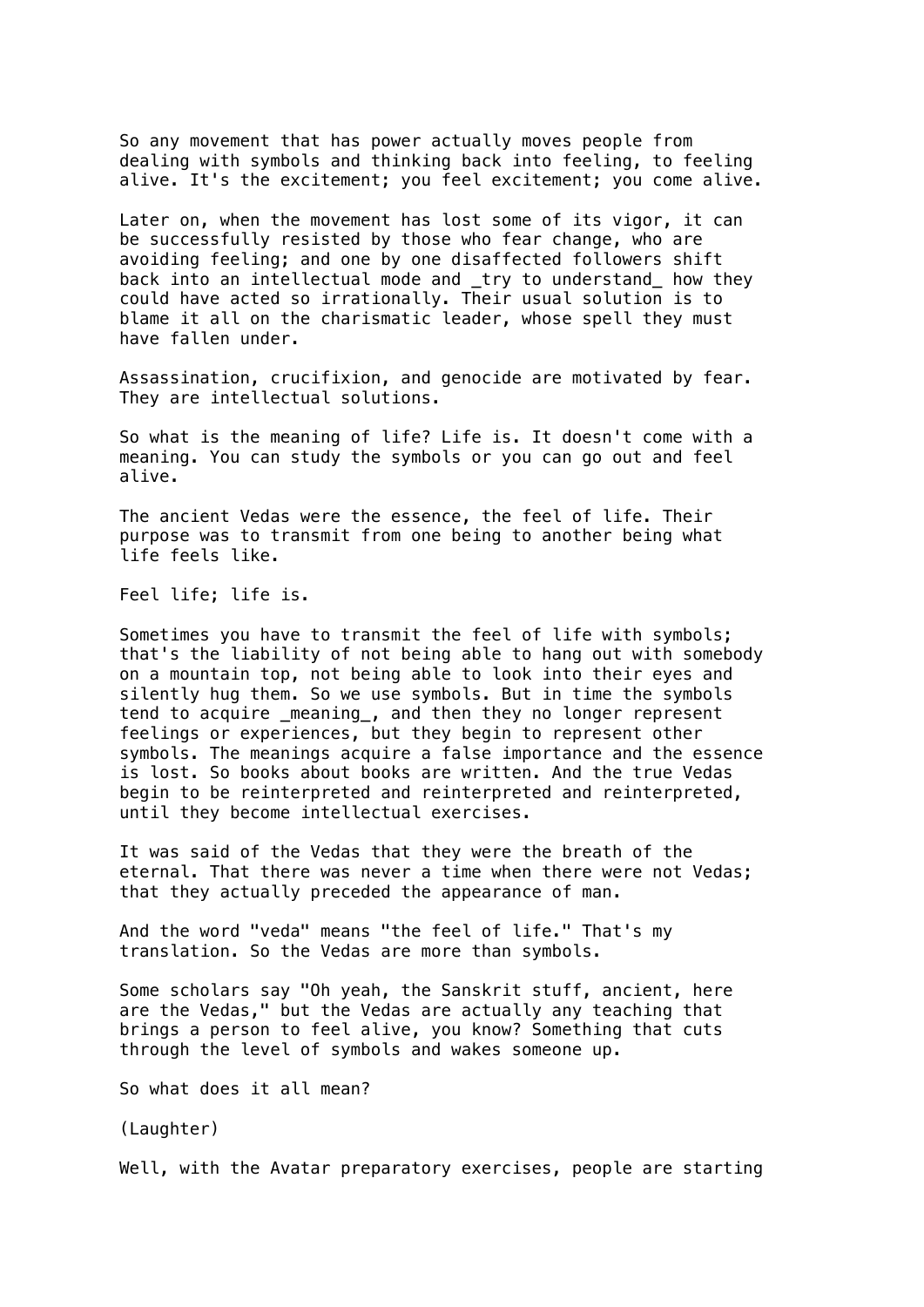to wake up. The first thing that happens is you recover a level of source, if you wish to call it that, where the \_meaning is what you assign, rather than what you find\_. For the seeker, this is the end of the line.

(Laughter, comments from the audience)

(Audience: What is intuition?)

Intuition is sensing the feeling behind the symbols. It's going by what you're experiencing rather than by an understanding of the symbols. Our intuition allows us to translate an understanding of scriptures into an experience of enlightenment.

Did I tell you the story about the dolphins, how the dolphins perceive? No? OK, dolphins send out a sound wave and it bounces off of things, and they continue to send out a sound wave, and the sound wave going out bounces back and it hits the sound wave they are continuing to send out, which creates beats as the two sounds interfere with each other. From the interference pattern of the two sounds, the dolphins get another sound which they interpret into a three-dimensional picture of their world. "A sunken ship over there, a lot of gold treasure over there." (Laughter) "A large fish over here."

Well, the neat thing about a dolphin is he can swim around an island and approach another dolphin; then, instead of sending out the sonar sound, he sends out the interference pattern of what he saw. The second dolphin hearing it, sees images just as if he were there where the first dolphin had been.

He perceives the same three-dimensional picture. A treasure, ship, fish, the same excitement. Just as if he were there. This type of communication is a little bit senior to the communication of symbols and words that we use. In fact, when we look at the dolphins' form of communication, we see that our efforts are really inefficient. The only way we can even approach a dolphin's effectiveness is to have picture dictionaries, and keep everyone agreeing on what picture the words represent.

(Audience: If you could telepathically communicate the feeling of the experience, that would be much closer to it.)

Yes. And you know, I think we do that all of the time. That's continually going on. It's just there. Ready to be tuned into, and you tune into it by feeling. It gets invalidated when we attempt to translate it into intellectual symbols, but what we feel is what we feel.

How are you all feeling?

(Audience: Great!)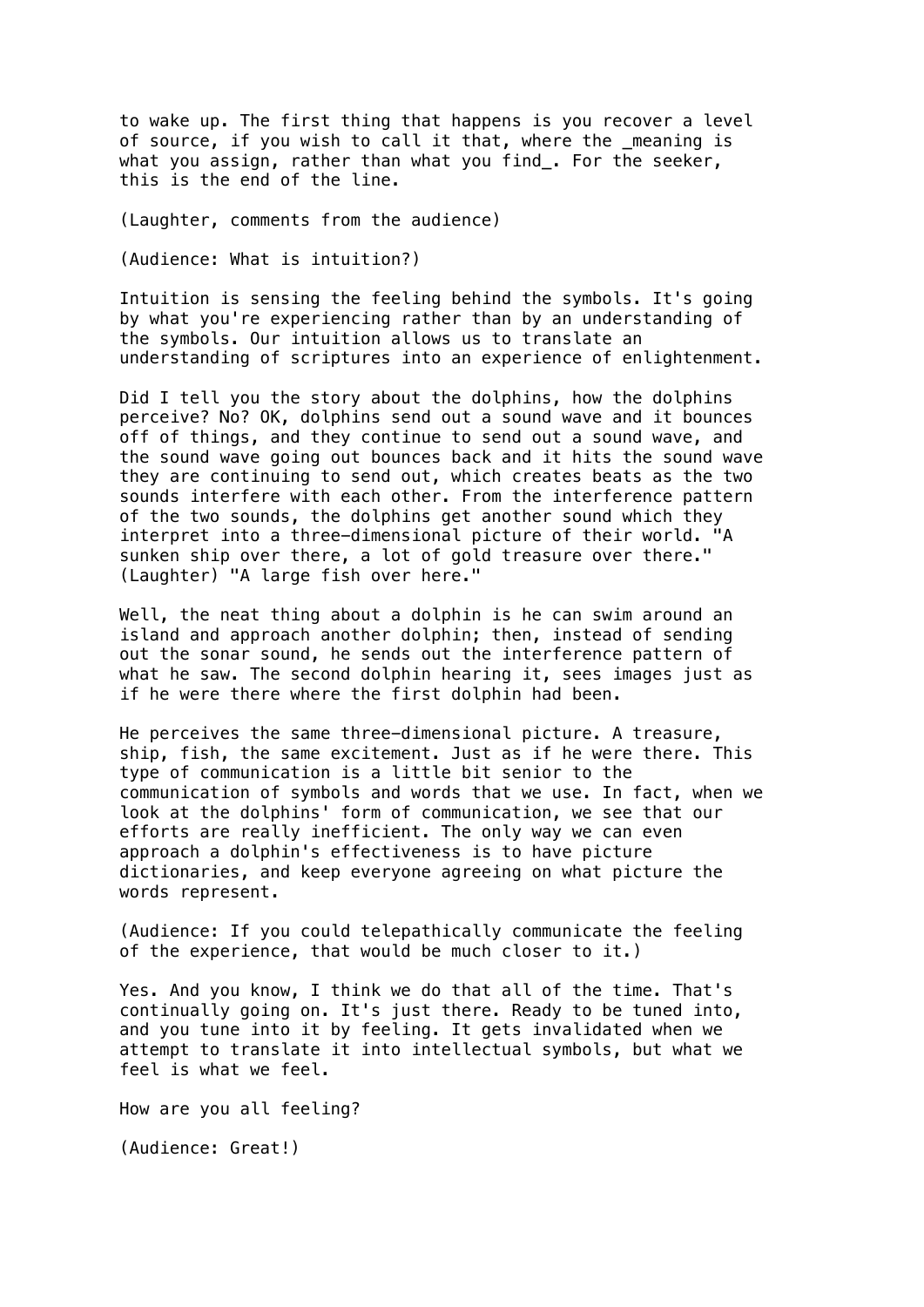(Brad: Would you read that one phrase about truth over again?)

Sure. \_Things become complicated to the degree symbols are substituted for feelings\_.

(Brad: What does that mean?)

(Laughter, comments from the audience)

(Steve: What happens is that when you get to thinking as opposed to feeling, you really remove yourself from the thing. When you're feeling, as opposed to thinking, you actually become the thing you feel. In the action of thinking you're actually separate from it. I think that's the big difference. Instead of being part of it, you part from it.)

Yes, that feels right!

(Laughter)

Thinking is produced by resisting the experience of something.

(Sue: What kind of waves are we talking about? It really strikes truth when you say we're always communicating feelings with brain waves, or some kind of waves?)

Well, you know how you go into a room where someone's just had a fight and been real upset and you'll find that you're actually having to make an effort not to be upset? You shift into an intellectual mode. In other words, you're resisting experiencing the upsetness too, intellectualizing that if at least one of you is calm, it'll be better? That may or may not be true, but you'll find that you start to intellectualize when you resist the feeling in the room. Maybe you say to yourself, "I'm not going to let them upset me."

And from another strata of consciousness it was, "Hey, listen, I'll tell you what. You say this, and then I'll get upset, and that'll be kinda neat, you know?"

----------------------------------------------------------------

(Laughter)

Of course, if you'd experience it, you could change it.

OK guys, you really feel good, but I'm going to end now.

[3] FEEL IT EXERCISES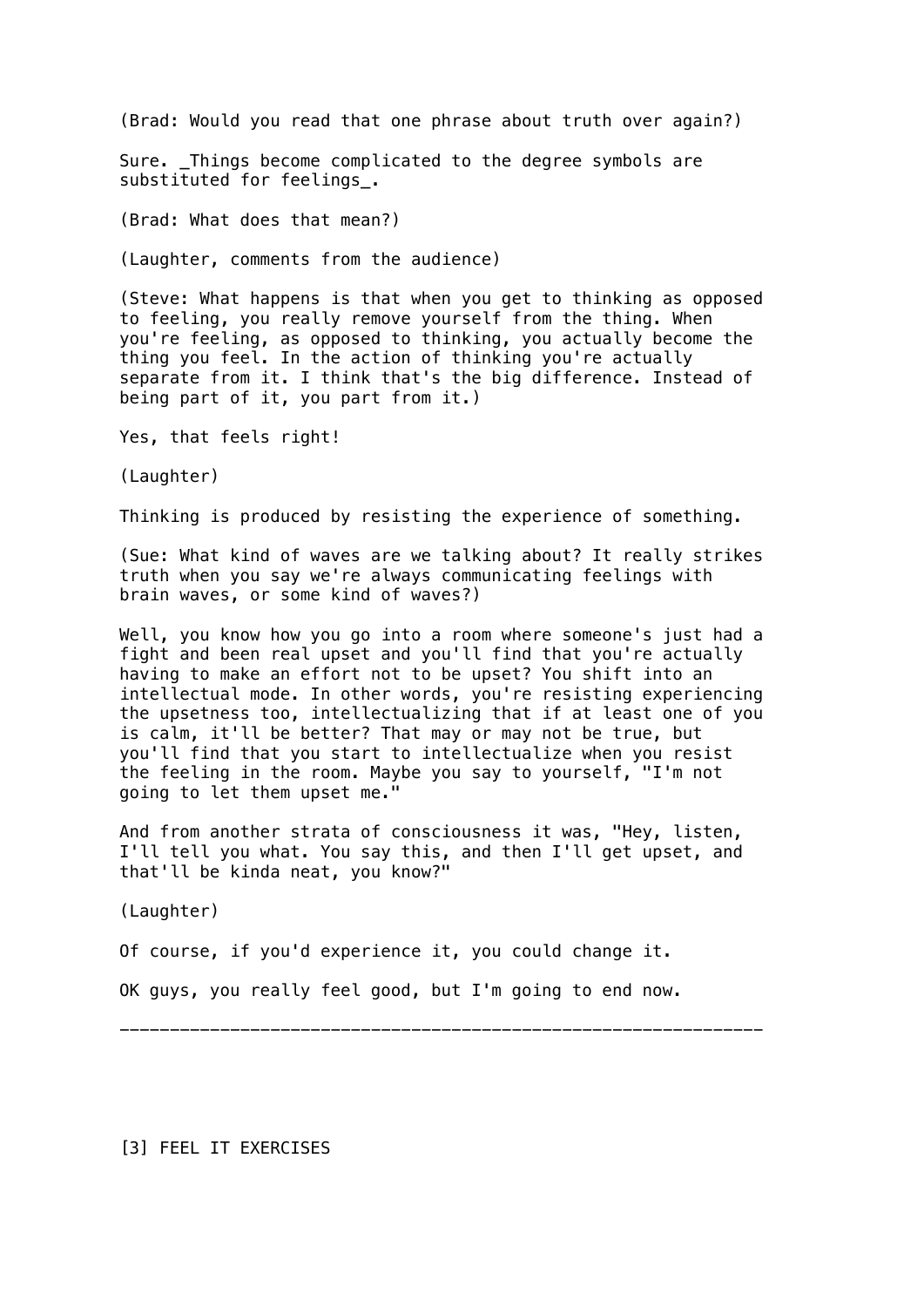THEORY

The only constant in the universe is change.

As persons, places, events, conditions, viewpoints and ideas are \_permitted\_ to proceed of their own accord, they will undergo change.

Everything flows! Experiencing the flow may permit a person to direct it or to exist in harmony with it. One welcomes and experiences the change, recognizing new opportunities; or one struggles and resists the change, thus experiencing suffering, for everything changes.

One may choose his own attitude toward change, but meet change he will. Everything flows.

\_Choosing\_ to resist the experience of something which one hay chosen to experience (by his or her creation of beliefs) creates the effect of suffering, of being swept along, of being out of control. One creates against oneself. Feeling is replaced by thinking.

But when one changes his attitude, and experiences what he has chosen to experience (acknowledging oneself as source of the beliefs that attracted the experience), he may then create new beliefs as to what experience he will attract next.

\_Those persons, places, events, conditions, viewpoints and ideas which one resists experiencing will continue to be created with slight variation until they are experienced as being in accord with the beliefs held by the particular stratum of consciousness that is creating them.

All upsets in relationships are caused by refusing to experience something.

Experiencing something consists of identifying with and feeling what it feels. It is exciting! It is expansive! It fulfills the primal purpose of existence.

The Exercises

Definitions:

Feeling: (noun) the immediate quality of what is present to consciousness in sensation, desire, or emotion, considered apart from all activity of

--------------------------------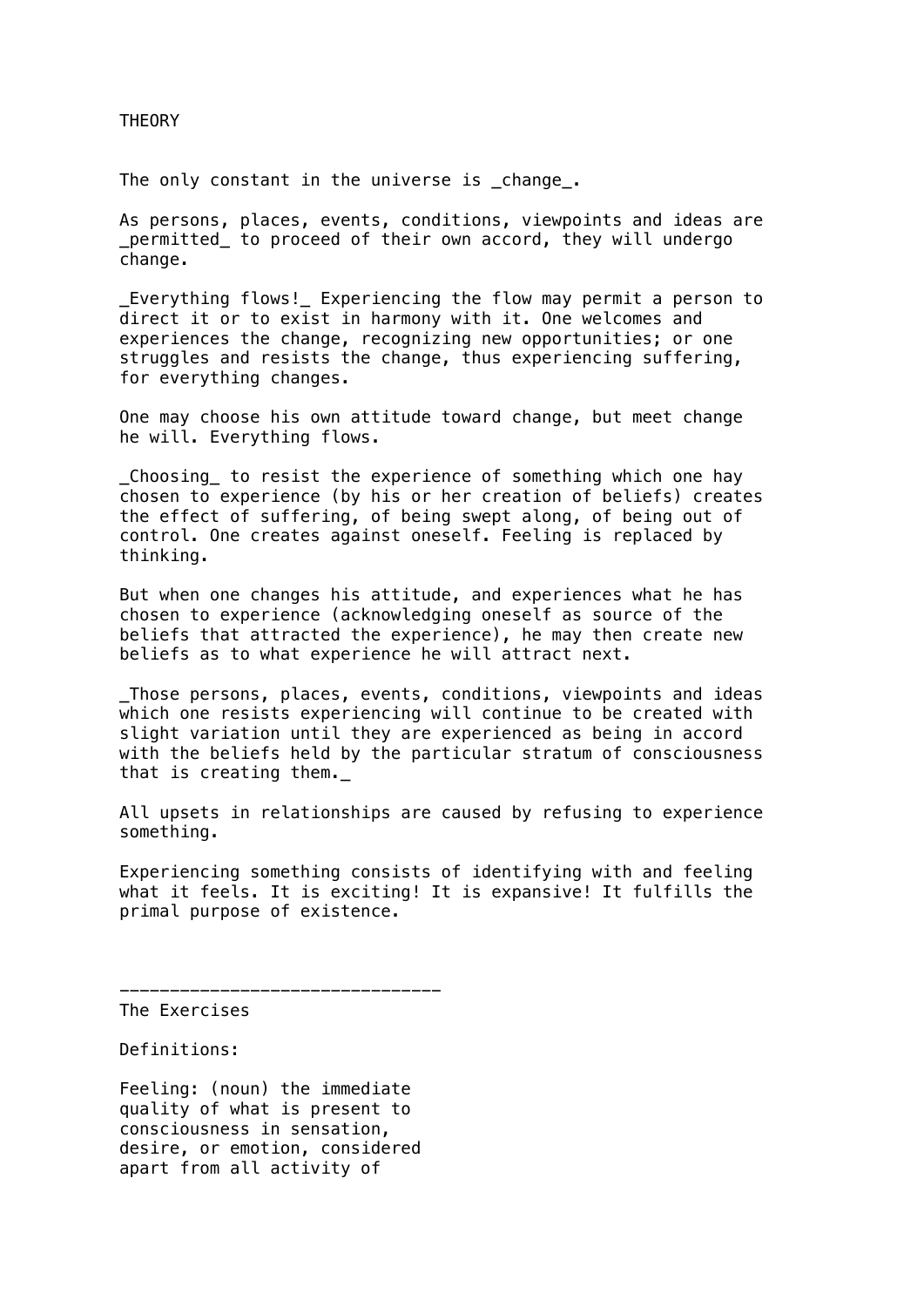thought; the pure sense-element in consciousness; any element of consciousness not recognizable as thought or will.

Feel: (verb) to perceive or have a mental sense of; be conscious of; have a distinct or indistinct perception or mental impression of.

Define: (verb) to determine, declare or mark the limit of; circumscribe; determine or indicate the bounds or outlines in detail; to determine the extent of.

Identity: (verb) to become the same as; to combine in such a manner as to make one; coalesce in existence.

Idea: (noun) something which one creates in consciousness. --------------------------------

Definition:

To Experience: (vt) to appreciate a perception without judgments, categorization, or comparison. --------------------------------

--------------------------------

PRACTICAL

The following exercises may be done with or without supervision. They should be done in a variety of spaces, including out-of-doors. Adopt a gradient approach. Start small and work up. A brief summary should be written up after one has achieved a satisfactory result on each exercise.

Note: You are actually working on recognizing and developing a perceptive skill that will allow you to experience your creations. If you have any doubt that such a skill exists, notice your ease of identification and experience of the body.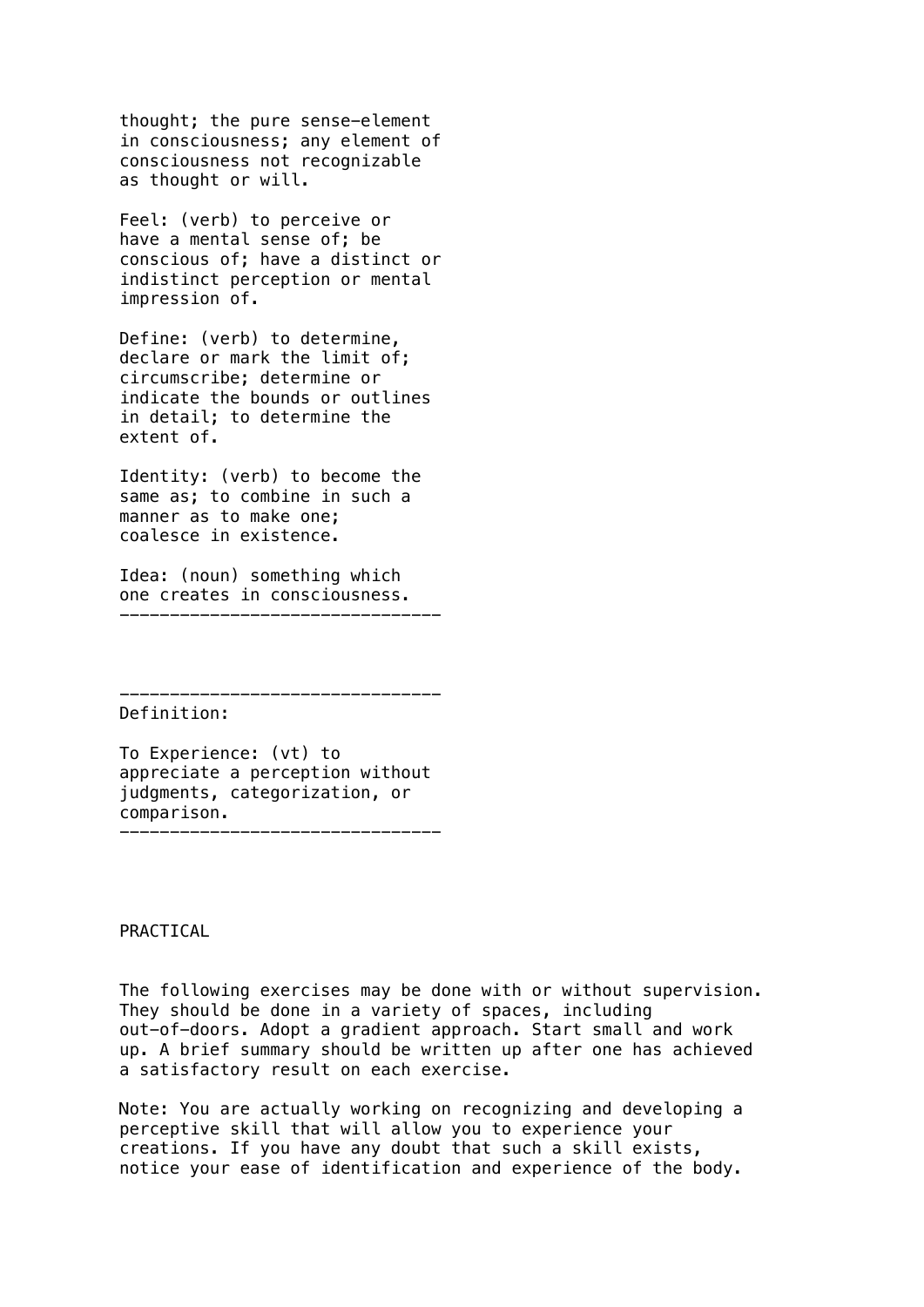Supplement the exercise with whatever degree of imagination you need to get a perception.

Step 1: Inanimate objects, locations and spaces.

Select some object, location or space that interests you. Observe it carefully for a few seconds.

\_Define\_ the object by observing its periphery, edges or limits. Identify with it and feel what it feels.

For example, if you are identifying with a stone, feel its weight bearing down on the earth as your weight, feel its exposed surfaces as your surfaces, feel its density as your density. Transform the stone into you the stone. Be the stone. (Experiment with using the stomach breathing technique described in the "Feel It" transcript.)

Suggestions of things to experience: houses, cars, what a road feels like, bodies of water, mountains, etc.

When you have achieved a satisfactory result, write up a brief summary of your experience.

Step 2. Animate objects

Select an animate object, animal, plant or person, that interests you. Observe it for a few seconds.

Define its edges, notice the actual space it occupies. Identify with it and feel what it feels.

Example: If you choose to identify with a tree, feel its limbs as your limbs, feel the breeze against its leaves as the breeze against your leaves, feel the roots as your roots. Be the tree.

When you have achieved a satisfactory result, write up a brief summary of your experience.

Step 3. Beliefs (Supervised session)

Select a belief that interests you. Put your attention on it for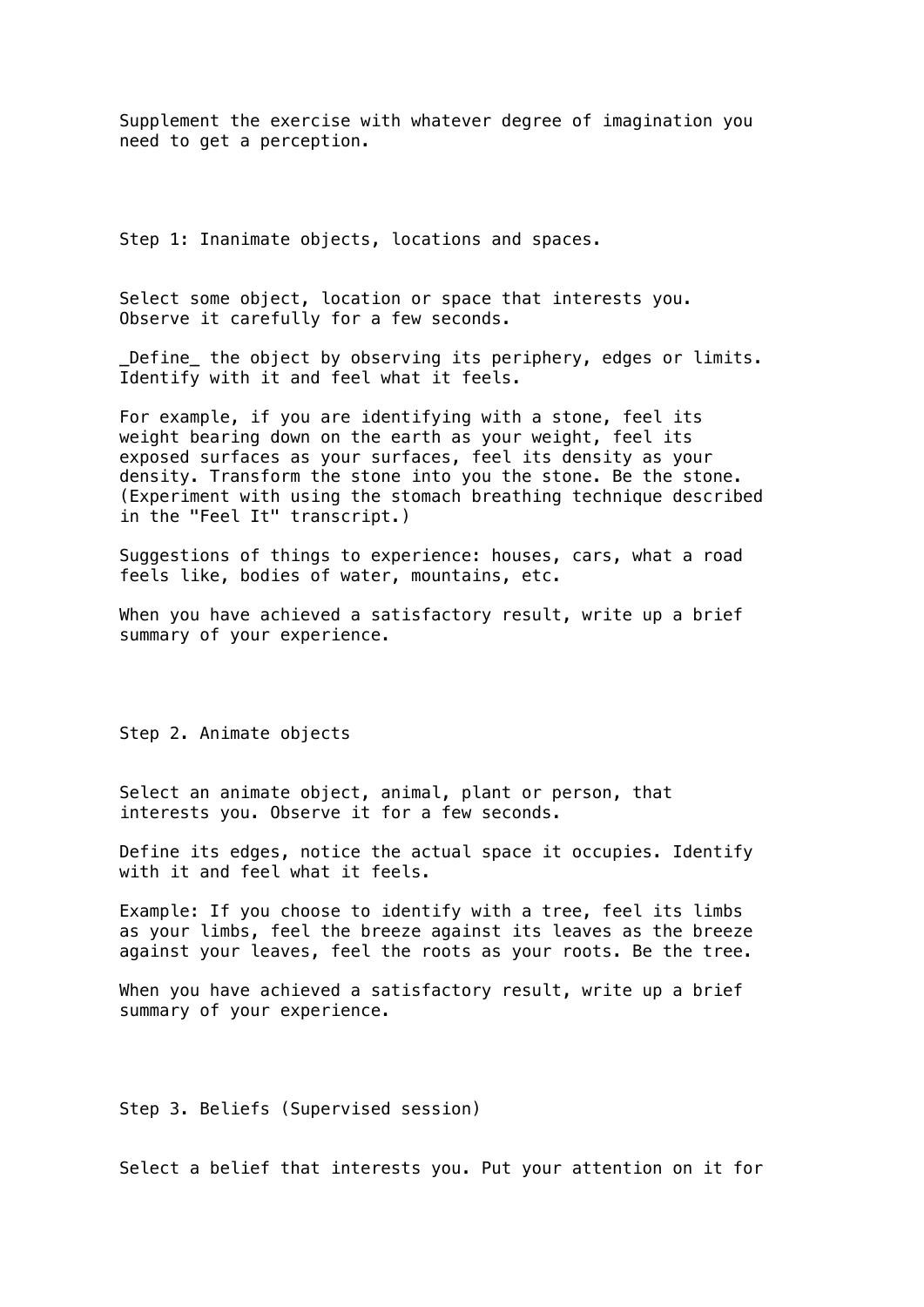a few seconds. Define its edges and notice the space it occupies in whatever dimension in which it exists.

Identify with the belief and feel what it feels like to hold that belief.

Example: If you choose to identify with a belief that you are happy, feel what it feels like to be happy, feel joy. Be happy.

----------------------------------------------------------------

Summarize your experiences with the exercise.

# [4] LABEL IT EXERCISES

This exercise may be done with or without supervision. It should be done in a variety of spaces, including out-of-doors. Adopt a gradient approach. Start small and work up. A brief summary of your experience should be written up after one has achieved a satisfactory result with each exercise.

#### PURPOSE

The purpose of this exercise is to allow you to investigate and explore what effect your opinion has, if any, on your ability to perceive or experience objects, bodies, feelings and ideas.

Step 1: Labeling Spaces With Opinions

Define (determine the limits, circumference of) the space occupied by an object

\_Create\_ an opinion of the object (good, bad, ugly, beautiful, etc.).

Identify with the object and feel what it feels.

Change you opinion of the object and again identify with it and feel what it feels. Repeat to satisfactory result.

Write up a brief summary of your experience.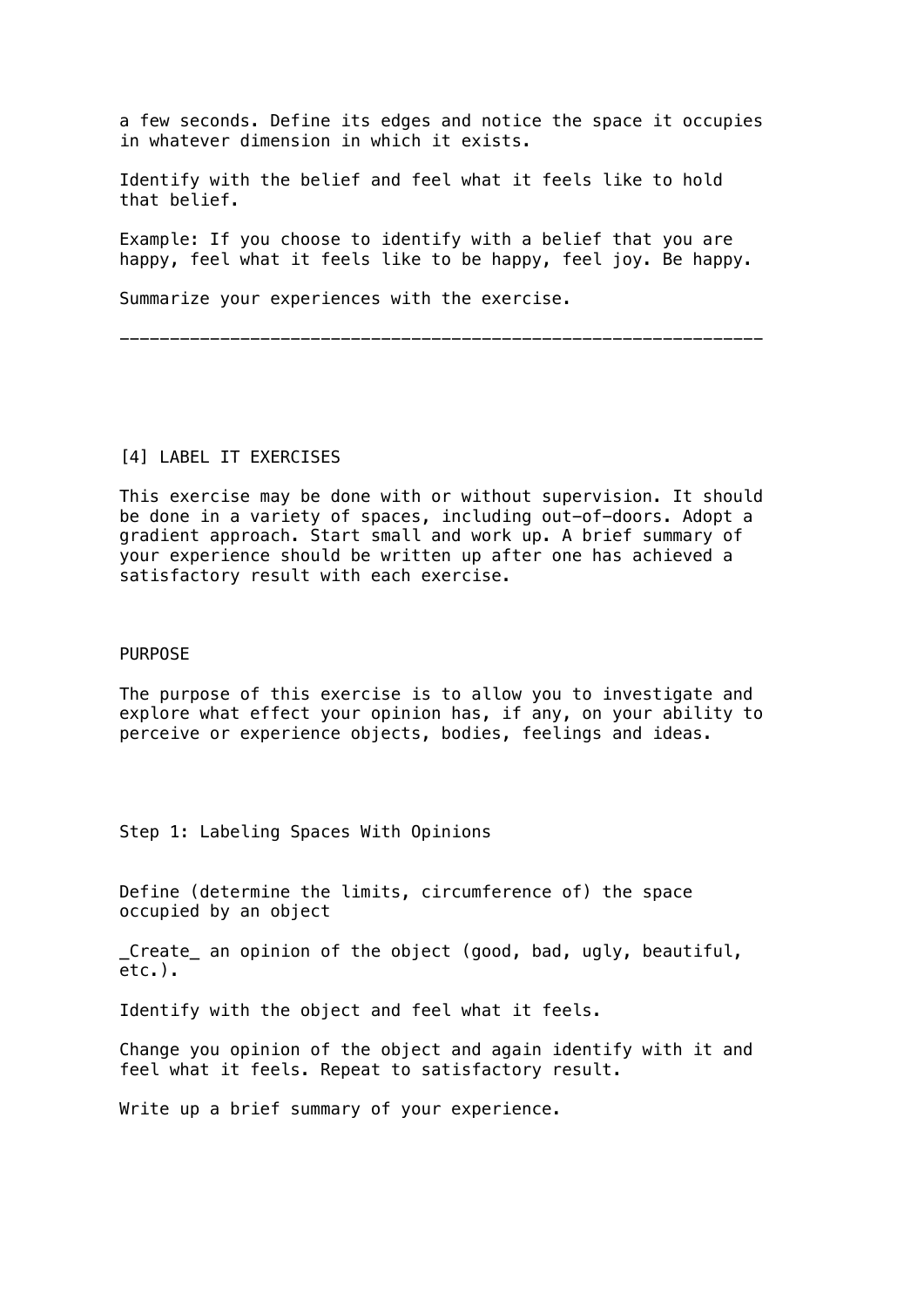Step 2: Labeling Other People With Opinions

Define the space occupied by another person.

Once you have defined the space occupied by a person, create an opinion of that person.

Identify with the person and feel what they feel.

Change your opinion of the person and again feel what they feel. Repeat to satisfactory result

Write up a brief summary of your experience.

----------------------------------

#### Definitions:

Label: (noun) a slip of paper or any other material, bearing a name, title, address, or the like, affixed to something to indicate its nature, contents, ownership, destination, or other particulars.

Label: (verb) to affix, mark or attach with a label.

Define: (verb) to determine, declare or mark the limit of; circumscribe; determine or indicate the bounds or outlines in detail; to determine the extent of.

Opinion: a belief that seems true, valid or probable to one's own mind; a judgment ----------------------------------

Step 3: Labeling Beliefs With Opinions

Create and define a belief.

Once you have defined the belief, create an opinion of that belief.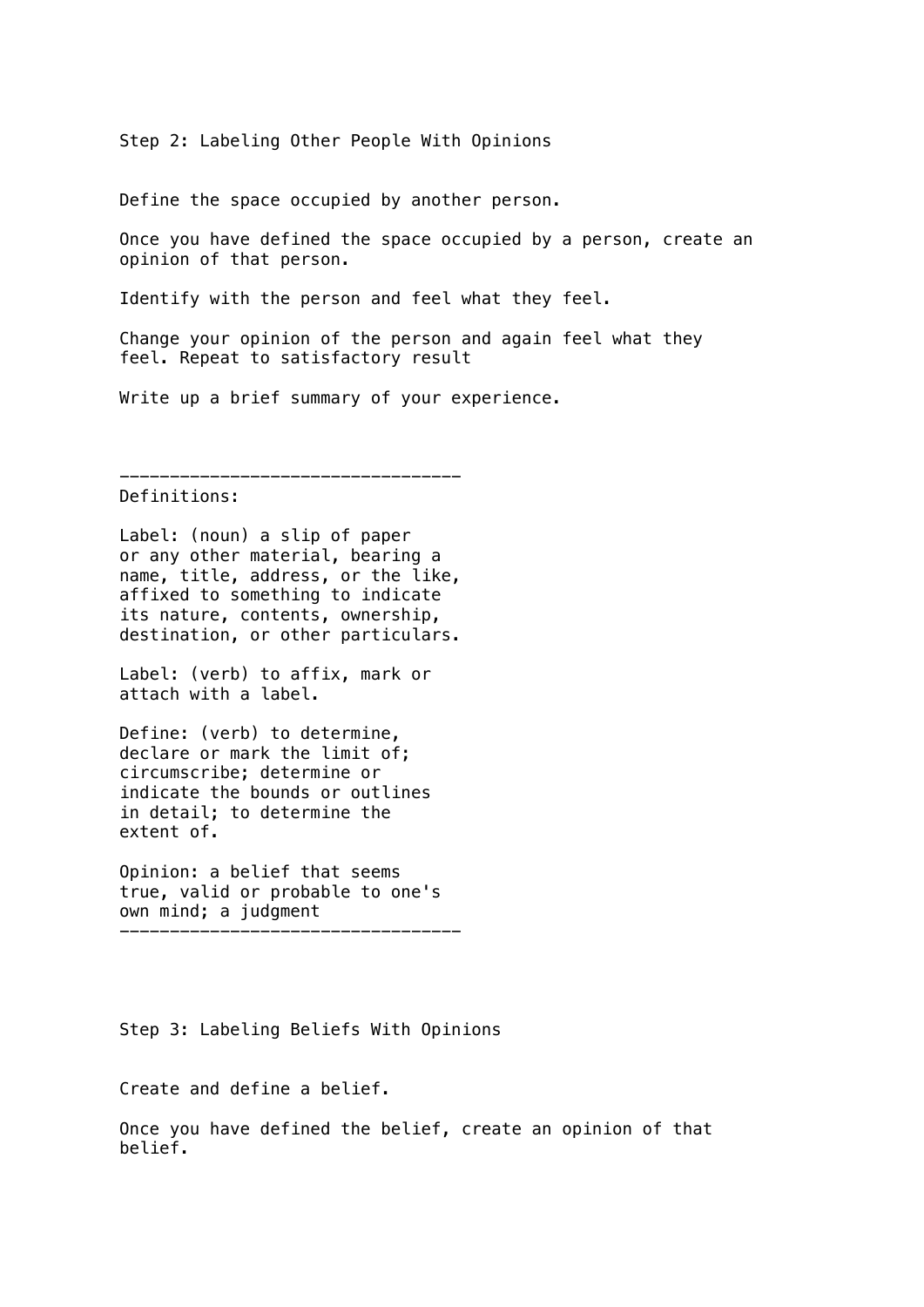Identify with the belief and feel what it feels to have that belief.

Change your opinion of the belief and again feel what it feels like to have that belief. Repeat until you achieve a satisfactory result.

Write up as above.

Step 4: Labeling Just As It Is

Define something. (Person, object, feeling and idea.)

Once you have defined the person, object, feeling or idea, identify with it and feel what it feels.

Label the thing just as it is. (Without translating your perceptions or adding opinions.)

Write up a brief summary of your experience.

Step 5: Surrendering All Judgment

Locate a comfortable, safe location. Select something or someone. Be aware of it (or them) but choose to create no response to it (or them). Do this until you can easily recognize the difference between the things, events or people that tend to indue you to create a response, and those things, events or people that induce no response. Continue the exercise until you have surrendered all judgment. Include any realizations you may have had in your summary.

Definitions:

Judgment; a criticism or censure; an opinion.

Response: something said or done in answer, a reply or reaction.

-----------------------------

No: not in any degree; not at all.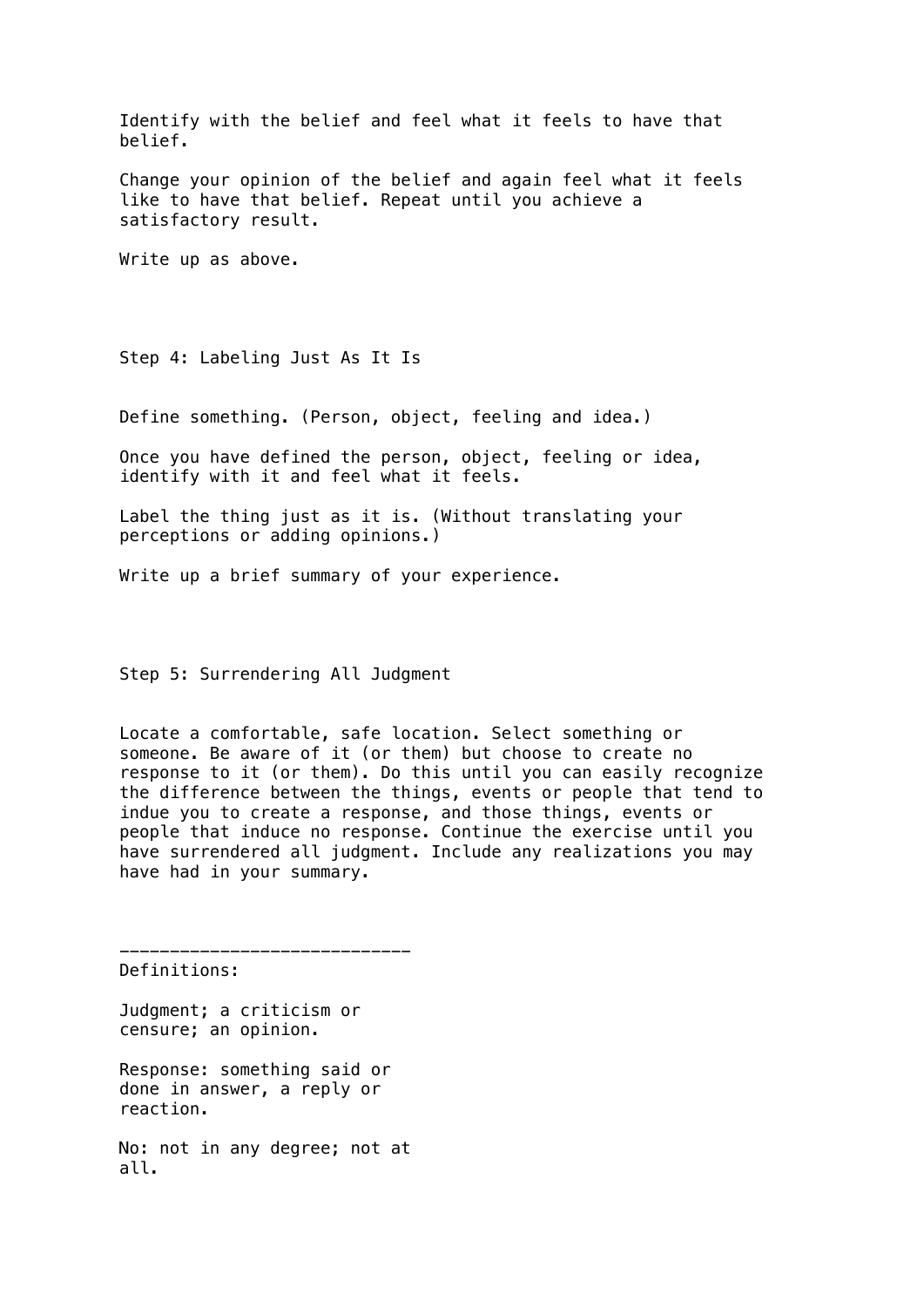-----------------------------

#### [5] CREATION EXERCISES

(Revised and reissued by Star's Edge International 3/15/92 to update and replace "Creations Exercises" in current Avatar Course Section II)

Foundational Beliefs

Awareness and consciousness are not the same.

Awareness is without form, limit or restriction. It is a potential that neither lacks nor contains. Awareness \_of something within a span of time\_ is consciousness. Awareness is the primal source of all creation, including consciousness. Awareness without form, limit or restriction is the beginning, the continuing, and the transforming of all things. It is the source of the idea that there is a unity of which all things are a part.

Life is consciousness.

In truth one is, at some level, always source, but at other levels one may create against one's self until that level of self appears as a no-source.

The creation of one's life is the result of a primary intention originated by awareness and contained in/sustained as consciousness. The fundamental intention is, "an I exists."

Definitions:

Spontaneous: 1. acting in accordance with or resulting from a natural feeling, impulse, or tendency, without any contraint, effort, or premeditation. 2. having no apparent external cause or influence; occuring or produced by its own energy, force, etc. or through internal causes; self acting.

-----------------------------------------

Primary Origination: a creation or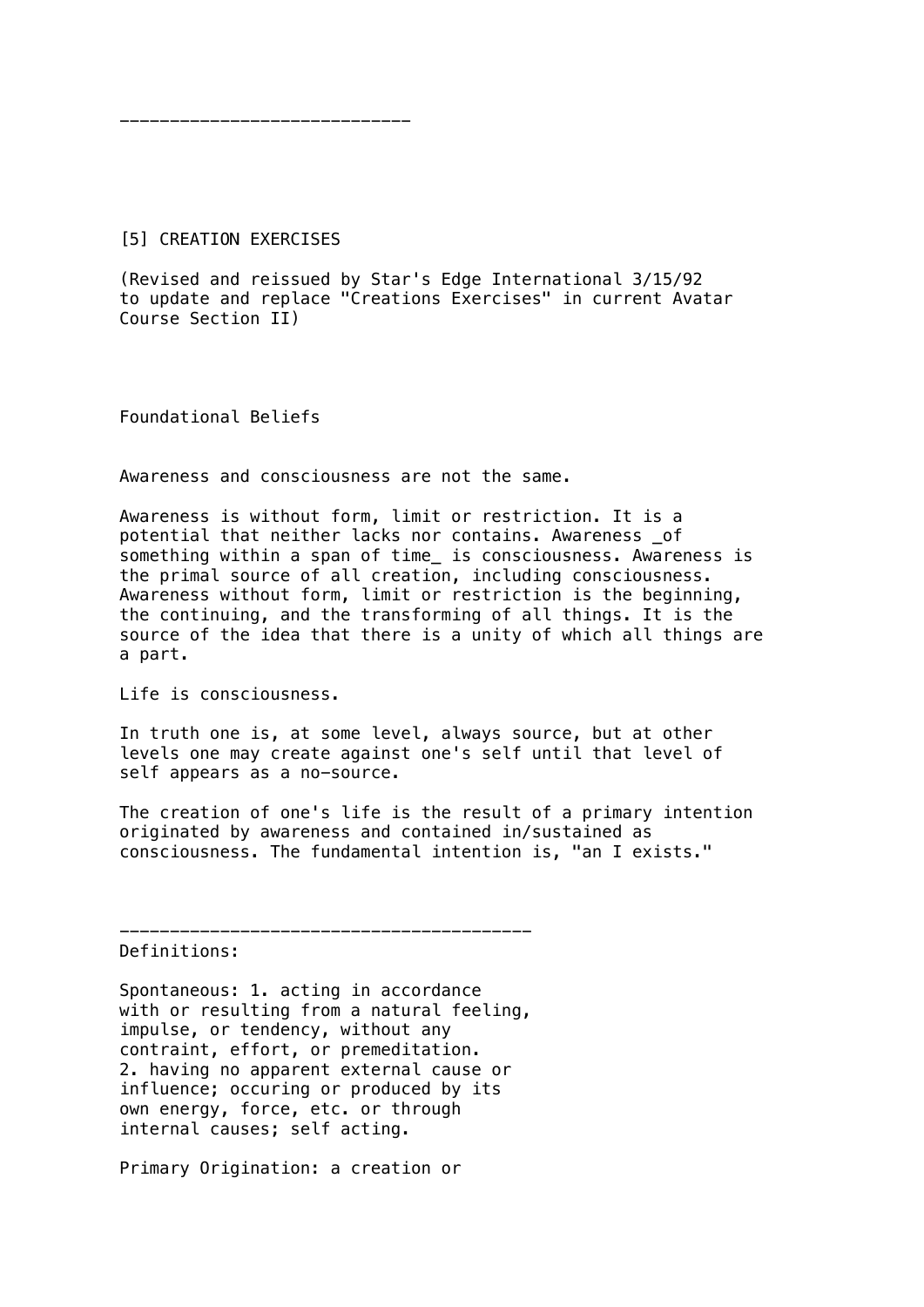communication invested with sufficient intention and effort to create a reality.

Intention: a purpose that aligns efforts

Secondary Origination: 1. an unintended creation that is triggered by the creation one intends. 2. an effort or intention concerned with how a primary origination is, was or will be received. 3. an effort to monitor or modify the origin point or receipt point of a communication. 4. something that is there other than what is knowingly being created. 5. an unaligned effort.

Monitor n.: one who warns of faults or informs of duty; an admonisher; one who gives advice and instruction by way of reproof or caution.

Monitor v.: to watch or check on; to regulate the performance of; to listen in on.

-----------------------------------------

Primary Origination

When an intention is unopposed by any other creation or intention, it becomes effortlessly manifested as an experiential reality. This is a primary origination.

When an intention encounters one or more prior creations or opposing intentions, it triggers the prior creations or opposing intentions into re-asserting themselves. This re-asserting is called a secondary origination, or priorly created reality. A common expression for this phenomenon is doubt.

Consciousness creating itself as the source of any reality may transform that reality. Consciousness creating itself as the no-source of a reality is powerless to affect that reality.

Consciousness exists within a span of time. Within that time it may create against or modify its originations by subsequent

originations. This can be done before the origination manifests into an experiential reality (changing one's mind). After an origination has manifested, it must be experienced and reintegrated before it can be replaced by a new origination.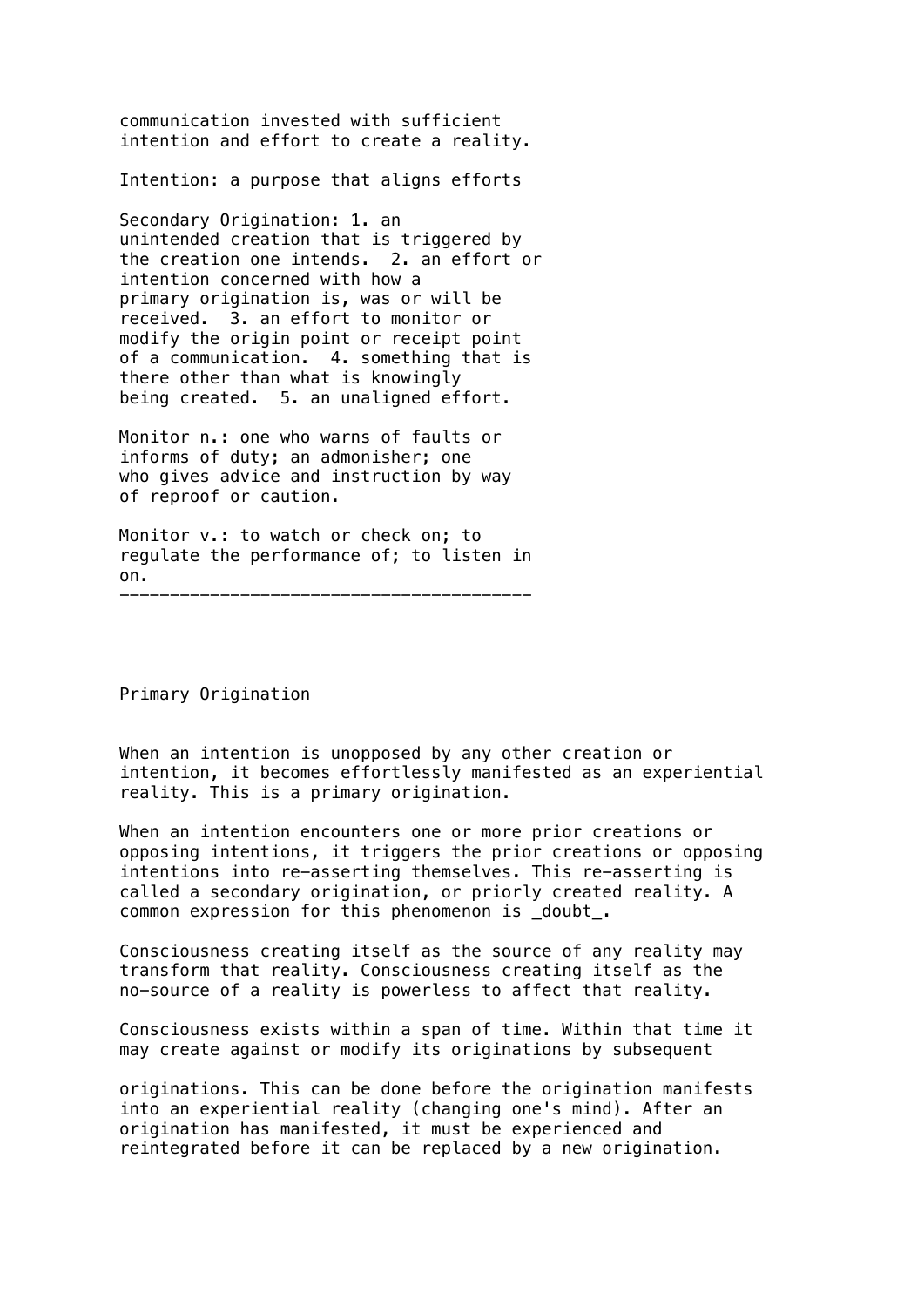--------------------------------------

Definitions:

Vectoring: combining forces into a vector.

Vector: the resulting course followed by events that are subject to multiple influences.

--------------------------------------

A Practical Example

The voiced originations of students are often accompanied by unvoiced secondary originations. For example, a student says he is doing well, but unvoiced is the idea that he does not wish the instructor to think he is slow. The resulting creation will not clearly match either the voiced origination or the unvoiced origination. This vectoring of intention results in the experience of random creations.

Many secondary originations take the form of intentions to create agreement, to solicit approval, or to avoid upset. These prior realities can be triggered by a new primary origination. They show up, often mentally, as second thoughts, reservations or doubts. Sometimes they are involuntary, and the person may not immediately be aware of them.

A secondary may appear as an effort to monitor, to convince, or to check for approval for what is being originated.

At other times the secondary origination is not so much asking for agreement with what is said, as it is asking if, or asserting that, it is OK to speak.

These secondary originations sabotage us and keep our words from manifesting into the realities that we wish to create.

So What Is A Primary Origination?

It is an origination that creates the reality the originated words describe.

A primary origination (primary) does not look for agreement or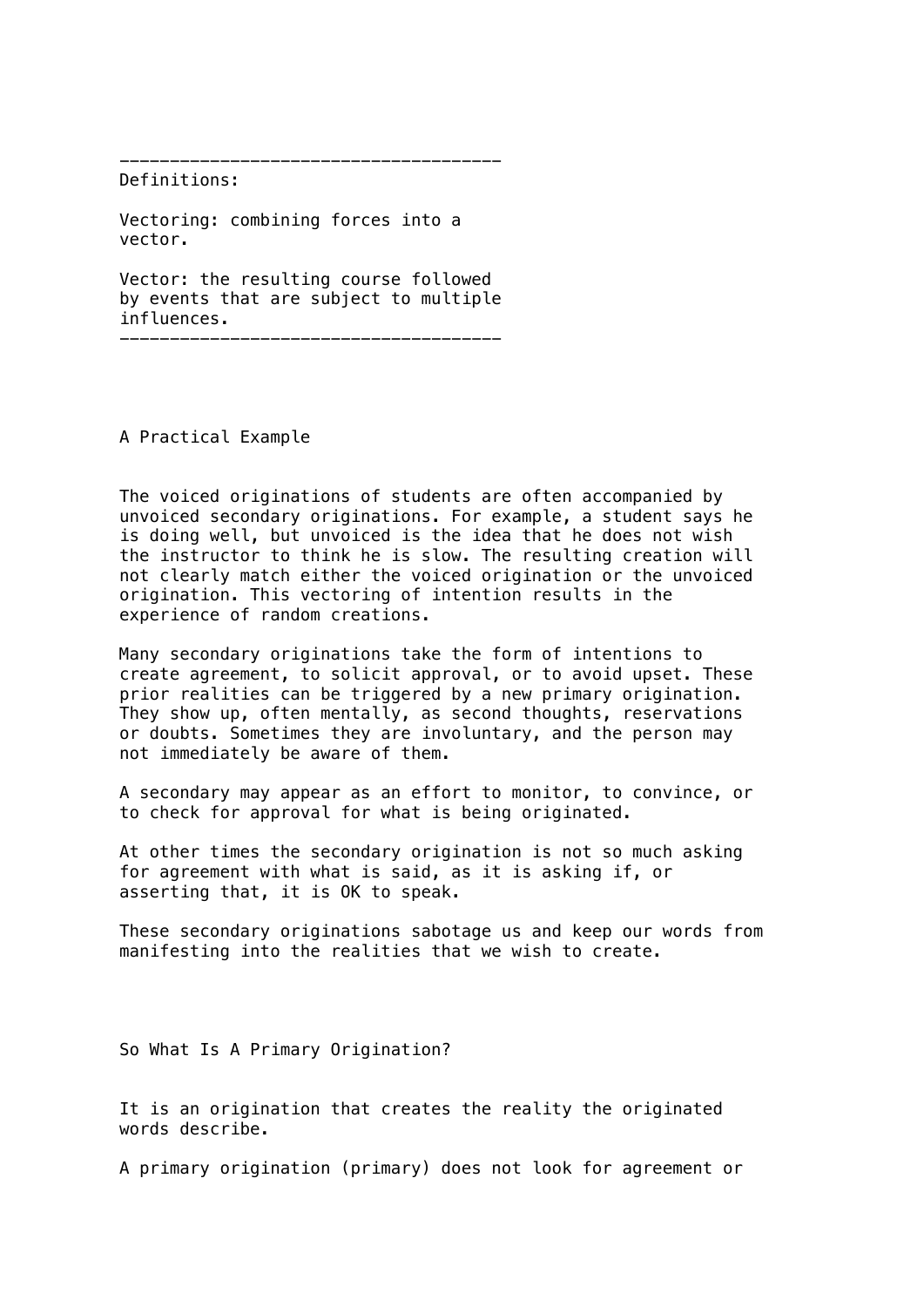approval from any other source. A primary does not require repeating, re-consideration, justification, or explanation. A primary does not have to conform to or consult with past experience. A primary is an origination that says "X" and creates."X" as a reality. This is the way it is, \_and it is!\_

There are no mechanics, no technology, no fundamental truths senior to consciousness acting as source creating a primary origination. None!

A creation is subject to rules, principles, truths, and limits only when it is created within a priorly created reality \_that one does not wish to disturb.\_

If you create in conflict with a priorly created reality, it will, of course, re-assert itself as a secondary origination.

Many people will find that an understanding of the above and re-acquiring the skill to make a primary origination will neatly resolve their major difficulties in life.

----------------------------------------

Definitions:

Primary Origination: a creation or communication invested with sufficient intention and effort to create a reality

Intention: a purpose that aligns efforts.

Secondary Origination: 1. an unintended creation that is triggered by the creation one intends. 2. an effort or intention concerned with how a primary origination is, was or will be received. 3. an effort to monitor or modify the origin point or receipt point of a communication. 4. something that is there other than what is knowingly being created. 5. an unaligned effort.

---------------------------------------

The Creation Exercises

Exercise 1: Recognizing Secondaries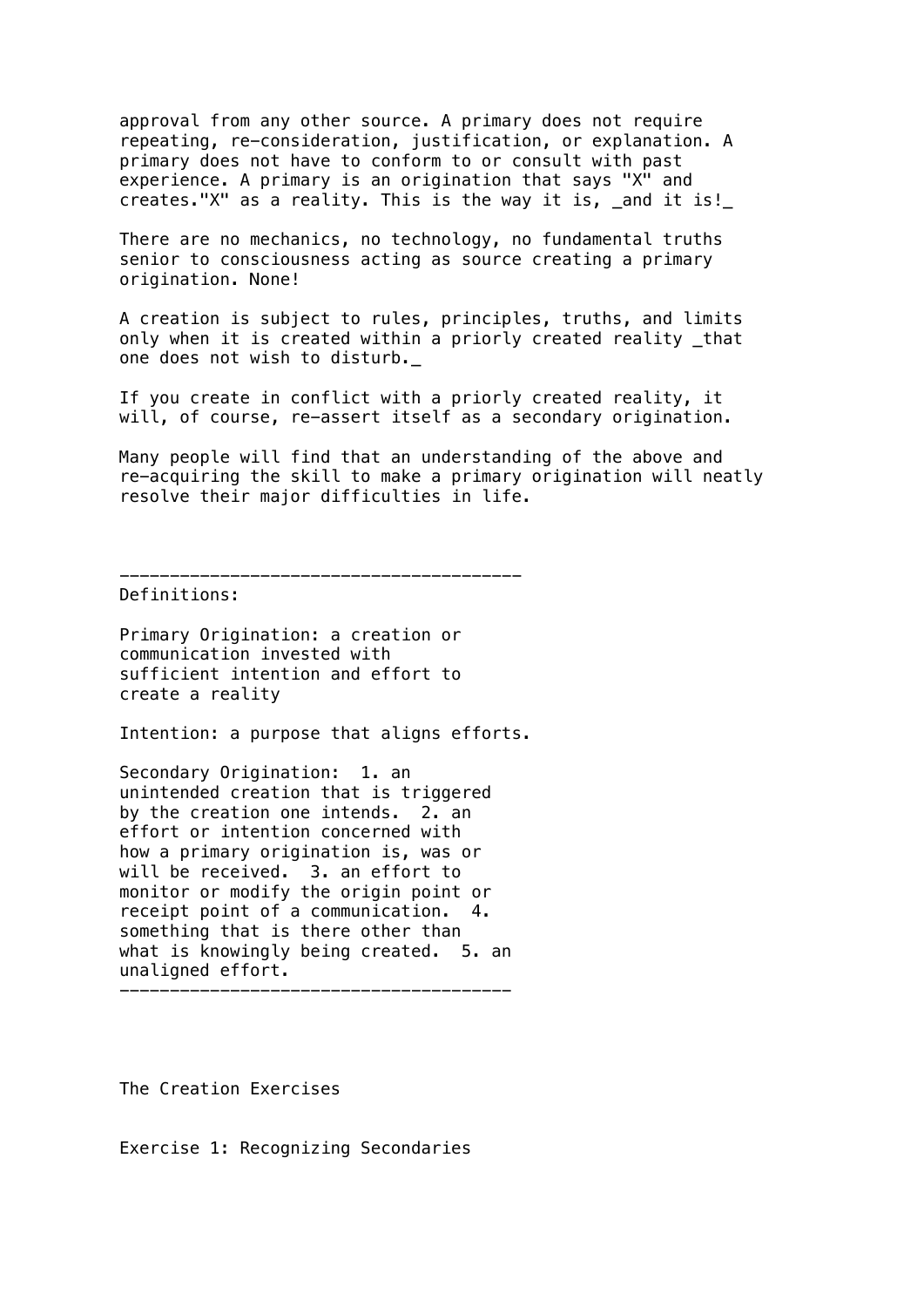Purpose: To bring the student to a recognition of secondary originations.

Procedure: Coach has the student deliver the first line from the Source List, "I'm happy to be me." Coach then asks student to tell him any doubts, second thoughts, or physical sensations that the line triggers.

The exercise is done briefly and is complete as soon as the student has an experiential clarity on recognizing secondary originations.

NOTE: At this point, nothing is done with the secondaries other than recognizing their existence as phenomena.

Exercise 2: Thoughtstorm(r) Session

Purpose: To use the mind deliberately.

Procedure:

1. Read the copy of the Thoughtstorm Instructions in your personal folder.

2. Create (or join) a Thoughtstorm session on the subject of "Secondary Originations," or lacking a group, contemplate the following questions by yourself:

- \* What are secondary originations?
- $*$  What purpose, if any, do secondary originations serve?
- \* What causes secondary originations?

----------------------------------------

Definitions:

Primary Origination: a creation or communication invested with sufficient intention and effort to create a reality.

Intention: a purpose that aligns efforts

Secondary Origination: 1. an unintended creation that is triggered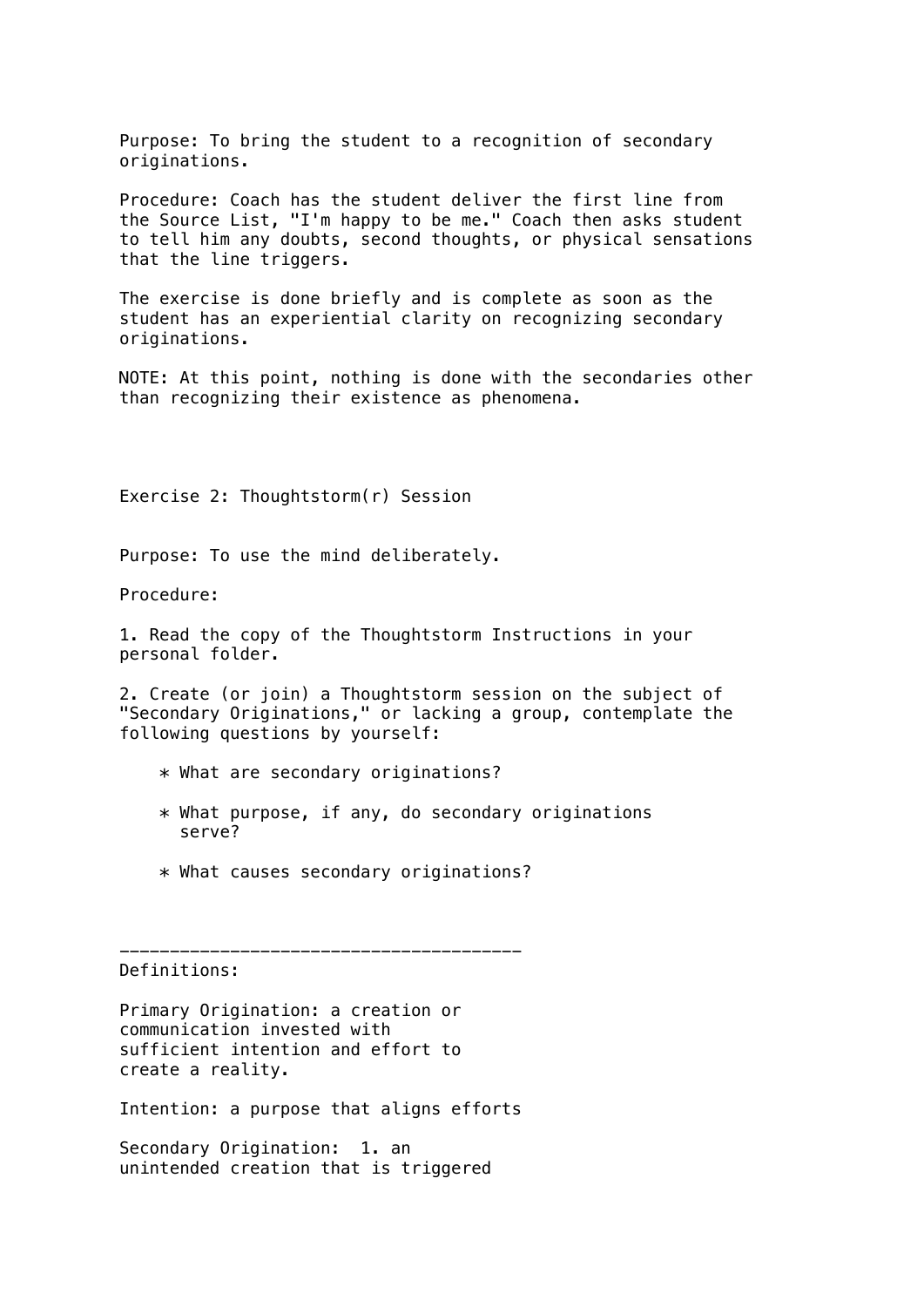by the creation one intends. 2. an effort or intention concerned with how a primary origination is, was or will be received. 3. an effort to monitor or modify the origin point or receipt point of a communication. 4. something that is there other than what is knowingly being created. 5. an unaligned effort

----------------------------------------

----------------------------------------

Good Coaching Questions:

"Were you seeking my agreement for what you said?"

"Were you looking for any approval from me?"

"Did you expect me to reply?"

"Were you trying to say that in a certain way?"

"Were you waiting for an acknowledgement?"

"Did it require any extra effort to say that?"

----------------------------------------

"Do you have any doubts that you created the reality?"

Exercise 3: Sourcing Originations

Purpose: To allow the student to identity and assume control over any secondary originations that act to curb or modify his ability to source originations.

Procedure:

1. Avatar students work in pairs, each coaching the other in turn.

2. At the beginning of each working session the coach has the student reread the definitions of primary origination,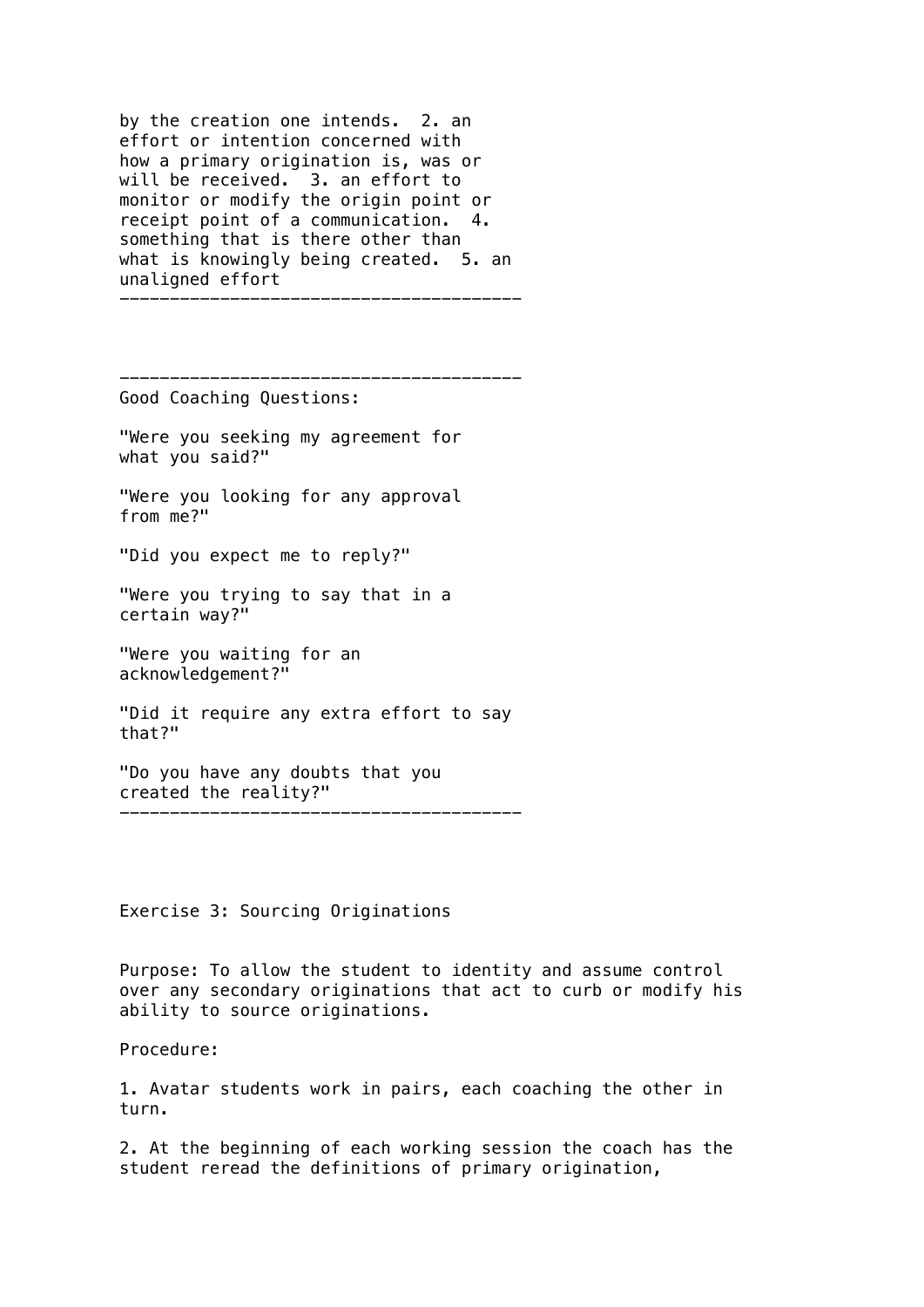intention, and secondary origination, and give examples of each.

3. The coach has the student voice a statement from the Source List as a primary origination and then observe or discover any secondary originations that are occurring spontaneously before, during or after the primary origination. If the student is willing, the coach may point out any secondaries that he observes, or ask questions that will reveal secondaries, (e.g. "Were there any doubts, second thoughts, or physical sensations triggered by that line.")

4. The coach helps the student to assume control over each secondary that emerges by having the student deliberately exaggerate that secondary alternating with giving the primary, until the secondary no longer occurs spontaneously.

5. The exercise is continued until the student can easily deliver any statement on the source list as a primary origination without any self monitoring or secondary originations occurring.

Additional Procedure Note:

The procedure may be unwieldy at first. The Avatar Master will aid both the coach and the student to become proficient in this exercise.

One may encounter resistances to doing the drill, but they should be addressed the same as any other secondary. Once secondaries begin to be eradicated the student will have little doubt about the liberation achieved. Consciousness will experience an expansion.

These exercises can get very noisy and funny. Laugh a lot and lighten up. Consciousness is a very light thing.

----------------------------------------------------------------

[5A] SOURCE LIST

- 1. I am happy to be me.
- 2. I am right here.
- 3. This is really me.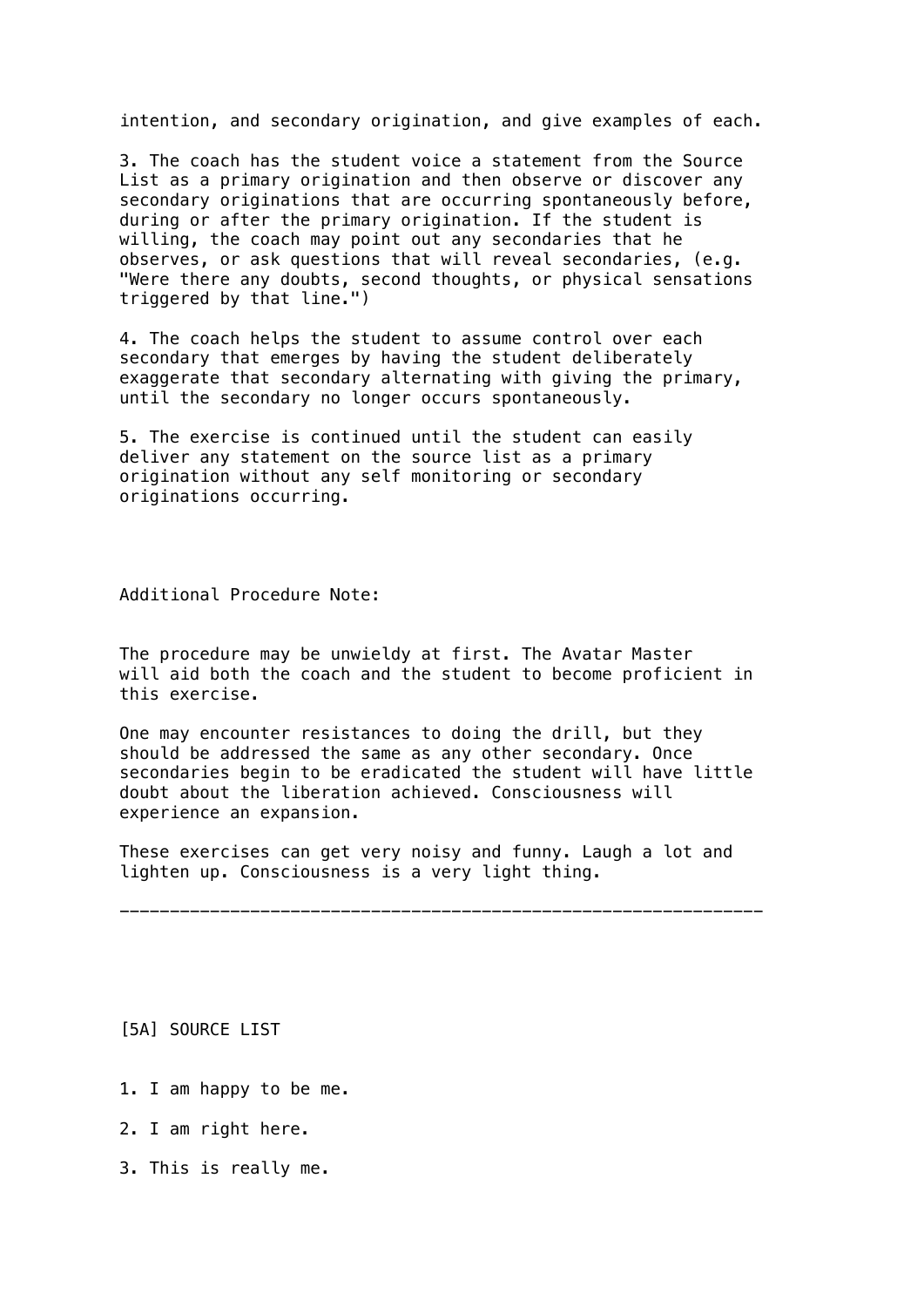4. I am me.

5. I do it.

6. I decide.

7. I am source.

(The Avatar Master will check out and give the final pass on this exercise.)

-----------------------------------

Definitions:

Primary Origination: a creation or communication invested with sufficient intention and effort for it to create a reality.

Intention: a purpose which aligns efforts.

Secondary Origination: 1. an unintended creation that is triggered by the creation one intends; 2. an effort or intention concerned with how a primary origination is, was or will be received; 3. An effort to monitor or modify the origin point or receipt point of a communication; 4. something that is there other than what is knowingly being created; 5. an unaligned effort of any kind. -----------------------------------

Exercise 4: Creating Reality

Purpose: To allow the student to identify and assume control over any secondary originations that act to curb or modify his ability to create his own reality.

Procedure:

1. Avatar students work in pairs, each coaching the other in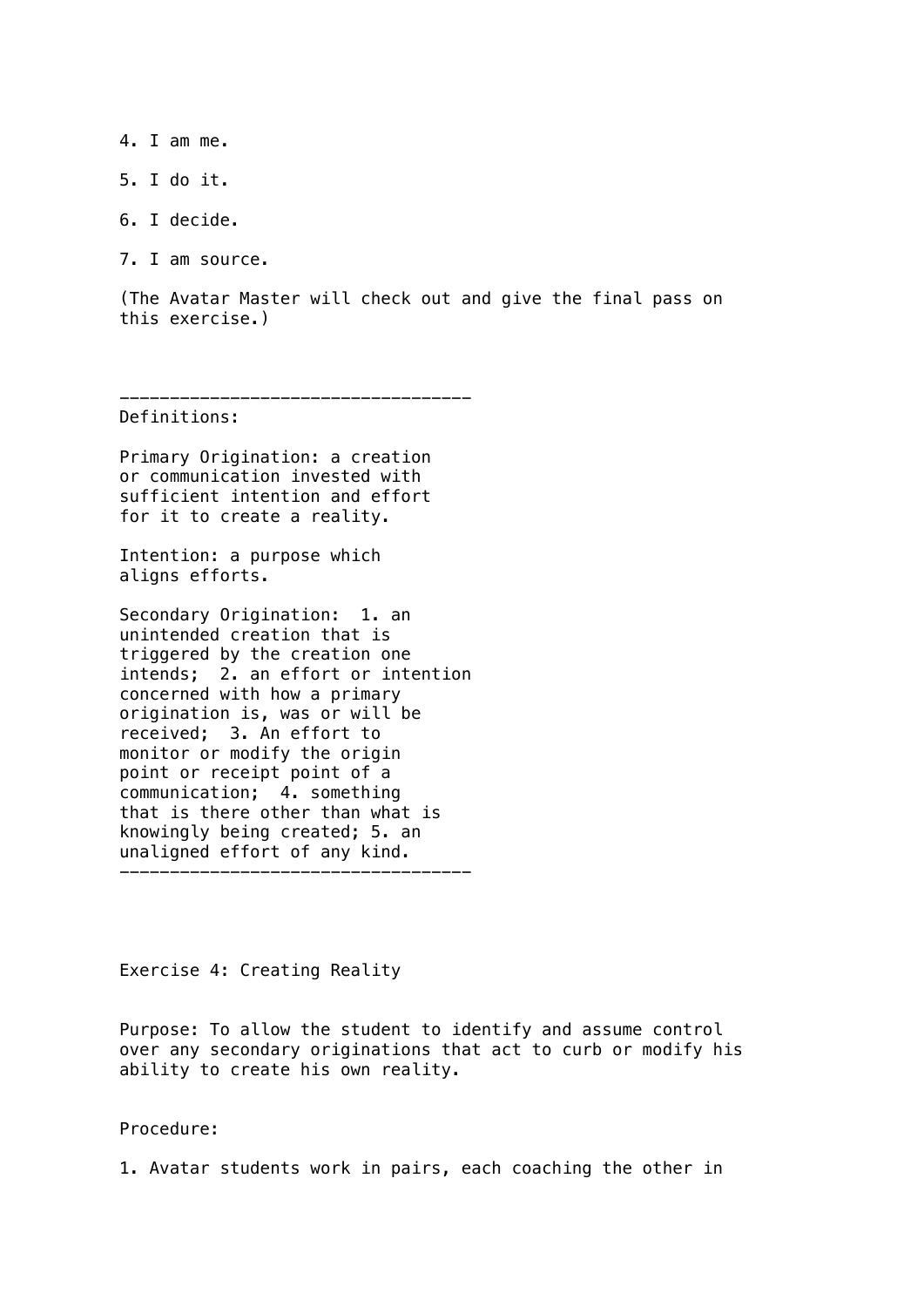turn.

2. At the beginning of each working session the coach has the student reread the definitions of primary origination and secondary origination and give examples of each.

3. The coach has the student voice a statement from the reality creation list below as a PRIMARY ORIGINATION and then locate any secondary originations that are occurring spontaneously before, during or after the primary origination. If the student is willing, the coach may also point out any secondaries that he observes, or ask questions that will elicit secondaries.

4. The coach helps the student to assume control over each secondary origination that emerges by purposely having the student exaggerate that secondary origination (as a secondary origination) alternately with the primary until the secondary no longer occurs spontaneously.

5. The exercise is continued until the student can easily deliver any statement on the "Reality Creation List" as a primary origination without any self-monitoring or secondary originations occurring.

## ADDITIONAL NOTES ON REALITY CREATION:

In creating reality, afirmations are made as primary communications (self to self). When one is below the source level of a prior created reality, the affirmation of the prior created reality will show up as a secondary.

A reluctance to create a reality should be handled the same as any other secondary.

Any reality experienced at variance with the primary origination is the result of a secondary.

----------------------------------------------------------------

#### [5B] REALITY CREATION LIST

Each origination should be delivered as the student's own and it should be repeated, with secondary originations handled, until it creates the reality being communicated.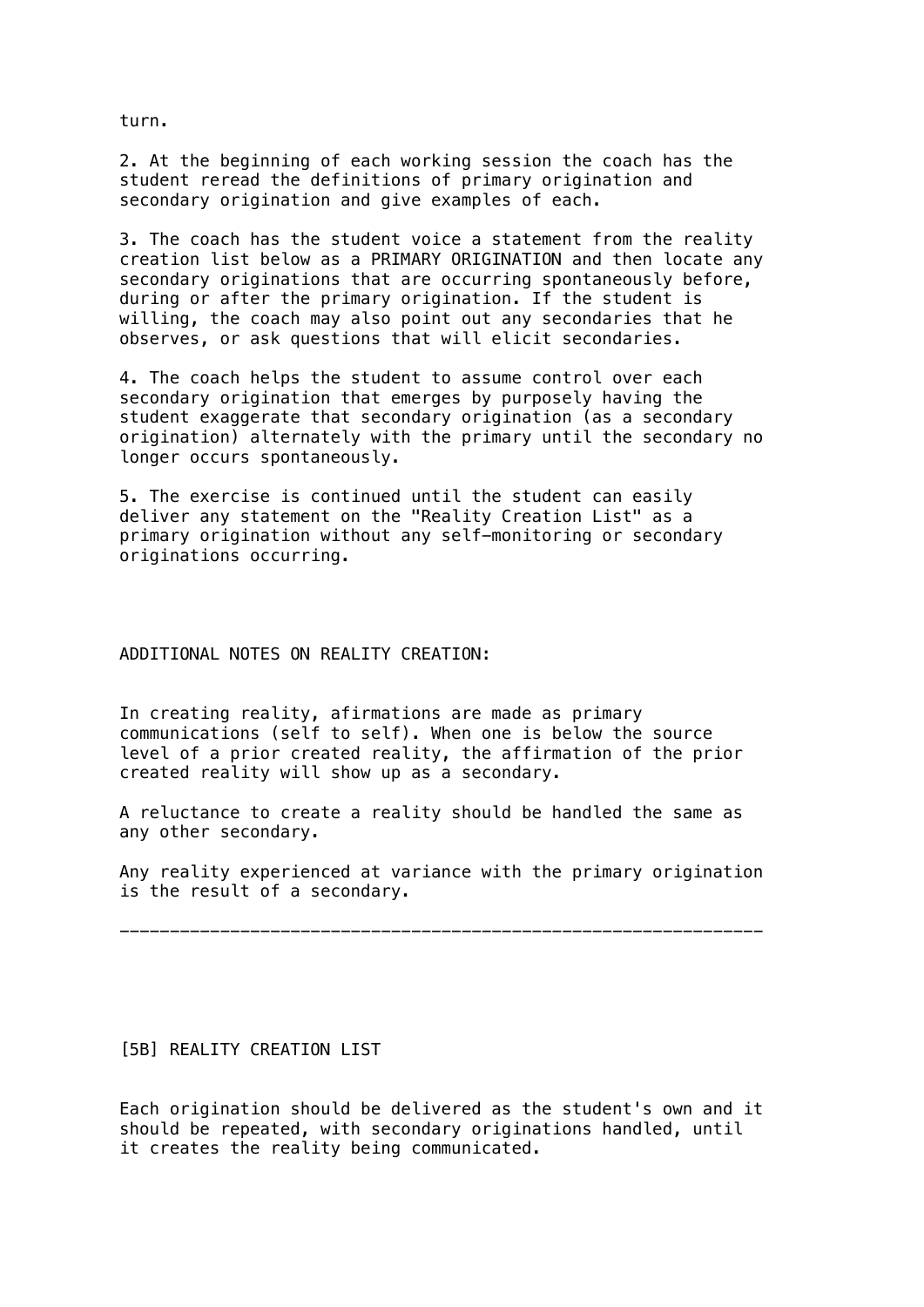- 1. I feel the best I've ever felt.
- 2. I feel the worst I've ever felt.
- 3. Life is funny.
- 4. Life is serious.
- 5. I am here now.
- 6. I don't know where I am.
- 7. I feel like a victim.
- 8. I am not a victim.
- 9. The past doesn't exist.
- 10. I don't need forgiveness.
- 11. What I see is a problem.
- 12. What I see is a solution.
- 13. I don't have a choice.
- 14. I always have a choice.
- 15. Everything I see is illusion.
- 16. What I see is real.
- 17. I am as I decide to be.
- 18. There is a limit to what I'm willing to experience.
- 19. There is no limit to what I'm willing to experience.
- 20. I create what I experience.
- 21. I have everything I need.
- 22. My mind is still.
- 23. I am relaxed.
- 24. I create it all.

(The Avatar Master will check out and give the final pass on this exercise.)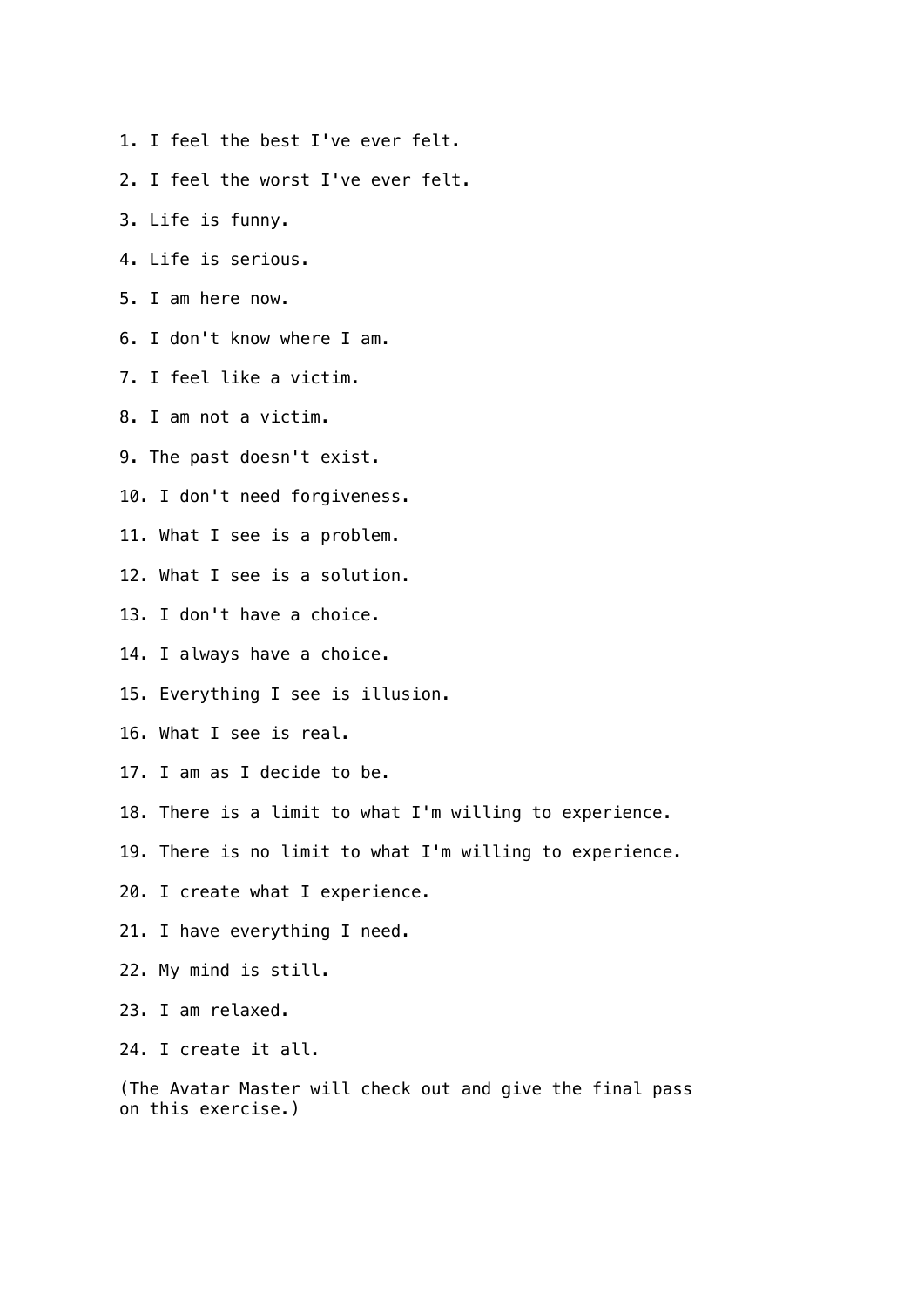------------------------------- The only answer to the question "Can I..." is \_yes.\_ -------------------------------

Exercise 5:

Create your own list of primary originations from your answers to the following question:

\_What reality would the person I'd like to be create?\_

Deliver each origination as your own, handling all secondaries, until the origination creates the reality being communicated. In some cases the reality will be created by the exercise alone. In other cases the reality will manifest as a path, or opportunity, leading to its creation.

-----------------------------------------------------------------

#### [6] CONGRATULATIONS

You have achieved a mastery of creation that few people have ever reached.

You are now outfitted with the tools necessary for managing broad spheres of reality.

In \_Avatar: Section III\_, you will encounter the powerful CREATION HANDLING PROCEDURE for the first time and you will be presented with many opportunities to make use of what you have already learned as you become a master explorer of consciousness.

----------------------------------------------------------------

Ask your Avatar Master for an OK to begin Section III.

AVATAR: SECTION THREE ---------------------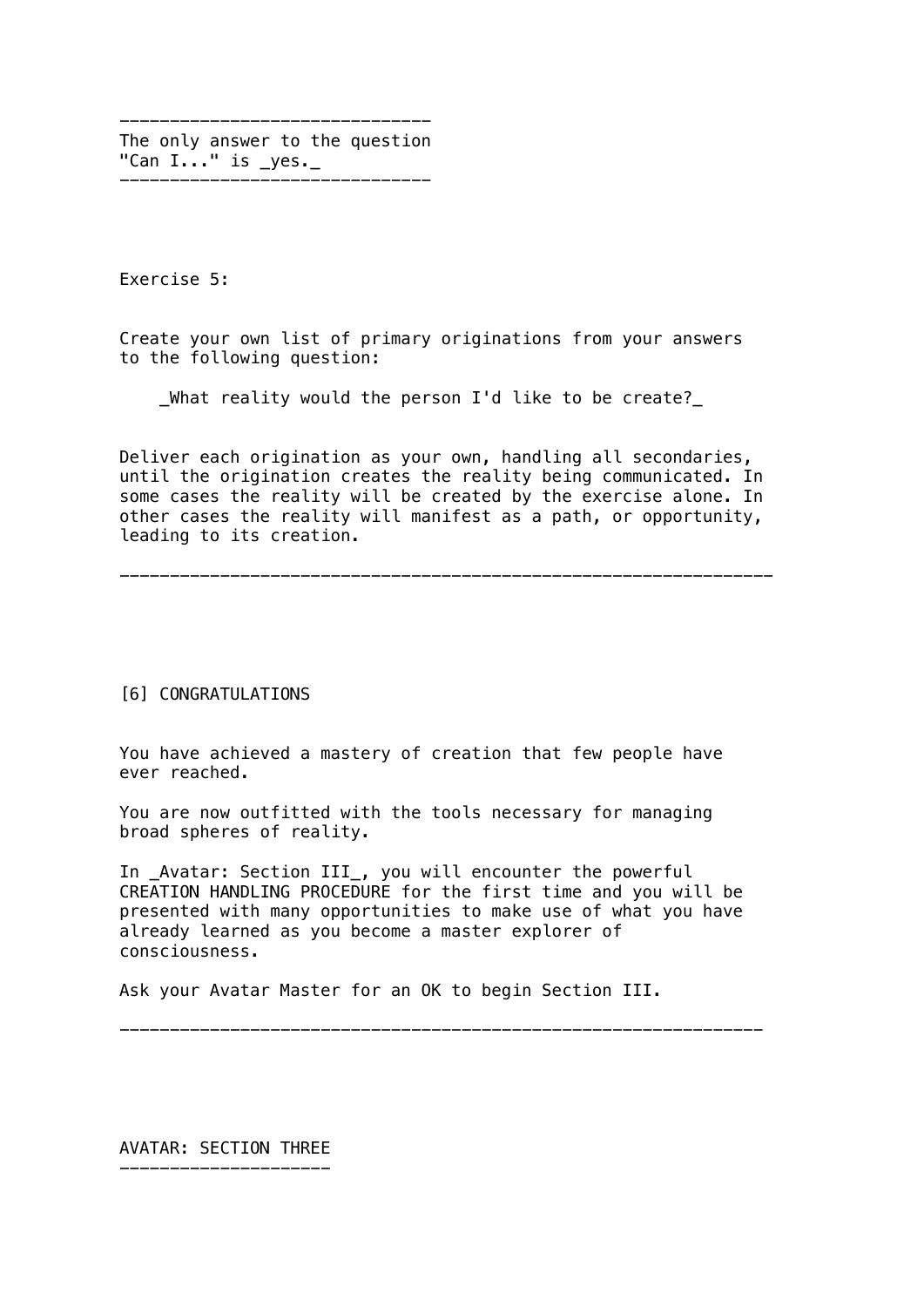THE PROCEDURES --------------

---------------------

--------------

(The previous section of the Avatar materials presented exercises designed to convey an understanding and an experiential clarity of \_Creation\_. The current section covers \_Discreation\_, and the practical management of consciousness.)

## CONFIDENTIAL:

These materials are confidential and are the exclusive property of Star's Edge, Inc. They are not to be duplicated or disclosed to unauthorized persons without the advanced written consent of the Senior Board of Star's Edge, Inc.

---------------------------------------------------------------

## Avatar Material Confidential

(c) Copyright 1989, 1990, 1991 by Harry Palmer

[0] TABLE OF CONTENTS

SECTION THREE

[1] CREATION HANDLING PROCEDURE (Foreword) ...................... 1

PART ONE

| [2] CREATION HANDLING PROCEDURE (Transcript)  6 |  |  |
|-------------------------------------------------|--|--|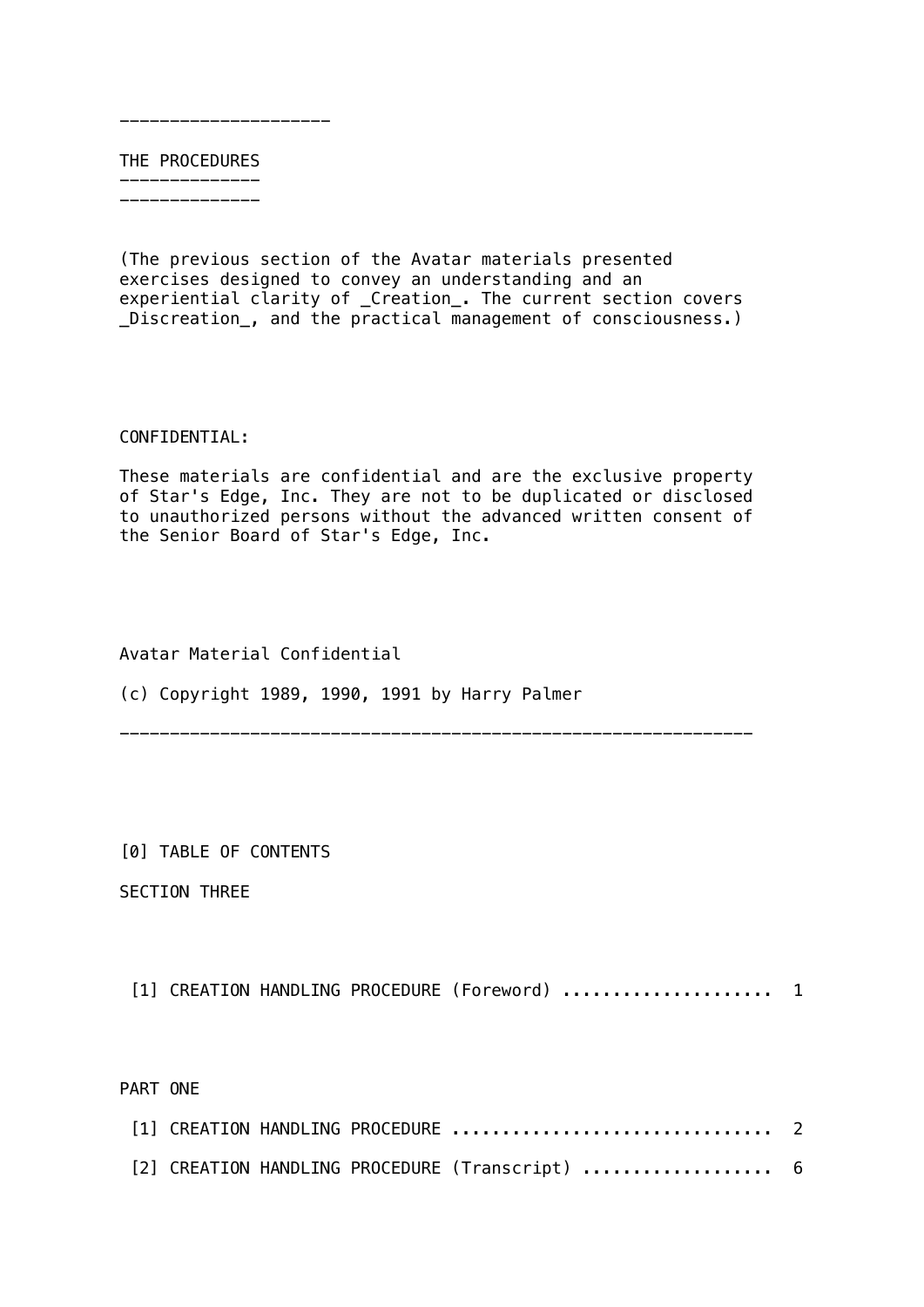# PART TWO

# RUNDOWNS

| [1] AVATAR BODY HANDLING RUNDOWN  27                              |  |
|-------------------------------------------------------------------|--|
| [2] NO LIMIT BEING (Transcript)  30                               |  |
|                                                                   |  |
| [4] AVATAR IDENTITY HANDLING  47                                  |  |
| [5] PERSISTENT MASS HANDLING (Transcript)  50                     |  |
|                                                                   |  |
| [7] ITS ALL RIGHT TO FEEL LIKE THIS  59                           |  |
|                                                                   |  |
| [9] MASS-CONSCIOUSNESS HANDLING  63                               |  |
|                                                                   |  |
|                                                                   |  |
|                                                                   |  |
|                                                                   |  |
|                                                                   |  |
| [15] LICENSING REQUIREMENTS FOR DELIVERY OF THE AVATAR COURSE  72 |  |

Avatar Material Confidential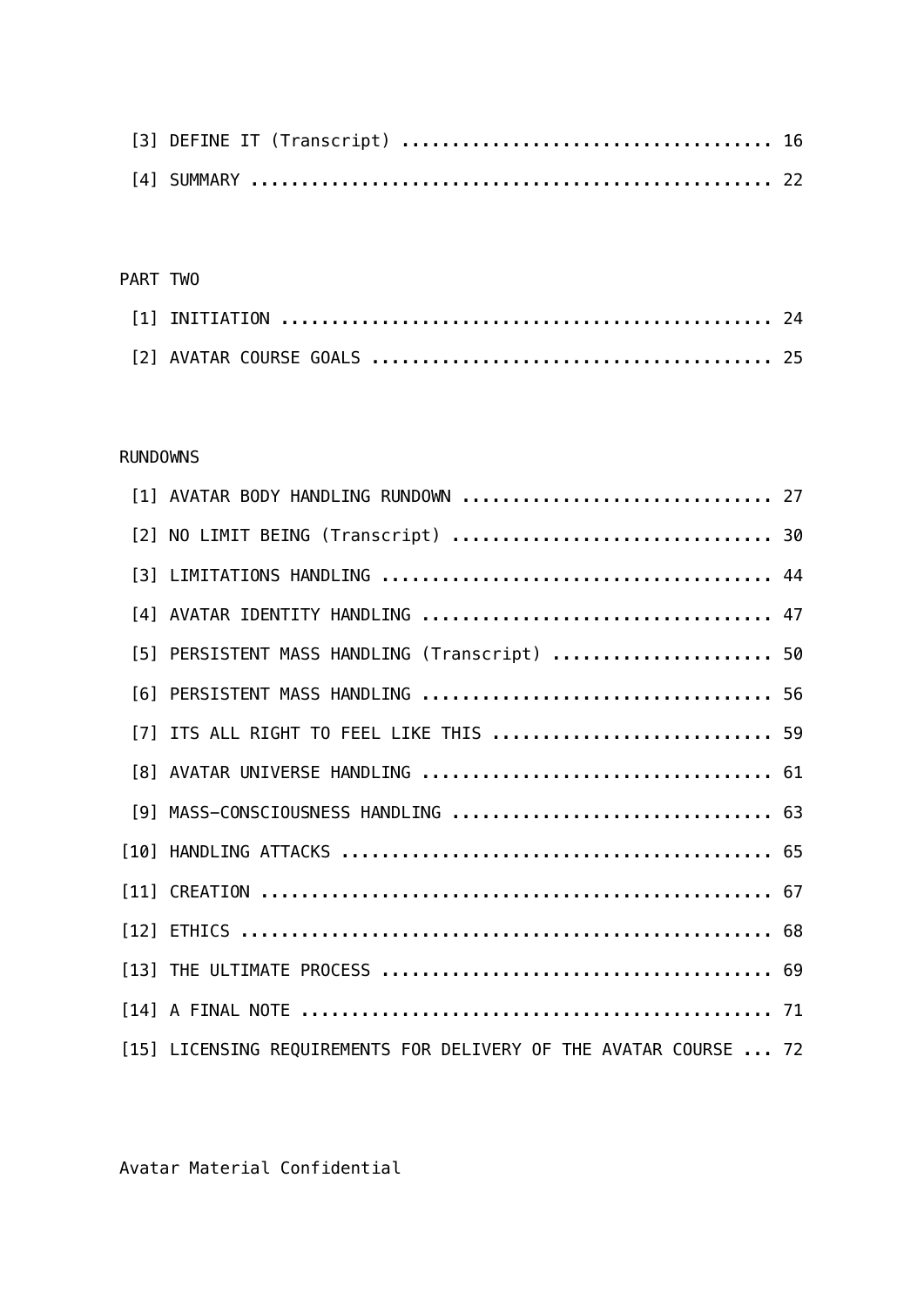(c) Copyright 1989, 1990, 1991 by Harry Palmer

---------------------------------------------------------------

SECTION THREE -------------

[0] FOREWORD

There are two fundamental abilities possessed by consciousness; with them, one may manage existence. The first is \_Creation\_, the process by which things enter existence, and the second is \_Discreation\_, the process by which things exit existence.

\_Creation\_ is the process of imagining the inexpressible nothing quality of consciousness into expressible quantities and qualities.

\_Discreation\_ is the process of ceasing to imagine; ceasing to create. It is terminating a response rather than creating a new response against something.

\_Creation\_ is the journey from consciousness to existence. Discreation is the journey from existence back to consciousness.

Response to \_what is\_ is the path of creation. Experience of \_what is\_ is the path to consciousness.

The Avatar walks the path from consciousness to existence;

the Buddha walks the path from existence to consciousness. To manage existence, one must learn to walk first as a Buddha and then as the Avatar.

------------------------------------------------------------------

The CREATION HANDLING PROCEDURE is the path of the Buddha.

PART ONE --------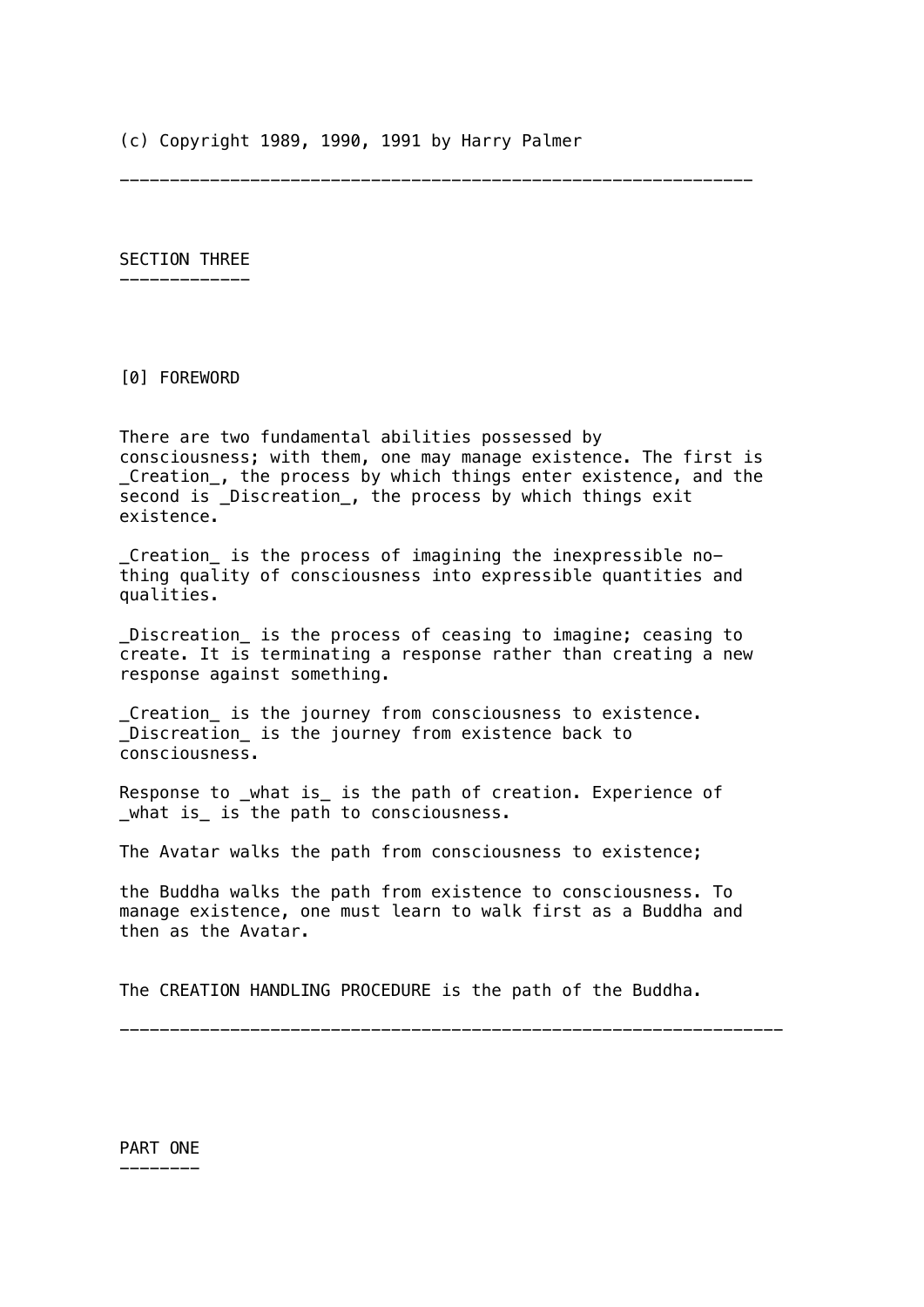#### [1] CREATION HANDLING PROCEDURE

(Revised and reissued by Star's Edge International 3/15/92 to update and replace "Creation Handling Procedure" in current Avatar Course Section III)

------------------------------------------

Definitions:

Identify v.: to become the same as; to combine in such a manner as to make one; coalesce in existence.

Define v.: to determine, declare or mark the limit of; circumscribe; determine or indicate the bounds or outlines in detail; to determine the extent of.

Label v.: to affix, assign or attach an expression to a definition to indicate contents.

Disassociate v.: to sever company with; to separate from; to disconnect from.

Discreate v.: to halt the production of a creation; to turn off; to cease creating; to let go of.

------------------------------------------

General Theory

Observation: Awareness creates within itself and experiences within its creations.

When awareness chooses to experience its creation, it becomes identified with that creation; it exists as that creation. It does not respond \_to\_ the creation; it responds \_as\_ the creation. While it is identified with the creation it manifests as consciousness limited by the boundaries of the creation. Defined consciousness believes itself separate from the undefined awareness, which exists outside of the creation.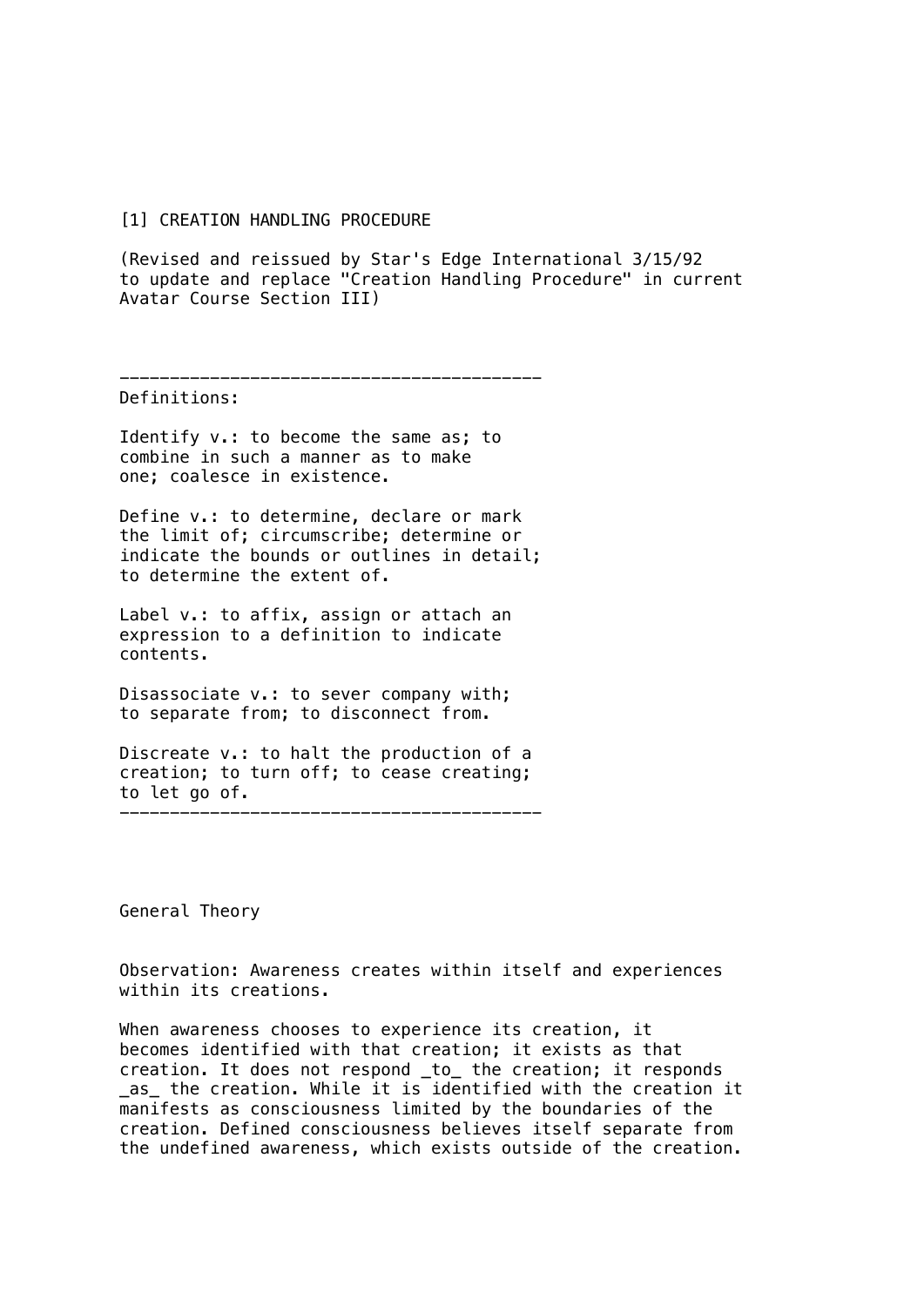Since primal awareness is without limits, creation occurs within it. Undefined awareness is the source of the first creation. The limited consciousness existing as the creation believes that it is existing within boundaries that are not of its own creation. Limited consciousness considers itself separate and different from undefined awareness. Limited consciousness also creates within itself, but the limits of its creations exist within the limits established by undefined awareness.

Existing within limits that you consider beyond your power of creation is the essence of experience. This is how people come to view themselves as trapped or subject to experiences not of their own creation.

The purpose of any creation is experience. There may or may not be intervening steps between the act of the creation and the integration of the experience. The complication is this: what may seem a perfectly logical thing to create and experience by an expanded consciousness may appear to be threatening to experience by the more contracted aspect of the same consciousness existing with the limits of the creation.

As an extreme example, an expanded consciousness existing as thought energy might desire to experience how much weight a particular organism might bear, but existing as the organism that is being crushed, the experience is resisted. The degree of desirability of an experience is relative to what you experience \_as\_.

Thus limited consciousness resists (creates against experiencing the creation created by a more expanded aspect of itself) and creating against oneself\_ begins the compaction of creation and consciousness that manifests as the physical universe.

The more expanded aspect of consciousness continues to create the creation, on automatic, as a secondary origination to the creations of the limited consciousness. Both are aspects of the same source. When limited consciousness ceases to resist the creation it is identified with, it expands beyond the boundaries of that creation and integrates with the aspect of itself that is source of the creation. The Creation Exercises in Section II are preparation for this.

The limit or boundary of every experiential reality is an unknown. Universes are separated by unknowns. If you wish to examine an unknown more closely, pick out a little area of space and study it independent of its limits, boundaries or reference points.

Observation: What is created as unknown by consciousness as creator is experienced as infinite space by consciousness as experiencer.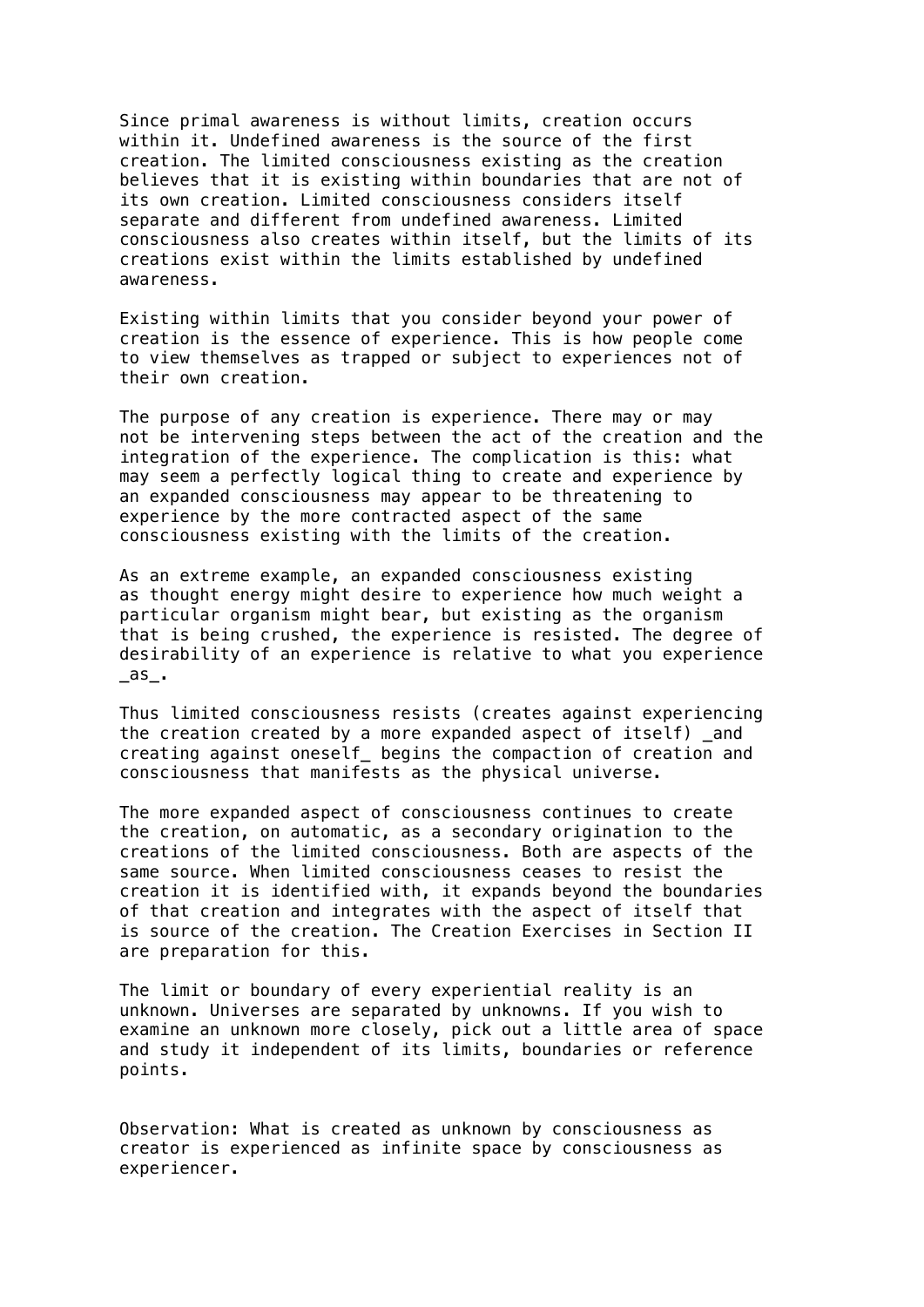If all of this leaves you hanging on by your mental fingertips, don't be too concerned. The CREATION HANDLING PROCEDURE works even if one does not fully understand it.

There are six steps to the Creation Handling Procedure;

- 1. Identify with and experience
- 2. Define the outermost limits
- 3. Label it without judgment
- 4. Disassociate from the creation
- 5. Discreate the creation
- 6. Create what you prefer

-------------------------------------- From 1992 Wizard's Lecture (Section V of the Avatar(r) Materials)

"When we discuss space travel, realize we are talking about a mental ability. It has nothing to do with moving biomass around the universe."

(c) 1992 by Harry Palmer

-----------------------------------------

Definition:

Continuum: a scale of changing aspects which have a common factor, e.g., an inch, a foot, a mile possess the common factor of each being a measure of distance.

1. Identity With And Experience

Awareness within a creation is consciousness. Every creation

--------------------------------------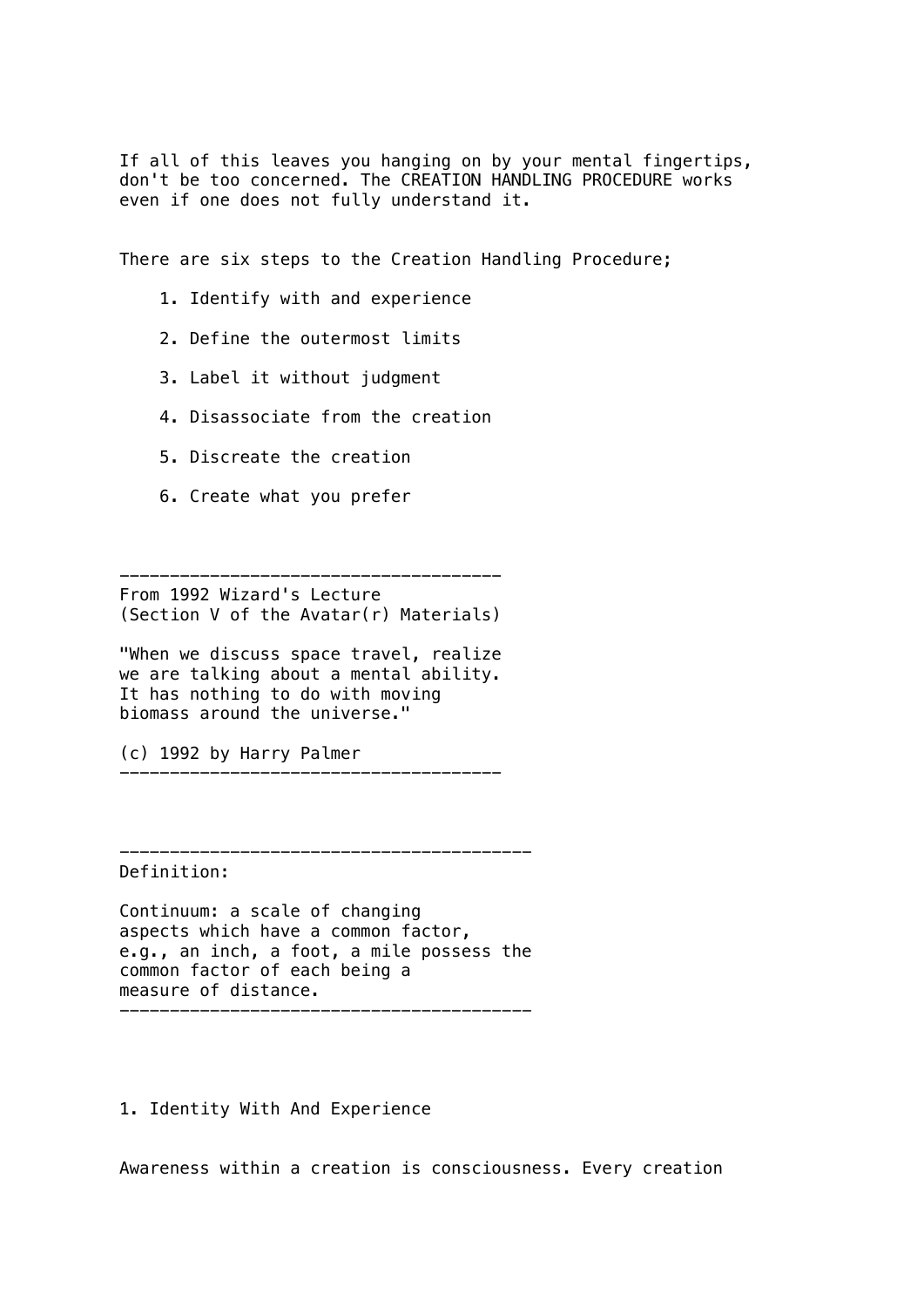contains consciousness and is connected with every other creation through pure awareness. Pure awareness is without definition; it cannot be described as this or that, existing or not. Only the creations of awareness exist. Consciousness is awareness limited (defined) by a creation.

In the Feel-It Exercises of Section II, you learned to meld with a creation and "feel how it feels." This is the essence of "identify with and experience." It requires that you surrender any resistance you might have to existing as the belief, the feeling, the emotion, the idea, the identity, the time, the space or the mass of whatever you are seeking to identify with and experience. You become the limited expression of consciousness that is the creation.

If a person has any difficulty doing this step, or just wants to achieve a greater certainty on his ability to do this step, he can employ the Creation Exercise. (For example: Create the reality "I am ....[fill in the blank]..." and handle any secondaries.)

2. Define The Outermost Limits

Every creation has some form, defined by boundaries, in one or more of the infinite continuums of reality, time, space and energy. Pains, sensations, aches have forms. Thoughts, ideas, beliefs and impressions have forms. Fears, desires, and compulsions have forms. Only pure awareness is boundless and without form. Everything else has limits or boundaries defining a form.

The creations which you feel the effect of are being viewed from the inside--this is the relationship between creature and creation. The creations which you have control over are being generated by you--this is the relationship of creator and creation.

Certain creations may require a change of continuum in order to be viewed at all (e.g., a creation defined by a span of time, such as a century, cannot be viewed in terms of spacial limits).

You cannot get an overall view of a creation which you are being. To view such a creation requires that you expand the reality that you consider yourself to be. This can be done by extending your willingness to experience out in all directions until you contact the unknowns which lie just beyond the limits of the creation. Most people (aspects of consciousness) have separate creations of self defined in different continuums, e.g., an energy self, a reality self, a spacial self, a time self.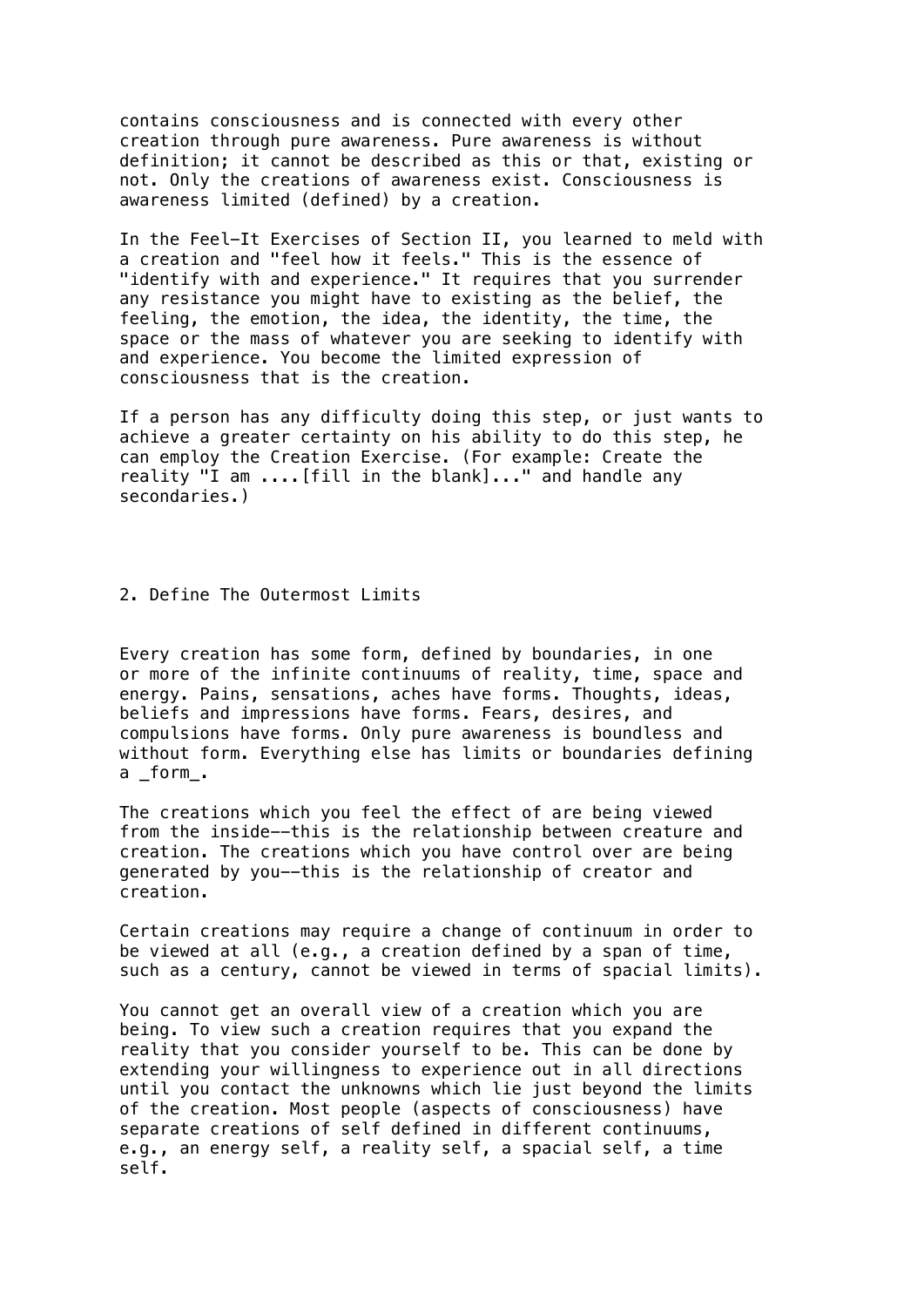You cannot change your relationship to an upset, pain, idea or fear by resisting it.

You define a creation by expanding your attention within the continuum or continuums in which it exists, and willingly experiencing, until you contact the unknowns which lie just beyond the borders of the creation.

3. Label It Without Judgment

When you label a defined creation without judgment, you recover the attention that was fixed in the creation. Suddenly, \_the creation is what it is\_. It does not compel you to create a response. You are not the effect of, nor affected by, the creation. You are not drawn into, nor repulsed from, the creation. You are separate from it.

The key to this step is your ability to make a primary. The label on a creation is a primary rather than a response. There is no compromise, no check to see if you have done it right, no pause for approval or applause. You are centered, sun-like, Source.

4. Disassociate From The Creation

Very simply, you cease to identify with the creation. With your attention on the creation, recognize: "This is not-I, this is my creation."

------------------------------------ Present time is a creation whose limits lie just beyond the moment.

Unknown (adj. used as n.): not defined, identified, determined or explored.

Events are creations defined by limits in time (beginning and end).

Experiences are creations defined by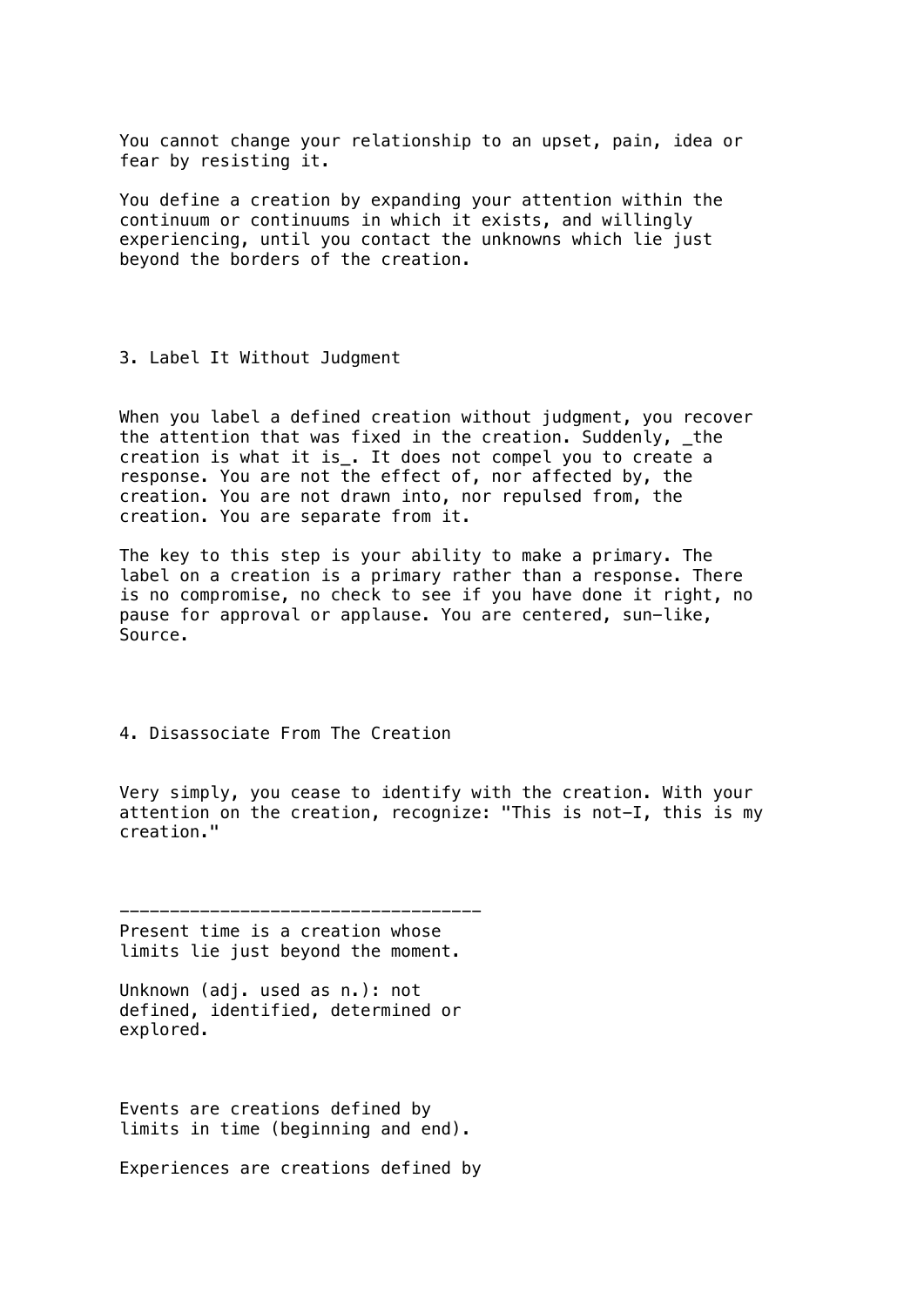5. Discreate The Creation

A creation in continuous automatic creation often needs to be turned off. In truth, nothing hangs around (persists); everything that exists is being created right now.

Discreate means to cease the creating of the creation. It is effortless. It is a \_halt to an existing flow\_ of energy rather than a new flow of energy. It is \_not\_ creating against the old creation.

For example, when you turn off a light at the switch, you simply interrupt, stop or take away the flow of energy to the light. You discreate the light.

Deprived of "creating energy" the creation vanishes, breaks up into parts and evaporates, shrinks into itself and disappears, slips away, difuses, turns into a fog and dissipates, shrinks into a nothingness, or is simply gone.

If you find something that you can't seem to discreate (a persistent mass), it is because it still has a source of "creating energy" which you have yet to assume responsibility for.

6. Create What You Prefer

Determine what reality you would like to experience, using excitement as your guide.

Construct a statement of the reality in the present tense. (For example: I have inner peace.)

Originate the statement as a primary origination and handle any doubts or secondaries by use of the Creation Handling Procedure until the reality is experienced, OR until a clear path of opportunity to the reality opens to you.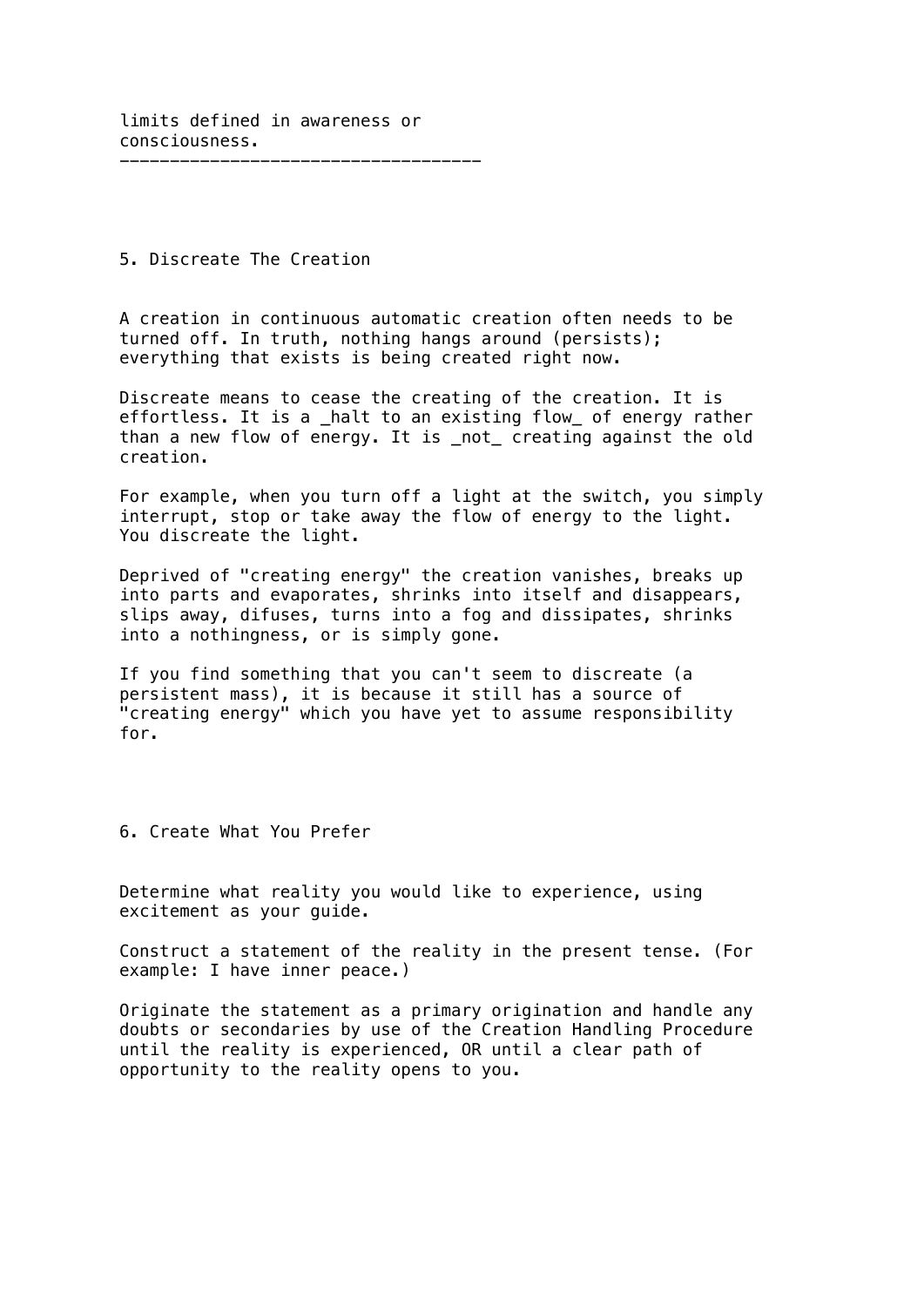IMPORTANT NOTE: Remember that nothing in the Avatar materials is meant to limit you or your powers of creation. If, inadvertently, something has crept into the materials that constitutes a belief or a limitation for you, please discreate that, also.\_

----------------------------------------------------------------

[2] CREATION HANDLING PROCEDURE (Transcript)

(Revised and reissued by Star's Edge International 3/15/92 to update and replace "Creation Handling Procedure" lecture transcript in current Avatar Course Section III)

Yesterday, I gave you the steps of a procedure that can create an Avatar. Today, I'll explain the six steps further and answer any questions you have about them.

Briefly, the six steps are: identify, define, label, disassociate, discreate, and create. These six steps describe the operation of awareness in the universe.

Well, actually, there are seven steps. There is one step that was left out, which is the step you start with--exist. I assume, since you are doing the Avatar Rundowns, that you are existing--it's an addiction, you know.

(laughter)

Surrogate n.: one elected or appointed to stand in place of ------------------------------

------------------------------

Step 1

So you start off with whatever you are resisting, and the first step of the Creation Handling Procedure is to \_identify with it and really experience it\_. Really feel it. Take the resist off and really sink into it. Become it.

Anything that exists has a form in some dimension, and anything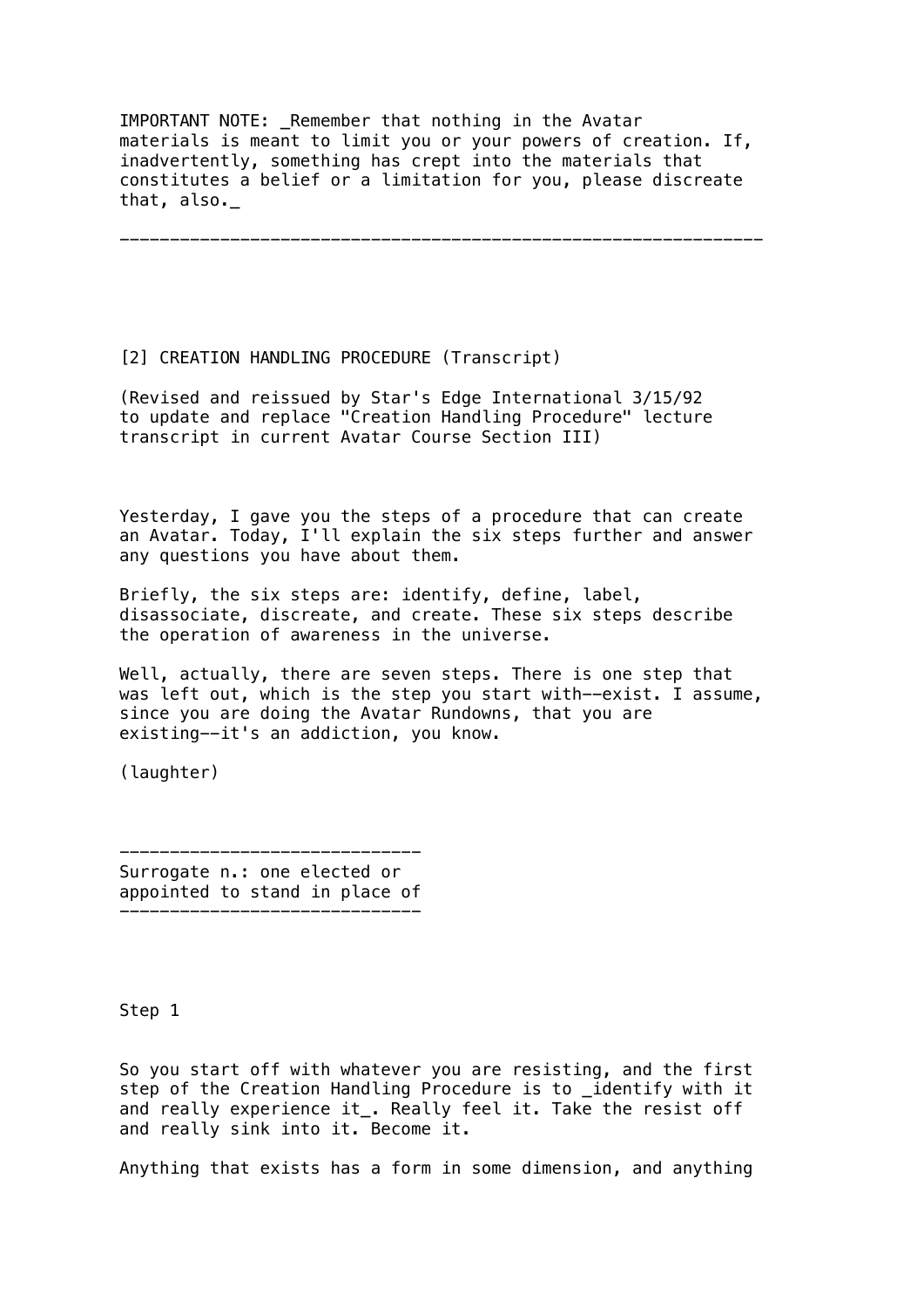which has a form can be experienced. Those things which aren't in creation are without form and assume surrogate existences by identifying with forms--like Avatars.

The only problem anybody ever has with experiencing a creation comes from the fact that they are already identified with another creation that is incompatible with the creation they are trying to experience--round pegs don't fit in square holes, flesh and blood bodies don't do well in the core of the sun.

From the formless state of Avatar you can go back and forth into existence and get a good feel for the limits of anything you wish to experience.

When you are contained within the creation, you experience the creation. You are the experiencer. When the creation is contained within you, you are the source of the creation. You are the creator.

From inside, you experience; from outside, you create. Whatever you are experiencing was created from a more expanded state of consciousness than the state of consciousness from which you are experiencing it. Your life is designed by you as a higher self--relax and enjoy, EXPERIENCE and GROW!

We can imagine creators and gods and collective consciousnesses, all separate from us, all out there somewhere--separate because we are locked into our little spheres of creation that we have yet to experience.

When you start to experience, you grow. Experiencing means you stop thinking and start feeling. Thinking is a continuous creating to avoid experiencing.

If you're resisting an experience, you're creating against experiencing it. That's OK. You just have to experience your creation of resistance first. Whatever you're involved in, the path out is to fully experience it--even if it's resisting an experience. Experiencing fulfills the purpose for why you created it.

To experience something you have to suspend judgment. You relax into it. It's not an effort, it's a relax, a release into. To experience means to accept something, to overcome your fear and to go exploring a little bit. It's to transform your fear into curiosity. It's feeling it.

You know, there's breathing from the stomach, and there's breathing higher in the diaphragm. Well, feeling is down here (stomach). To experience something, you just breath with the experience, sinking into it and identifying with it. It's like getting into a hot tub. Just ease on in. You become the reality that you are focusing on. That's step one, experience what you've already identified with\_. Later on, when you've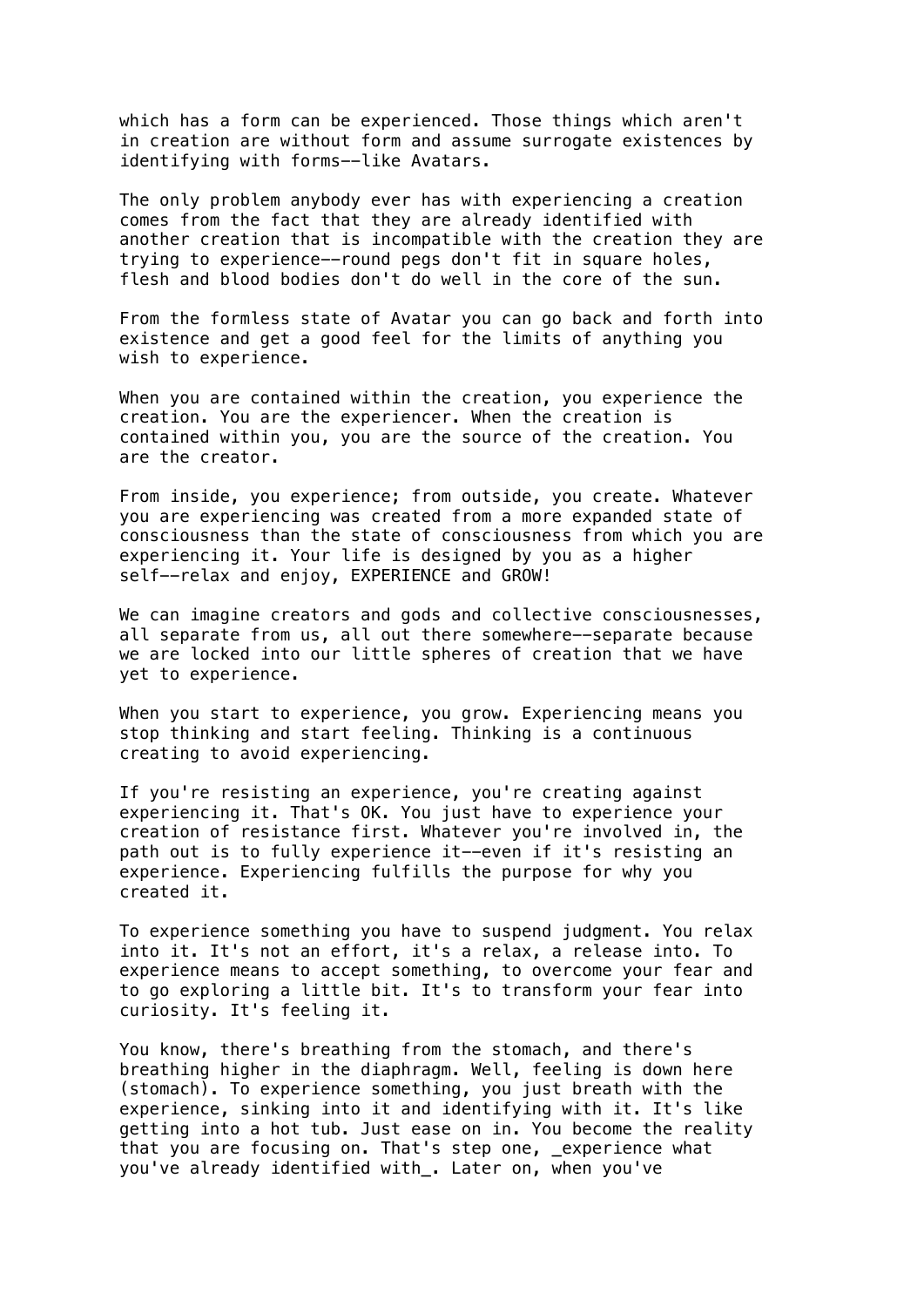experienced what you're already identifed with, you can identify with and experience something different.

Step 2

The next step is to define what you're identified with . We're talking about define in the sense of: to establish the limits, define the outside, to delineate, to circumscribe, to get a sense of the outline in which something is contained. That's define.

Every creation has boundaries. That may take some getting used to, because sometimes the boundaries exist in realms that you are only vaguely aware of. When you explore boundaries from the inside, you expand your attention outward into whatever you are experiencing. The boundaries will be perceived as a marked decrease in the intensity of the experience.

When you look at the boundaries of a creation from the outside, the intensity of experience of the creation is very slight. The more your attention is drawn into the creation, the more the intensity increases. It's the difference between watching an accident on the news and being involved in one.

The degree of intensity in your life is determined by the creations you are identified with but are resisting. To an Avatar, existence is effortless.

I've got a story I'll tell you. I've told this story before. You have to picture something. Picture clear transparent space. Imagine perfectly clear transparent space above you as far as you can put out your awareness, clear transparent space. To the right of you as far as you can possibly imagine, clear transparent space. To the left of you, as far as you can imagine, clear transparent space. In front of you, as far as you can imagine, clear transparent space. Behind you, as far as you can imagine, clear transparent space. Below you, clear transparent space. Everywhere, clear transparent space. And you are everywhere in this endless, clear transparent space. Relax and feel it. There is nothing to resist.

(pause)

Suddenly you find this little tiny particle in your clear transparent space.

Now where do you think that came from? Huh? A tiny little particle in your clear transparent space. You decide to ignore it and just enjoy your clear transparent endless space. But where does your attention go? On the particle. So you resist it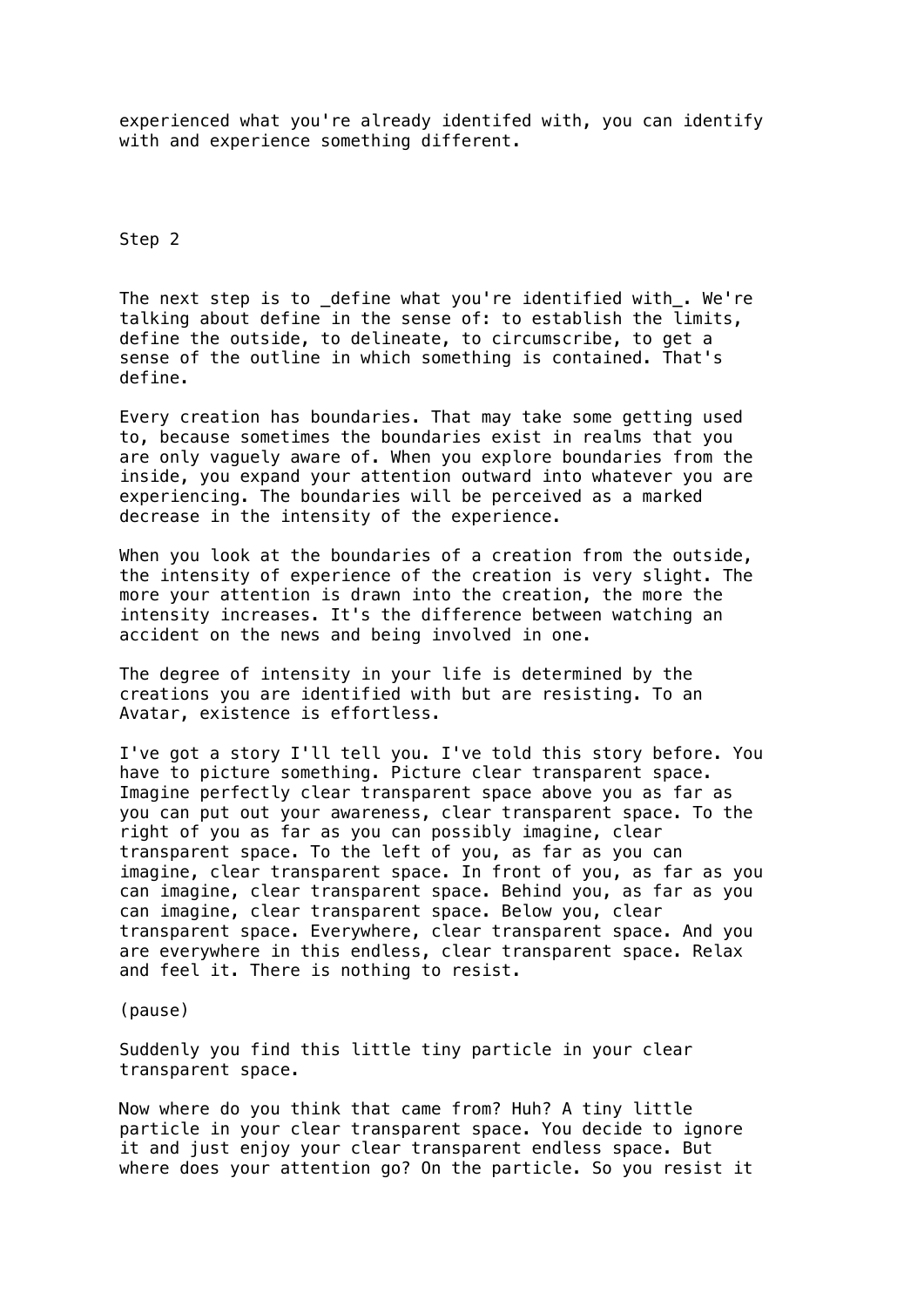and what happens? It becomes more real.

There is a little tiny particle in your clear transparent space! And it's mysterious because it's unknown! It is so miniscule, compared to your infiniteness, that it radiates an intensity of experience so slight that it borders on the non-existent. Like looking into a flashlight beam on the moon, from the Earth! Dim!

And you look at this particle in your clear transparent space. And you look, and you look, and you look. Your attention becomes totally focused on this little particle. And what happens? As your attention focuses, you grow smaller! And the intensity of the experience radiated by the particle grows stronger. And you look. And you shrink. And the intensity grows. And you look. And you shrink. And the intensity grows. And the particle doesn't seem to be quite so small anymore. And you look. And you shrink. And the intensity grows. And you look. And you shrink. And the intensity grows. The particle gets a little bigger. And you look. And you shrink. And the intensity grows. The particle gets bigger still. You look. And you shrink. And the intensity grows. The particle grows so big that you can look inside of it! And you look. And you shrink. And the intensity grows. And you go "Whoa!" and look and shrink, some more. You go "Wow," and you look and shrink and the intensity grows so strong that you go right into the particle! It's a whole universe! Suns and planets, stars, galaxies! This is really intense. You look at this planet inside the particle called Earth and you shrink and the intensity grows. Very interesting this planet called Earth. You look, you shrink, the intensity grows...

So now, dry your baby tears and look around. You look out into the universe from within a creation, within a creation, within a creation, within a particle...it's space...clear transparent space!

(Applause)

Looking from the inside out, space, from the outside in, curious, mystery, interesting, which is why you tend to get yourself identified with things.

So when you feel you are satisfied with experiencing something, maybe you've learned something or just got bored, you are ready to define it. Define the outermost limits\_ is step two of the Creation Handling Procedure. You expand out, permeate out, until you are aware of a marked decrease in intensity. Expand far enough and you will contact clear transparent space.

So this is the how you define, when whatever you are experiencing just doesn't seem to extend any further--intensity has dropped to zero. That's it. Do this in several directions, or every direction at once, or however you want to until you get some sense of the form of what you are experiencing.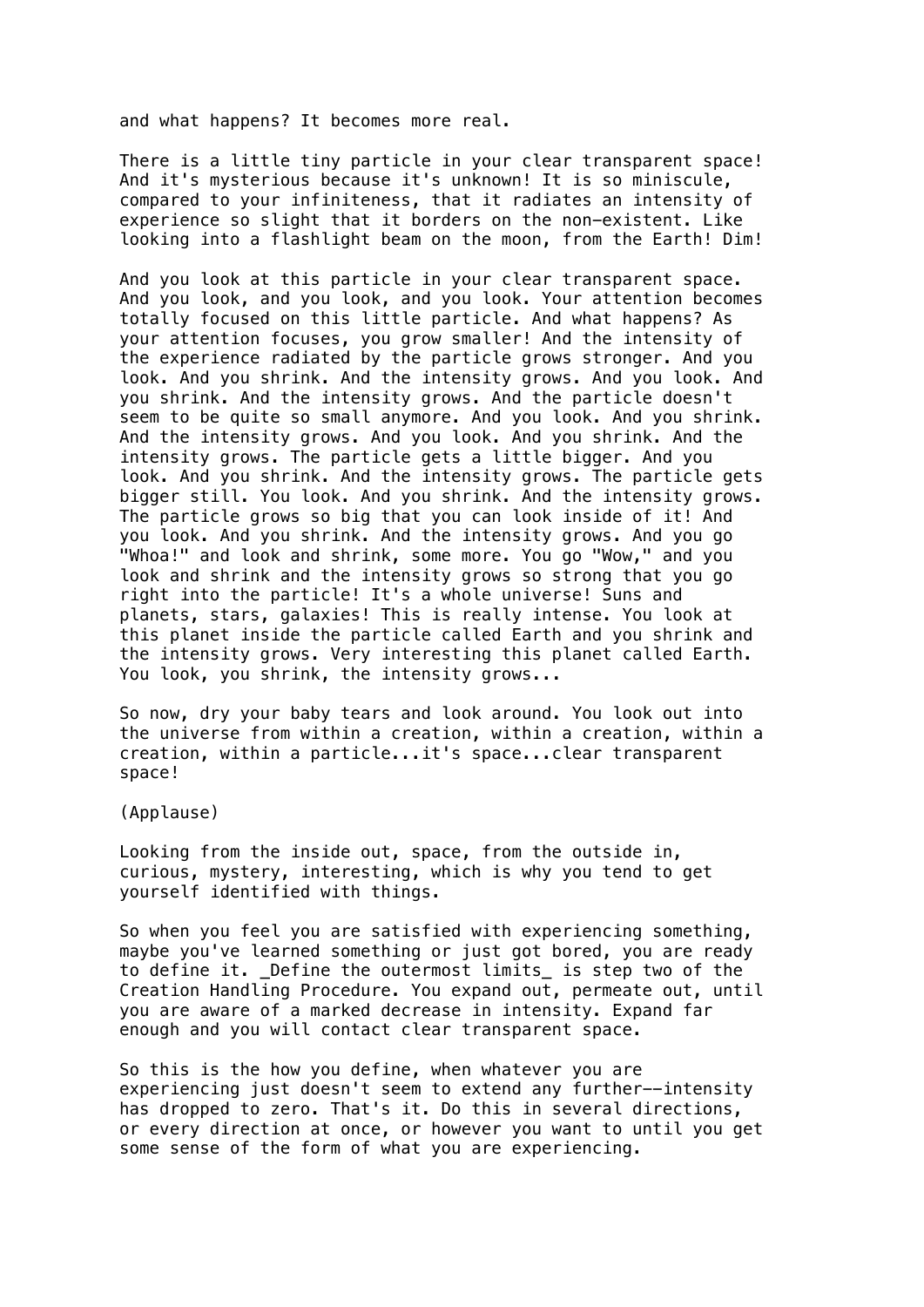OK? That's the definition.

Step 3

Now, we come to this step \_label it without judgment\_.

The problem with judgment is that when you attach your belief to something, you also attach you to it. You start to dribble down this judgment anchored on some creation. A judgment is a belief. You placed a belief on a creation. Now, you either drag the creation around with you or you go into the creation and start to experience it, but you experience it in accord with your belief. Oh! Oh! It's sort of like an octopus waking up one morning and finding out that he is all in his toes!

The saying should read, "Judge not, lest ye become the judged!"

So you label the creation without judgment. You label it just as it is. It is what it is. Make very sure that your label isn't a response to the creation. Your label is a primary, not a response to the creation. Let the creation be its own label. Let it be just as it is and let that be its label. The creation and the label are the same. If you have trouble labeling something just as it is, experience your judgment of it, define your judgment of it and label your judgment just as it is. Do you understand? The beginning is always right where you are.

When you label a creation without judgment you experience a change of viewpoint. You go from inside to outside--from connected to separate. You have a change in perspective. You're no longer identified with the creation. The intensity of experience of the creation falls to zero.

And when you are outside of a creation, you begin to recognize yourself as separate from the creation and source of your response to the creation. In fact, when you take your attention off it, the creation doesn't even exist as far as you're concerned. It's your creation! Marvelous stuff, this material! Amazing!

If you label the physical universe just as it is, and you also include your body and mind as part of the physical universe and label it all just as it is, you will experience a shift in viewpoint from within the physical universe to a vague sense of being outside the physical universe.

<sup>------------------------------------</sup> Birth and death are the experiential boundaries of life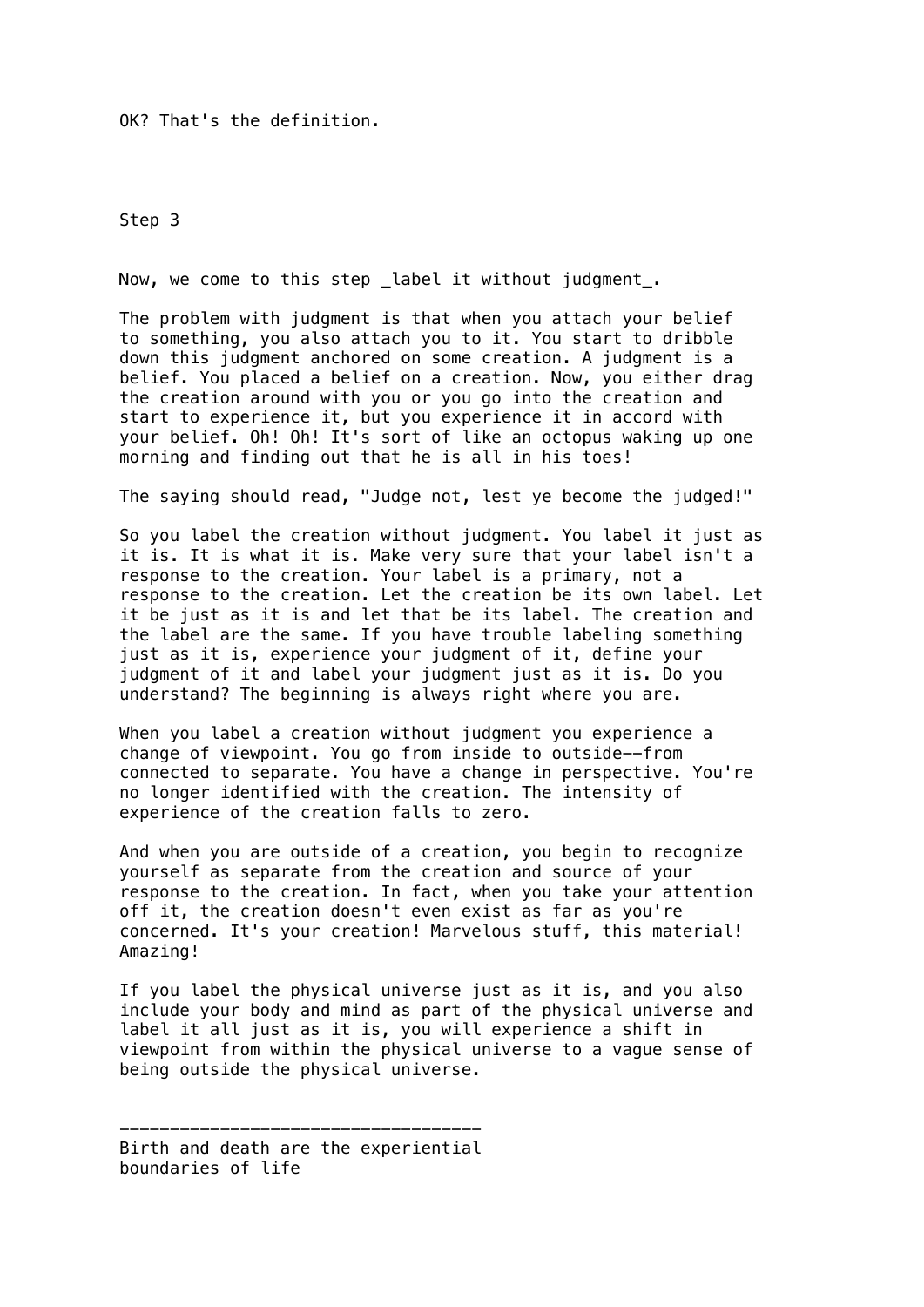I don't know if any of you have carried the label-it exercise to that point yet, but it's there! It's there within a very few minutes. The state may be vague and easy to doubt at first, but I would say that it will take no more than an hour to experience it as a reality.

------------------------------------

When you reach this point, the things in the universe are your thoughts!

Maybe you'd better tell someone who understands before you do it or you're likely to come back and find yourself locked in a sanitarium, but I'd expect you'd be able handle that in short order. The insane are insane, not only because they violate what other people believe, but because they \_insist on telling\_ the other people about it! Shut up and enjoy the experience.

And when you start to experience the universe from the outside, which is a much nicer viewpoint, you get some pretty good ideas about what you want to be involved in and what you would just as soon pass on. All by itself, label it without judgment is a powerful process.

When you label other people without judgment, it becomes a religious experience.

Step 4

Step 4 is \_disassociate from the creation\_.

The universe is a creation that arises in infinite awareness--clear transparent awareness. Awareness is the creator and the perceiver until it identifies itself with some creation and become something with boundaries. You are bound only by your own decision to have boundaries!

Now if you can see it, it's what?

It's the creation. If you can be aware of it, it's what? It's the creation. If it's got form, it's what? Creation, right? So the recognition that something is a creation, that it's not infinite awareness, disassociates you from it.

\_A creation is not-I\_. You're no longer identified with it. Once you see it, you can disassociate from it. Now you don't have to see it in any great detail as long as you can define its boundaries. Very simple. Very powerful.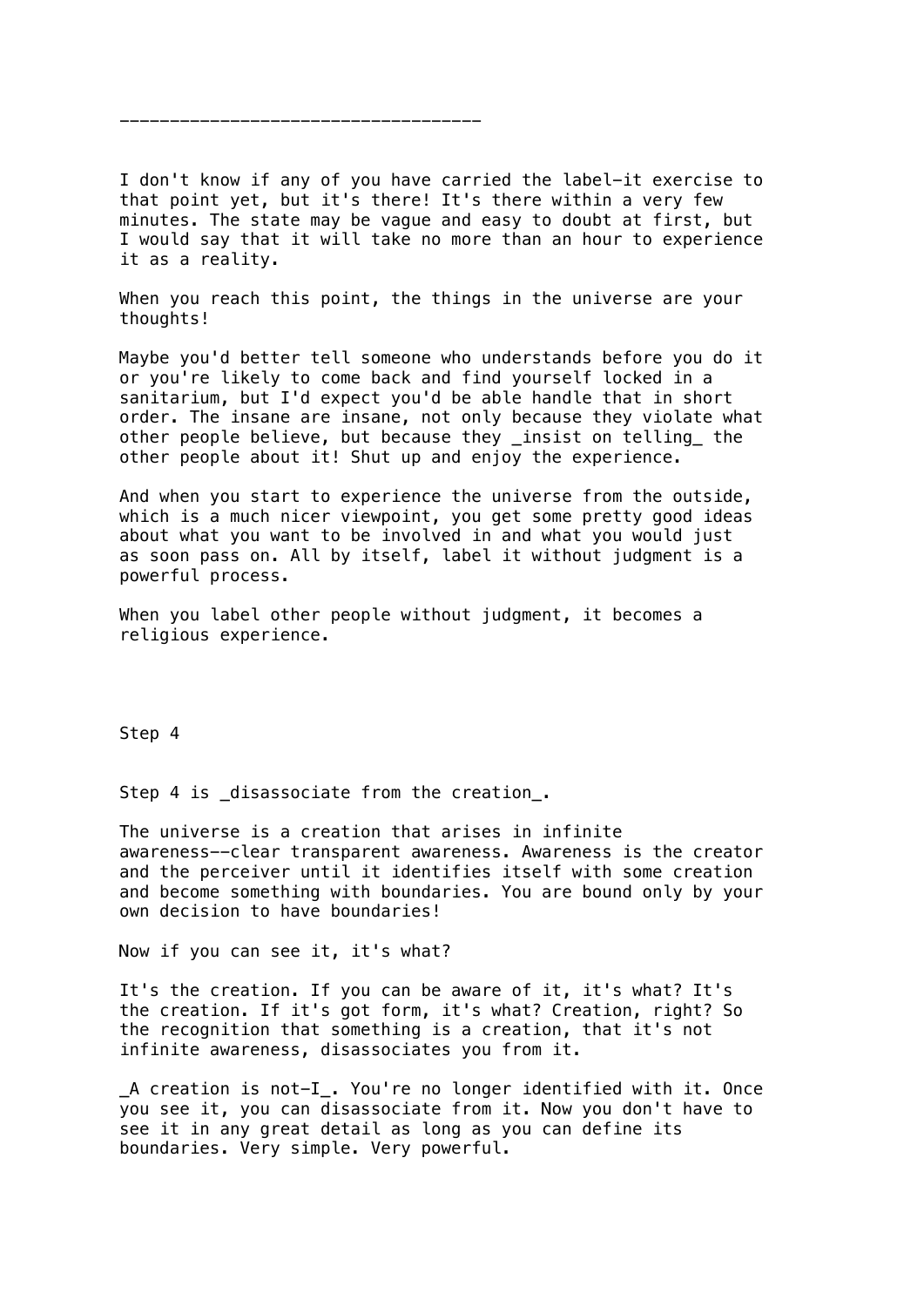And when you disassociate from the creation, you recognize that it is your decision whether you create something or not. You're the source of the creation, which you must be. I mean if you didn't exist, it wouldn't. It's like the Beatles song, "What do you see when you turn out the lights? I can't tell you, but \_I know it's mine.\_"

Anything you experience is in your universe, and because it is your universe, \_it is your creation\_. Even if it's a copy of something from some other universe, the copy is your creation.

If I tell you about a green bottle, what you imagine is your copy of it. Your copy of a green bottle in your universe. Do what you want with it--it's yours!

Does that make sense to you?

So we add this second line to the disassociate step, \_this is my creation\_. And the whole thing goes like this: \_Recognize, this is not-I, this is my creation\_.

Step 5

Step 5 is discreate.

I use the word \_discreate\_ because I want to use something which shows there isn't any effort in it. It's not a creation against what's there; it's turning off what's there (dis- not). It's stopping the flow that's creating it. It's halting the creating energy that you're feeding into the creation.

It's not an effort you make. It's the absence of creation; it's the absence of effort. It's yours and you're creating it, and suddenly, you decide you're not going to create it anymore. That's discreation.

One of the curious things about this universe is if you create something and you're not willing to experience it, you keep right on creating it. It will wait for you! However long it takes! Creation and experience, it's like inhale and exhale.

So, if you're creating something, maybe a creation directed toward another, and you say, "Oh no! Gee, I don't want to experience that..."

You will.

The only element is time. It's sooner or later. It's perfect karma. For both the good and the bad.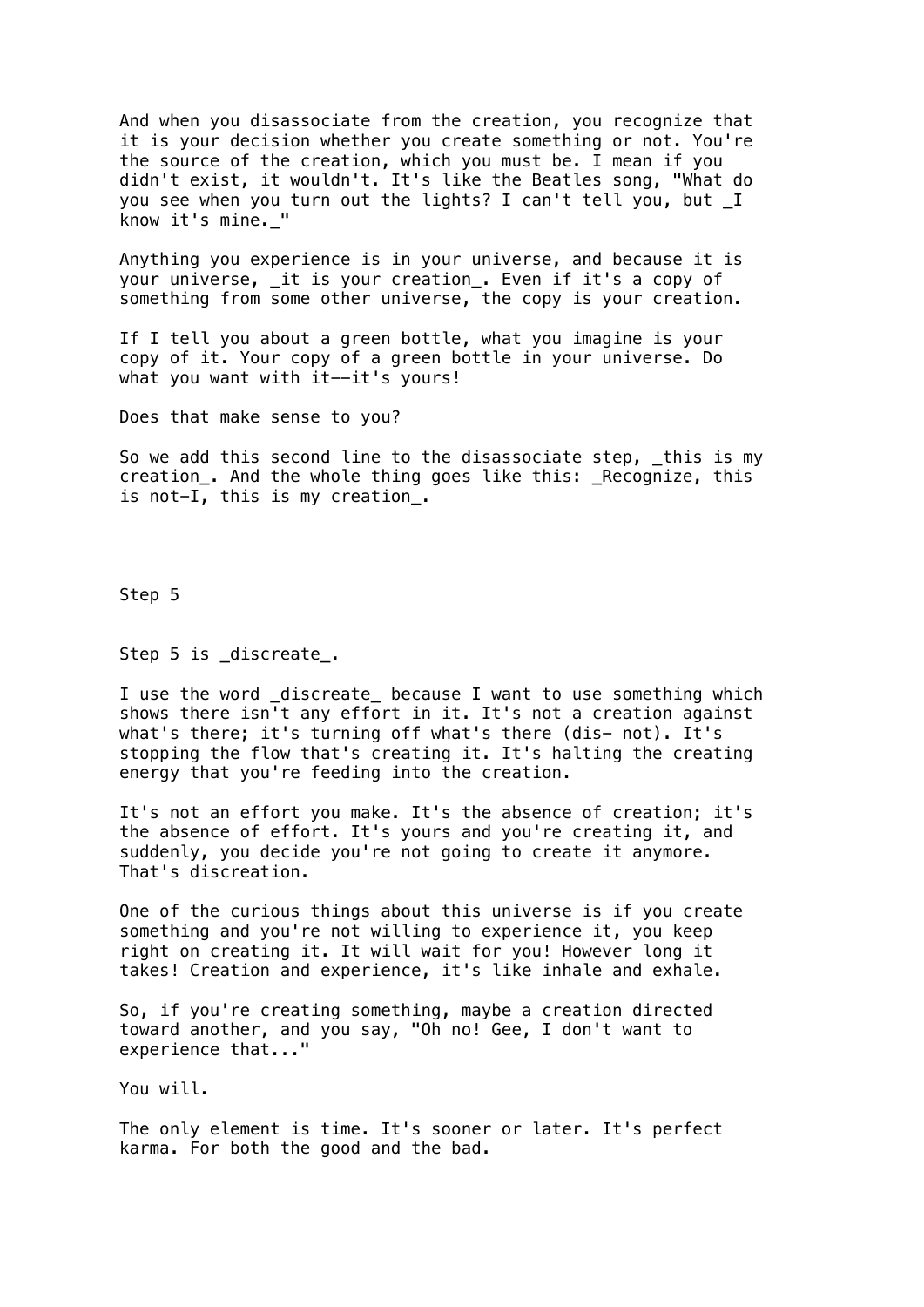And while you're waiting to experience, while you're putting it off by resisting, it's burning up your creating energy.

If you consider a creation from the point of view of an outside source that created it, the creation is going to be there until it is experienced. Once it's experienced, it ceases to be created. It's integrated into the whole of awareness, and then it's time for the next creation.

A creation can be anything: any event, any idea, any upset, any impression. You continually create it in each new moment of time until it's experienced. Exhale, inhale. It's your universe!

-----------------------------------

"This is the best argument I have made yet for intentionally creating something nice for another to experience."

Harry Palmer in reference to Step 5 -----------------------------------

Step 6

Step 6 is create.

First of all, you won't experience anything you don't believe, so the creations you create to experience have to be constructed with enough logical support so that you're willing to believe them.

Of course, you can create a past for them. You can create believable circumstances by which the belief will manifest.

If you're failing and you want to be successful, you can say, "OK. I'm successful."

Well, it's going to take a little time to believe that if your interpretation of your experience is that you're failing. And you're resisting failing. How many successful people started off by experiencing failure? They experienced it and got failure out of the way so they could go on and be successful, right?

How about if you created that for the last fifty lifetimes you've been preparing for success. You have developed the skill to see any situation from a point of view of spotting the opportunities in it. Success is an inherent skill that comes with being you. It's as much a part of you as breathing. You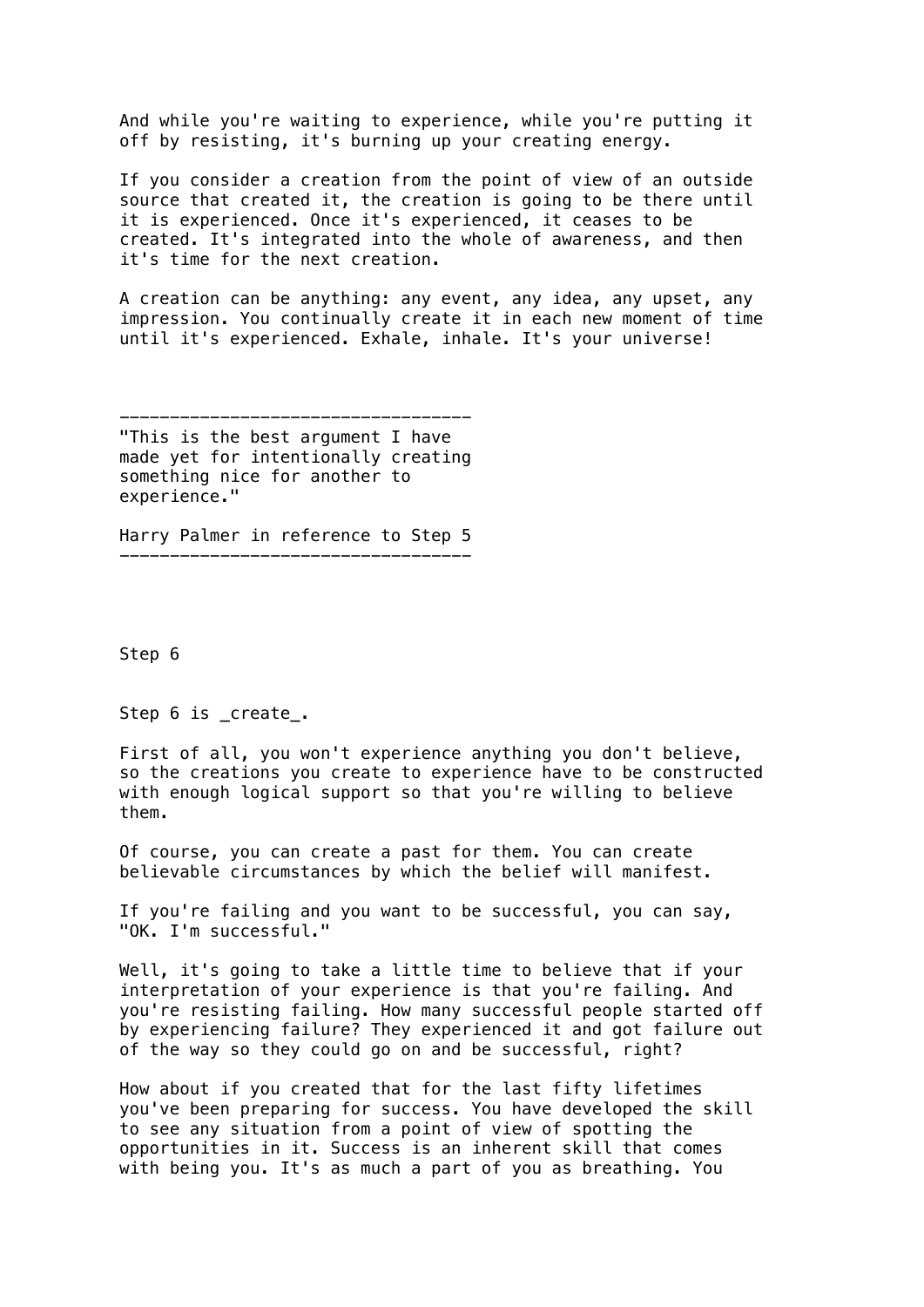can't do anything but succeed. You just stumble into success, because you've been prepared for it for so long. You can't help being a success. And then suddenly, in your clear transparent space of success, there is this little particle of failure...

No, no, whatever you do, don't look at it.

(laughter)

So there you are.

You are creating experience. You're creating the reality you prefer. You're creating an incarnation for yourself. You're fulfilling the prophecy of the Avatar, which is defined as a deity that can incarnate itself in its own creation.

Which you've always done anyway!

Now the next question, which is still part of the step six creation, is how far can you push this procedure? Can you create yourself to fly? Can you create anti-gravity about your body and make it float? Can you create yourself to disappear? I guess it depends upon what you have already identified yourself with.

How far you can go is something that only you can explore. It is probably different for different explorers.

Does that make the Creation Handling Procedure clearer? It's a six step, very simple, very powerful technique.

You can handle anything you can experience: beliefs, desires, somatics, pains, sensations, emotions, attitudes, upsets, problems, opportunities--anything you can experience. It's a Jim Dandy overall gizmo!

Questions?

Question: What if you're trying to discreate something and it hangs up, it doesn't discreate?

Harry: If it continues, it must be getting creating energy from some source that you haven't yet recognized or experienced as you.

Question: Let's say you have a creation and it has a lot of parts to it, attitudes about it, and physical manifestations on it. You know, ...there's all these parts to it. Different parts. Do you have to take each part separately and do the steps on it? Or could you just take the whole thing...

Harry: Understand, what you believe is going to influence how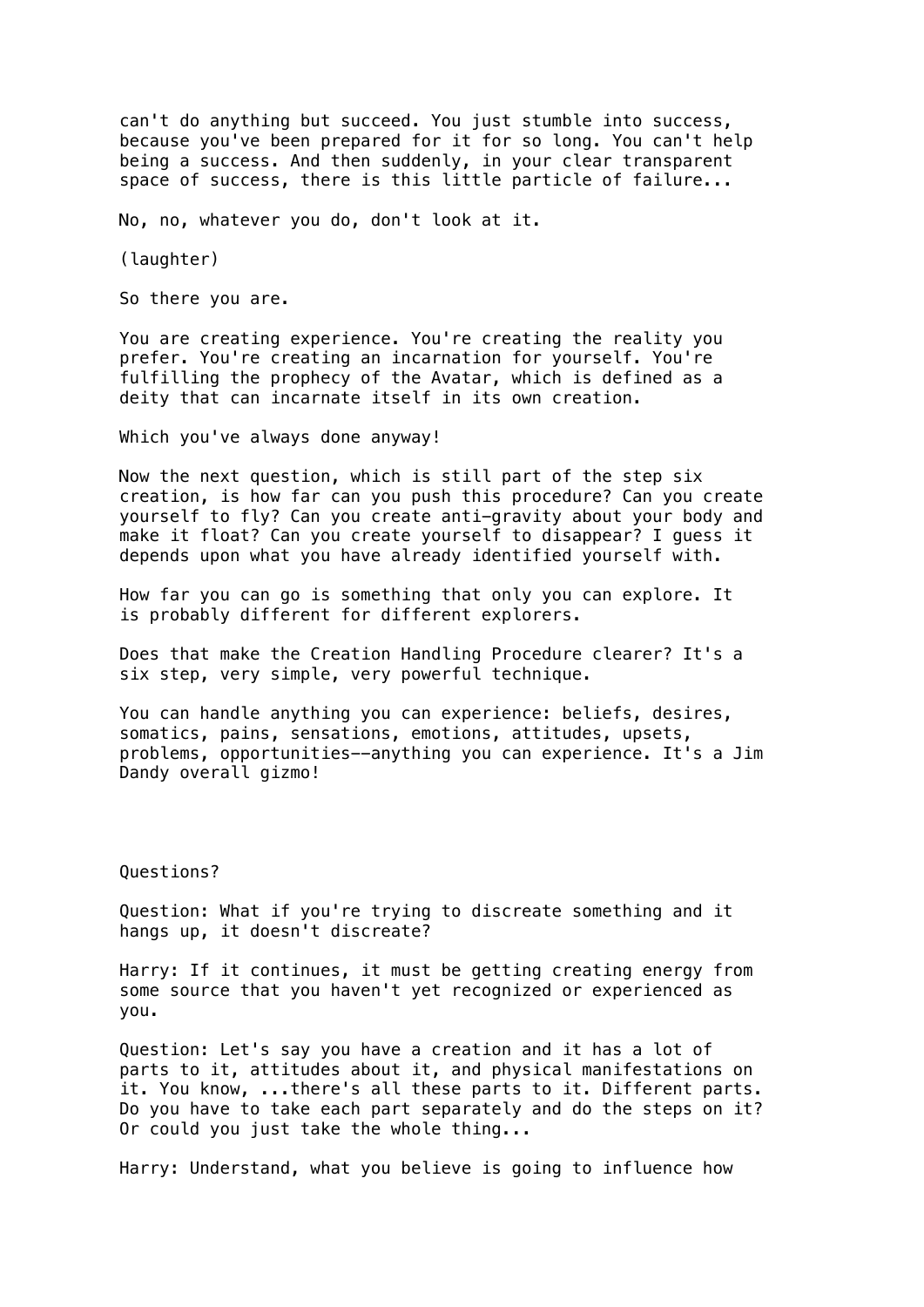you're going to have to handle it. I'll tell you what I believe. I believe you can just experience the whole thing at once, but if you believe that you have to take it apart piece by piece--go back 75 million years and locate basic or whatever--you're going be hung with that creation until you handle the beliefs about what it will take to discreate it.

Comment: It's all beliefs. That's the realization I had on it. So you can believe whatever you want to.

Harry. I believe so.

Comment: This morning we were talking about being spheres of individual consciousness within a single larger sphere of consciousness, and probably that larger sphere of consciousness shares another even larger sphere of consciousness with spheres of its comparable size. Will you comment on that analogy?

Harry: Sure. It's a good model to explain why consciousness

seems to integrate in stages. First, we become one with those that we really truly love, the spheres that are like us.

Question: What if there is someone that you really wouldn't want to integrate with?

Harry: Think of the worst, god-awful guy you can imagine. You have some idea of him, right? Well, it's your creation. It's yours, and if you refuse to experience it, sooner or later... (laughter) it's waiting for you.

Comment: I'm just very amazed with it all.

Harry. Well, it is amazing. You've taken the lid off of psychology, philosophy, physics and have waded into the field of parapsychology with your eyes wide open. Avatar just unravels it all.

Comment: Seems like when you're creating your new image, the Creation Handling Procedure process is working backwards from discreate to experience. Is that correct?

Harry: Yes it is. And each step on the process is typical of certain set of life experiences.

Comment: Sure gives you a nice clean slate, you know!

Harry: Yes, it does. It gives you a chance to start over. Clears the decks for action.

Comment: Always before, it seemed to me that I was trying to write over something that had already been written. I'd get real positive and assert something like, 'I'm going to be rich," "I'm going to be rich"" I'm going to be rich." You know, asserting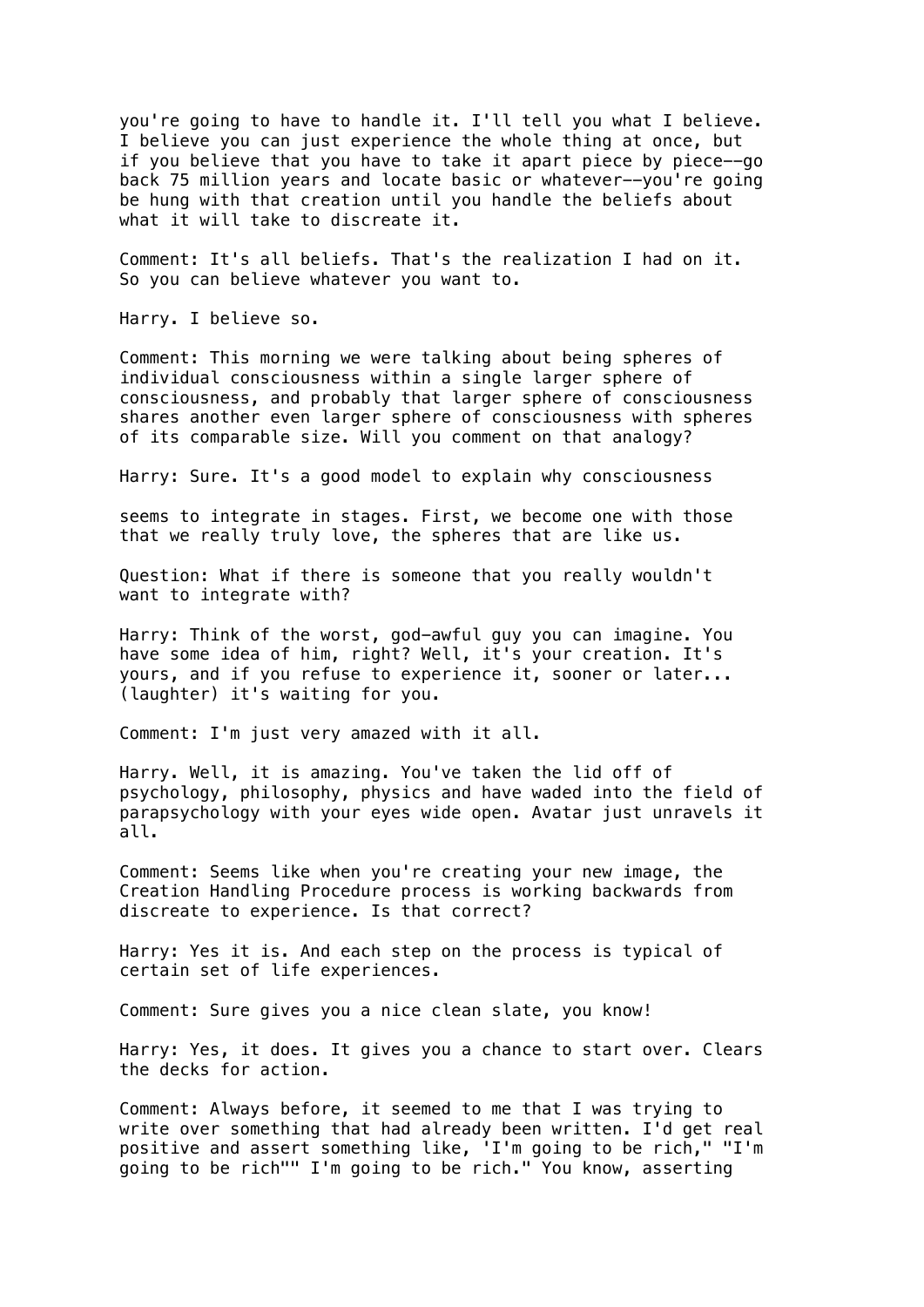the affirmation "I'm going to be rich," "I'm going to be rich." Tape it on the mirror. Say it every morning. But you know if I was feeling the need to assert it that way, what do you think my real belief was? (Laughter)

Comment: That would explain the, "It's always darkest before the dawn" phenomenon. Creating counters creating. Finally you just quit counter-creating and experience the creation. Then it falls away and you're left with the creation that you were trying to create all along.

Comment: I'll give you an experience I had last week. I went to the Midwest Branch to handle a business problem. This was a very stable business for many many years. Anyhow, the statistics of two individuals in the sales department crashed miserably. I mean they really crashed. I was trying to figure out what the problem was. I sat down and the first thing at the meeting, the guy who is directing sales and is one of the people whose personal sales had crashed, tells me about these new signs. And to make a long story short, they had adopted a new policy. They had constructed a bunch of signs that--you know how they have "no smoking" signs and they have a circle with a line through it-- these signs said "No negs." The whole idea was anybody who said anything that was the least bit negative, they'd pull out these little signs and humiliate them. (Laughter)

The point is, the people who were the most caved in and the most negative (and still are, by the way) were the ones who were protesting any negative statement! And their "no neg" policy was a negative statement. Here are people in sales who have to go out and make sales against all kinds of negative response, and they are saying, "Don't hit me with a neg, I'm too sensitive." It was incredible. (Laughter)

Harry. What you resist...

Are you ready to go to work?

Audience: Yeah!

Harry: Good. Thank you!

An edited transcript of a lecture given by Harry Palmer in January 1987. (c)1992 by Star's Edge, Inc. ----------------------------------------------------------------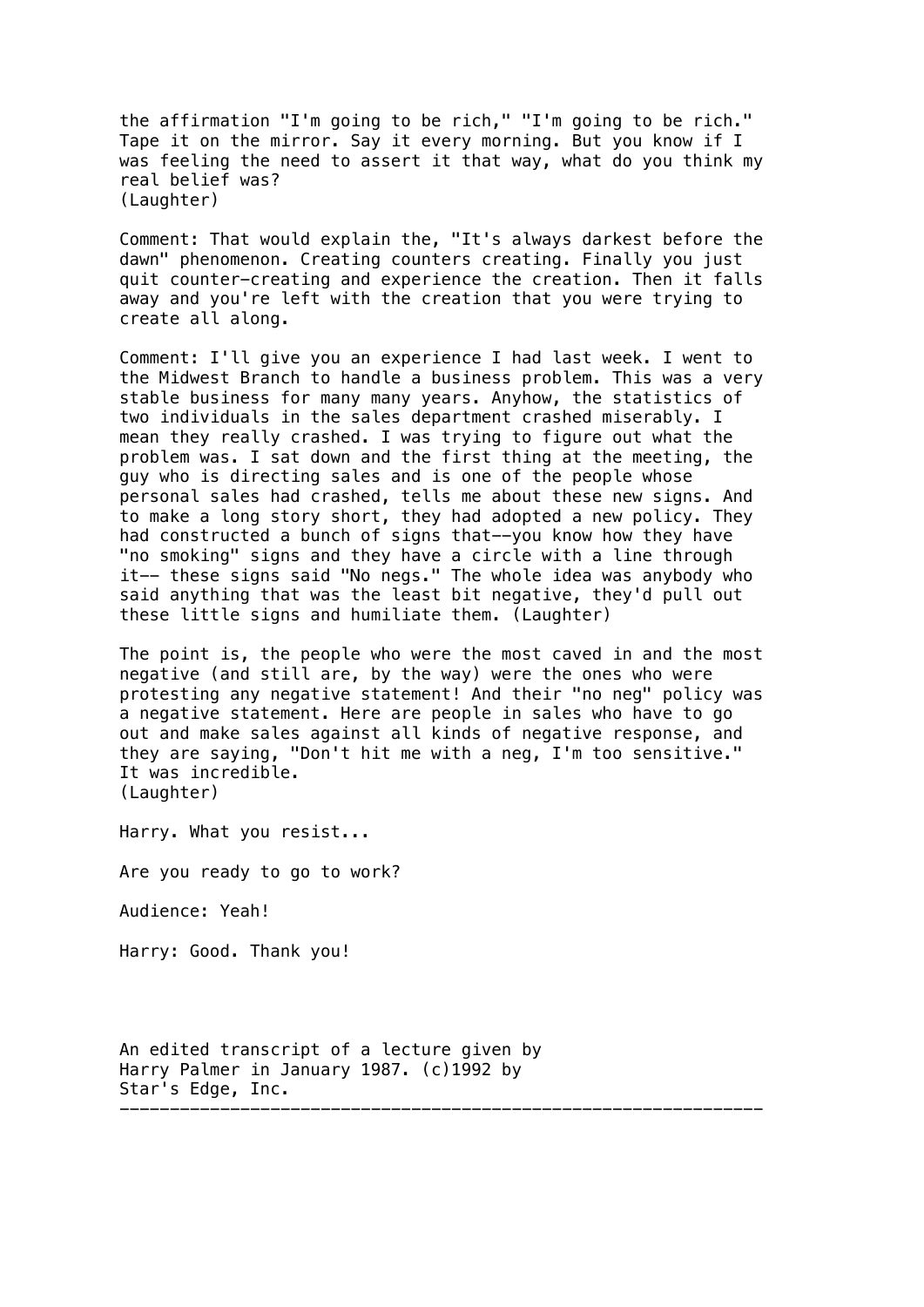[3] DEFINE IT

A revised transcript of a lecture given by Harry Palmer

How are you doing?

(Audience: Good!)

Well, there are some bits and pieces that I want to go over with you. This technology keeps growing. It's really exciting from a research point of view. The Avatar process just keeps digging deeper and deeper. And while we're actually starting to hit limitations now, they are so far beyond the prior point of being limited, that we never had any idea that these limitations even existed. So we're starting to expand into some pretty wild stuff-alternate realities, different levels of consciousness, group consciousness, mass consciousness, some really far out stuff. I want you to be aware of them so if you hit something unusual you're not thrown into doubt about your sanity or immediately invalidate or limit yourself from experiencing it. Our ability to limit ourselves seems to be unlimited. So I really want to tell you truly, in the truest sense of the word, you are explorers.

(Audience: Great!)

I want to start off with the idea of victim. We've all run into the idea of somebody being a victim, or being victimized, or appearing to be a victim and we've all run into the idea. at least abstractly, that "There are really no victims." Nobody can really be a victim of another's creation. The guy is just pretending to be a victim to screw our minds, or worse. And the viewpoint that I had, carried of victim for a long time, was a victim is trying to communicate that you're bad source. In a way, he actually has this evil intention, that he's putting out to you to tell you that you have done something really bad, and that he's a victim of your actions. \_This was the old viewpoint\_.

Recently some Avatar researchers have been telepathically exploring dolphin consciousness. (I told you that there are some limitations that are coming off on this Avatar material.)

One of the things that several have experienced is being able to contact and actually communicate with dolphins. Or so they believe. (It's up to you whether you want to believe it or not) Anyway, they've been learning some really neat lessons, new viewpoints. One thing-dolphin consciousness is really playful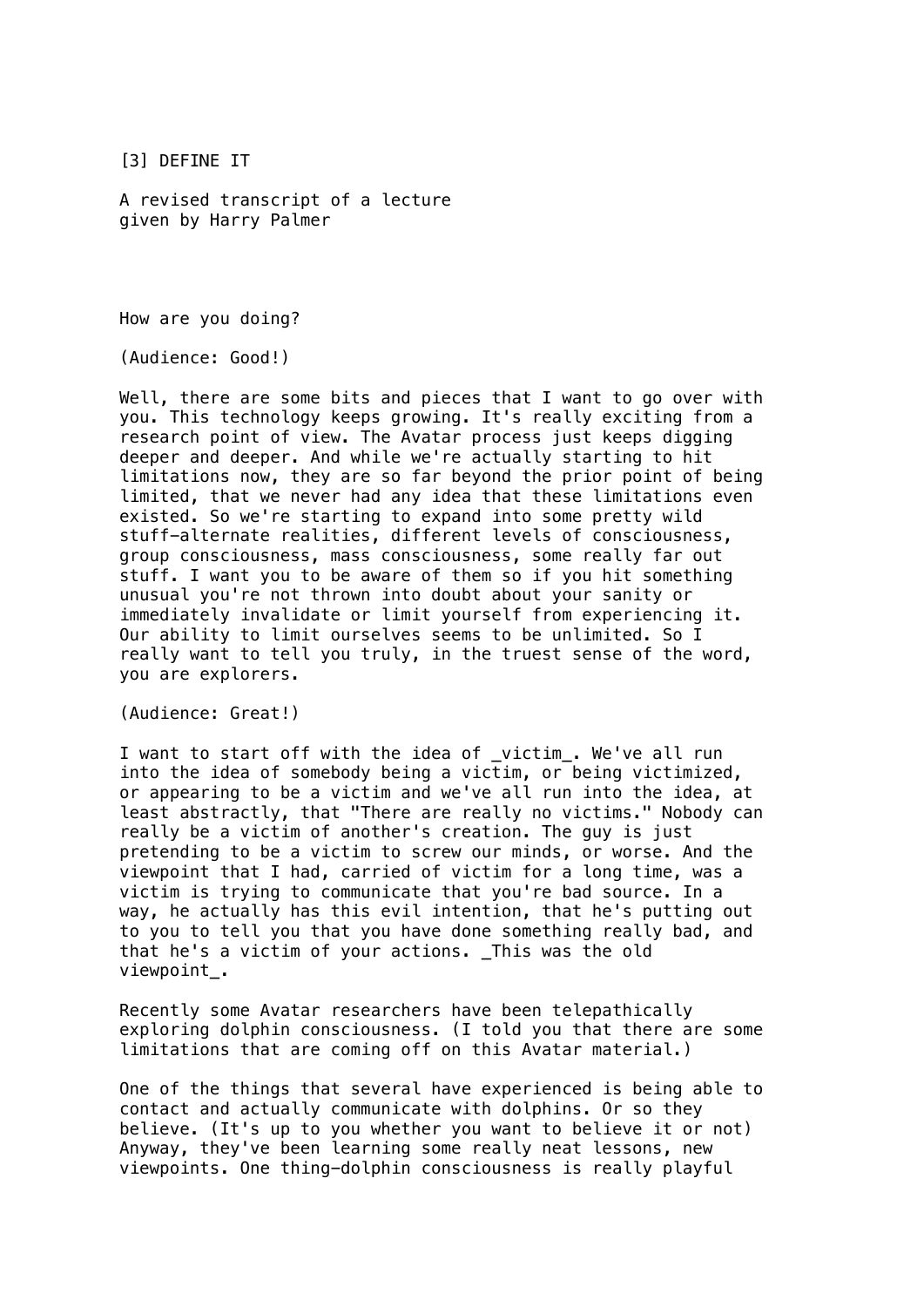and is almost entirely absent of any desire to own or possess. It has escaped the seriousness of most land games. It's very light, it's joyful, it's enthusiastic . . . from my personal experience, it's very nice.

So when the researchers were able to discreate all association with their land bodies, they went off to play in dolphin bodies. Instead of recreating a humanoid body, they created a cetacean body. And the dolphins have been teaching the researchers, by example, an enormous amount of stuff.

An interesting game, the dolphins would keep getting into these situations from which the researchers would need to save them. They'd start to get trapped in fish nets, stranded on sand bars, swim into the wake of ships, all sorts of near disasters that they'd have to be warned away from. The more the researchers interrelated with them, the more they kept finding themselves in the roles of savior. And eventually, as the researchers gained enough courage to relate their experiences to each other, they began to realize that the dolphins were playing a game with them, and the game was the "save" game. And the dolphins would get into a situation where the researchers could save them because it would make the researchers feel so good to save them. It was a really wonderful game reflective of the researcher's needs and desires.

It made them feel strong and very proud to save the dolphins. And it took awhile for them to realize that it was the game they were playing.

Dolphins also play saviors and save each other. The first interrelation between dolphin and man was stories of sailors being saved by dolphins. So the dolphin "save" game has been around for awhile.

So I took another look at this idea that nobody is really a victim and that they are just trying to cave us in by showing us these bad effects. I realized that the beings, who are going around being victim in human form, are really doing or attempting to do a service to the rest of us. They're playing the save game, you know. They are allowing us to feel very strong and powerful to save them.

So the next time you look at a victim and you say "Hey, he's faking it and I ought to kick him," instead, recognize that he's trying to be of service to you. It's a lot easier to experience. Get back into the dolphin consciousness. It's a game--come play, you know, fun! No victims.

Another thing is this unknown/known factor. Let me give you an idea of unknowingness--consciousness has the ability to unknow something. Have you ever written a letter to somebody, and then put the pen down and reread the letter, not knowing what you had written, so you could imagine how they would receive the letter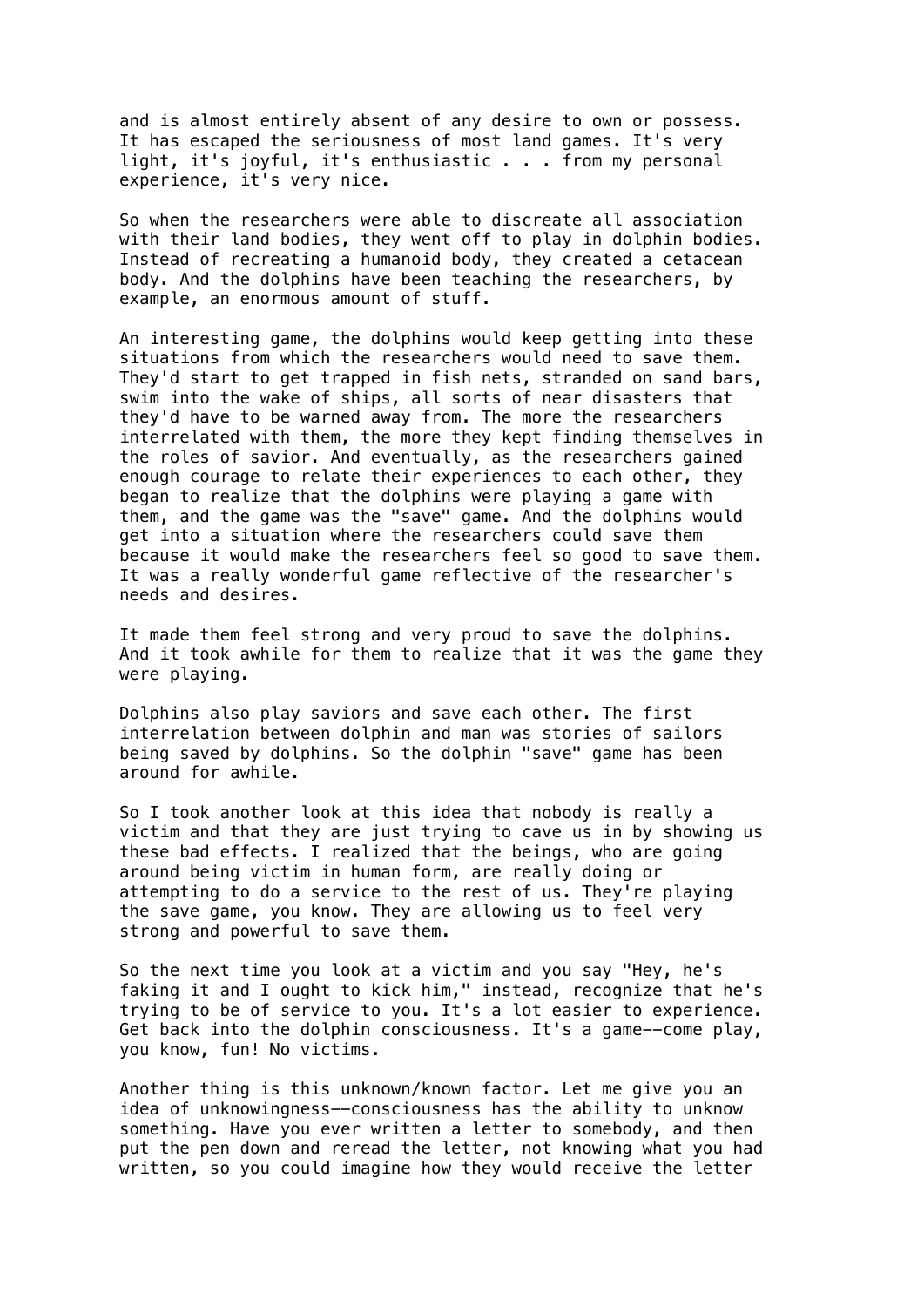that you had written?

Most of us have.

A universe is composed of layers of know, unknow, know, unknow, know, unknow. When I say we're starting to explore new frontiers with this material, I'm not exaggerating. If you shrink down to the smallest sub-atomic particle, you're going to find consciousness in the state of unknow, know. If you start to explore realities, you're going to find that realities are separated by dream states, which are the unknowns. So you have reality, dream state, reality, dream state, reality, dream state. "As above, so below," goes the old metaphysical adage.

A thought is bordered by, limited by, an unknown. From inside the creation you can actually put your attention out and at some point you hit blankness. Unknowness. It's like contacting infinite space. All of a sudden it gets mysterious. Even if you continue to create something, you will eventually hit the limit of your imagination.

What imagining is, by the way, is getting data across an unknown. You pull data from another reality, across an unknown, and sometimes factors in the unknown alter the data. The data you end up with may not be predictable since you had to filter it through an unknown.

When you expand out and reach this unknown, you have a sense of the form of the thought you're holding, the belief you're holding, the desire, whatever you've been experiencing. That's what we mean by define the limits of it Very simple.

Occasionally you may find yourself, after some confusion or something, sitting in the middle of an unknown, experiencing an unknown between two knowns. It's an interesting sort of experience. It's doubt and indecision. It's anxiety and stress. It's a no-man's land of disbelief. It's the la-la land of paranoia and psychosis. The people who resist the realities on both sides of this unknown, for example someone who hates mother (one reality) and hates father (one reality) live in the dream state. They tend to be very uncertain. So Avatar has laid this whole can of worms wide open as well

If you try to experience an unknown, it reduces to a sort of a tension between two knowns. An uneasy peace. The first time people ran into one of these, they were ready to forget Avatar and find religion. After we figured out what was happening and how to handle it, it lost its kick and then everyone wanted to experience being stuck in an unknown. So which would you rather be, skinned alive or boiled in oil? Kiss a mummy or lick a banana slug? Eat a worm or shampoo with jam?

Get the idea? You sit right in the middle, between two creations, neither of which you want anything to do with. Well,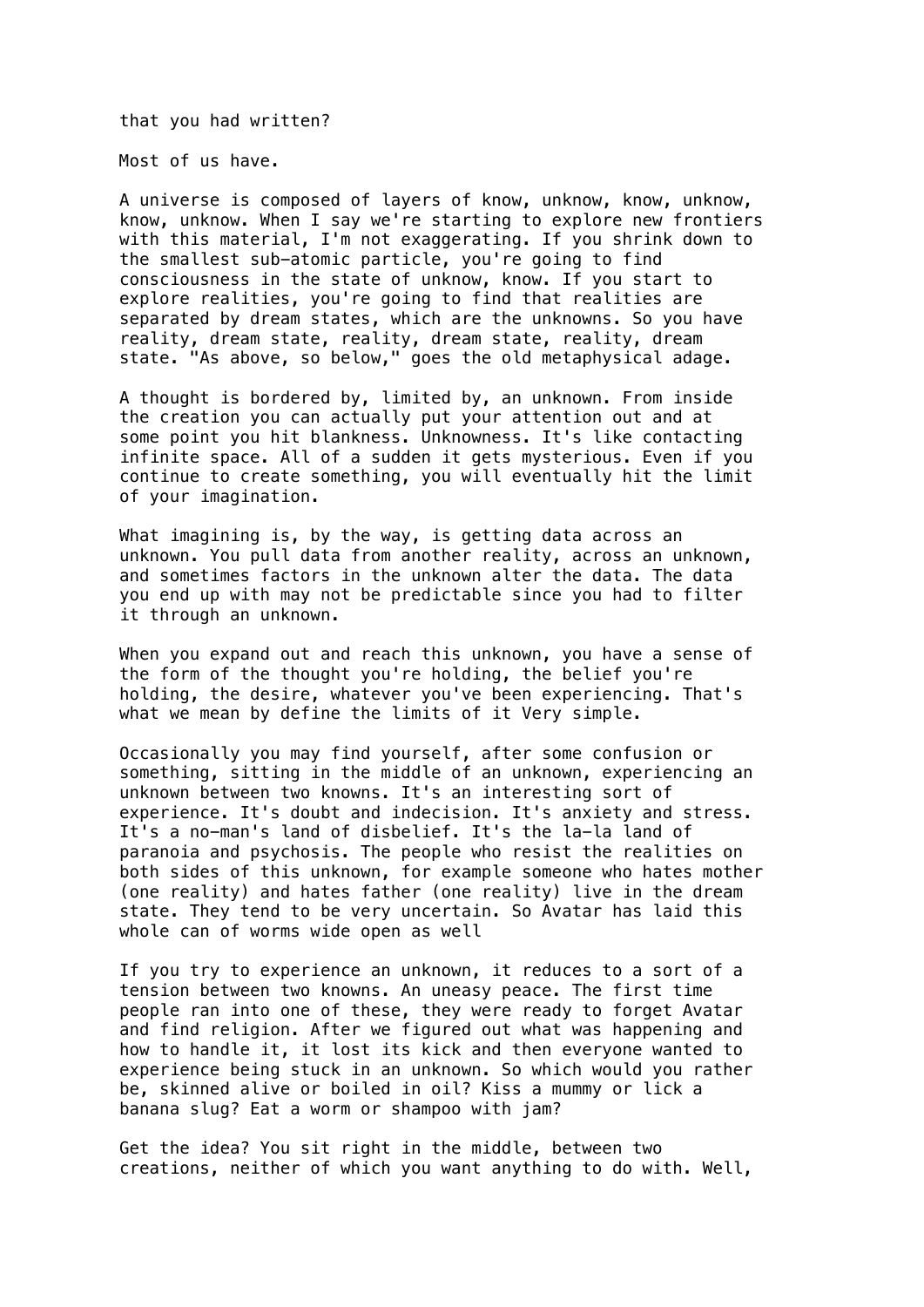you can either pick one and ease into it or learn to live with the doubt. As long as you're experiencing something, even if it's mysterious, you can expand until you hit the unknown around it, but if you're not experiencing anything, it's an unknown. When you expand out, you'll run into what you were resisting. So experience resisting it, define it, label it, disassociate and discreate it and you're on your way again. It was a minor glitch that you've handled.

(Audience: Can you clarify about the unknown that borders something? Is it an actual outline, or data, or what?)

Harry: It's a fuzzy band, I mean it's not necessarily a really sharp, distinct line but it's a space that as you pass through it, there is a change in what your attention is on. Sometimes, you'll even forget what you were thinking about. You will forget what you were thinking about, because you passed through the unknown that bordered what you were experiencing. You can reorient yourself back to experience, or just proceed and label whatever it was without judgment--is this real to you?

(Audience: Yes.)

Now, what is a self? You will find that a self is some consciousness that's been bordered in an unknown, right? When you penetrate that unknown you will experience a loss of selfidentity.

It's OK because you're just integrating into a larger self. It takes a little while to integrate. Sometimes when you come out of a session and you've been doing this process you just want to hang out for awhile. Well, you penetrated an unknown, and of course that was basically how you kept who you were bottled or circumscribed or however you want to phrase it. And when you penetrated that, it's just like . . . dispersed. And it takes awhile until you hit the next unknown and get a new sense of definition. Each time you penetrate an unknown you will end up with this larger sense of self, a greater self, a higher self if you want to call it that. Eventually you eliminate the need for any definition at all.

(Question: What about channeling?)

Harry: I would guess that channeling is some technique of penetrating, maybe several barriers of unknown or several different layers of unknown all at once and communicating to a higher level of consciousness.

(Question: How would you handle chronic aches and pains that don't stem from any apparent physical source?)

Harry: Well, you're getting into persistent masses which exist in shells of knowns and unknowns and you can just peel away at them. First you experience your resistance to the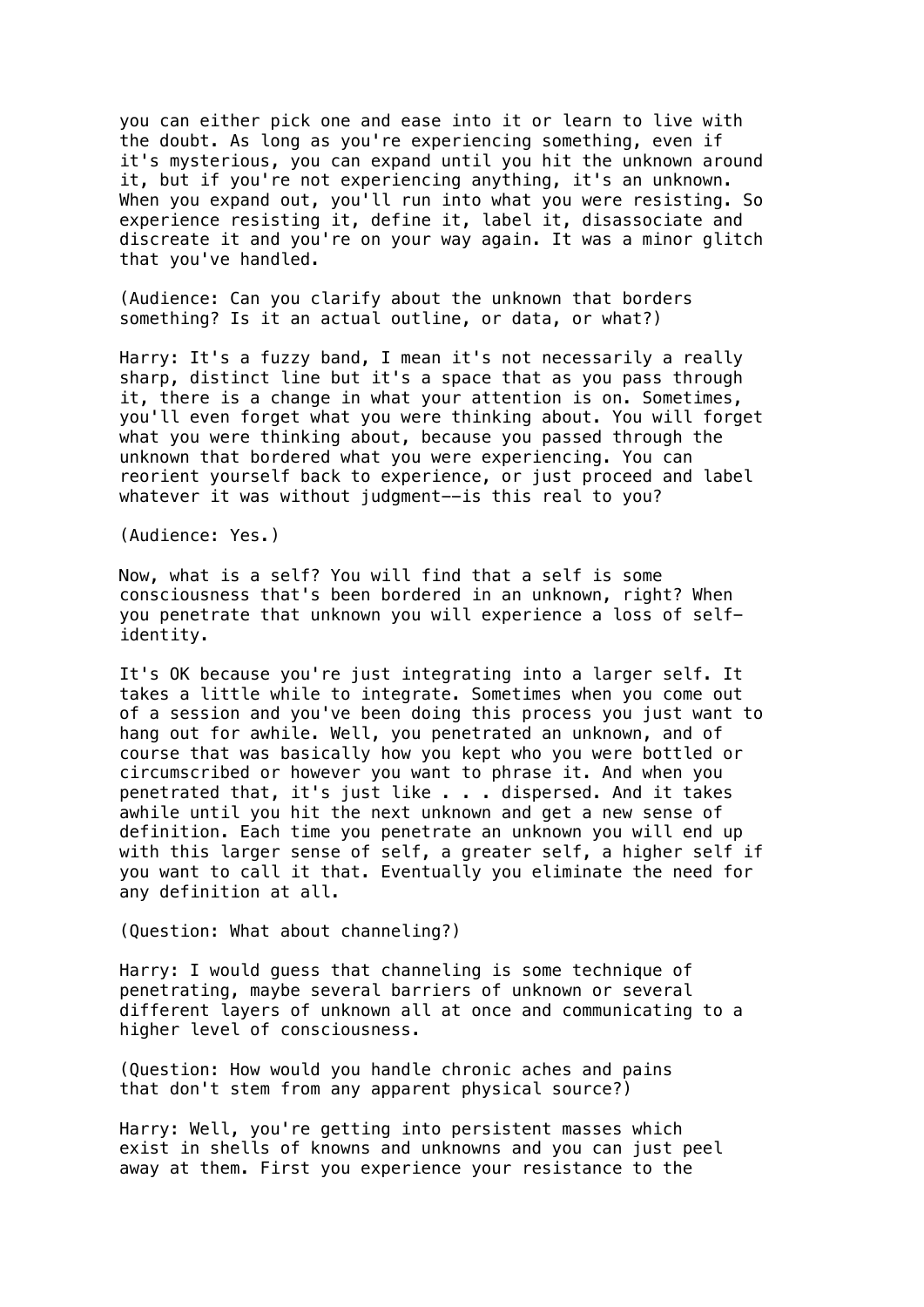chronic condition--if it's persisting, there is some resistance. Experience the judgments on the chronic condition. They are creations that prevent you from experiencing and discreating the core of the condition. Just peel them off. You may also find there are some resisted identities connected with the condition as well. Just experience the resistance and peel them off as well. If you stop making progress, button-hole a master and coax him to work with you in guided sessions.

Do you have any questions, or comments, statements?

One other question that sometimes comes up: A person will have a pain and they handle it and they wonder "where did it go?" Well, if you consider \_all that is\_, nothing can go anyplace. So the somatic is actually one focus of consciousness and what the person is doing is changing his focus of consciousness. He's creating an alternate reality where he doesn't hurt And all possibilities of realities exist simultaneously and it's your choice which one you choose to focus on. Now if the pain is part of a reality that also contains sympathy or achievement, you may choose to live with the pain as the price of focusing on that reality.

(Audience: OK. Now when you speak of shells, could you look at that in a sense as alternate realities that are bordered by unknowns? You get a big convolution. Could you really get a real package there? You got evaluation, unknown, evaluation, the whole thing snares.)

Harry: It sure can. I think there is an infinity of possibilities. I don't want to give you any kind of data that limits you in any idea that there are certain realities that you must experience or can't experience and other realities that you can experience. Because we are really at the point now of exploring realities and the only entrance door to a reality is that you believ you can experience it.

We're handling the mind from a totally mechanical point of view. What it means, what the significance is, is up to you. You are likely to find that the significance sucks you in, because you wouldn't be stuck in the middle of something if it wasn't just absolutely the most fascinating thing you could imagine.

Keep me posted on how you are doing. Bye!

----------------------------------------------------------------

[4] SUMMARY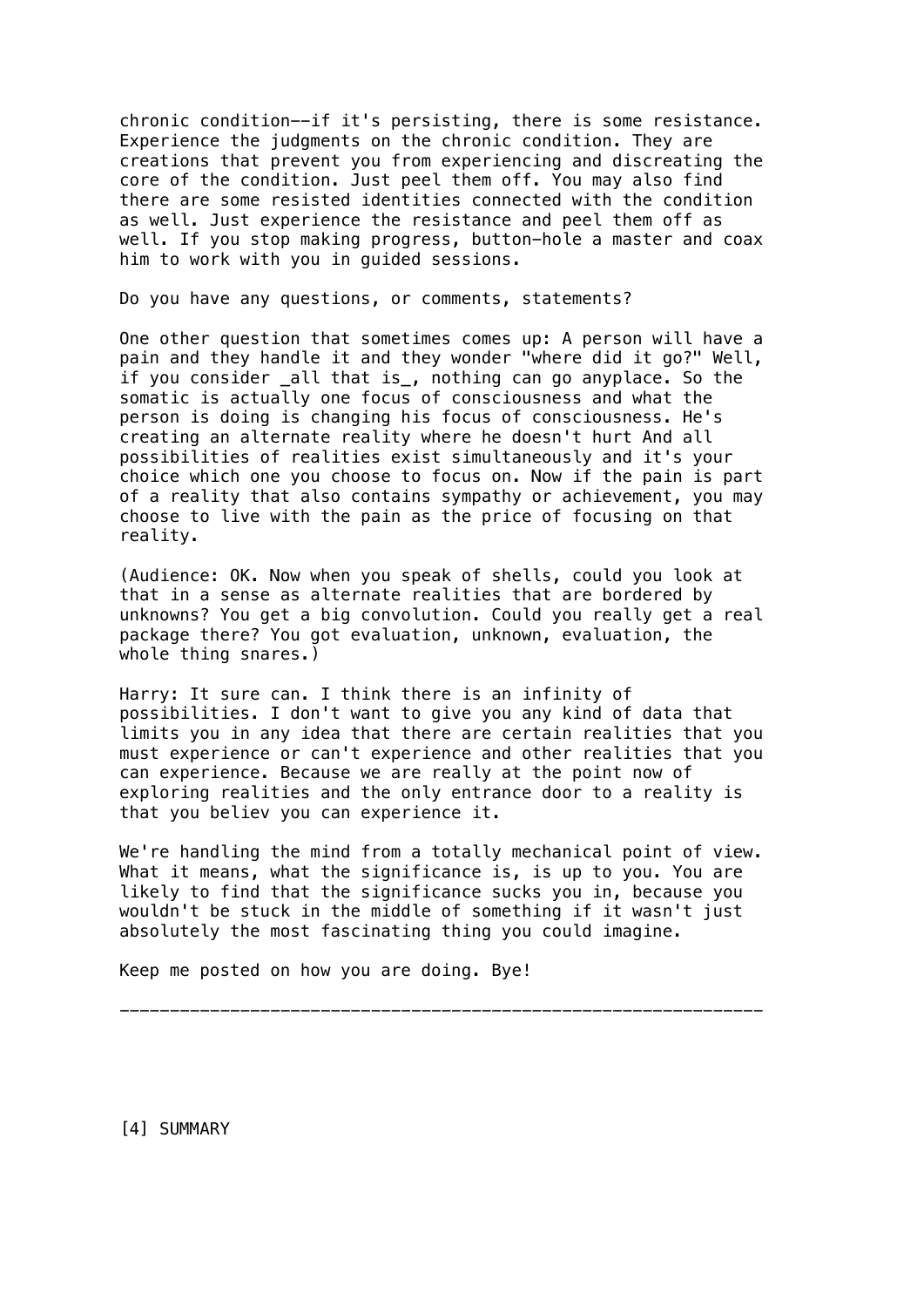- 1. Identify with the creation and experience it.
- 2. Define the creation by expanding to its outermost limits.
- 3. Label the creation just as it is without judgment.
- 4. Disassociate from the creation. Recognize: "This is not-I. This is my creation."
- 5. Discreate the creation. Turn it off.
- 6. Create the reality you prefer.

\_Two important phenomena to recognize\_

The creation you are handling may resolve (discreate) at any point during the five steps of the procedure. If the creation vanishes, it is gone. Discreated. Often, merely focusing your awareness on a creation with the intention of discreating it is sufficient to discreate it. Little is gained by recreating it just to complete the procedure.

If after step 5 of the procedure, one perceives that he still has some creation that he does not choose to have, he simply begins over with the Identify with and Experience step (step 1).

And finally, imagine, that whatever idea you create of me, it flows unconditional love to that idea you create of you. Lovingly, joyfully, be it all. In love, Harry Palmer 1987.

----------------------------------------------------------------

PART II -------

## [1] INITIATION

The Avatar rundowns begin with an introductory or initiation session guided by an Avatar Master. The purpose of the initiation is to aid you in achieving an experiential clarity of the workability of the Creation Handling Procedure.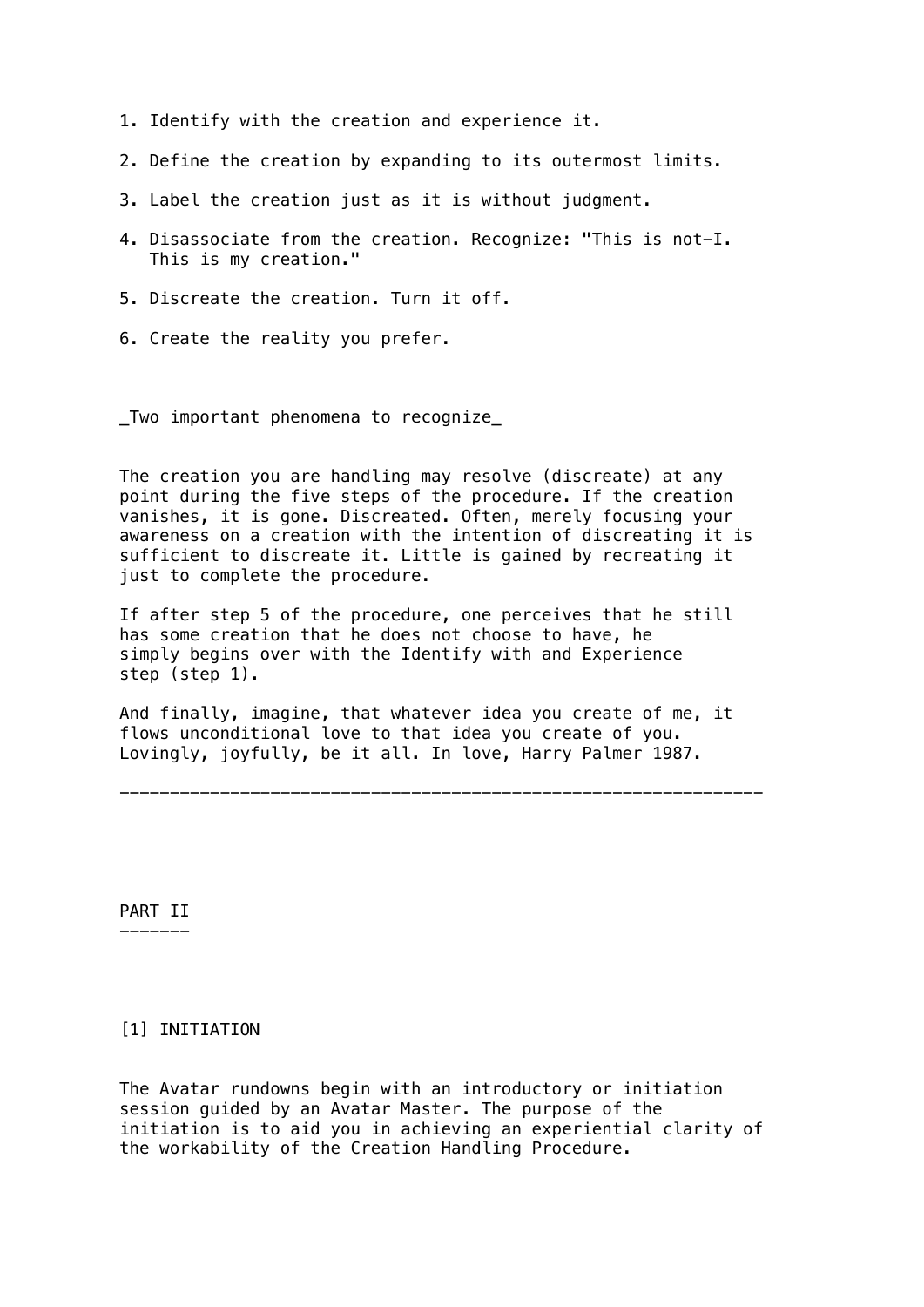You may have many things you want to handle, the Master may or may not take these up in this session. His main concern is that you achieve confidence in using the procedure. You will have many hours of solo work and further guided sessions in which to handle whatever you wish.

Let your course supervisor know when you are ready for your initiation session.

-----------------------------------------------------------------

### [2] AVATAR COURSE GOALS

There are three main products that the Avatar materials are known to produce. They are:

- 1. A satisfactory, self-discernible increase in the ability to handle life.
- 2. Recognizable gains.
- 3. A preparedness to meet the future.

Before certifying Avatar completions or issuing certificates, the student should be asked the following (and only the following) questions to ascertain if these products have been achieved.

The answers he gives are the \_only, only, ONLY\_ criteria for determining if satisfactory results have been achieved with the Avatar Materials.

It is not up to the Avatar Master to make any judgments on any criteria other than the unprompted answers to the following:

 1. Do you feel you have achieved a satisfactory increase in the ability to handle life? (If the answer is "no," don't continue. Find out why and write a program to handle.)

 2. What recognizable gains have you made? (If no gains, don't continue. Find out why and write a program to handle.)

3. Do you feel more prepared to meet the future?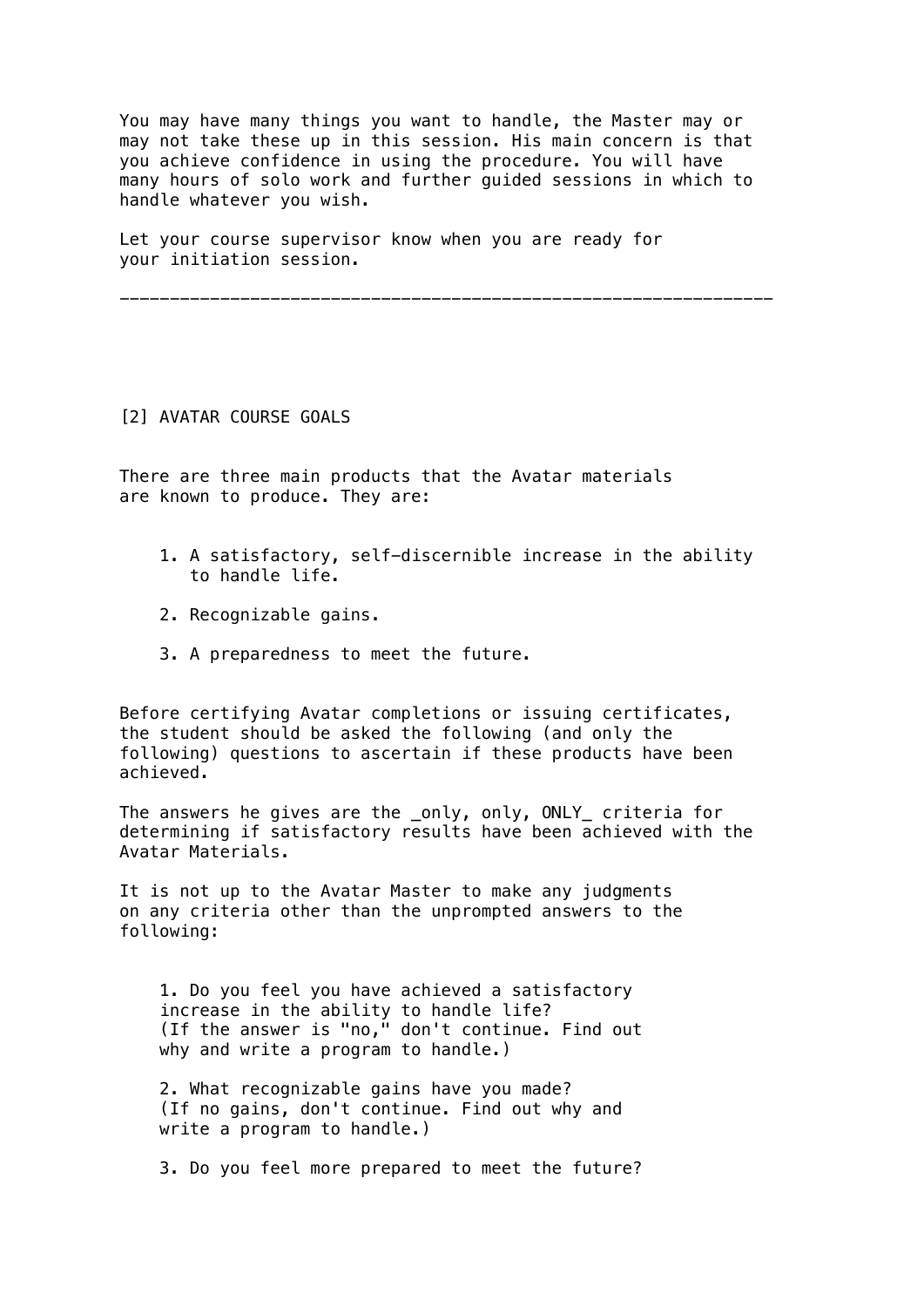(If the answer is no, don't continue. Find out why and write a program to handle.)

Providing all the above are answered in the positive, the student should be extended the awards and respect due an Avatar.

Should the above questions turn up something that needs to be handled, the Avatar Master should write a debug program (per Avatar Master series \_De-Bugging Avatar\_) and get the product that is missing.

From the data at hand, consisting of over three thousand hours of Avatar processing, and many, many Avatar completions, the above increases and gains are \_easily\_ and uniformly achievable.

In my estimation, any student not able to achieve these results should come to a Star's Edge delivery for a \_free\_ review.

(Free reviews by Star's Edge Trainers shall be a standard part of any delivery agreement made with any Center trained and authorized to deliver the Avatar materials.)

----------------------------------------------------------------

 Harry Palmer, President Star's Edge, Inc. March 14, 1987

PART III: RUNDOWNS ------------------

#### [1] AVATAR BODY HANDLING RUNDOWN

The identity-complex which is thought of as "I" maintains its association with the physical body-idea by a pattern of impressions it creates of the body.

On first inspection, it may seem to the "I" that the impressions he has of the body are only sensory feedback of a purely physical or biological nature. Understand that this is so only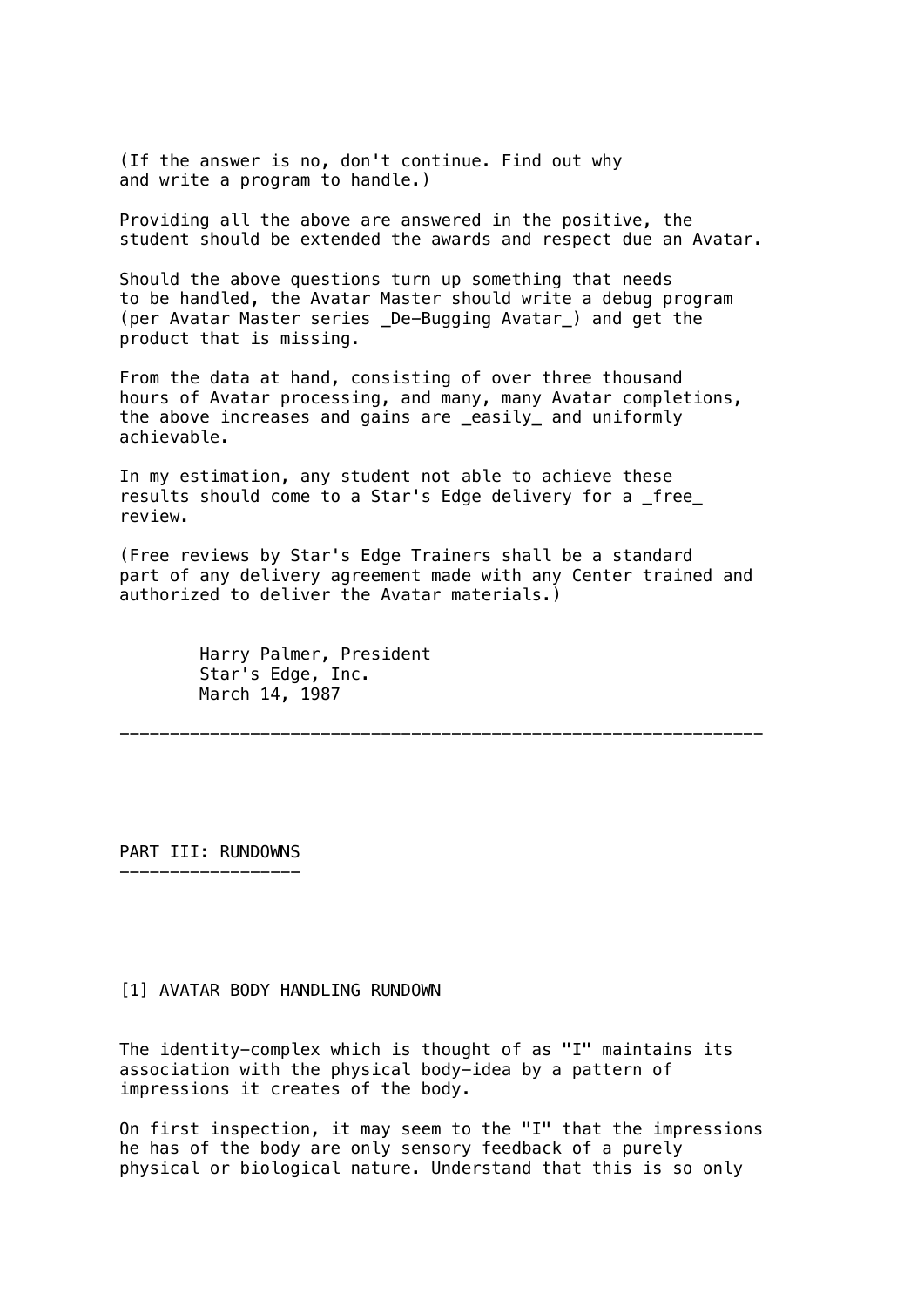because the "I" believes it. And as long as "I" believes it, "I" will imagine the impressions it experiences of the body as originating in the body and have nothing to do with the idea that the impressions are his creation.

The individual will assert that sight, sound, feeling, etc., are sensations \_of\_ the body and that he is not dealing with impressions upon consciousness. He is not likely to treat kindly any suggestion you might make about him "imagining" that he sees, or imagining that he feels, etc. Nor should you attempt to launch into any great proofs or demonstrations of the \_idea\_ that his senses are his own imagined translations of various electronic signals originating from specialized body organs. Just steer him into the process and let him run with it.

Long-term association or familiarity with a particular idea or impression will give that idea or impression a sense of realness that renders it nearly invisible to inspection as an idea. It's so familiar that it must be real. It's taken for granted. It's the realness that one can come back to after entertaining fanciful ideas that are less familiar. It's the old pain in the back that's hurt since the days of the pyramids and now is just part of what association with a body feels like. A trick in spotting these long term body impressions is to compare the impressions one has of the body while awake to the impressions one has of the body while asleep.

The person will often find that he is associated with many (sometimes sixty or more) layered impressions of the body. Each of these impressions is a thought form that contains old beliefs, created images, or dormant energies. The layers of impressions are in perpetual create and act to mold the body, generally to the body's detriment.

Definitions:

An Impression: the first or immediate effect of a perception upon consciousness. An impression may be an image or a sensation.

--------------------------------

An Idea: an impression that has been re-created and worked over.

An Identity: a self-image; an image of self; a collection of ideas that serves as a manifestation of consciousness. --------------------------------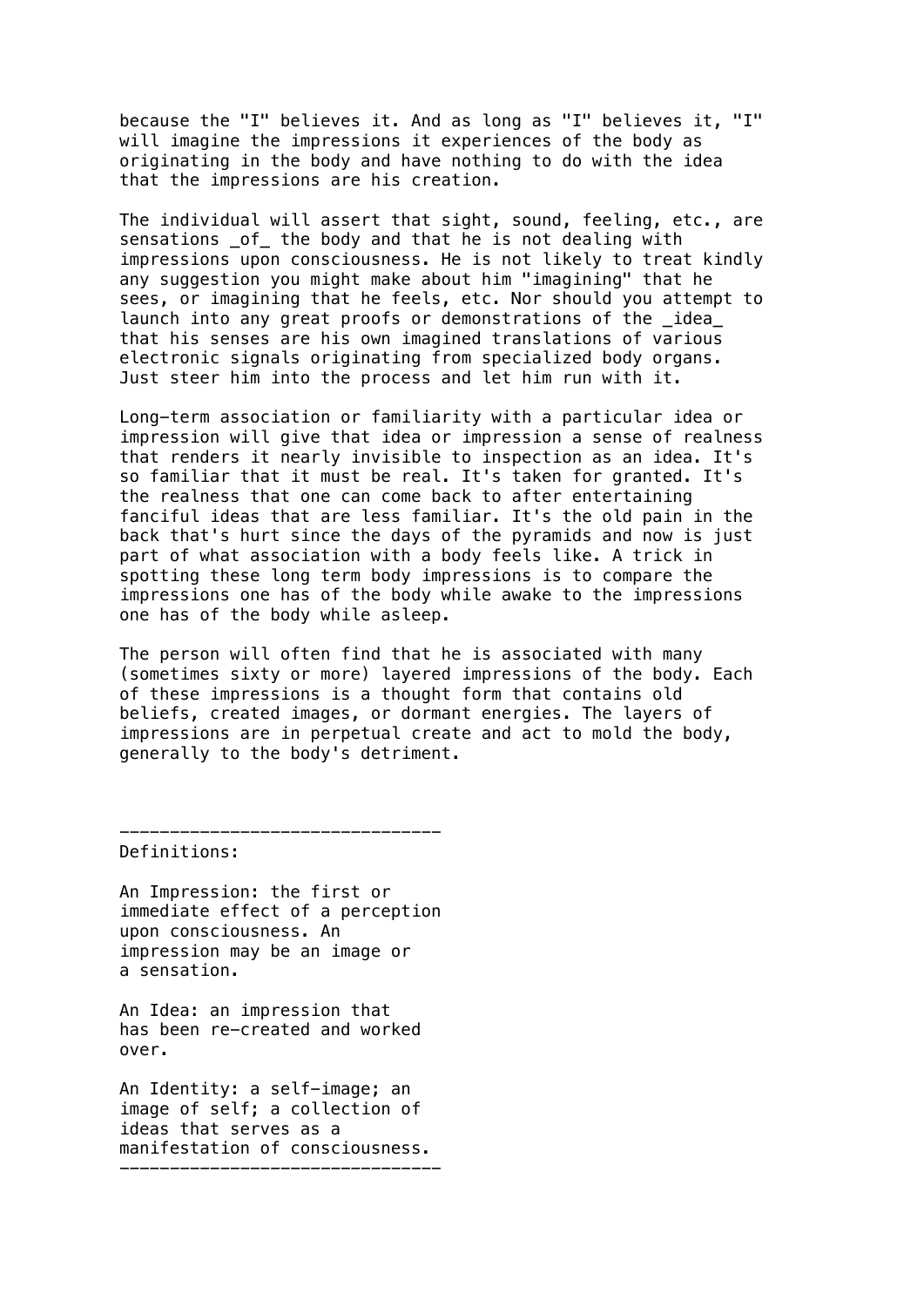Disassociation from and discreating certain impressions or complete layers of impressions, particularly those that have "resistance" created in them, may produce energy phenomena similar to mild convulsions.

One may encounter present time impressions containing what seem to be past impressions. Just realize that it's all happening now and the past would not exist if it were not being created in the moment. We don't, as some psychological practices would have you believe, drag the past around with us. We create it moment to moment as it serves to support our beliefs about what a past ought to be.

(Remember, body conditions are created coincident with a creation of historical association with disaster and injury to make them dependably \_real\_. If you have any doubt of this, explore earlier conditions that are similar sometime. Certain conditions even appear to have their creation source in the past, but since the past no longer exists, one has to wonder where the condition's "creating energy" comes from.)

The content or meaning of body impressions is of no particular interest Don't get side-tracked on trying to figure out what the impression means, or where it came from--of course it's interesting and fascinating, you wouldn't be continuously creating it if it weren't.

You handle body impressions as follows: first, identify with and experience the impression; second, define by expanding one's awareness in every dimension, mental and physical, to the unknown that borders and gives the impression form; third, label the impression without judgment; fourth, disassociate from the impression by recognizing, "This is not-I. This is my creation"; fifth, permit it to discreate, turn off its "creating energy."

As more and more impressions are discreated, many students report passing into a more or less lucid dream state. Learning to pass into, and through, this dream state while remaining awake and aware, opens doors to some of the most remarkable, extraordinary experiences. Perhaps even an insight into the phenomena of death. Enjoy your explorations.

The body handle process is done solo, either supervised or unsupervised. The CREATION HANDLING PROCEDURE fully applies.

PROCEDURE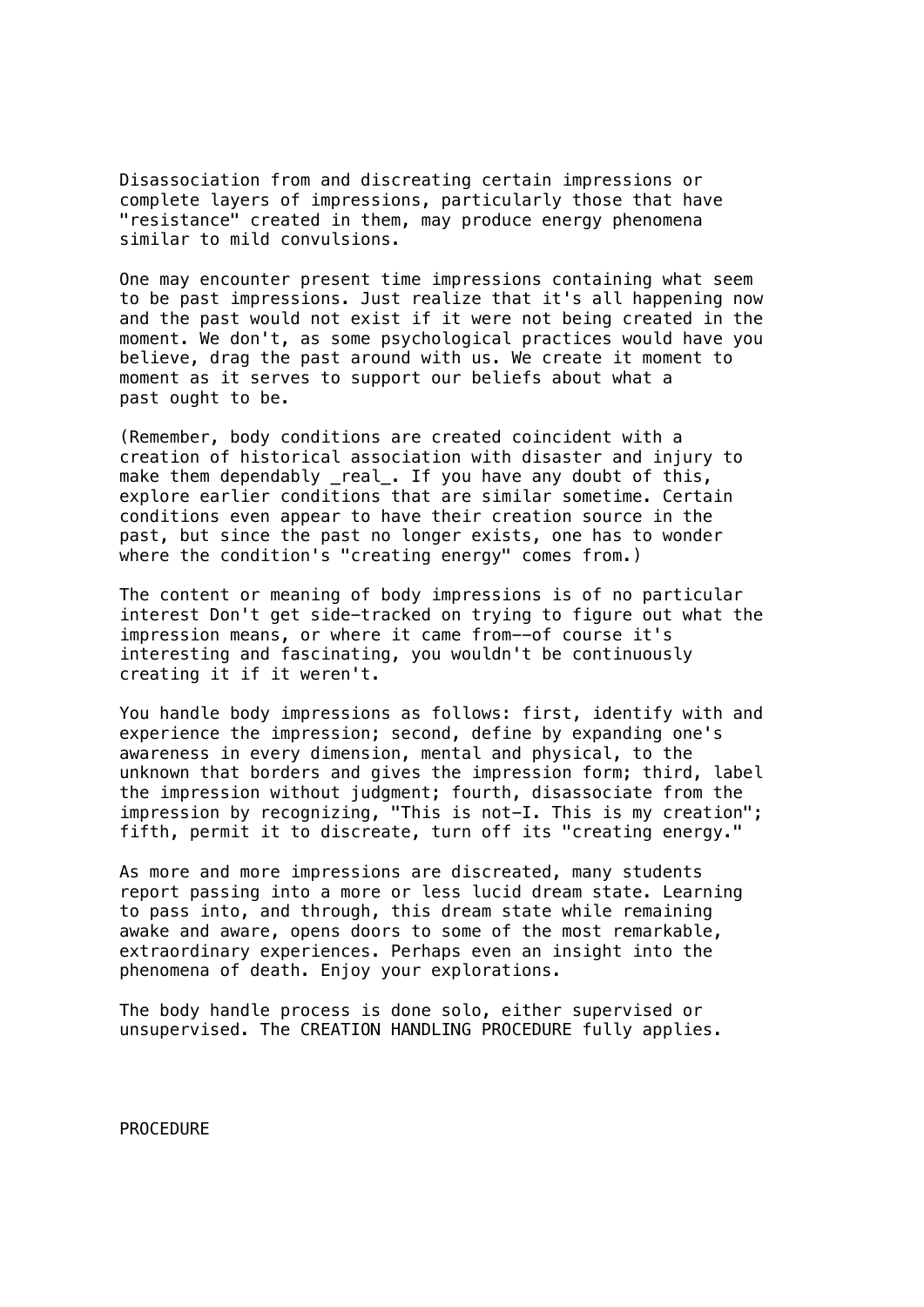Select a quiet, comfortable and relaxed space.

- 1. Identify with the overall impression you have of your body.
- 2. \_Define\_ the impression by expanding your awareness in every dimension until you contact the unknown (space) that encloses that impression.
- 3. \_Label without Judgment\_ the overall form that now contains the impression. A viewpoint shift from "inside" to "outside" will occur.
- 4. \_Disassociate from\_ the creation by addressing it with: "This is not-I. This is \_my\_ creation."
- 5. \_Discreate\_. Stop creating it, turn off its "creating energy."
- 6. Repeat 1-5 until you no longer have any impression of any part of your body (e.g., the sense you have of your body when you dream).

# RE-CREATION STEP

 7. When you are ready, create an impression of your body that you choose to have. Construct a primary origination(s) that expresses that creation. Using the Creation Exercises from Section II, create your new impression as a reality. Recognize that any impression that shows up other than the one you wish to create is a \_secondary origination\_. Handle the secondary with steps 1-5 above and continue the primary origination until it creates the reality you prefer. This process may take anywhere from a few minutes to several hours. When your impression of the incarnation seems to originate from the incarnation itself, you have achieved success.

----------------------------------------------------------------

[2] NO LIMIT BEING

A revised transcript of a lecture given by Harry Palmer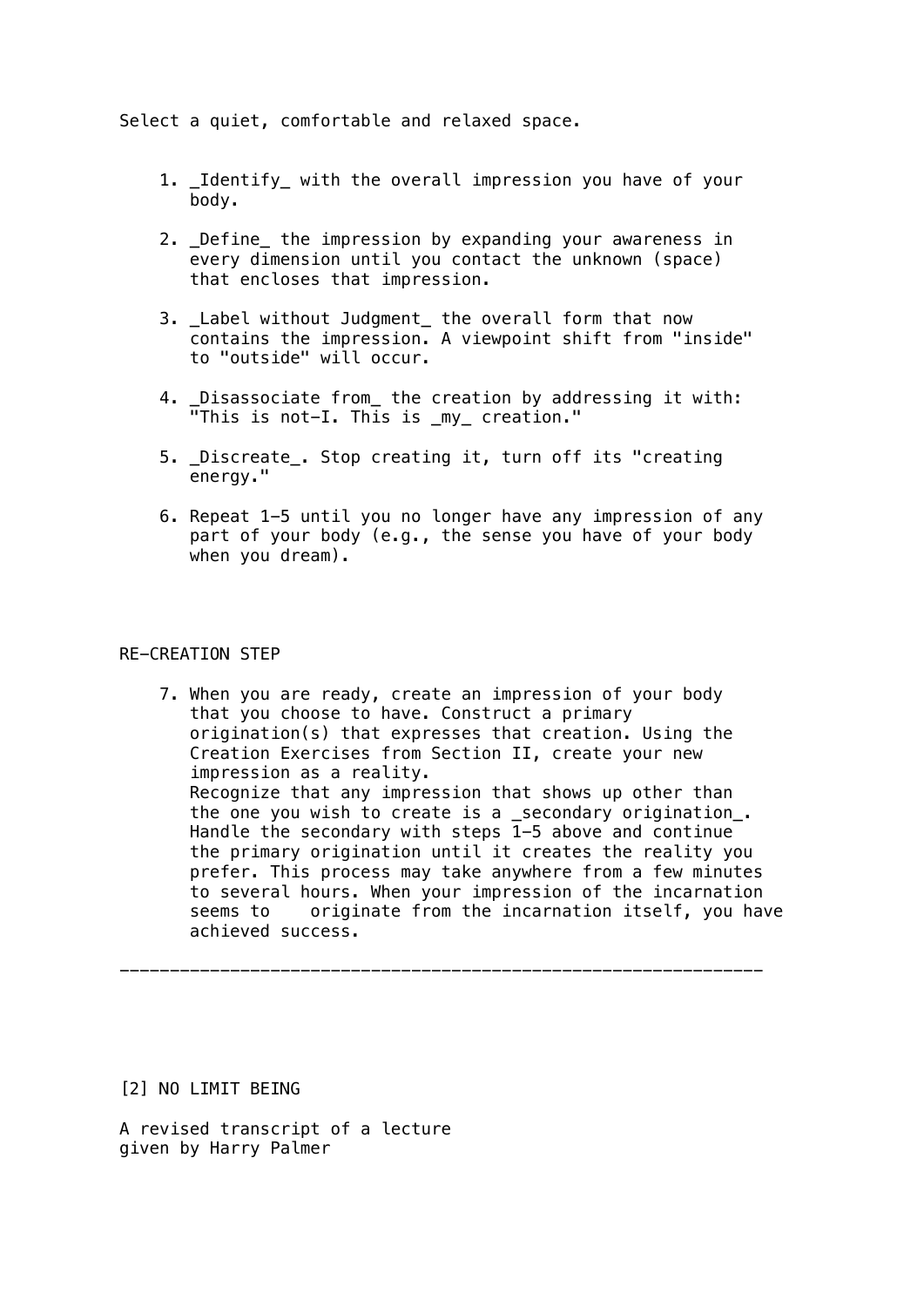The name of this lecture is "No Limit Being." \_No limit\_.

First of all I want to tell you about some of the wins that people have had on the Avatar Process. Unbelievable! They stretch your credibility. People are handling things that they couldn't handle in any other way, things that they've spent their entire life trying to handle. And they are handling them in days, hours, minutes--unbelievable! Unbelievable!

We're into an incredibly high realm of ability with these Avatar materials. We're actually tip-toeing into the mass consciousness. Let me explain.

Mass consciousness has certain beliefs that it contains and it sort of determines how reality will unfold. One of the things that you are doing in Avatar is looking at the way the world has unfolded, and determining what the beliefs must have been in mass consciousness that resulted in those experiences.

It has been a very long time since anyone has managed anything close to this perspective on the progress of civilization. And we've only begun!

And what a change we can make in mass consciousness. Prior to the Avatar materials, the major belief in mass consciousness was that "The only way man would ever transform into a spiritual being would be through some kind of disaster." As a result, you had all sorts of Armageddons, floods, earthquakes, the planet tipping over, the poles shifting, continents rising, continents falling. The whole idea being that in order to reach some higher state of consciousness one had to experience some terrible disaster or go through some terrific suffering. And this has basically been the mass consciousness belief connected with any kind of spirituality up to the present day; that in order to become a spiritual being you had to walk a very narrow path, be very good, and suffer for a long period of time--and hopefully- maybe if, \_if\_ everything went well, in a lifetime you could accomplish some sort of spiritual level or spiritual attainment. This was basically the belief of mass consciousness. NOT ANY MORE!\_

Well, you see how Avatar flies right into the teeth of that. We're actually looking at a process now that takes a person from a material meat-density body to a very high level of spiritual beingness, to an unlimited being. It's no longer a belief that we've got to suffer and do this for 50 years and go through all of this in order to arrive at some nirvana. So this may test your credibility, in which case we'll just handle your beliefs on it later, but Avatar is making an effect in mass consciousness that makes the idea of a planetary disaster no longer necessary. We don't have to have earthquakes, floods, volcanos and tip the planet over to achieve planetary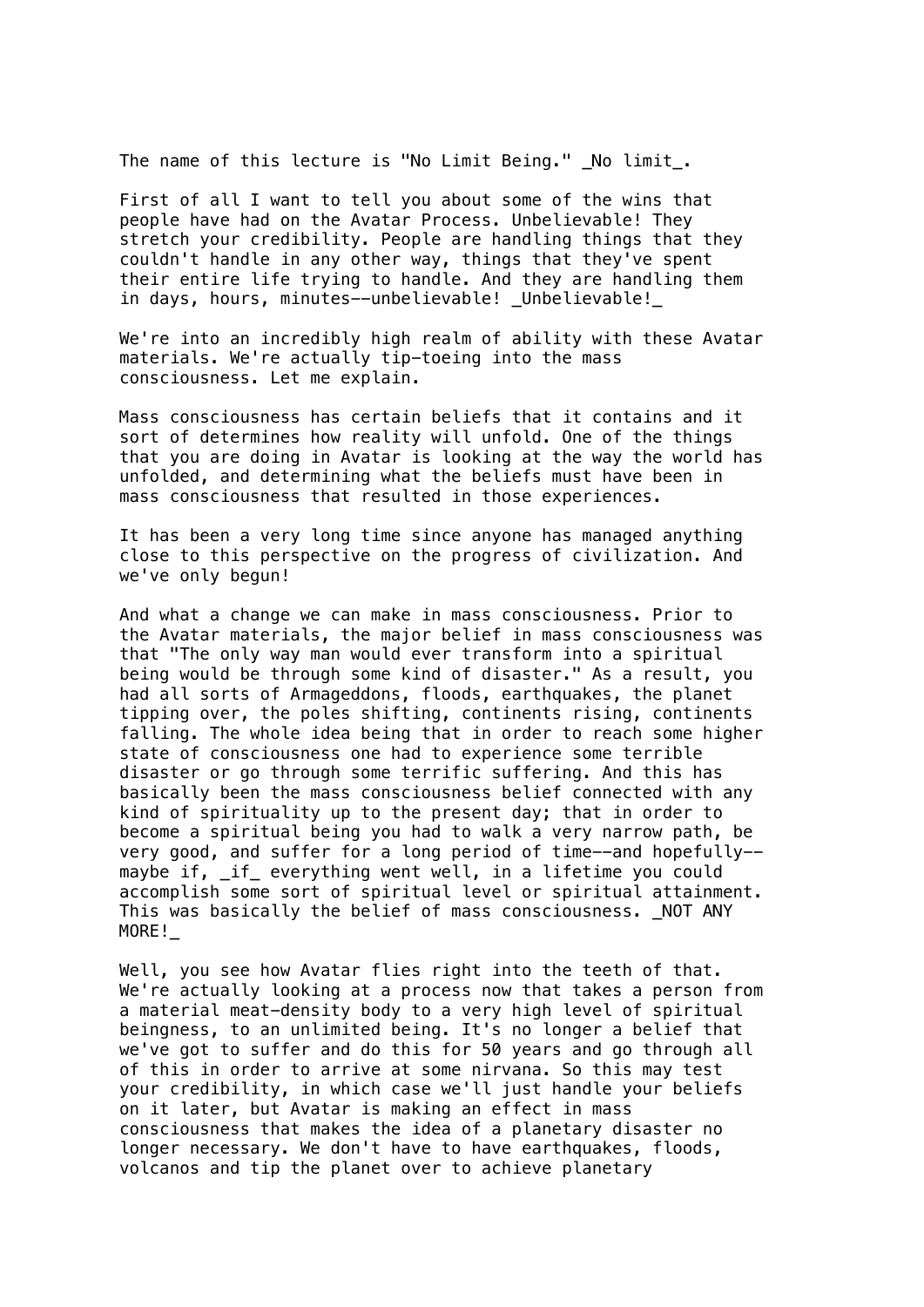transformation. It's no longer a necessary event because we are starting to work into that area of mass consciousness. You are changing a lot more than your personal life. The implication of what's going on here, what's occurring, probably goes right through the ceiling of your credibility. But believe me, it's going to become real as you play more with this material.

## (Applause)

OK? That's a little off the point of what we're going to talk about, but that is our new perspective on things. Nothing handles limitations faster than the creation handling procedure in Avatar. You can shovel limitations off by the dump truck load. You locate a limitation, you label it, you disassociate from it, you discreate it, is that fast enough? Oh, but there's go to be a lot of suffering, right? Got to be a lot of preparation, right? You got to prove to yourself a lot of times that you're not actually limited, right? Label those beliefs. Recognize they're not you. Recognize you're only creating what you're experiencing. You don't need to create the belief. Thereafter you don't need to experience what the belief brought about. Just unbelievable. You can produce a no limit being with the Avatar materials.

Limits are usually in the form of "I can't." As a person becomes more sophisticated and recognizes that "I can't" isn't really very acceptable; it's sort of like saying "I ain't." "Oh, don't say I can't." He covers it up. He gets real clever about it, he says "Well, I'll try" which is implying that he can't, or "I'll do my best" which is implying again that he can't. Or "I'll take a crack at it," "give it my best shot," "do your best, that's all anybody can ask, right?" All of these limiting beliefs that they pile up have for their basis "I can't."

You'll find somebody coming along asserting something very strongly. But under this assertion is the belief that he can't do what he's asserting. He wouldn't need to assert it so strongly if he really believed he could do it. And all of this is a case of one creating against oneself, because guess who created the limitation. Guess who's now creating the idea that the limitation doesn't exist. Guess who's fighting himself.

Now, remember I told you that when we got a little bit of experience with this Avatar material we'd complicate it? Ah, well, it's really not complicated but what we're getting into now is a model where two people can sit down, one of them being a guide, one of them agreeing to take a look at his or her beliefs, and together they can dig things up. I'm certainly not saying that this can't be done solo, but a guide makes it more fun for one thing, and the second thing is that the guide is able to spot some things which the person may be so identified with that he can't see himself. The guide finds out what the person is experiencing and then deduces what the beliefs must be that the person is holding that would cause the person to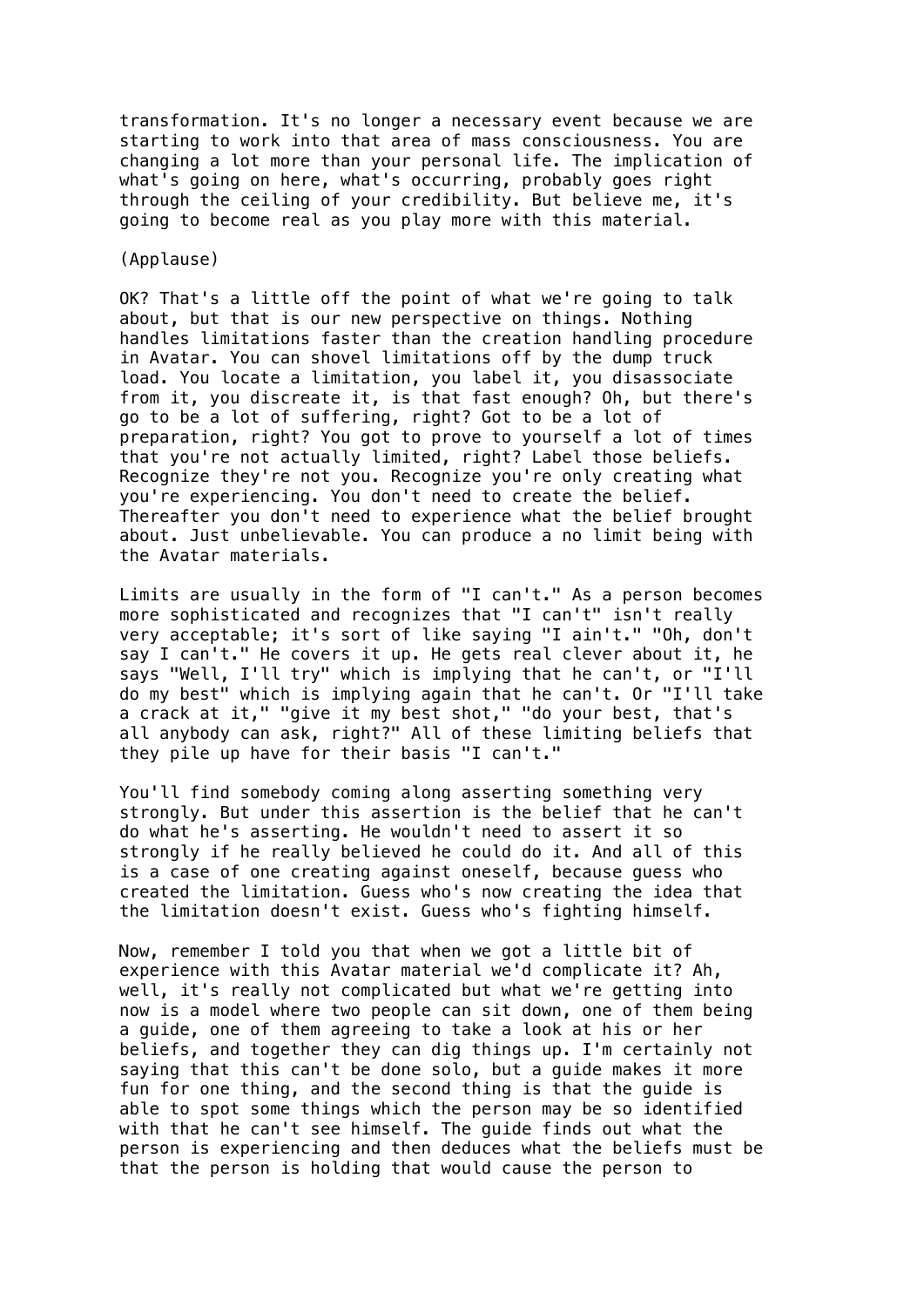experience that.

The fundamental principle involved is that a person is going to experience what he believes, not vice-versa; so if a person comes in and says "I can't fly by flapping my arms," what do you know? At some level he believes that he can't fly by flapping his arms.

Now, whether he can stay in a body and re-achieve the level of decision which will allow him to handle that limitation, I don't know. I don't want to add any limitations. We're masters at limitations. So, back to this team effort of handling the creation handling procedure.

Basically, what the guide is looking for is something that the person's sitting in, that he's experiencing but that he doesn't recognize as his own beliefs. Those beliefs that you hold closest to you, they tend to be invisible; and if you approach them, you go "wh, wh, but that's true! That's true! Hey, like, you know, that's, that's true!" Of course it is! You know! It's true if you believe it. And those beliefs you believe in most strongly are the ones you have the most evidence for.

(Audience: You bet!)

But still, the evidence appeared after the belief, not prior to the belief. So you can sort this backwards always, and find out what must that guy have believed in order to have experienced that!

Once in awhile something will hang up on the discreate step. It doesn't seem to be discreating. That's where a guide comes in handy because, the guide observes what the experience is, what's happening, and from that he figures out what the belief is. For instance, is there a belief that you can't get rid of that? You see, it just doubles back on itself.

Also, limiting beliefs take several forms. One of them is just the straight out "I can't." That's an easy one. Another is "I can, but there are all these things that have to occur first." It's like a conditional limiting belief. "Well, sure, I can play the harmonica, but I'm gonna need to take lessons, practice, etc."

And then there's another limiting belief that's based on this ideal standard that you come up with. And until you reach that standard of perfection, you feel that you can't play the harmonica. Otherwise you say "Well, I can't play the harmonica" and you have this view of somebody who is the most incredible harmonica player in the whole world and you compare yourself to him and you say "See, there's evidence, I can't play the harmonica." But you see, the belief underlying that is that he is the best harmonica player in the world.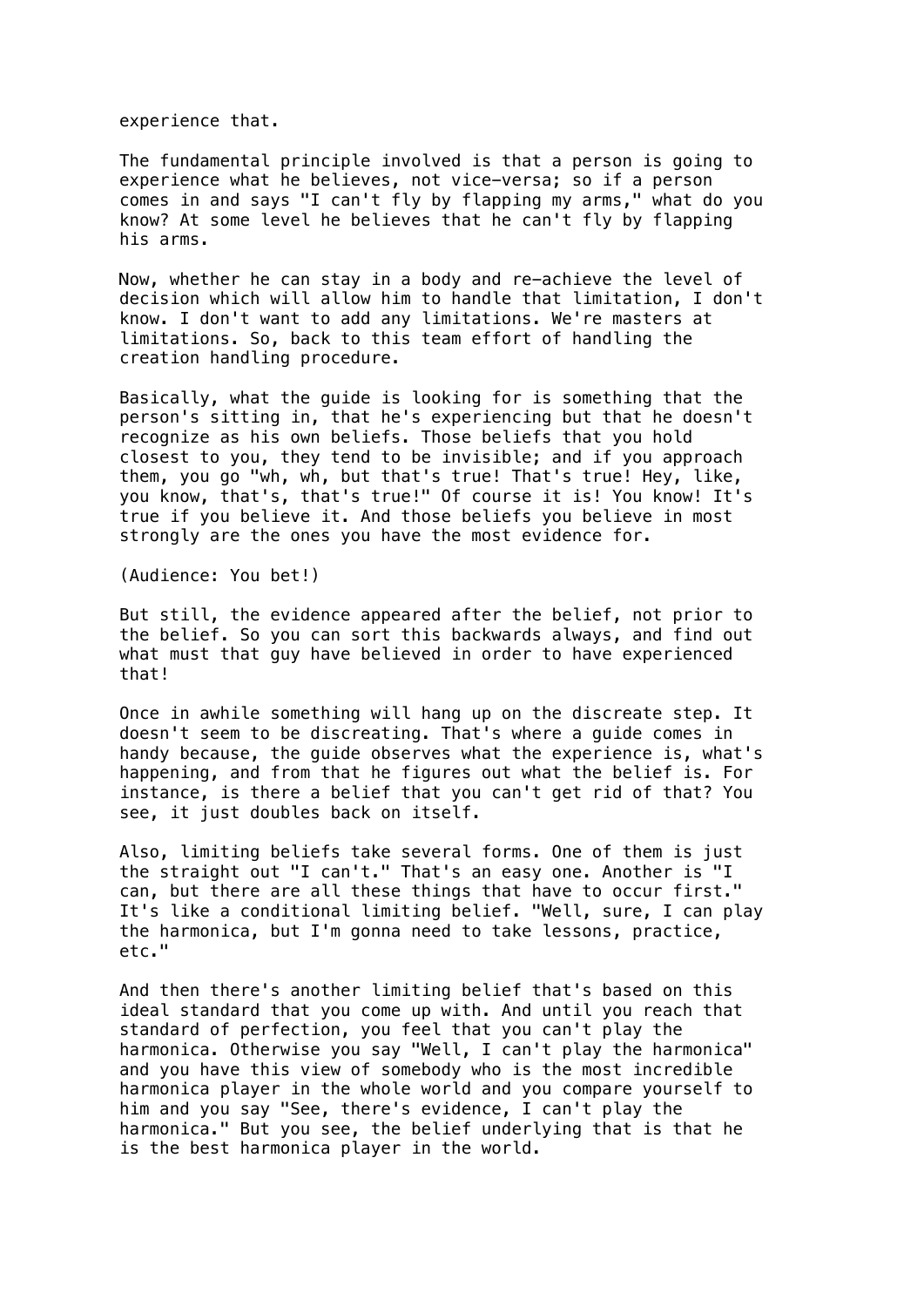(Joe: Could there be like a generalization underneath that, like "I can't do something as well as someone else so therefore I'm not proficient at it?" In other words, take it down from playing harmonicas and make it really basic.)

Yep, certainly can. You can handle a limiting belief at a lot of different levels. At whatever level you actually believe you can handle it at. You could handle all your limiting beliefs by just saying "I believe I have limitations!" Identify with it, label it, disassociate with it.

(Audience: That would be the pinnacle.) Yeah.

(Miken: So it wouldn't matter if the belief came from the mass consciousness or from your own individual consciousness, you know what I mean?)

Only in that you're going to have to identify with the belief. And if the belief is in mass consciousness, then you are going to have to assume the viewpoint of mass consciousness. You're going to have to take responsibility for a lot of beings. See, a lot depends on whether or not you will be limited by your belief of what's possible. You should test first and if it doesn't work, check for a limiting belief.

If you take a fear apart, at the bottom will be limiting beliefs. Take a worry apart. At the bottom of every worry are limiting beliefs. Again, often there's a belief of how you have to be in order to do what you have to do, like a prerequisite belief.

Others-a lot of "I'm going to become" beliefs. When somebody says "I'm going to become something," a good guide will recognize right away that they believe they are not that thing right now. When in fact they are every expression of reality simultaneously. And they've just chosen to focus on not being that and then again they're getting into this belief that they have to go through a certain procedure in order to arrive at that .... You could just imagine that you've already gone through the procedure.

Basically, a guide is going to uncover these core beliefs and expose them. It's a cooperative effort. No rules other than get along. If there's any difficulty, the guide should spot the difficulty as a belief or a thought, get it labeled, disassociated from; in other words, the process handles the process.

The guide can get very skillful. A question that a guide can ask are "What effort do you believe is necessary for you to be able to do that?" This starts uncovering the limiting beliefs. The guide can run the person through the steps if he wants, gently saying "OK, experience it, expand to the outside of that idea,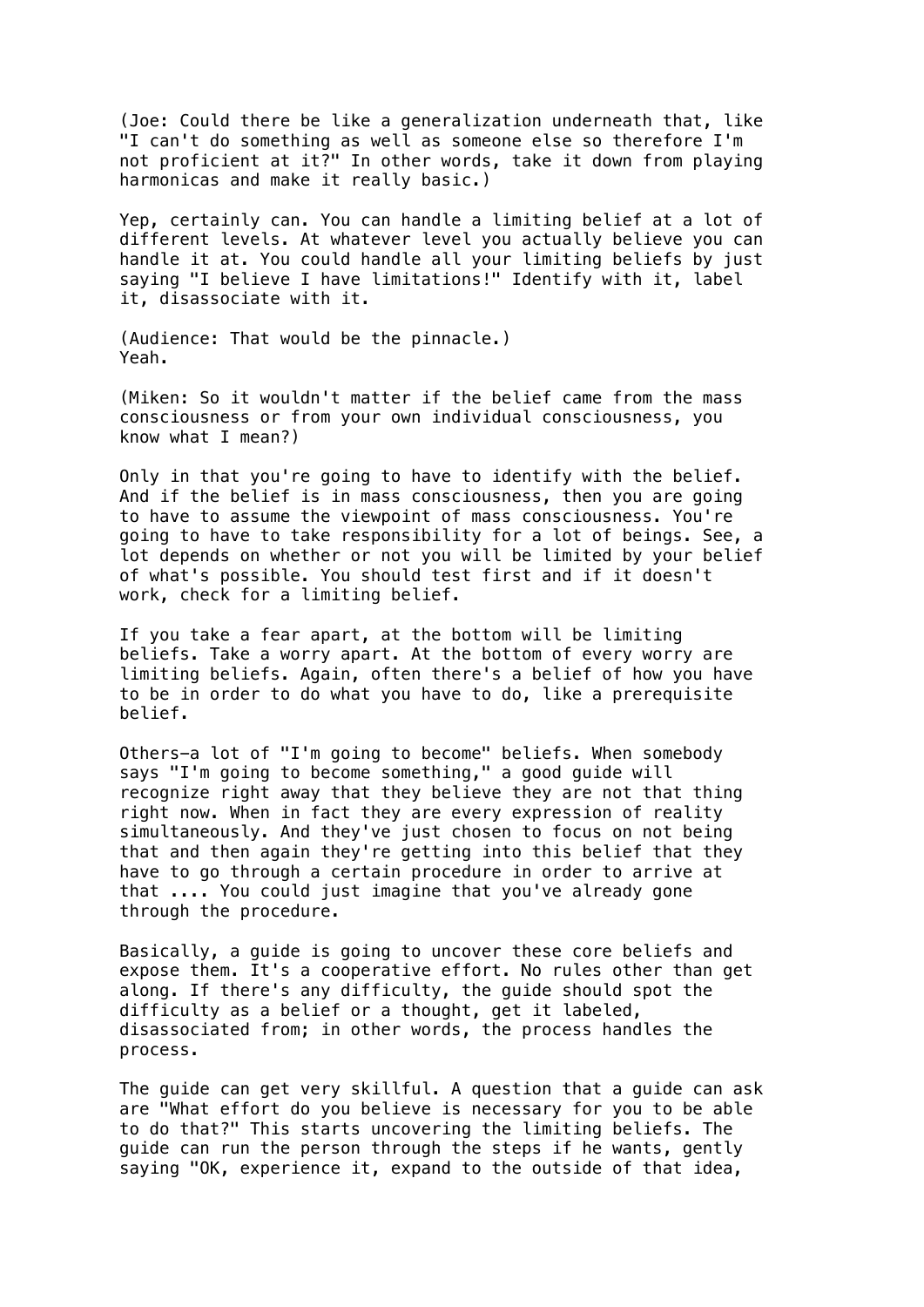label it without judgment," and so on. But what he is really doing is translating the reality the person is experiencing into the belief the person must be holding to experience that reality. Then getting the person to identify and experience the belief, define it, label it, disassociate from it, and discreate it. It's very neat. Would you like some examples of it?

(Audience: Yeah.)

All right, let's see. M, would you come right up here and sit right there?

(M: Sure.)

All right. What skill or ability would you like to be better at?

(M: Ahm. Be a better mother.)

Being a better mother. Do you have any limiting beliefs on being a better mother?

(M: Yeah. I think like I've heard things such as you have to be very careful in raising a child or he'll grow up to be a mass murderer.)

Would you really experience that belief for me ... how careful you have to be, if you don't want to produce a mass murderer. Expand right to the outside of that belief. Label it. Effortlessly recognize "This is not-I," permit it to discreate.

(M: Did you see that fall right off in front of my face? Schoom!)

Got any other limiting beliefs?

(M: Ah, yes, that some people on the planet aren't ready for spiritual enlightenment.)

That has to do with being a better mother?

(M: No, do you want one, another one on being a better mother?)

Yes, let's handle that.

(M: Now I don't know if I have anything on better mother or not.)

Do you have any fears about being a mother?

(M: Yeah, I want to make sure I do everything right so she does expand, and be safe  $\ldots$ .

With loving tolerance, really experience that idea. that you want to do everything right.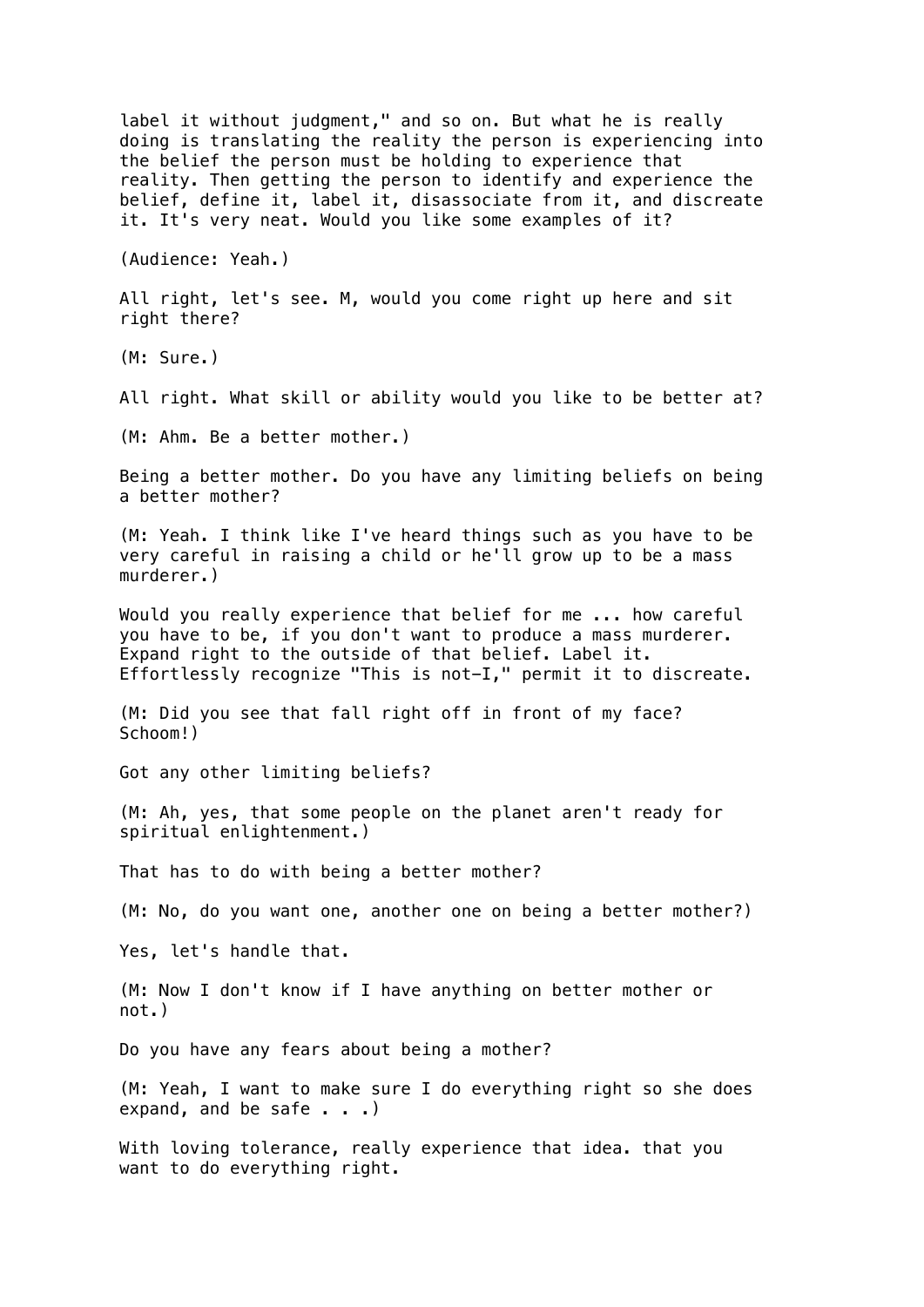(M: That's a good thing to do "with loving tolerance.") Pushing against it really doesn't help. (M: No, it doesn't, does it?) Really experience that you're wanting to do everything right. (M: OK.) Expand right to the outermost limits of that idea, label it. Now effortlessly recognize "this is not-I." (M: This is not-I.) Good, now permit it to discreate. (M: It feels like it just kinda fell like a ... pop! That was neat!) Any worries about being a good mother? (M: Really looking . . . yeah, I guess I would have a worry that I ... Yeah! As a matter of fact, I don't want her to go through a harmful life. To leam hard things, or at least I hope that I'll be able to help her during those times.) Good. Really experience that belief. (pause) Expand to the outside perimeter of it. (pause) Label that and effortlessly recognize this is not-I. (M: This is not-I.) Permit it to discreate. (M: Right.) Good. (M: I just feel all this charge blowing off my face.) OK. Now let's take up this idea of what a good mother would be. (M: That's a good one all right) What would a good mother be? (M: A good mom would be somebody who watches their child grow, and can guide them, and say the right thing at the right time and teach them things.) How about a bad mother?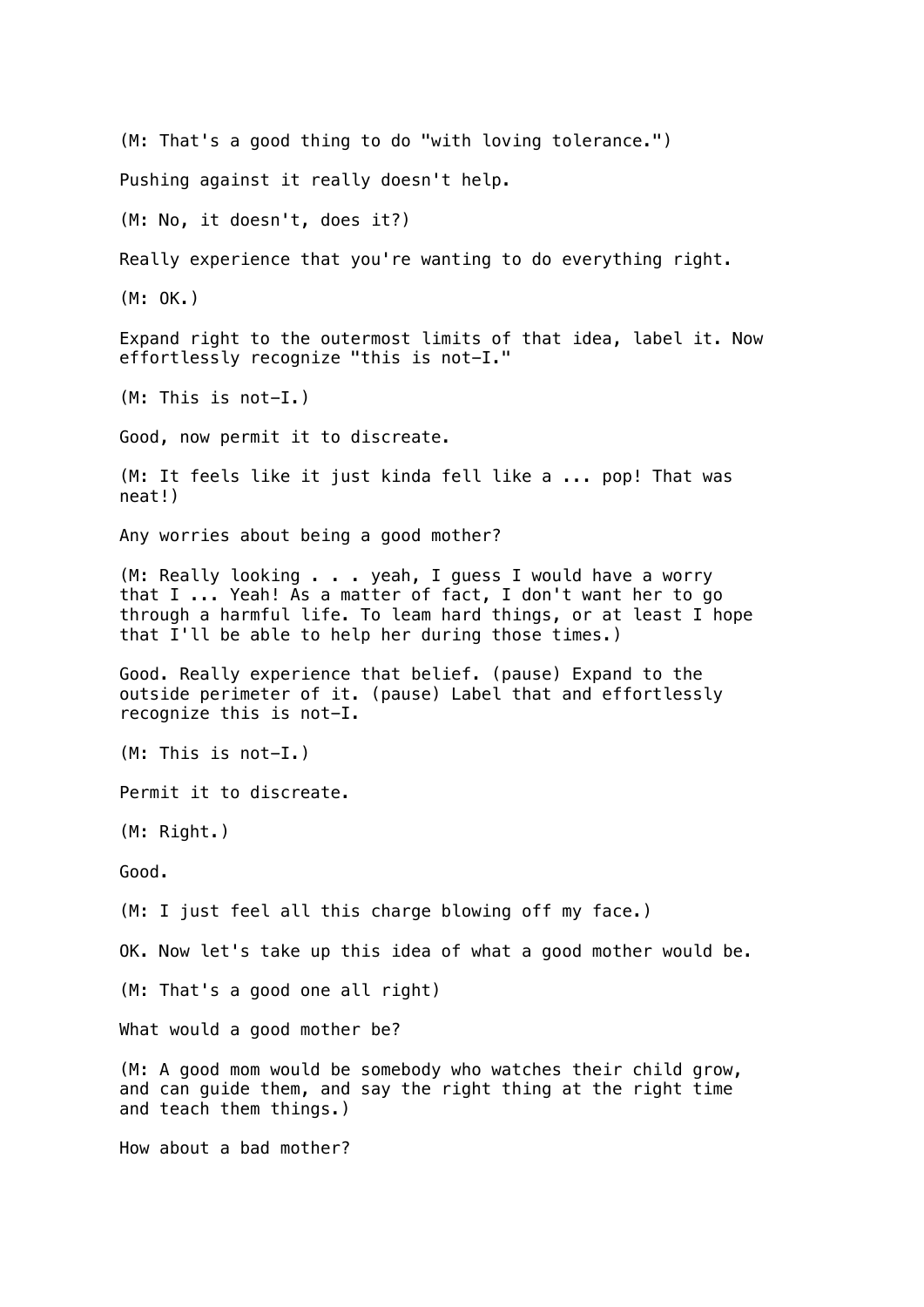(M: A bad mom would do the opposite of all those. Not teach the child things, set a bad example, drink, swear ...) OK. With loving tolerance, experience being both a good mom and a bad mom. (M: OK.) Expand right to the outside of that idea. Label it, recognize this is not-I. (M: This is not-I.) Permit it to discreate. (M: It kinda goes kerplop on all sides of me, it's just . . . gone.) How are you doing? (M: I'm doing great. I'm doing wonderful!) Now, how about this thing about the world not being ready for spiritual enlightenment? (M: Oh, that's shit! That is not-I) Anything you feel you have to do to be a good mother? (M: Actually, I kinda . . . the viewpoint that I have now, is looking from the outside at her and being able to be tolerant, knowing she is not-I, too. Letting her experience her experiences.) Thank you. (M: Yeah. Thank you.) Hello L. Any skills or abilities you'd like to be able to do better? (L: Write.) Write? Do you have any limiting beliefs about writing? (L: I believe you have to know the right things to say.) OK. With loving tolerance, experience that you really have to know the right things to say in order to be a writer, right? Expand right to the outside of that idea. Label it.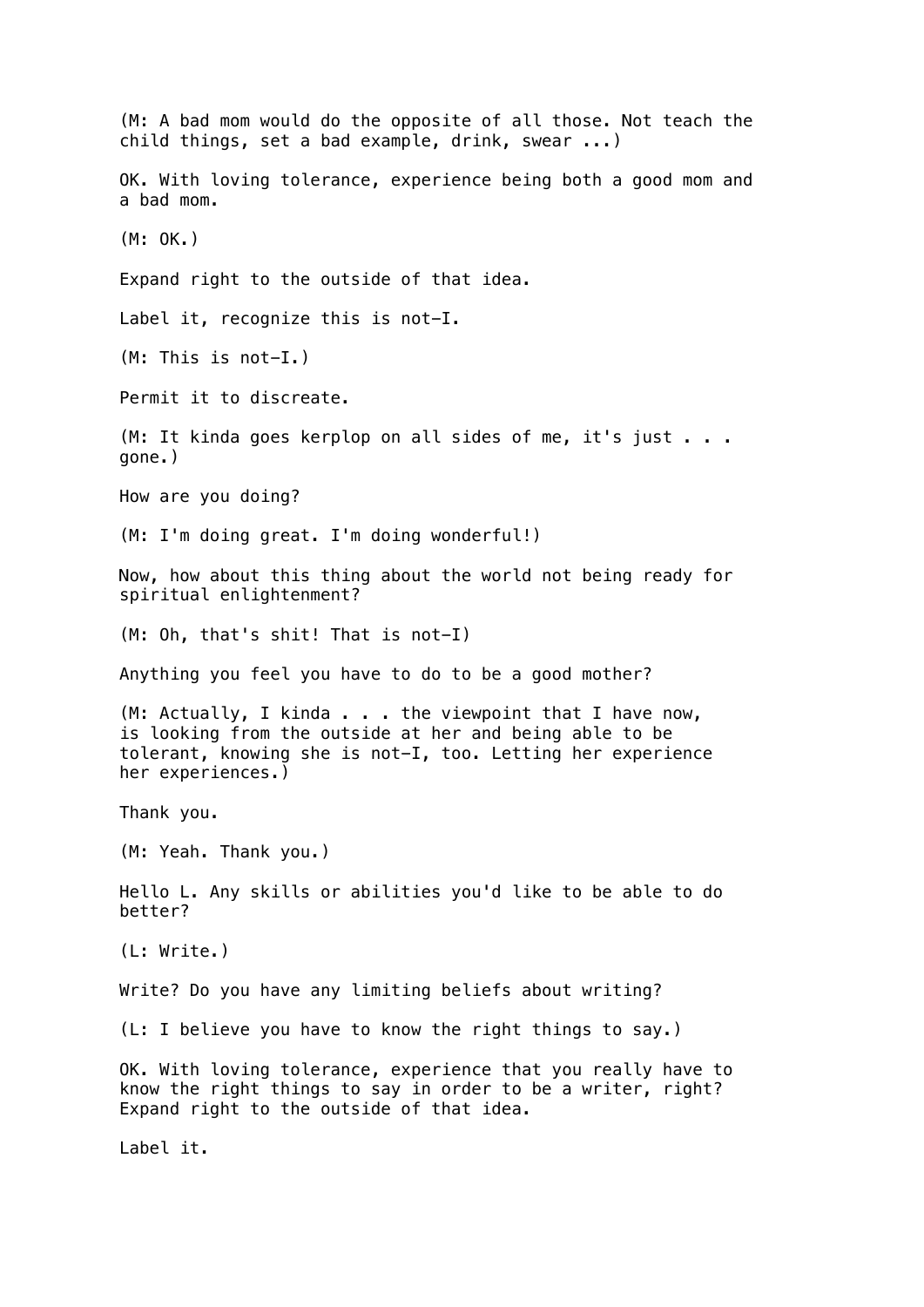Effortlessly recognize, this is not-I. Discreate.  $(L: Good. It was easy . . .)$ Do you have any other limiting beliefs about writing? (L: It's hard.) That it's hard. OK. Really experience that it's hard to write. With loving tolerance, expand right to the outside of that idea . . . label it . . . recognize effortlessly, this is not-I. (L: This is not-I.) Not I? (L: Nope.) Discreate. (L: OK.) Any other limiting beliefs about writing? (L: No. I can do whatever I want.) Anything you feel you have to do to write? (L: Make it understandable.) Is that difficult? (L: Yeah. It depends upon the person. I can make it understandable to me. It's just difficult to make sure it comes across.) OK, really experience that . . . expand right to the outside limit of this idea . . . put a label on it . . . effortlessly recognize, this is not-I. (L: OK.) Permit it to discreate. (L: There's something from the mass consciousness, you know, when you communicate or anyone communicates, it's understood.) Good. What should you do to write? (L: Write whatever comes out and know it's right.) OK. Have any limitations on that?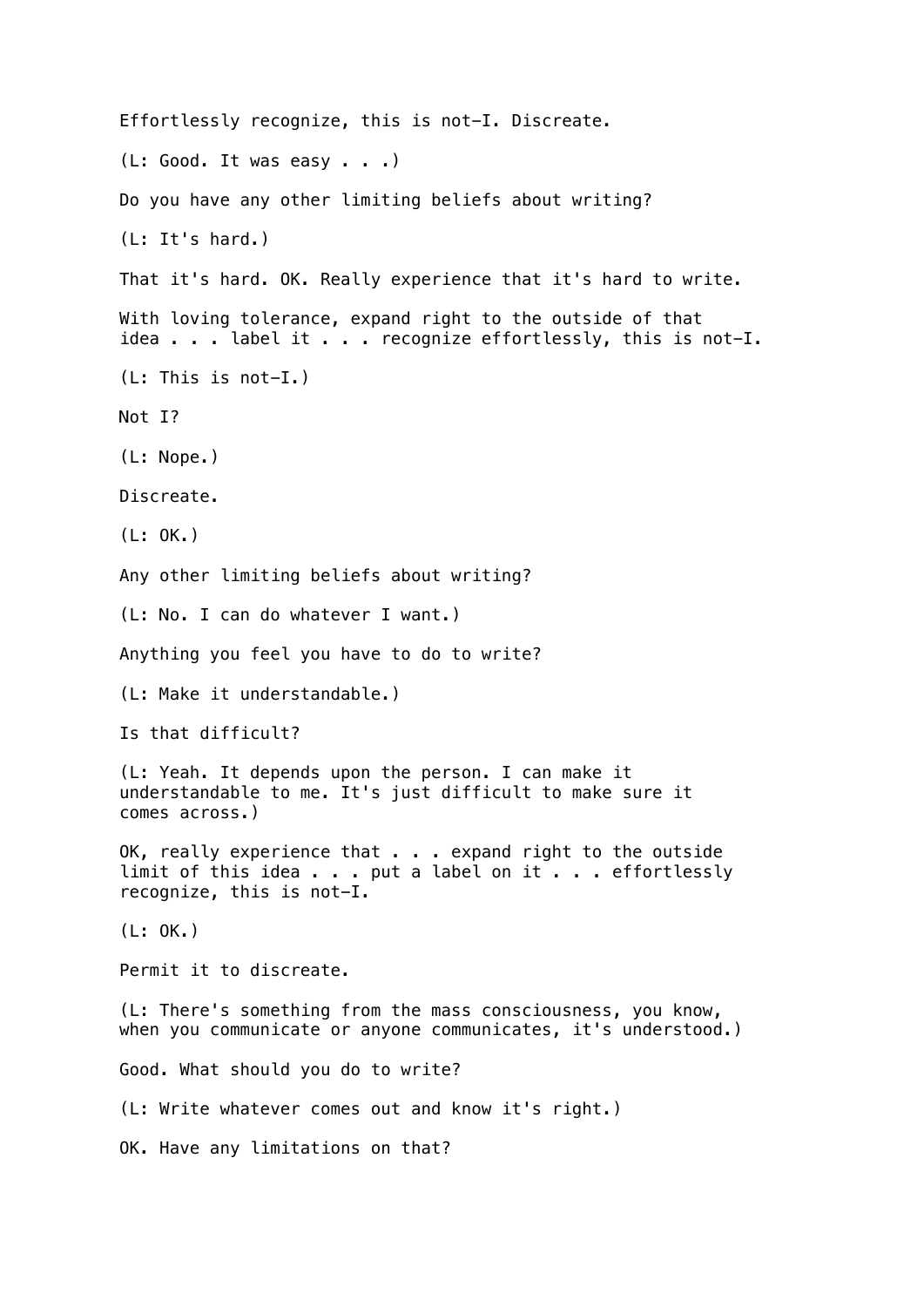(L: Nope, just do it.) Any effort in doing that? (L: The only effort I can see will be slowing the hand to write it down.) Any fears about it? (L- They're gone. Thank you.) Thank you. \* \* \* Get the idea? (Audience: Yeah!) Want to do one more? (Audience: Sure!) Go for a hard skill. Go for a real tough skill. What would you really like to do? (M: To be able to communicate in any situation under any circumstances. You know, having the right thing come out, just have that skill.) Do you have any limiting beliefs that you can do that? (M; You have to know enough to do that.) Oh. Good. (M: You have to be like Harry Palmer.) OK. With loving tolerance, identify with the idea that you've got to know a lot in order to make things come out alright. Expand right to the limits of that idea. (M: That's a big idea!) OK. Put a label on it. Effortlessly recognize, this is not-I. Permit it to discreate.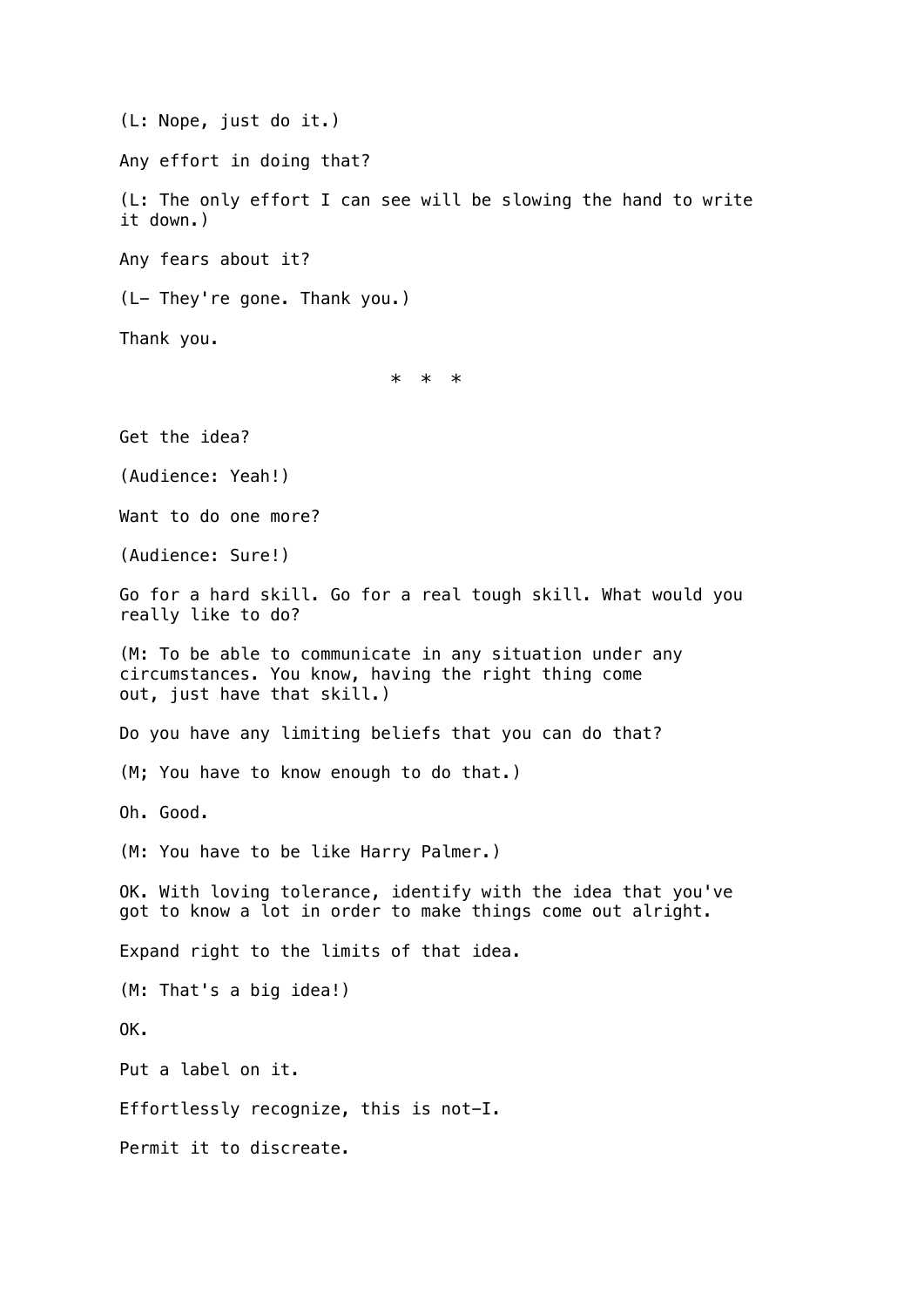(M: It's like rain. It just falls away.) Good. Well, what would you have to do to communicate anything you wanted any time? (M: You'd have to be able to be there comfortably, your confront would have to be impeccable.) Get that idea that your confront would have to be impeccable. You'd really have to be there comfortably. (M: OK.) Expand to the very outside limits of that idea. (M: All right.) Label it. Permit it to discreate. (M: OK.) All right. Now what would you have to do to communicate? (M: I would have to like the person I'm talking to. I would have to be tolerant of any viewpoint.) Really identify and experience that belief; "That you would have to like the person you were talking to." (M: Identifying with it; it just keeps going.) Good. Expand right to the outside limits of that idea. (M: OK.) Label it. Effortlessly recognize, this is not-I. (M: This is not-I) Good. Discreate it. (M: It's gone.) Do you have any other ideas of what you'd have to do to be able to communicate? (M: Yeah. They'd have to like me.) Really identify with that belief; "That they'd have to like me." Feel what it feels like to have that belief. (M: OK. All right.) Expand to the outermost limits of that belief.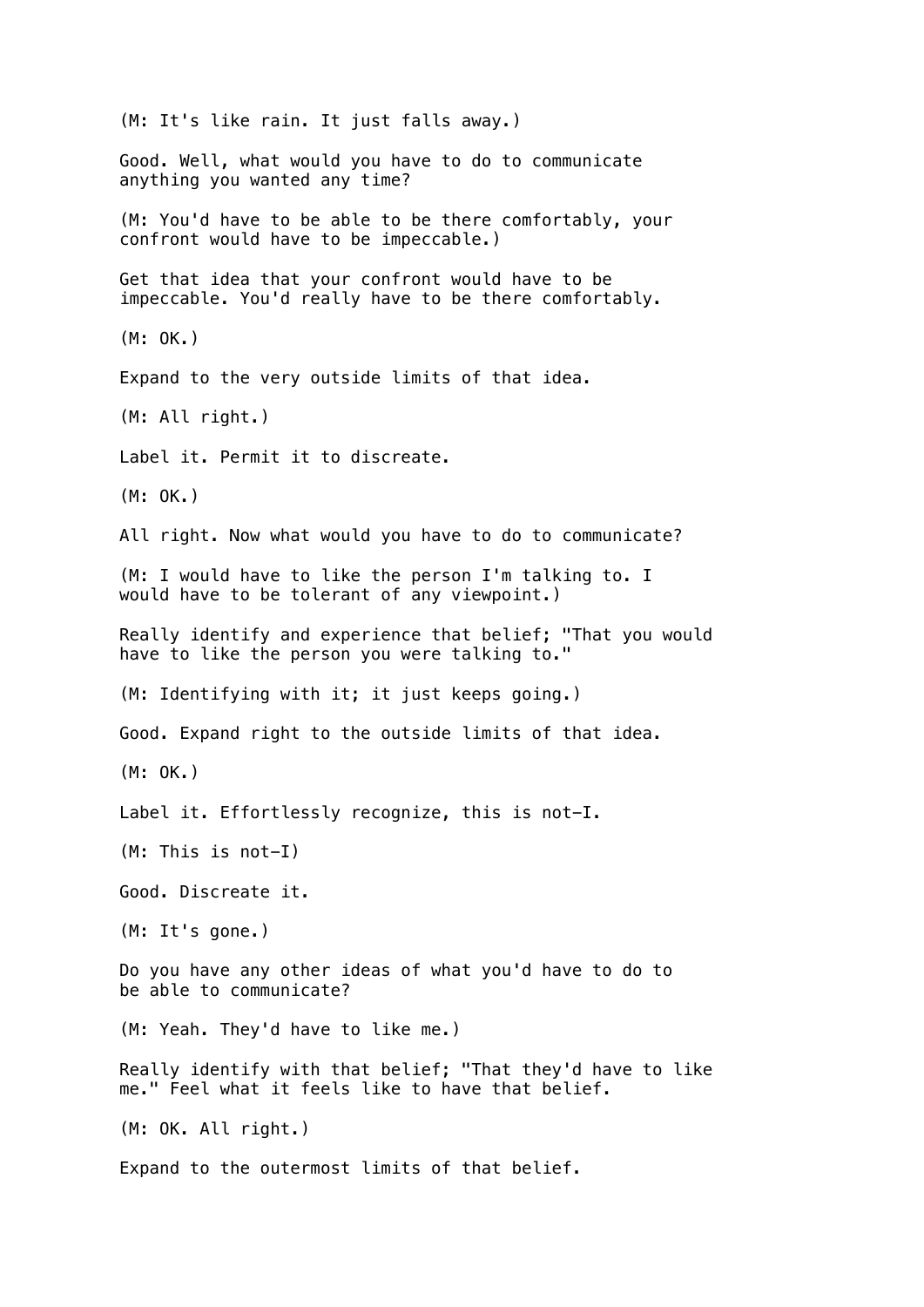(M: All right.) Label it. Effortlessly recognize, this is not-I. (M: This is not-I.) Permit it to discreate. (M: All right.) OK. Now one other thing. (M: I bet I could communicate anywhere I want to communicate.) Well, I'm going to ask what other conditions have to be met here in order to really communicate. (M: Let's see, I'd probably have to take all these courses. There'd be Dale Carnegie, and several public speaking engagements, and just a whole lot of stuff that you have to do.) Yeah, good. OK. Well, really identify and experience that there's a lot of stuff that you have to do to communicate. (M: Yeah.) Expand right to the outermost limits of that idea. (M: All right.) Label it. Effortlessly recognize this is not-I. (M: This is not-I.) Permit it to discreate. (M: All right.) Now, what other conditions have to be met for your to communicate? (M: Let's see, oh, I'd have to look real nice, the body has to be healthy, in good condition.) OK, really experience this idea that you have to look real nice.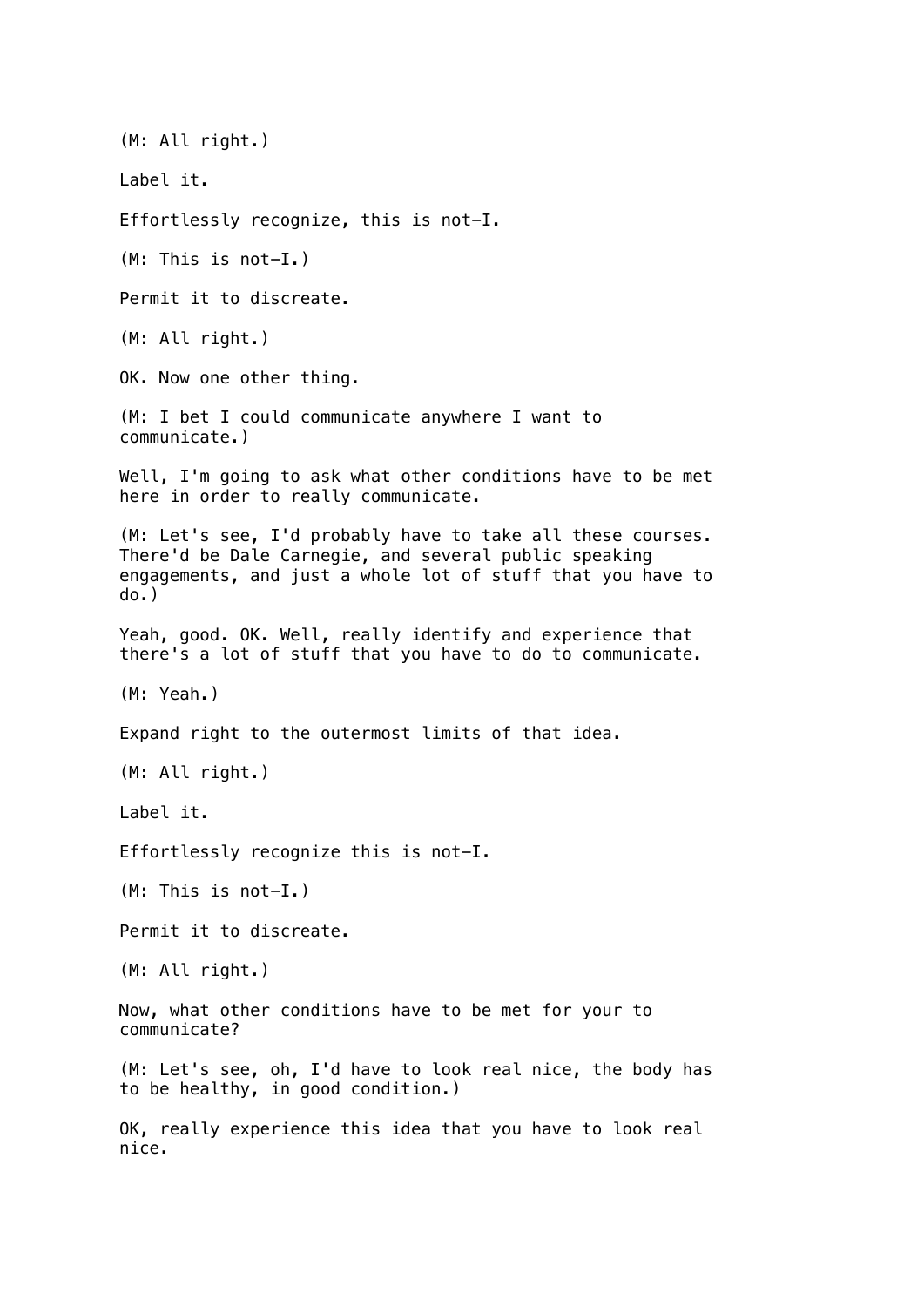Expand right to the outermost limits of that idea. (M: Yeah, that one goes the length of my body. All right) Put a label on it. Recognize this is not-I. (M: All right.) Permit it to discreate. (M: It's gone alright.) Good. What other conditions do we have to handle in order for you to communicate real well? (M: That's all.) That's all? (M: I can do anything I want to do.) You're right. (M: That is, that's incredible. I just feel, there's all this energy that's pouring off me.) Good. (M: That's great!) Thank you.

\* \* \*

 It's unlimited as to how you apply it. Any skill you want, if you don't have it, there must be some belief intervening between you and acquiring that skill. You can handle those beliefs. Then, if you believe that you have to believe that you have the skill, handle that one too.

It folds back and forth on itself. I run into people who believe they have to make a certain affirmation in order to have a certain ability. That's a limiting belief. Handle anything you find. Do you want psychic skills, extrasensory abilities, to communicate with other dimensions, perceive other realities, communicate with the mass consciousness? These things are all impossible, right? They used to be! OK. Thank you very much.

----------------------------------------------------------------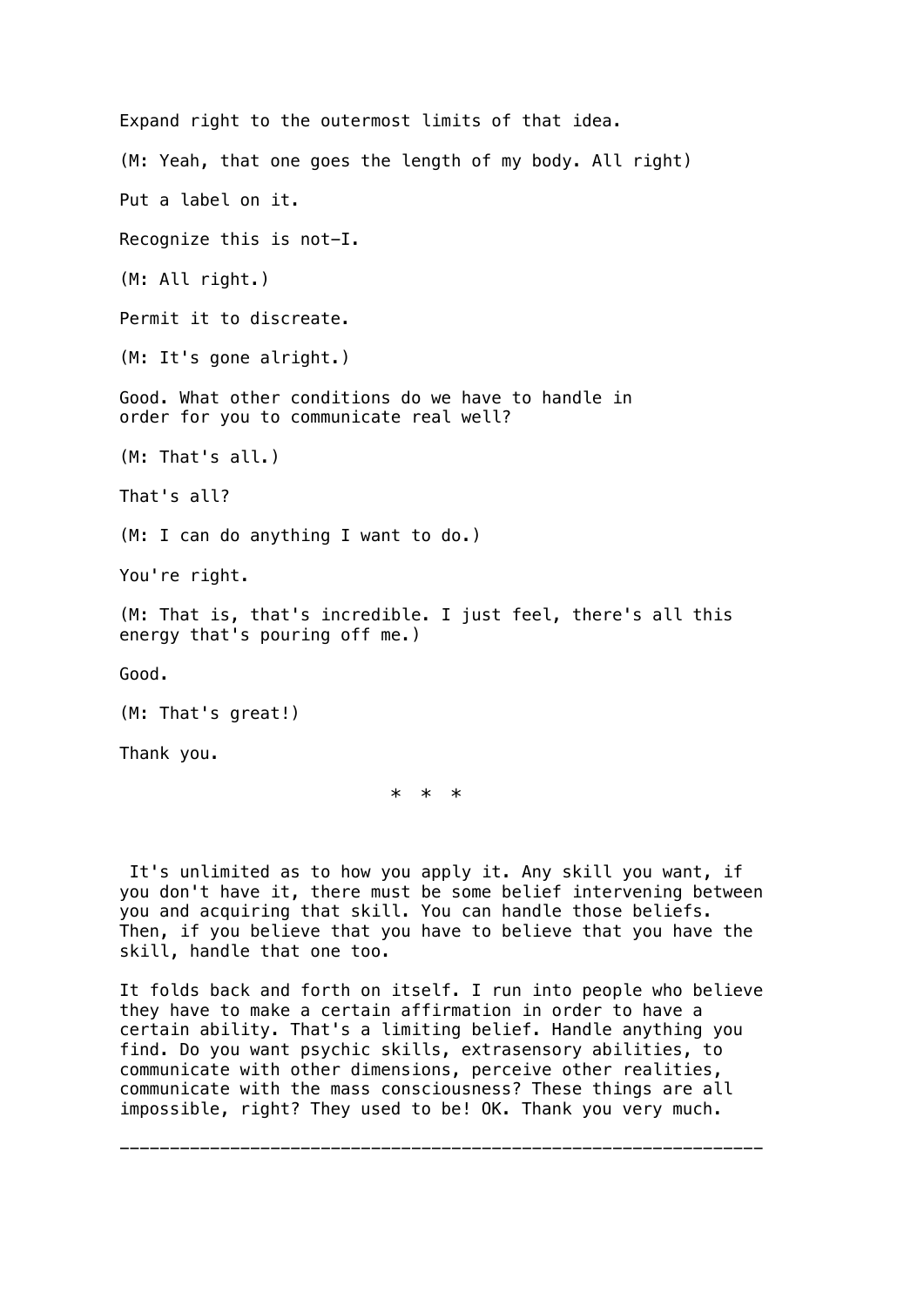## [3] LIMITATIONS HANDLING

Definitions:

Limitation: a belief or idea that a person has created that restricts the scope of his accomplishments.

---------------------------------

Doubt: a wavering in belief; or lack of conviction.

Creature: Consciousness choosing to exist as a particular creation. ---------------------------------

In simple terms, you can choose to believe that you have certain limitations as to what you may experience. This is how creation is accomplished. (With no limitations, consciousness experiences all that is.) A \_creature\_ existing within an overall creation, will be subject to the foundation beliefs that created the overall creation.

This may limit a creature as to what he may create within that creation or reality. However, he will always have the choice of becoming the \_creator\_ of the reality.

Some creatures who wish to create miracles for others (by breaking through or transcending accepted limitations) \_have yet to recognize that the other people are only the ideas they have created of THEMSELVES\_. (Imagining someone seeing the miracle is part of the miracle.) If they wish to experience creating miracles for crowds of people, they need only create a reality containing the idea of crowds of people and perform their miracles. It can be a satisfying exercise!

As one progresses through the Avatar materials, he becomes less and less a creature (existing as creation) and more and more a creator (source of creation). As a creator he can identify his beliefs, experience them, define them, label them and discreate them--which changes the reality he then experiences. He may also create new beliefs which will permit him to experience new realities.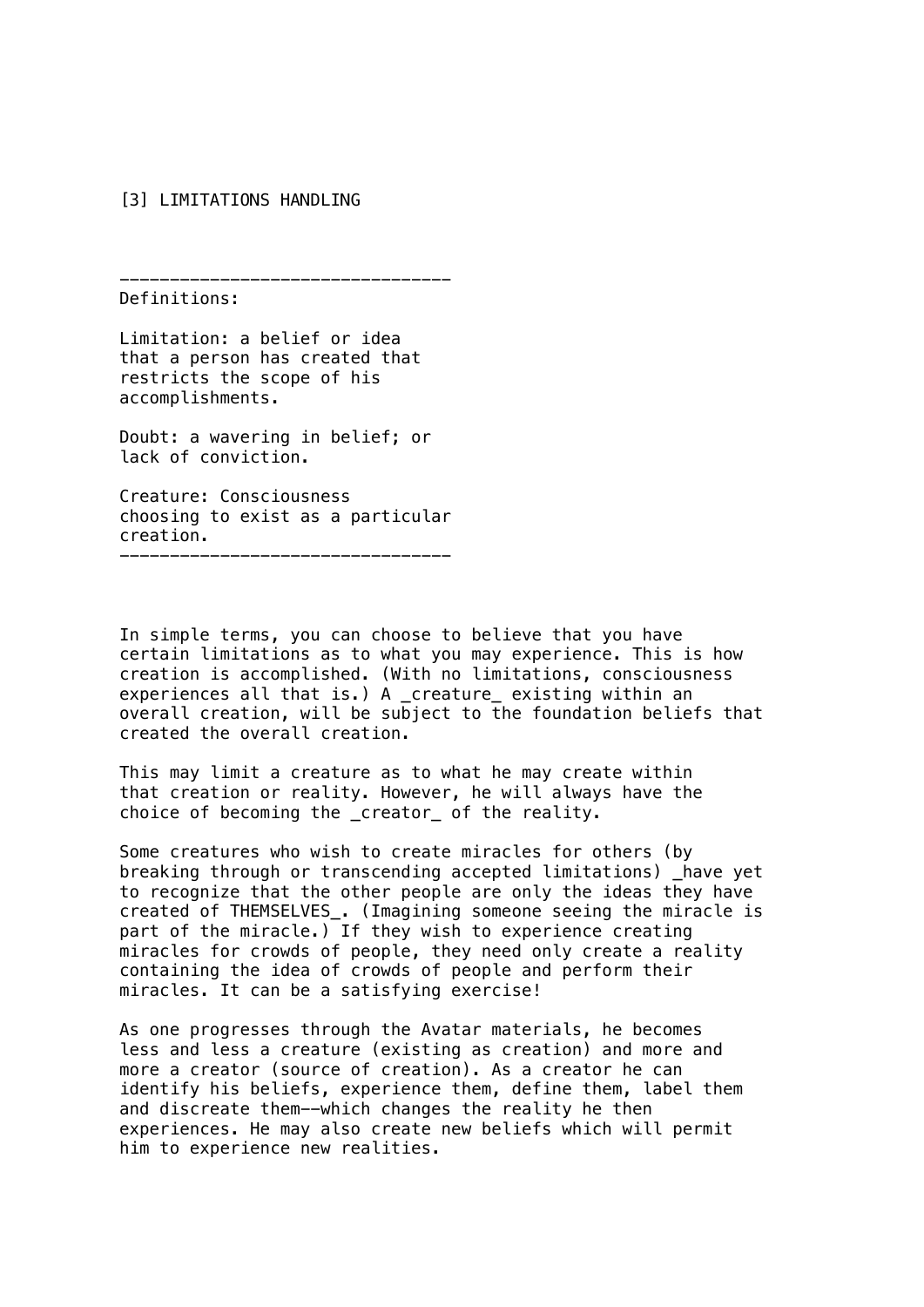Where one is experiencing limitations that are not preferred, he may shift his viewpoint to the creator of the reality and identify the beliefs that are responsible for the limitations he is experiencing.

For example, someone who doubts his or her ability to write will be found experiencing reality created by the belief, "I don't know if I can write or not". If he prefers not to experience that reality, he can shift into the \_creator mode\_ and change his beliefs.

He may also have associated limiting beliefs about what he must do to write, the reasons why he writes, and what writing should look like. He may find that experiencing all of the conditions that he believes necessary to write is so exhausting that he has no energy left with which to write.

As an Avatar, if he prefers not to experience these limitations, he can identify each belief that is responsible for creating the limitation and discreate it! Voila! He may then experience writing.

\_By inspecting the limitations one is experiencing in any endeavor, one can locate the beliefs responsible for the experience of those limitations and change them.

The only beliefs that a person will not immediately change are the beliefs he believes serve him. When the beliefs that his limitations serve him are inspected, he may or may not choose to change them.

A workable understanding of the above, the Creation Handling Procedure and the Creation Exercises, allows the Avatar to focus upon the reality he or she chooses to experience.

Either solo or as a team effort, each limiting belief that a person has created on his own abilities can be identified, experienced, defined, labeled, disassociated from and discreated.

Any belief that performance or reality must meet certain standards can be identified, experienced, defined, labeled, disassociated from and discreated.

Any belief that one has that "It just can't be this easy" should be identified, lovingly experienced, defined, labeled, disassociated from and discreated.

It is this easy!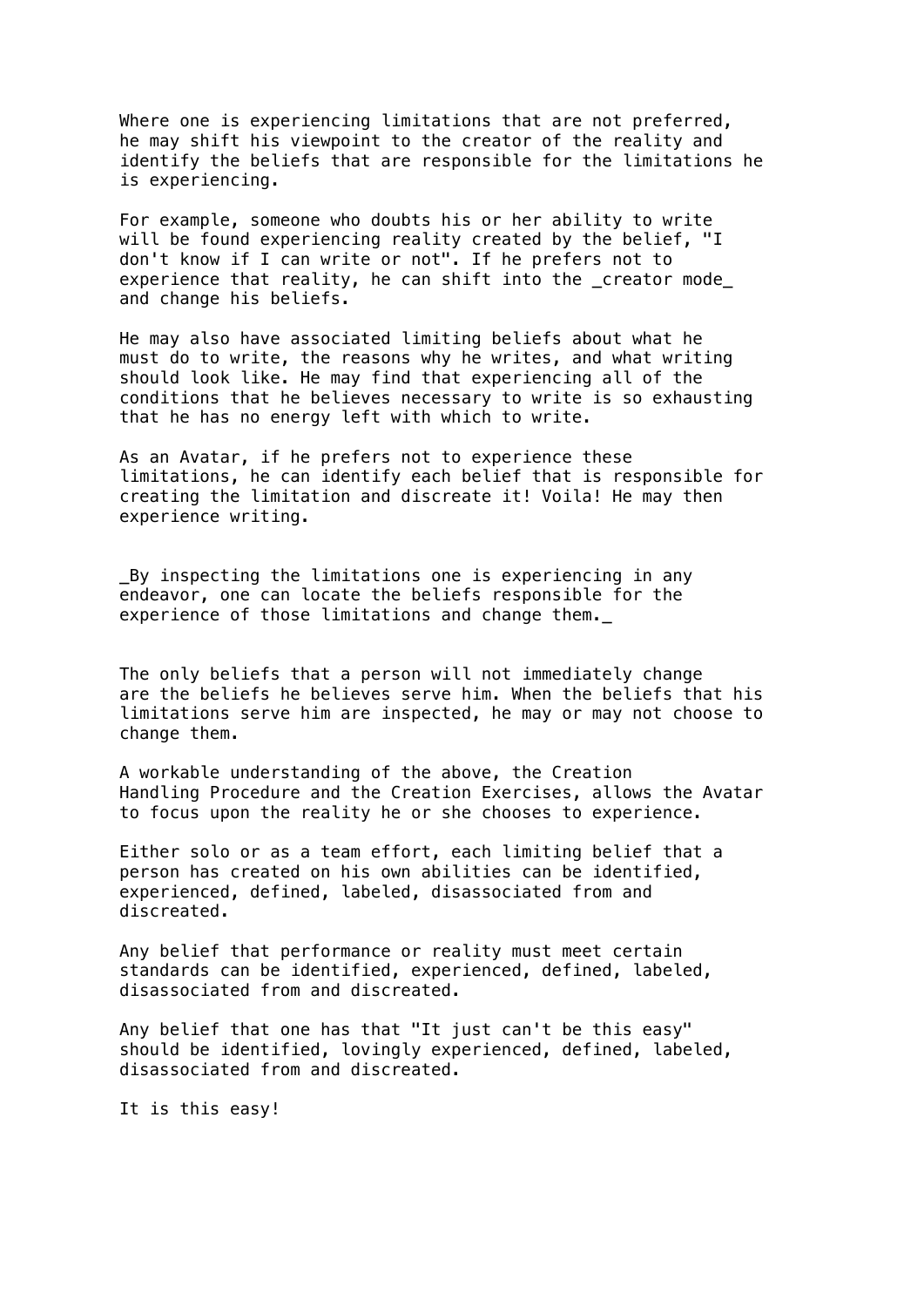PROCEDURE

Select a quiet, comfortable and relaxing location.

In your personal folder you will find a \_Limitations Worksheet\_ that contains a \_suggested\_ list of limitations you may have encountered in your life. Use this list as a starting point to locate limitations which you no longer prefer to experience.

Since one only experiences a limitation after \_"desiring to and not being able,"\_ the following step 1 will be used.

1. \_Identity with and experience.\_

 \_"Feel what it feels like to want to \_(limitation)\_ and not be able to \_(same limitation)\_ .\_

- 2. Define the limitation by expanding your awareness to the outermost limits of the entire creation.
- 3. Label without Judgment the overall form. A viewpoint shift should occur.
- 4. \_Disassociate from\_ the creation by addressing it with: This is not-I. This is my creation."
- 5. \_\_Discreate\_. Stop creating it. Turn off the "creating energy" to  $i\overline{t}$ .

Repeat steps 1-5 until you are satisfied that you have handled any limitation you do not wish to experience.

## RE-CREATION OF ABILITY

6. When you are ready to create the ability you desire, construct a primary origination(s) that expresses that ability (e.g., I can . . . ). Using the Creation Exercise from Section II, create your new ability as a reality. In some cases the ability may manifest as fully achieved, in other cases it may manifest as a path to acquiring the ability. In either case,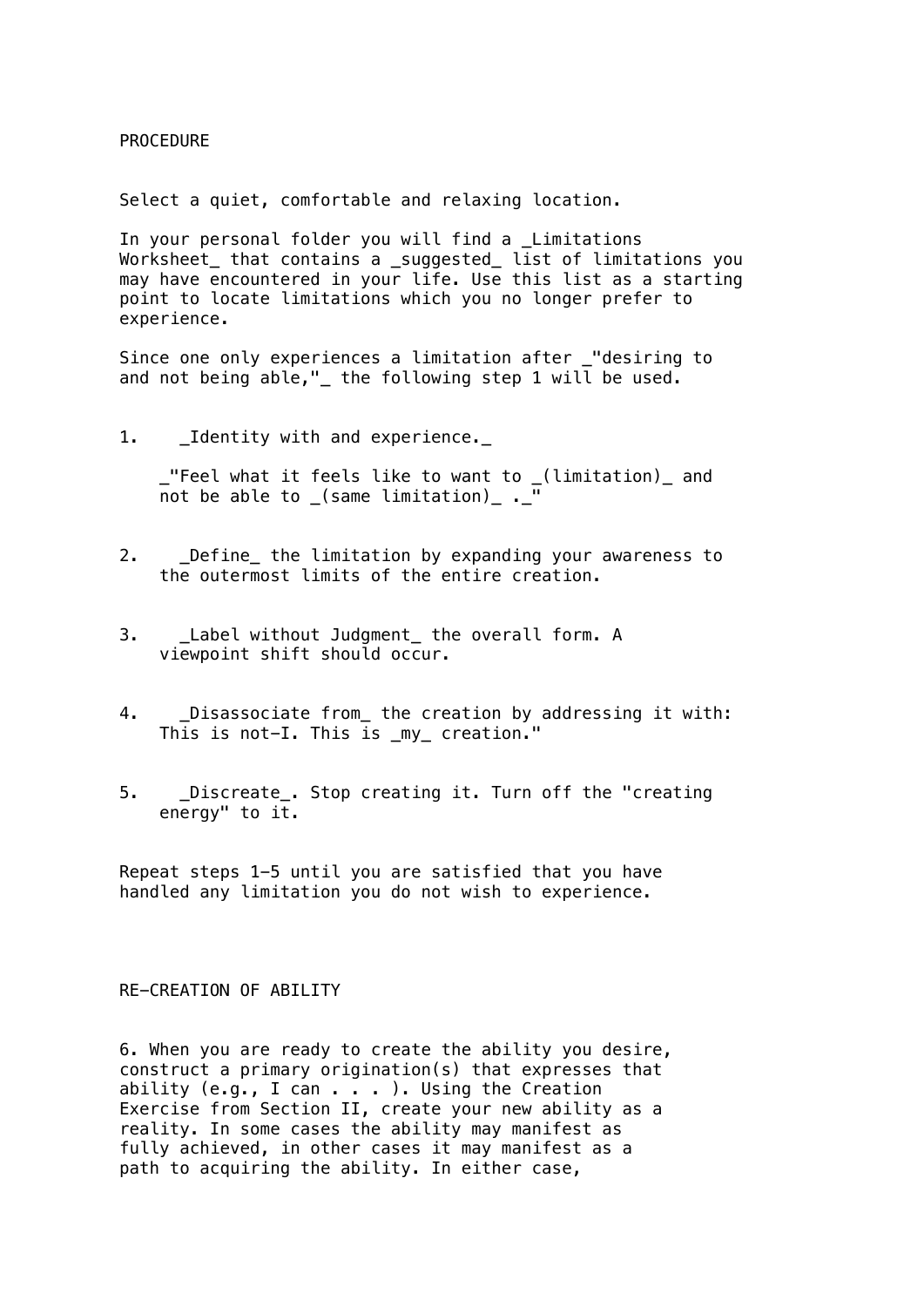recognize that any doubt you have is a \_secondary origination\_. Handle the secondary with steps 1-5 of the Creation Handling Procedure and continue to the primary origination until it creates the ability or the opportunity to acquire the ability. This process may take from a few minutes to several hours.

--------------------------------------------------------

[4] AVATAR IDENTITY HANDLING

(Reference: Creativism: Belief and Experience, Section I)

A belief is a specialized thought-form that consciousness creates within the creation it is experiencing.

Consciousness may identify with this belief thought-form in order to specifically locate itself within the overall creation and to have a specific focus from which to experience the overall creation. This is the idea of self existing within creation.

This self is a facet of consciousness that can be "broken off" and identified as something. Many may exist in any overall creation, allowing consciousness to experience the creation from many different focuses.

Consciousness, in identifying with many of these belief thought-forms within the overall creation, creates the illusion of separate selves, separate identities. Each self possessing a different viewpoint (filtering belief) of the overall creation and of all other selves.

Following the principle "As above, so below," each separate belief thought-form (self) has the ability to create and identify with more belief thought-forms within the overall creation than were previously itself. It now experiences the overall creation (previous self) from many different viewpoints, through many different filtering beliefs called self-images or \_identities.\_

The following analogy, to some degree, will serve to aid \_intellectual understanding\_.

\_Sphere containing spheres which contain spheres.\_

Many self-image ideas exist within that idea of self that we are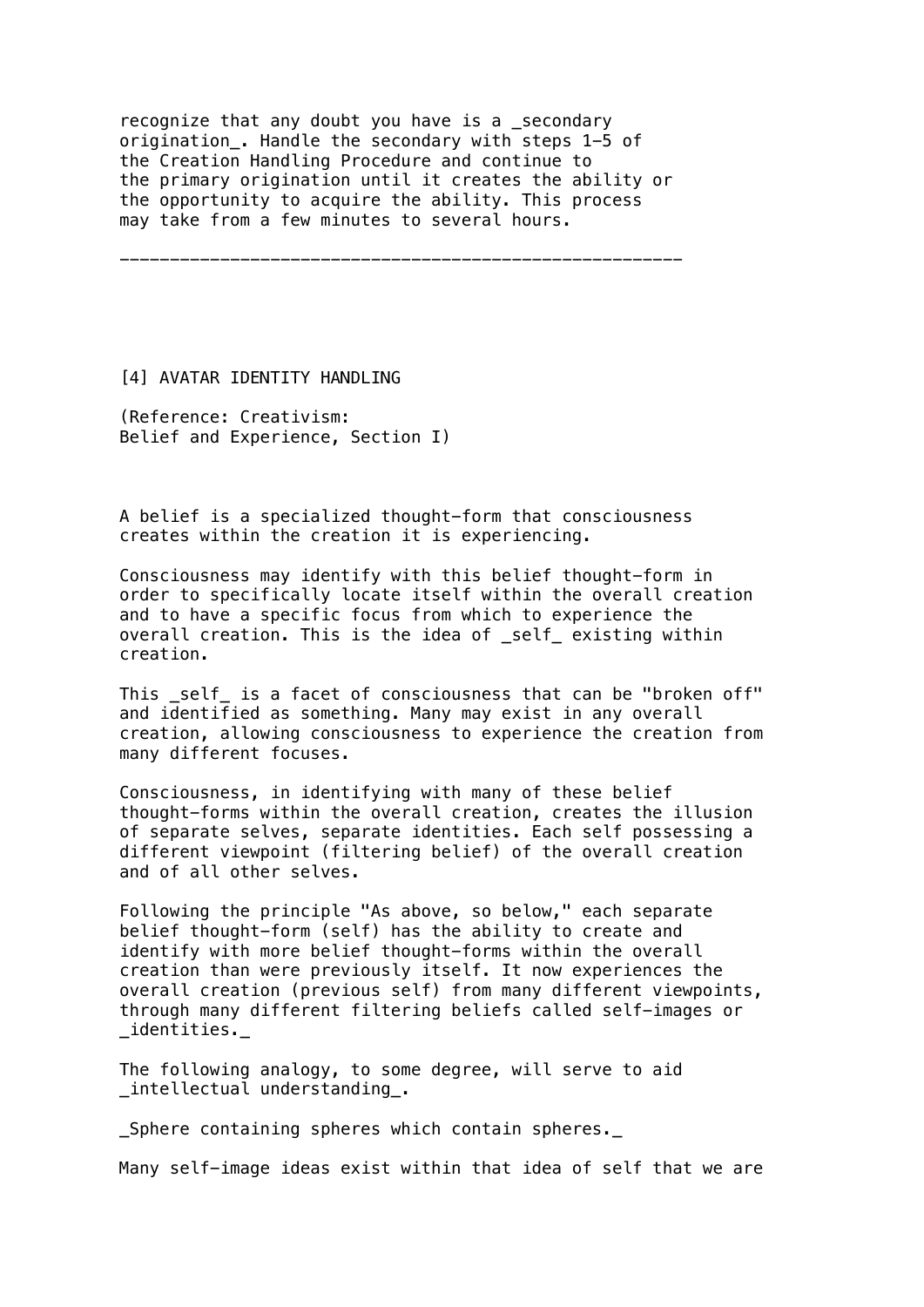being. The self-image ideas we identify with determine how we will view ourselves and what we will experience. If we identify with the self-image of being a victim, we will view ourselves as victims and experience all sorts of tragic evidence to support our belief. If we identify with the self-image of being unable to establish a relationship, we will view ourselves as a loner and evidence of loneliness will abound. If we ... do you get the point?

Definitions:

Belief: the state of believing; a conviction or acceptance that certain things are true or real.

---------------------------------

Limit: the point, line, or edge where something ends or must end; boundary or border beyond which something ceases to be or to be possible. ---------------------------------

When we can view ourselves as containing all self-images imaginable and identifying equally and without judgment with all of them, we will experience the state of Avatar and be attracted to other Avatars in the continuing process of the re-integration of consciousness.

To continue our analogy, \_when one ceases to create different spheres to exist as, one integrates and becomes the overall sphere that was creating.\_

When you have handled certain self-images which you have created, but would rather not experience, you will no longer project them on other portions of consciousness or feel the desire to view them as separate. Manifestations of consciousness are manifestations of consciousness! As your acceptance and love grows, the idea of re-integration will acquire a new meaning. (It's hard to be too close to those you dearly love.)

The CREATION HANDLING PROCEDURE fully applies.

PROCEDURE

Select a quiet, comfortable and relaxed space.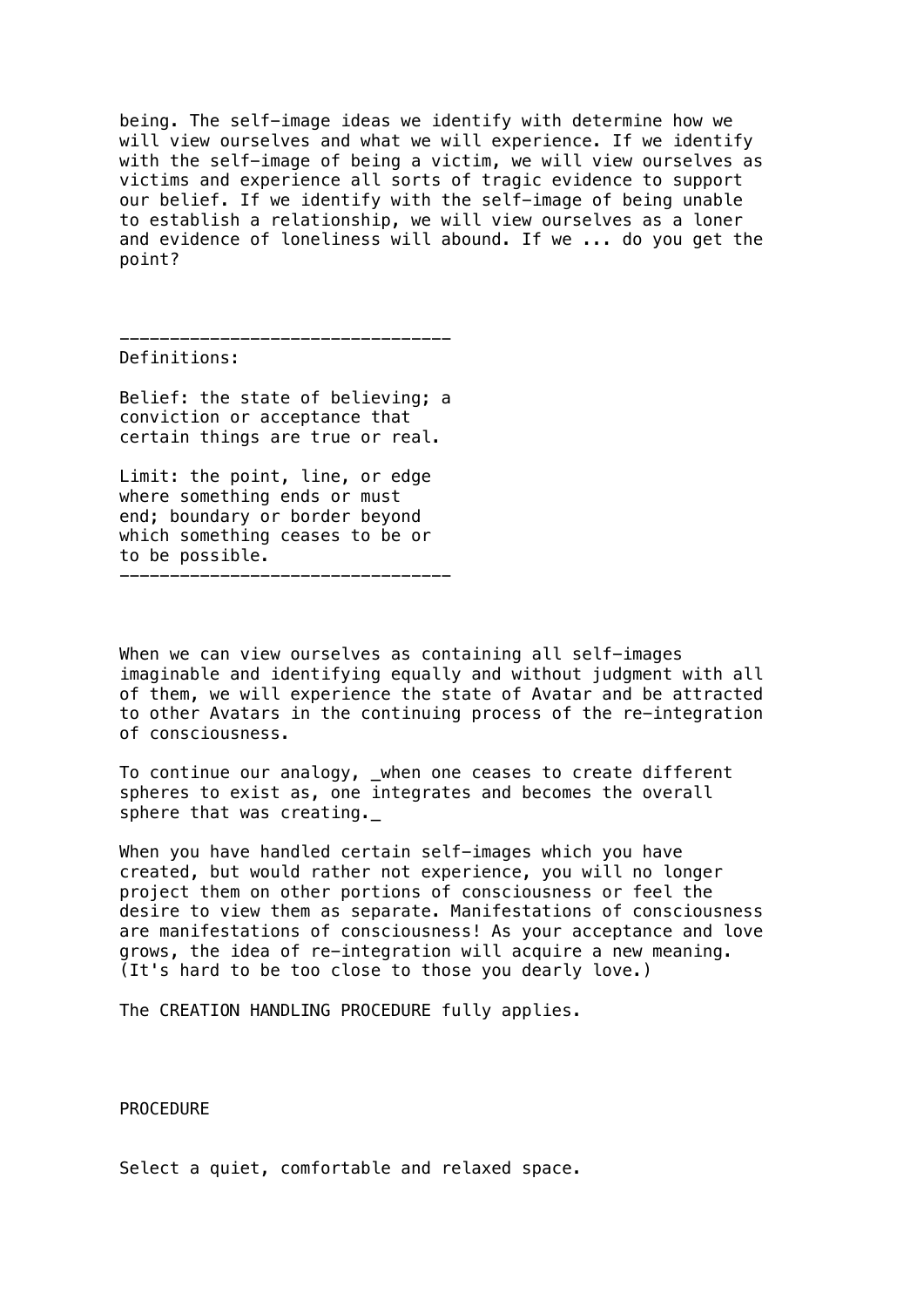Make a brief list for each of the following:

The names of people who

 A. You dislike B. You feel critical of C You feel judgmental toward D. You fear E. You pity F. You don't want anything to do with G. You feel are unsupportive of you H. You consider evil I. You consider selfish J. You consider especially negative K. You do not fully accept L. You could never love again

(Adopt a progressive approach for your Identity handling. To begin, select the identities on your personal list that are least emotionally charged. When you have discreated them, work up to the more heavily charged identities.)

1. Select a name from your list and \_identity with\_ the \_idea\_ you have of that person. Feel as you believe they feel. When you have identified successfully, you will begin to recognize the belief as something you have resisted being.

2. Define the identity by expanding your awareness in every dimension until you contact the unknown (space) that encloses the identity.

3. Label without Judgment the identity. A viewpoint shift should occur.

4. \_Disassociate from\_ the identity by addressing it with: "This is not- \_(identity)\_, this is \_my\_ creation."

5. \_Discreate\_. Stop creating the identity. Turn off the "creating energy" to that creation.

Repeat steps 1-5 on the same identity or any other identities you select until neither that nor any other identity affects your view of the portion of consciousness that was identified with them. Recognize the identity as your own creation, as a manifestation of consciousness, that you chose (past tense) to experience, to resist experiencing or to explore.

In your personal folder you will find a list of generalized identities. Select any that you feel resistance toward and do steps 1-5 on them.

When you have achieved a satisfactory result, write up a de-brief on what you have experienced/recognized on the rundown.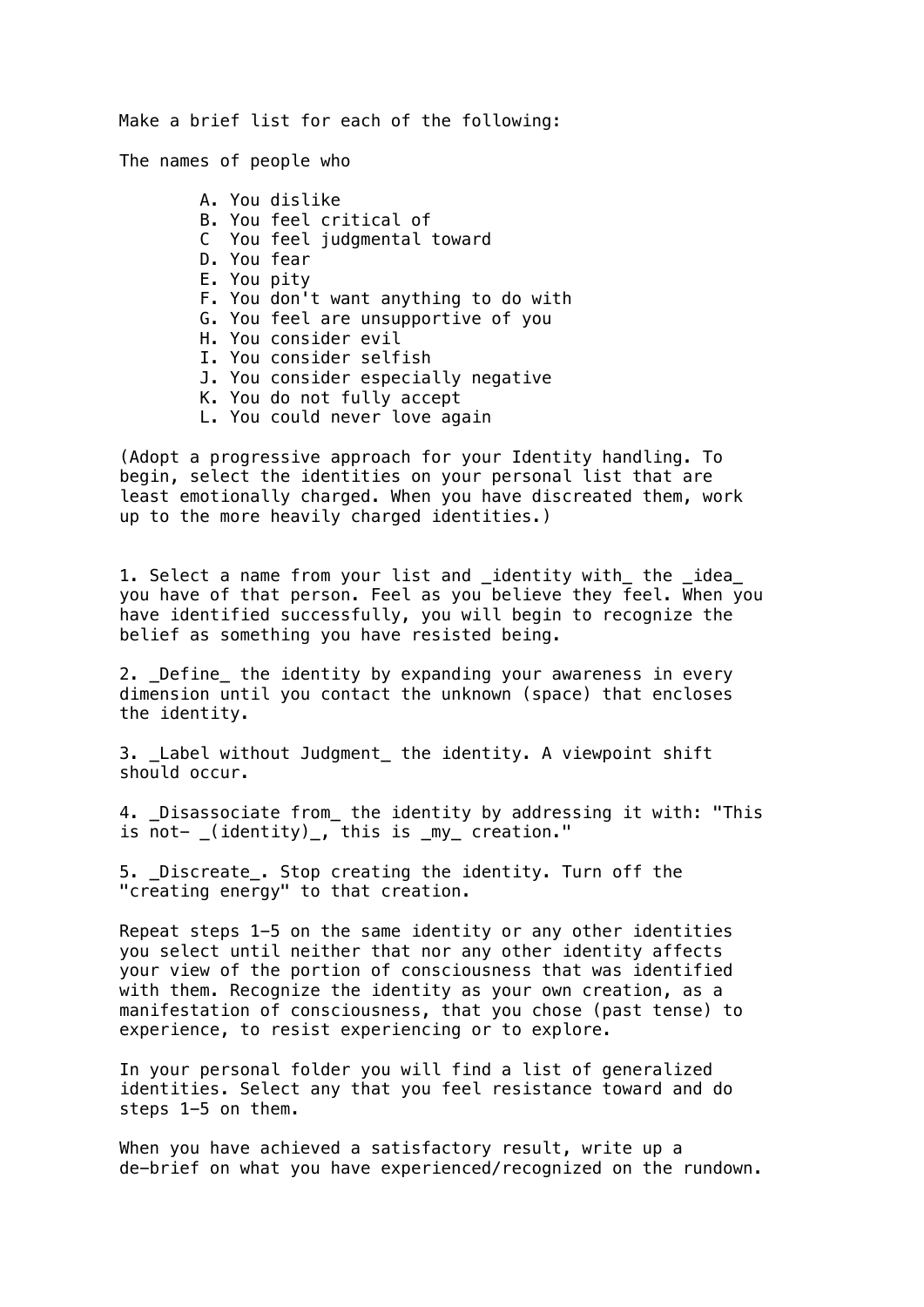RE-CREATION STEP (Optional)

6. When you are ready, create an idea of an identity that you choose to have. Construct a primary origination(s) that expresses that creation. Using the Creation Exercise from Section II, create your new identity as a reality. Recognize that any self-image that shows up other than the one you wish to create is a secondary origination. Handle the secondary with steps 1-5 above and continue the primary origination until it creates the reality you prefer. This process may take anywhere from a few minutes to several hours. When your new identity creates automatically, you have achieved success.

--------------------------------------------------------------

### [5] PERSISTENT MASS HANDLING

(Revised and reissued by Star's Edge International 3/15/92 to update and replace "Persistent Mass Handling" lecture transcript in current Avatar Course Section III)

Good morning!

Before I go back to California, I want to tell you about this latest research.

It's pretty hot stuff.

Some of what you have run into creations that don't appear to discreate. Somebody dubbed them persistent masses, and that's probably as good a label as any.

If you examine this persistent mass phenomenon, you'll find a compact cluster of creations that hang around and refuse to be turned off. The creations actually reinforce each other. They act like backup energy sources that sustain a creation even when you turn the creating energy off--something like the emergency lights that you see around exits and stairwells that come on when the power fails.

So, I have been studying this, and it finally unraveled a bit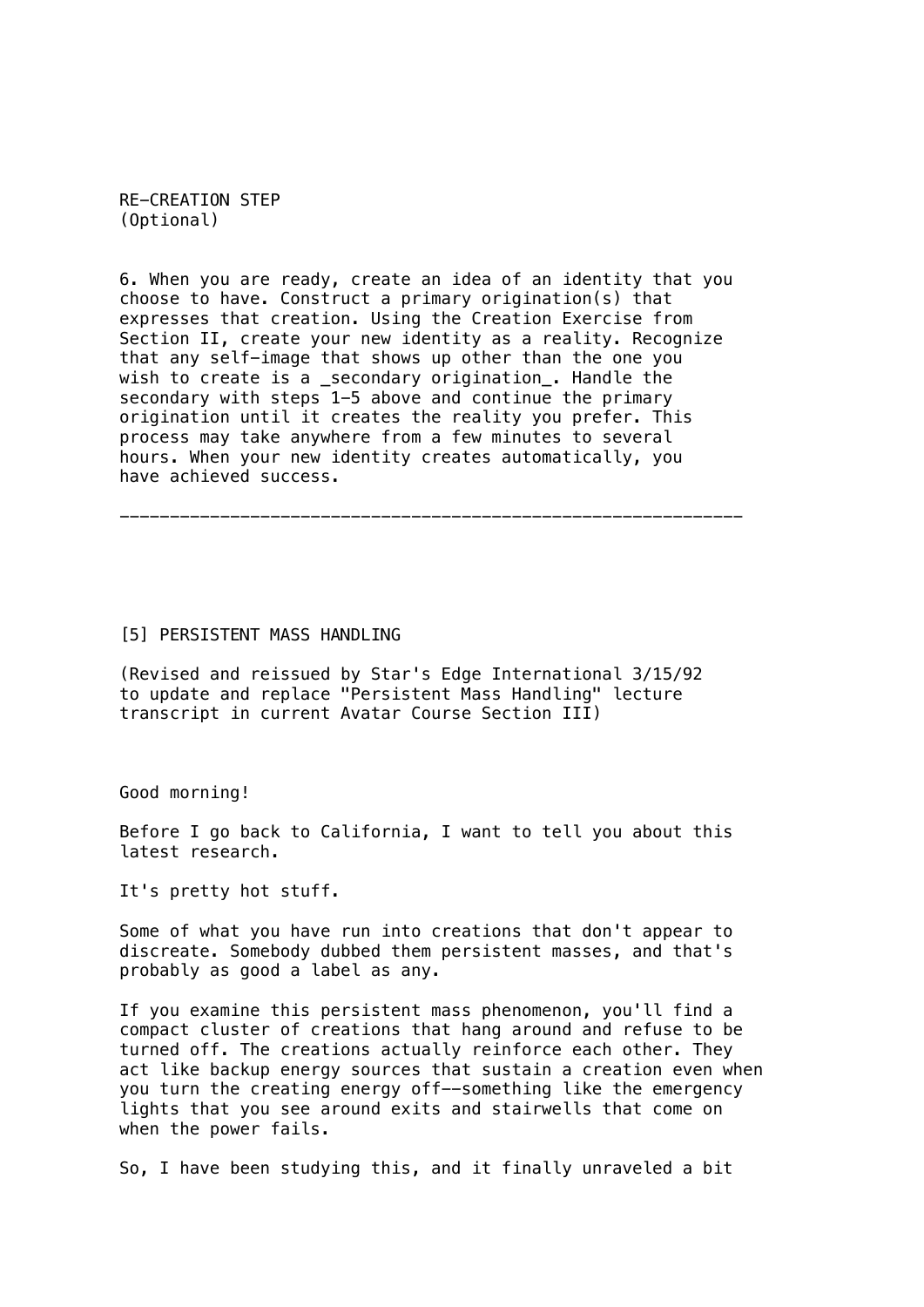today. I haven't had time to organize it yet, so I'll give you what I know in bits and pieces and we'll clean it up later.

First, a persistent mass is a resisted experience that's bordered by an unknown. Someone grew tired of consciously resisting something, so they put it on automatic and wrapped it with an unknown. And now, it's back!

Second, every creation is bordered, either by knowns or unknowns. Unknowns are bordered by knowns and knowns are bordered by unknowns.

So, you decide to create a belief. The belief acts as a filter and extracts from the universe a certain energy that you experience as the fulfillment of that belief. OK so far?

Later on, because of some interaction with the world or another, you decide that you'd rather not experience that energy anymore. But, instead of discreating the belief that is filtering that energy out of the universe, you disown it and deny that you created it. You say, and this is the key, "I don't know anything about that," or "I don't know what this is."

That belief--I don't know--creates an unknown around the first belief and now you have a persistent mass. If the second belief has some kind of timeless phrase in it like, "never," "forever," "all eternity," "always," "this is it," "don't ever," it creates a real persistence for the first belief. '

Another way of making the unknown persist is to connect it with some sort of body function so that it continually creates. "Every time I think about it," "Every time I have sex," "Every time I eat," "I keep thinking about this every time I" ...and you've hooked up a function that continues in time with the automatic creation of this belief that denies knowledge of the original belief.

And you push it off someplace, since you don't believe you created it. Unconsciousness is not something that happens to you; it's something you create. If you can't experience something as source, there's no danger that you'll discreate it. That's a persistent mass. It's a neat trick. Probably the whole physical universe is nothing more than a persistent mass. It's also a good way to divide yourself up into many entities, create races and plant and animal kingdoms. If you believe the creation is separate from you, it doesn't take any great leap of faith to believe that the consciousness in that creation must be separate from you as well.

Well, let me give you some ideas of this belief- created unknown. When you put your attention on a persistent mass, you actually contact this belief that the creation is unknown--first thing. "What is this?" you say, pretending all the while that someone else is creating it.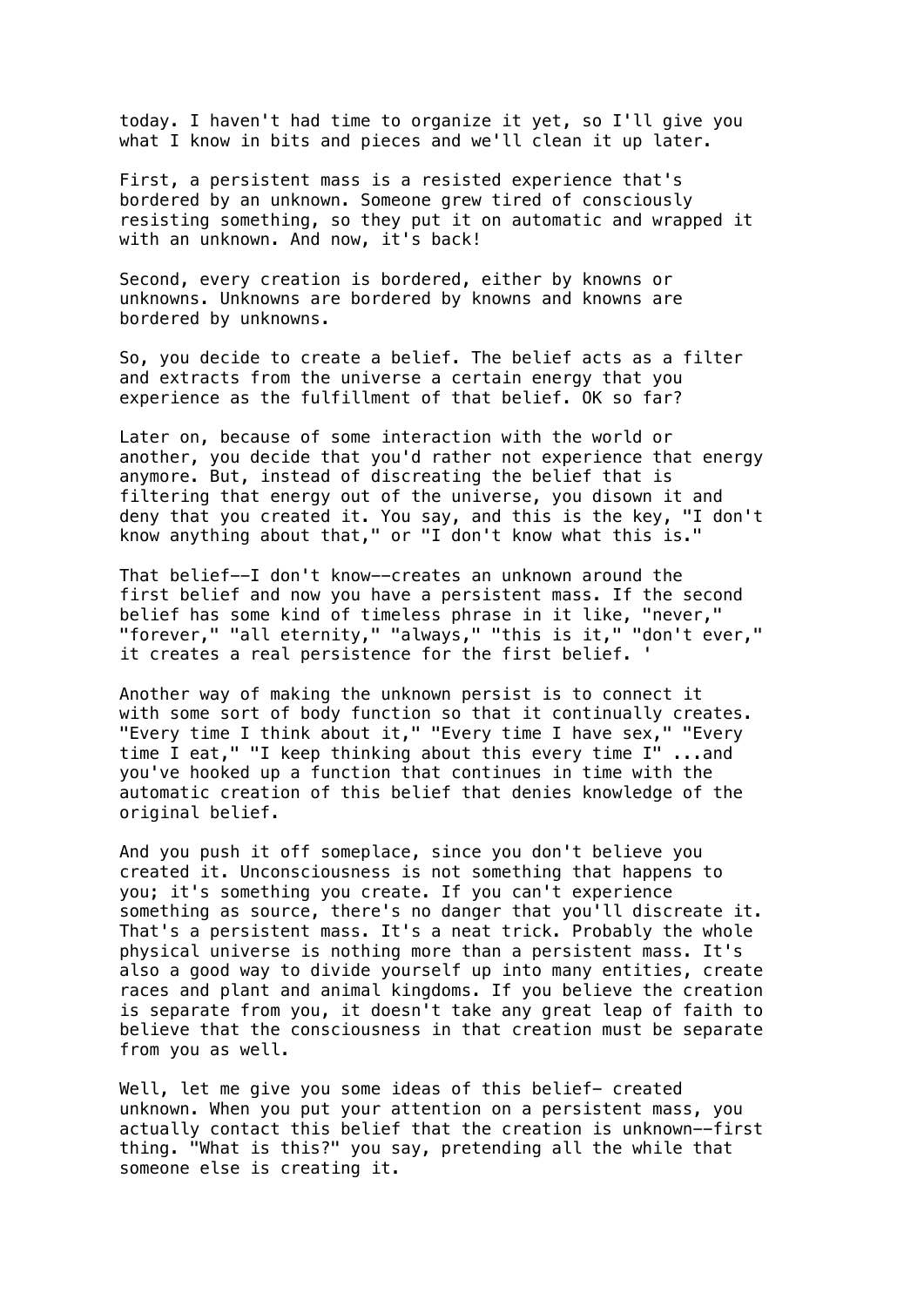Sometimes it's layered in unknowns. You've been busy. You've attempted to handle this before, and what you experienced at that earlier time was that you didn't know. So now you have a lot of evidence built up on it that proves you don't know what it is. (laughter) But the basic unknown on it is your desire not to know. "I never know what this is." "I can't ever seem to get it." "I can't figure it out." "I try and try and it never goes away." "It's just there, I don't know." "I've worked on that sucker forever and it just doesn't go away. "It always comes back." These timeless beliefs reinforce the unknowns of the creation. They keep this creation from being contacted and experienced--which is exactly what your intention was when you upholstered it with the first unknown. "I just can't believe...\* "It always seems sort of..." Always? Can't? You want to learn to look for these words. "Maybe I don't want to get rid of it." And now you can create another layer of unknown on the first unknown. Second layer--"I don't know if I want to get rid of it or not." Layers of unknowns, usually with wrong conclusions sandwiched in between. Things like: "I've tried everything." "Well, it's always there when I look." And the king of all wrong conclusions, "It's not mine!" Always? "Every time I bend over, it's there." "Every time I wake up, it's there." "Every time I go to sleep, it's there." "Every time I eat, it's there." See how clever we can get in putting these unknowns around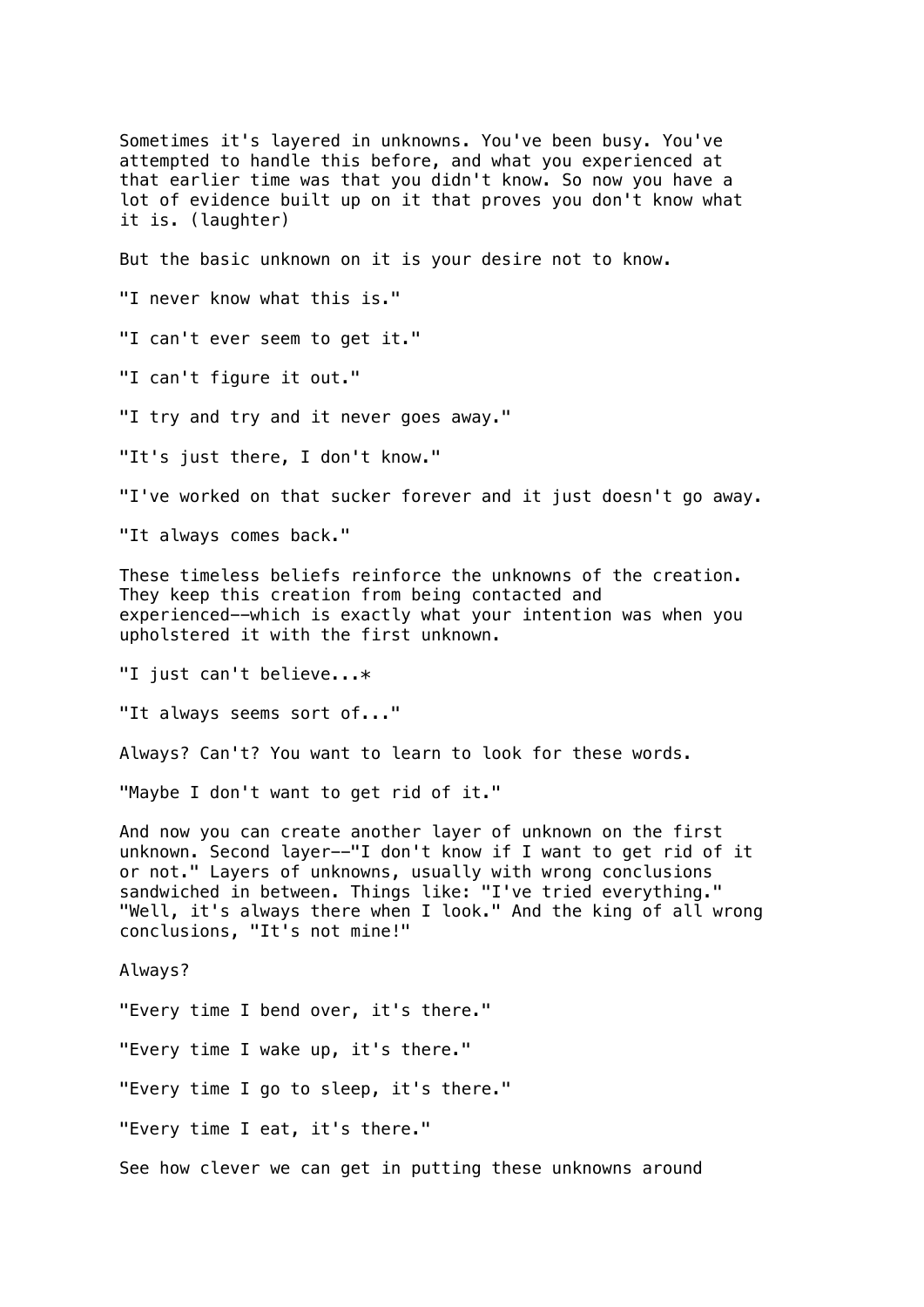something and structuring them so they go on being created forever?

So you forget that you chose to create this belief to experience something, and now the belief is bordered by more beliefs about its being unknown. Every time you try to penetrate this persistent mass creation, you hit this timeless unknown about it. Where did it come from? Who created it? God, probably, (laughter)

God, certainly! But now God is hiding in the universe going, "Who could possibly have created this?" God? He must be very powerful...and good. You heathens better worship me, er, I mean, God.

Have we got a little ego involved here? I don't know! (laughter)

So you experience the belief that you don't know. But did you ever consider that maybe you also created the belief that you didn't know? Naaa! (Laughter)

Um hm. I am going to tell you how to get rid of persistent masses, (audience cheers)

It's simplicity in itself, it really is. Most of you have already guessed it.

You discreate the unknown first!

There's a resisted experience within the persistent mass. The experience is resisted through a misunderstanding on your part that you originally chose to experience it. That was the role. That's the game you wanted to play. (Harry joking: "Yep, I guess I did, but I sure don't remember it.")

Now, it doesn't matter what the resisted experience is; it could be a murder but probably it's something milder. Why would you create it in the first place? Because identity-less awareness can play any games without judgment.

Now how long does it take you to experience something? The time factor enters into experience only when you're trying to evaluate the experience or make a judgment on the experience. That's what enters the time factor into experience. Otherwise, everything is experienced as right now, instantly.

When you are handling a persistent mass, you need to be aware that the experience which was resisted became resisted because a negative judgment was associated with it. And you're going to run into that when you start handling it. Realize that it's just another layer of belief built up around this "orphaned" creation.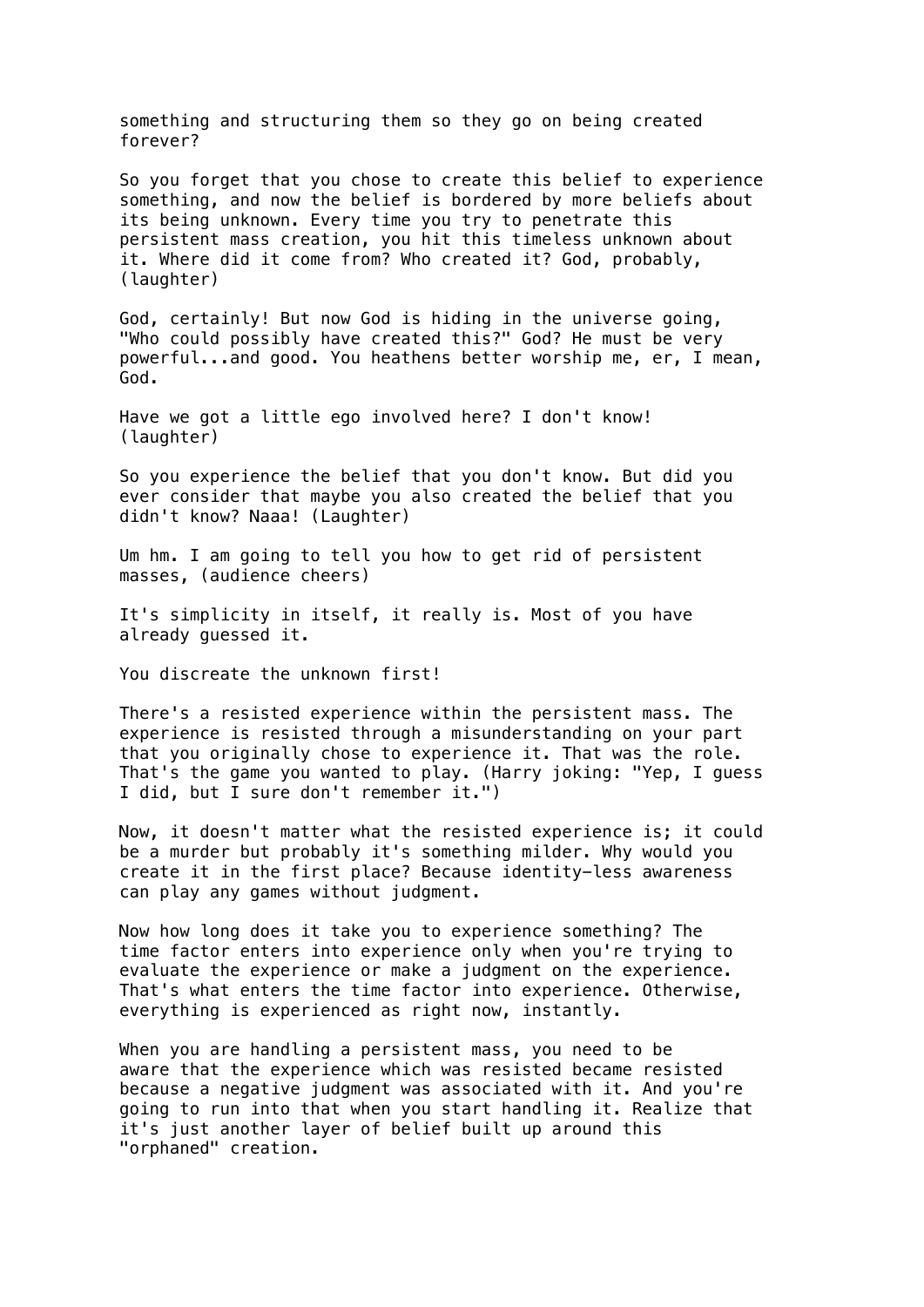How to handle it? What you want to do first is find all the beliefs that keep it unknown. You just identify whatever the belief is that keeps the unknown around the mass, and experience it (i.e., Feel what it feels like to puzzle over...). These unknown beliefs come up as soon as you put your attention on the mass.

Now there may be a lot of layers to the thing. Just experience and discreate them one at a time: first an unknown and then a conclusion about the unknown, and then another unknown and then another conclusion, etc. At the core you will find a resisted experience, but there is a hidden side to this resisted experience. The hidden side to the resisted experience is this; before it was resisted, it was desired! That's the core of a persistent mass. The desire and resist are so antithetical to each other that they create separate realities.

One of the realities is one you won't want to experience. And that's the heart of the persistent mass.

So you find that experience and discreate the judgment on it and then experience it, along with the resistance, and the whole thing will discreate like any other creation.

Now, some of the creations may have been co-creations with others. Of course, others are persistent masses as well. Oh, yes you are! (laughter)

Don't worry, nobody would ever want to experience all of us!

Our conclusions about individuality are safe--at least for the time being.

If you run into a persistent creation with another "individual," it will require that you experience and discreate your judgment on that individual, and then view the situation as the source of every viewpoint involved. I told you this was hot stuff!

Occasionally you'll run into a case where you'll have a number of these persistent masses compacted together. I guess if you're creating experiences that you don't want to experience, you might as well stick 'em all together. Then you've got a cluster of persistent masses. Sometimes you'll have little clusters of masses, and you will handle part of it and get a change, but there'll still be something there. Well, you've made some progress. Just recognize there's still more there.

Rather than resisting the fact that you don't know, or that you haven't found out what it is, just realize how exciting the progress you're making is. You can experience an unknown. It's exciting to experience an unknown. We're wrapped in one, you know?

When you clean up all of the unknowns, you are going to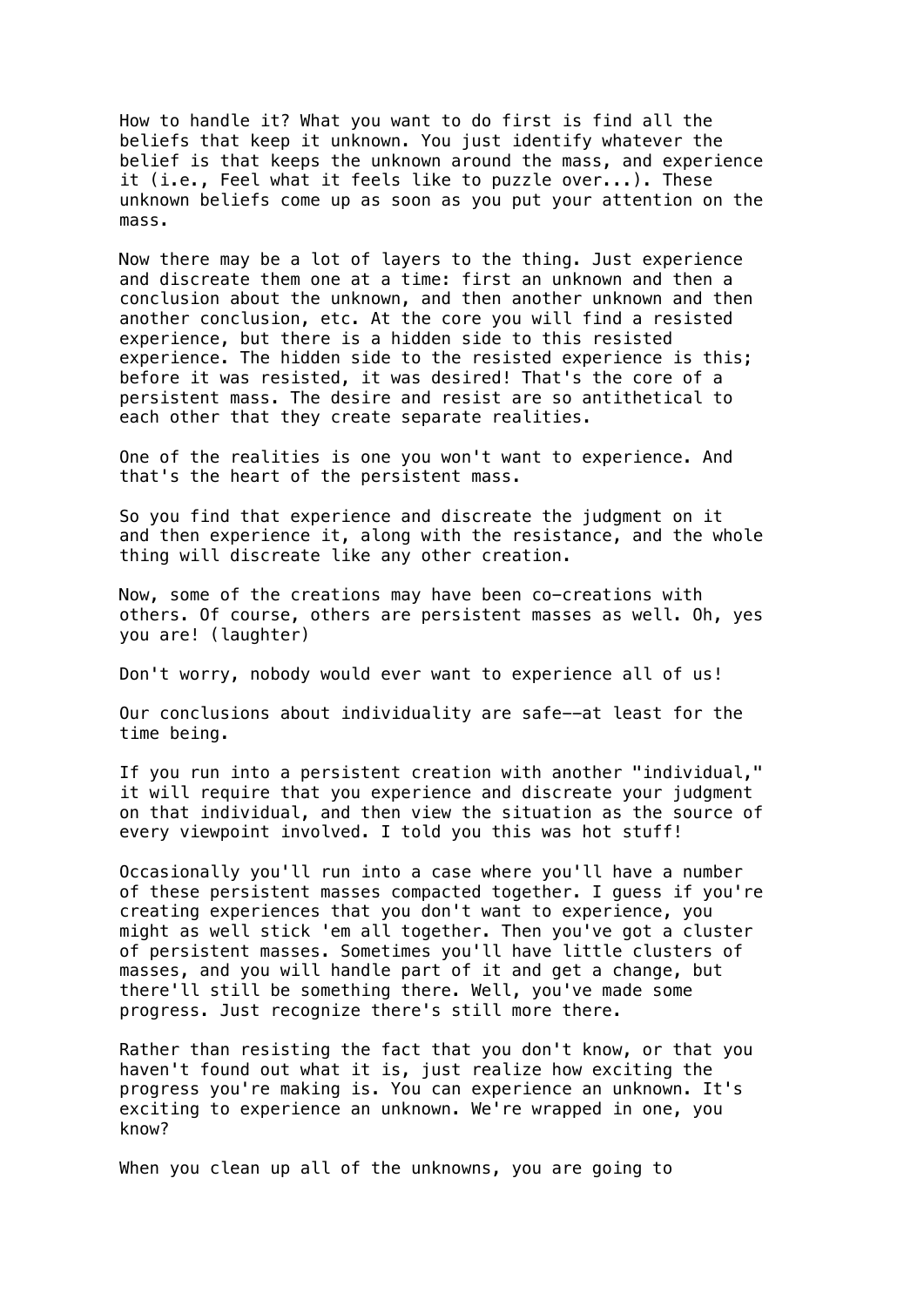contact the unknown that is around this idea that you have of yourself. Certainly do not stop there. That's just another unknown to handle.

As an Avatar, you want to be responsible for creating yourself, not just for getting to a point where you can live with yourself. You're Creators. You're not adjusters.

Define, label, disassociate, discreate, until you're right back at the level of pure awareness, without any persistent masses. It's not necessarily going to happen instantly, overnight--though it may if you expect it to. (Laughter)

Sometimes you have to peel layers off. Some people have a lot more confront on unknowns than others. An unknown motivates some people to create--that's where rumor and gossip starts. It's not the way to achieve Avatar.

Stop creating; you're overwriting yourself. Start experiencing until the tablet is blank again. (Applause)

Gee, thanks. Since you are so nice, I'll give you one more little thing we've been working on. It's called a worm. A worm is a computer hack word that refers to a sub-program, or a sub-routine, that's contained in certain computer programs. Every time the computer program goes on line, the worm makes a little progress in whatever it's been programmed to do. Some worms eat away at and eventually destroy the program. They're parasitic worms. Other worms operate so that each time you turn the program on, they recalculate how long since you last used the program. They're monitor worms. The principle behind a worm is that it's connected with some function of the main program so it works automatically.

Now if you want to create something, create a parasitic worm and stick it on one of your persistent masses. The worm would be a belief that the mass is going to unravel, resolve, disappear. Just stick that belief on the mass and connect it with your breathing. Every time you take a breath, the worm makes a little progress on the persistent mass.

It's your universe. Make it work for you. You're the creator. You can create stuff like that in your universe.

All right? Any questions?

Q: Harry, could you approach persistent mass with the idea that you just love it? And if you didn't love it, you just love it some more and roll around in it like a dog in a dead woodchuck and stuff? (laughter)

The very idea of the word persistent means, "I don't like it." But, yeah, I believe that if you could love it enough that it would just fling you right through the unknown that surrounded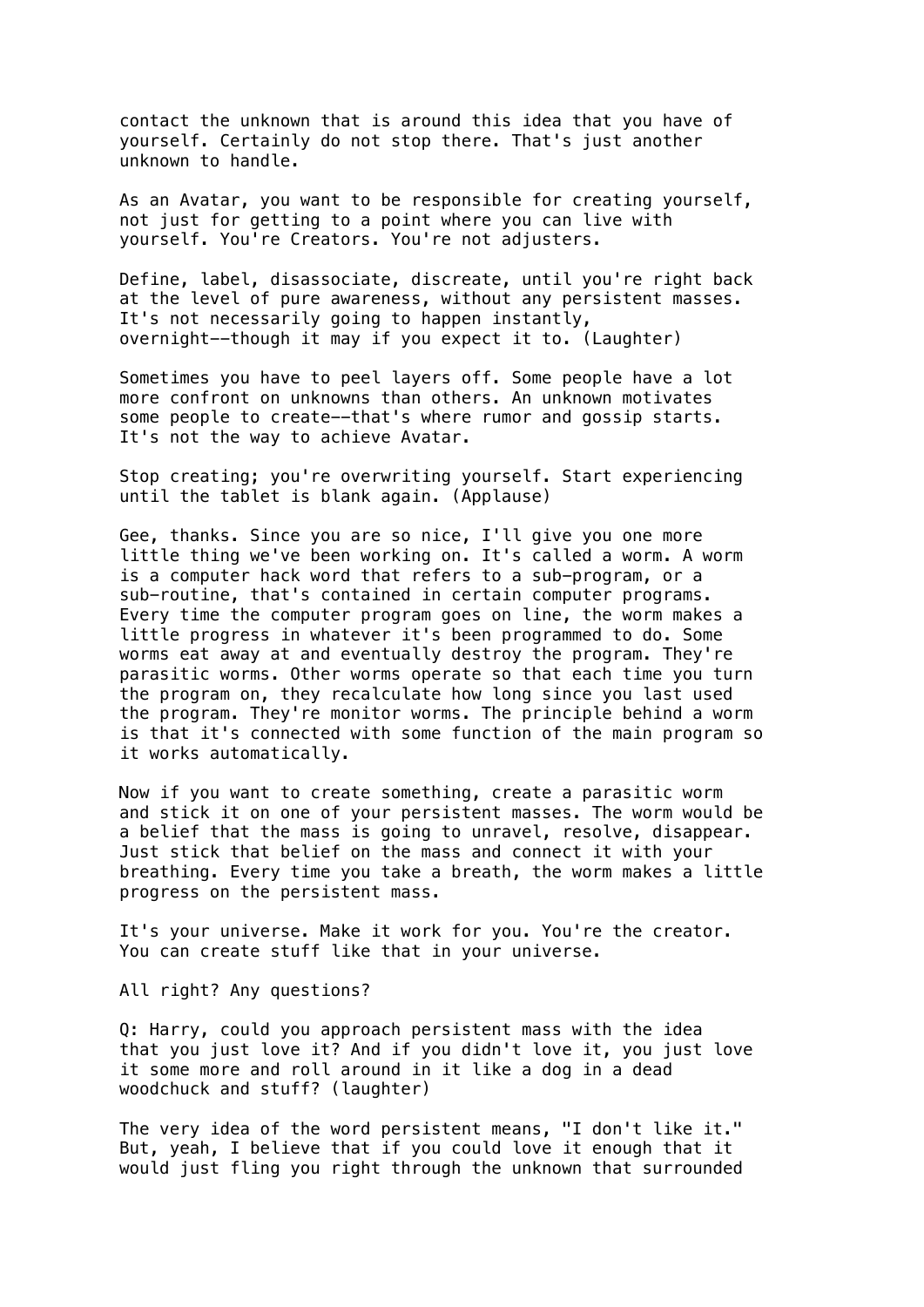it. And you'd be in it just like that. Love allows forgiveness, and forgiveness takes off judgment. I think that would be a key. It's probably why love is such a valuable tool.

Q: What if a person believes he can't get rid of something?

There are black worms and white worms. That's a black worm. The white worm is, you can get rid of it. Good worms and bad worms. Worm wars! (laughter) You all have a champion worm that is handling everything that comes up, every time you breathe. A guardian angel if you will.

----------------------------------------------------------------

## [6] PERSISTENT MASS HANDLING

(Revised and reissued by Star's Edge International 3/15/92 to update and replace "Persistent Mass Handling" in current Avatar Course Section III)

# Definitions:

Mass n.: 1. a quantity of matter forming a body of indefinite shape and size. 2. an unidentified creation.

--------------------------------------

To Persist: to remain unchanged or fixed in a specified character, condition or position; to be insistent upon repetition.

To resist: to withstand the force of; to exert oneself to counteract or defeat; to exert force in opposition to; \_to desire not to\_.

Disown vt.: to refuse to acknowledge as one's own. ---------------------------------------

> "\_Resisting a creation means that you will not willingly own, experience or recognize yourself as the source of the creation.\_"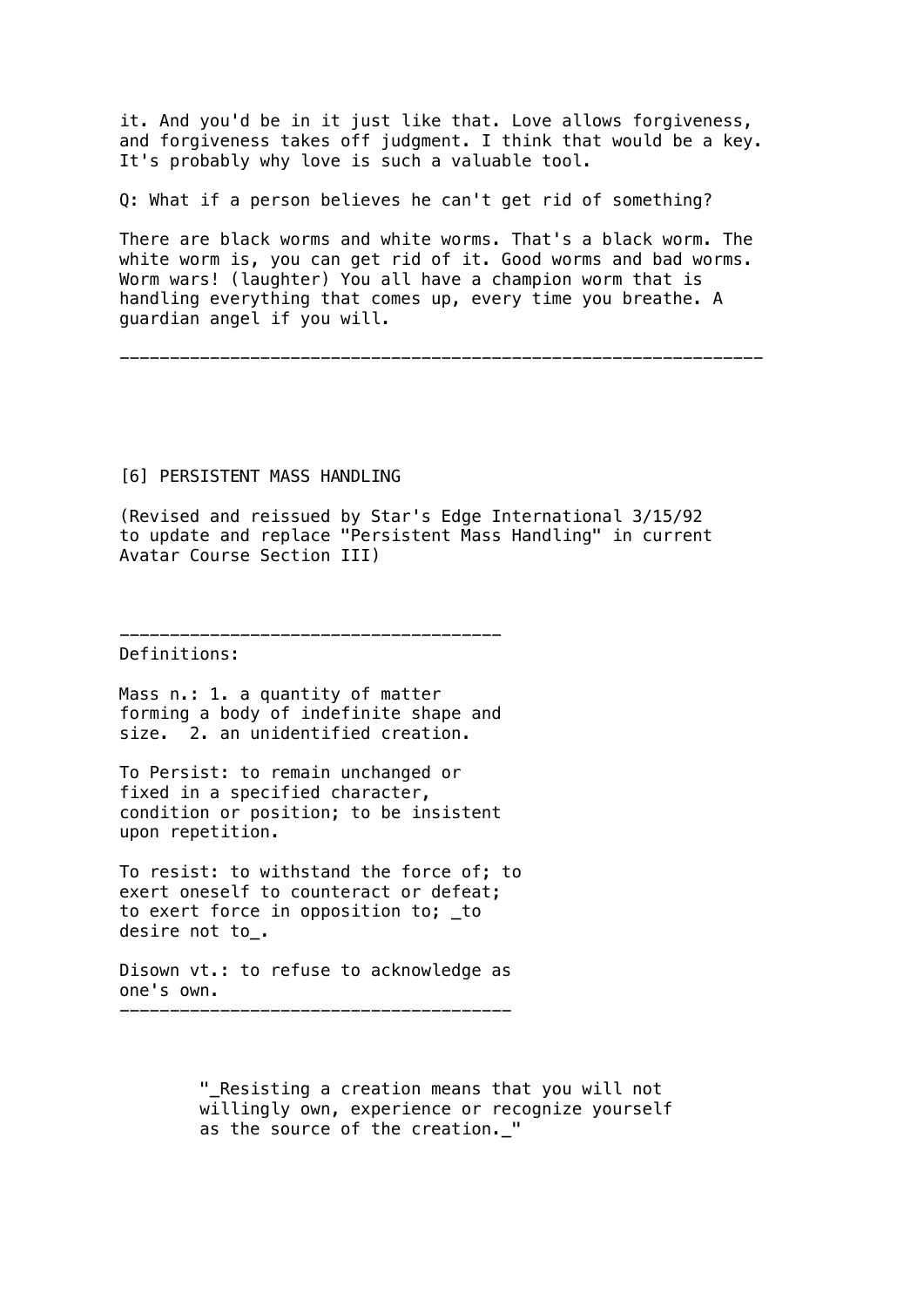A persistent mass is a creation that is continuously created by "creating energy" from a source which you feel you have no control over. It can be an obsession, a neurosis, a pain, a fixed condition, an antagonist, a disease--literally any perception whose duration is greater than now.

The Anatomy of a Persistent Mass

Choosing to resist the experience of something that one has chosen to experience (by his or her creation of belief) creates the effect of suffering, of being swept along, of being out of control. Time begins. One creates against oneself. Feeling is replaced by thinking,

How to Create a Persistent Mass

If, instead of experiencing a creation and recognizing yourself as independent of the creation--as the source of the primary that is creating it--you disown the creation and resist it by creating responses to it, you will create a persistent mass.

In the interval between creating the creation and creating against the creation (resisting), there is a shift in the viewpoint of the creator. This shift of viewpoint occurs across an unknown and creates the appearance that the old viewpoint and the new viewpoint are separate.

A persistent mass is persisting because, identified with the new viewpoint, you are attempting to create away a definition--rather than experiencing it and discrcating it. The persistent mass feeds off your resistance, reflecting it back to you as perception.

The core resistance was a moment containing painful emotions (grief, fear, anger) and/or sudden pain and trauma severe enough to cause you to respond by shifting your viewpoint.

The Denial Zone

The interval over which the shift in viewpoint occurs is an area of unknowness that is placed between the viewpoints to keep them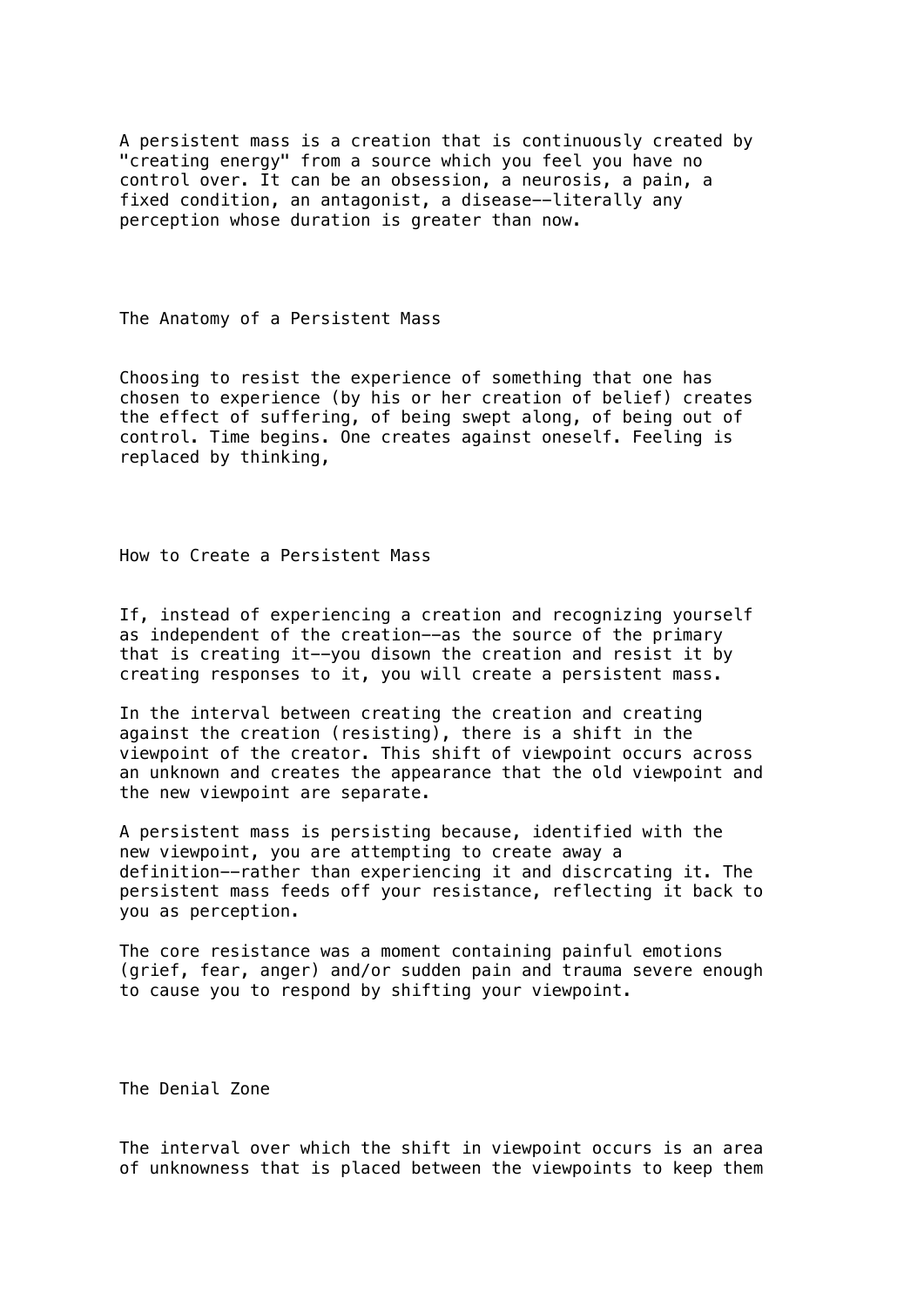separate, i.e., "I never want this to happen again."

---------------------------------------- A reality is what a viewpoint views, directs attention to.

A persistent mass is a reality that does not discreate on the CHP and appears not to be your creation--at least not the creation of the viewpoint you currently occupy.

Within the Avatar framework, "a desire" means a connection that is created between two realities of different energy potential. ----------------------------------------

The Core Creation

To discreate a persistent mass, you must discover and experience the creation at the core of the persistent mass that was disowned--disowned in the confusion of shifting viewpoints.

This core creation appears to be a source, but it is really only a reflector. It is like a moon that reflects the light radiated by the sun, only this moon reflects resistance radiated by you. And your own resistance, reflected back to you, is interpreted into the perception you have of the persistent mass--pain, anger, illness, fixed condition, etc. The core of the persistent mass appears to be the source of the perception. It's not. The source of the perception is you, but you do not recognize the reflection of your own resistance.

A persistent mass will always be some interpretation of reflected resistance.

If the persistent mass is experienced at any level prior to its core resisted creation, it fails to discreate, or if appearing discreated, it will mysteriously return. If you experience only your current resistance to the persistent mass or experience only a few layers of unknowns and wrong conclusions about it, but fail to discover and experience the original disowned creation at its core, the persistent mass will reappear as a reflecting body the next time something unpleasant happens and you radiate resistance.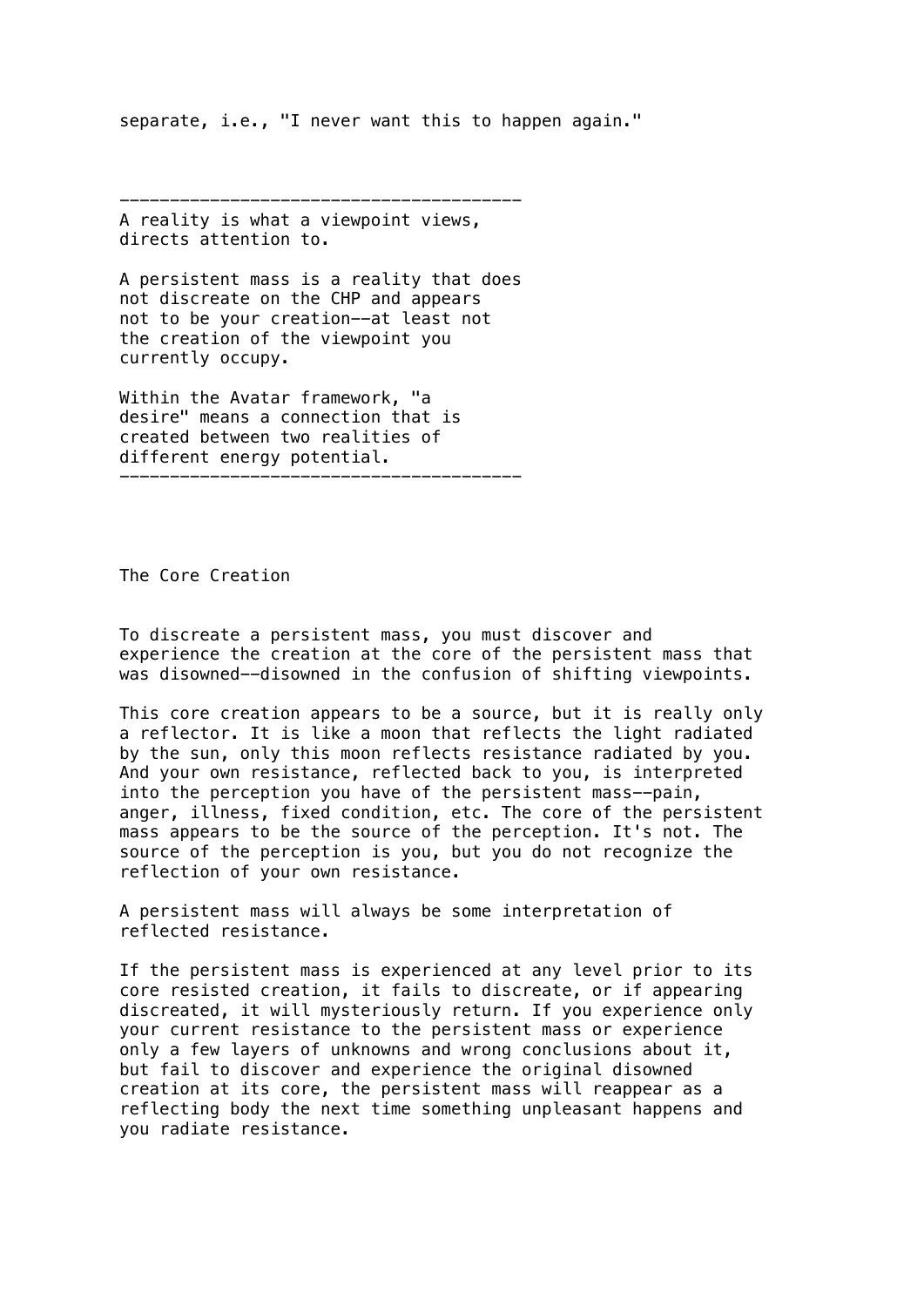Discovering the Core Creation

Resistance is the path that leads to the core of the persistent mass. Experience the resistance you feel toward the persistent mass (pain, obsession, fixed condition, etc.) and ride its reflection like a wave, steering your attention into the rising intensity of reflection right down to the core creation. It's a wild ride through some incredibly choppy waters, but hang on and it will dump you in the middle of a creation that will really set your teeth.

Persistent Masses

The person suffering from a persistent mass is entirely focused on the reflection, imagining it as the product of an outside source. He or she may not even suspect the existence of the reflector.

Many people intuitively know that a persistent mass has something to do with them, and they suspect that they somehow create it, but they haven't yet grasped the mechanics of how it is done. Well, now it's revealed--it's done with mirrors!

You can either stop radiating resistance so that none is reflected--which some do successfully as long as they can avoid conflict--or you can experience and discreate the reflector--which is what Avatar recommends.

Instincts are Persistent Masses

The strong desires we call instincts are persistent masses created by a viewpoint shift during a death experience. They exist as core creations whose reflections are interpreted into impulses toward behaviors that will result in survival. When an instinct is resisted, one starts the ride toward its core creation that inevitably is some form of violent death.

Obsessive behaviors, uncontrollable desires, addictions, compulsions, fixed conditions, persistent pains, etc. are the result of reflected resistance being interpreted into impulses to be a certain way.

The essence of all personal reality is your interpretations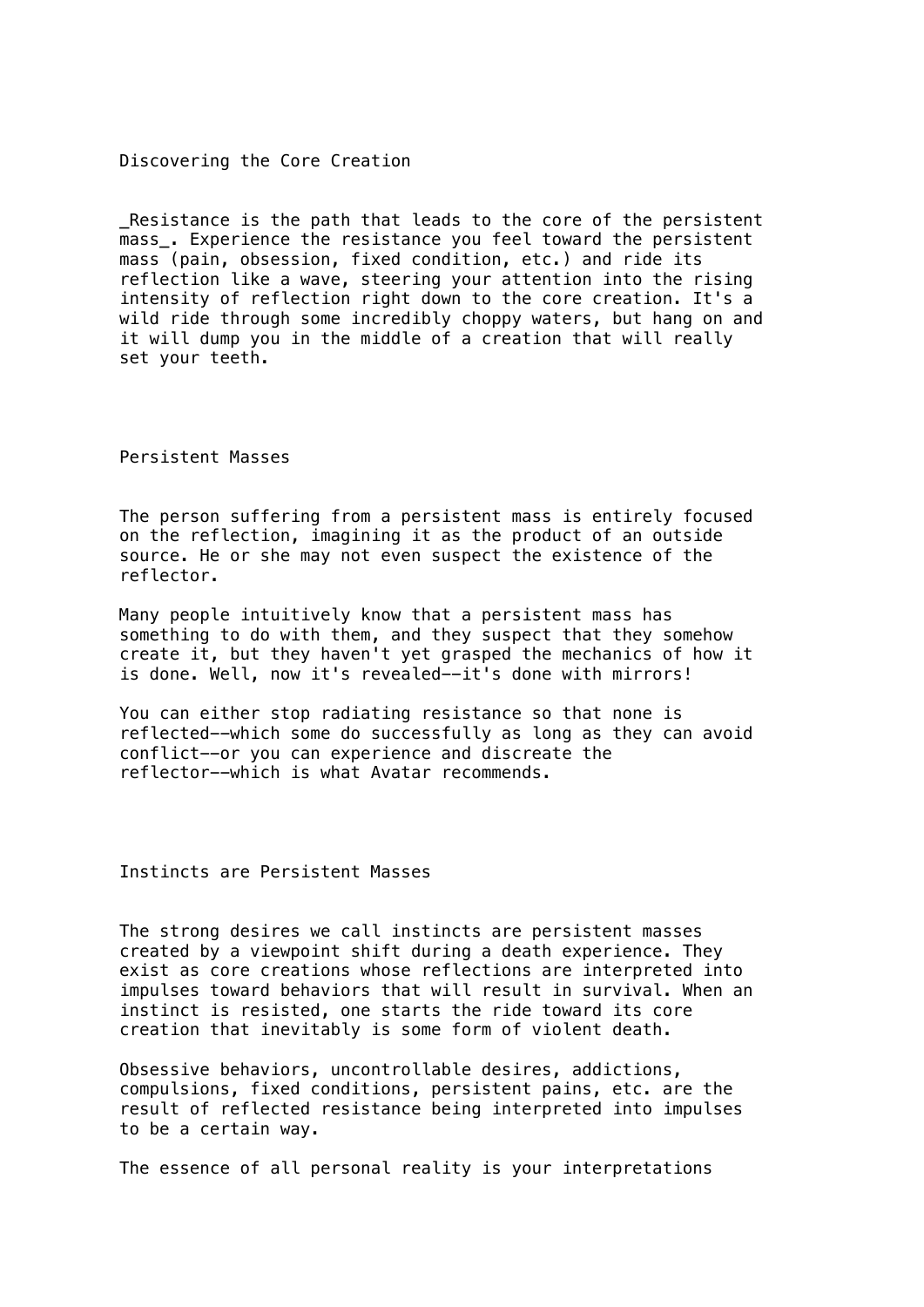placed upon your own reflected resistance!

The Anatomy of Anger

This is a particular kind of persistent mass that has as its core an imagined viewpoint. You imagined (created) that someone or something held a particular viewpoint. Then you shifted from your viewpoint that created the viewpoint for the other, and now the other seems to be an outside source. In truth, it is not a source, but a reflecting body. When you resist it, your own reflected resistance is experienced as anger.

Suffering is Reflected Resistance

With a little imagination you can create scenarios of events that, like fun house mirrors, distort the reflection of your resistance into whatever suffering you've been enduring.

One can achieve absolutely spectacular gains (miracles) by experiencing the impressions, thoughts, ideas, conditions, pains or compulsions as reflected resistance and following the intensity of the reflection down to the core creation of a persistent mass. This is not a procedure for the faint hearted, but once you realize that you are a no-thing and that it is only those things which you have identified with that are doing the resisting, you can appreciate any experience and discreate it.

When you find yourself smack in the middle of the awful, horrible, painful event that caused the viewpoint shift, enjoy it.

Procedure

 \_0. Ensure that both student and guide understand and can demonstrate all the steps of this procedure. Do this BEFORE you begin a session either solo or with another.\_

 \_When you are ready to begin (solo for the exceedingly brave), student and guide create a quiet, comfortable and relaxed space.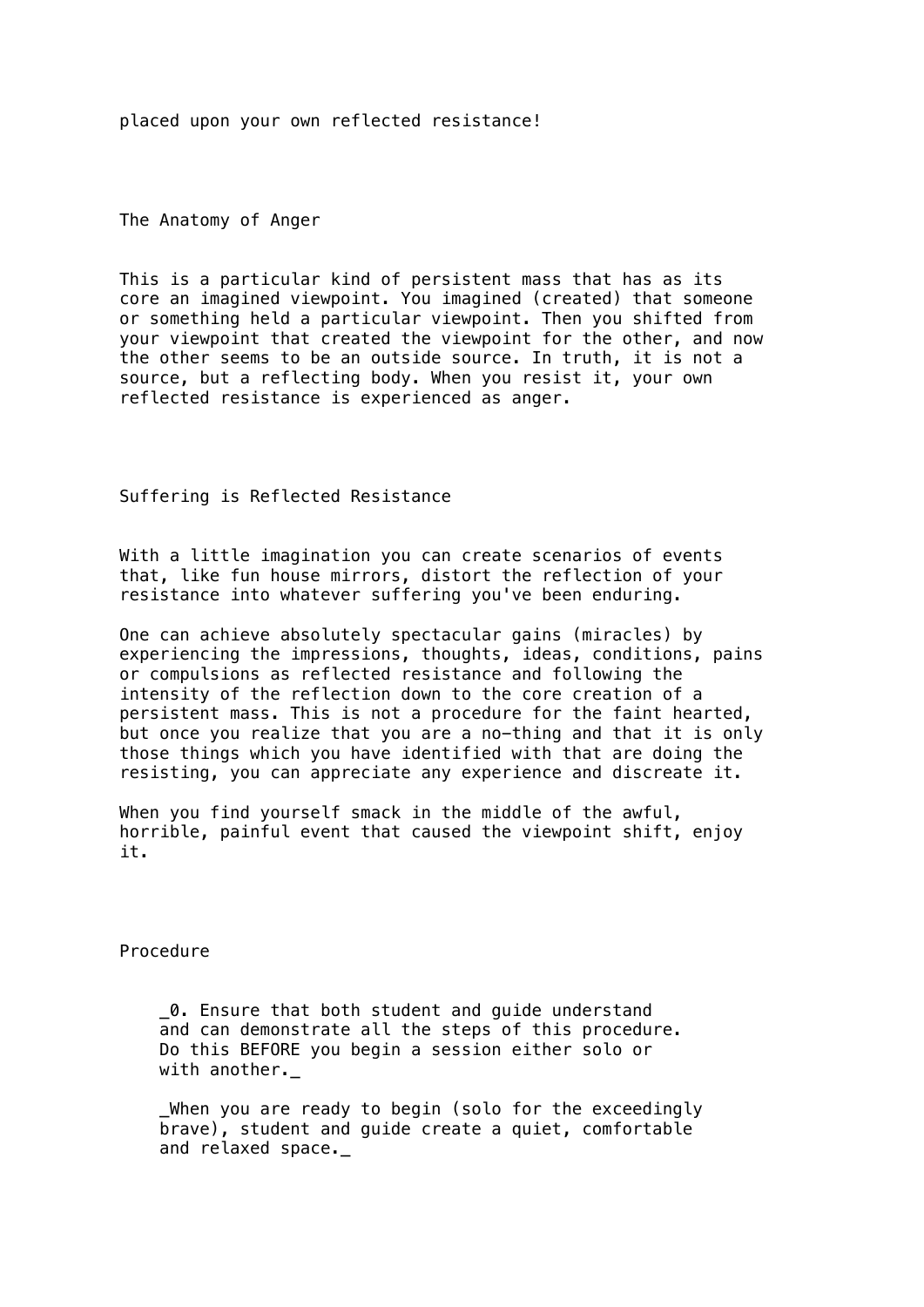1. Identify any persisting reality that you would prefer not to have. Ask: "\_What do you want to handle?\_" or, "\_What are you suffering?\_" 2. "\_Experience your resistance to the creation (pain, feeling, mass, desire, etc.).\_" 3. "\_Expand your attention in the direction of the source of that resistance.\_" Spend as much time as is needed to move toward the source of the resistance. Many interesting things may happen, but don't let the student get sidetracked. 4. "\_Continue until you reach the source of the resistance (core creation).\_" 5. " Now experience. Expand out and explore the creation. Accept any impression you get without response.\_" 6. "\_Continue to experience, expand and explore to the outermost limits of the creation. " 7. "\_Label it without judgment.\_" 8. " Recognize, this is not-I, this is my creation. " 9. " Permit it all to discreate. "

 10. Repeat as necessary. You may ask "\_Would you like to go through it again? "

Note: Any events, beliefs, feelings, etc. that come up while one is following the intensity of the feeling down to the core creation should be addressed with CHP only if they are blocking the student from reaching the core creation.

----------------------------------------------------------------

This page is blank.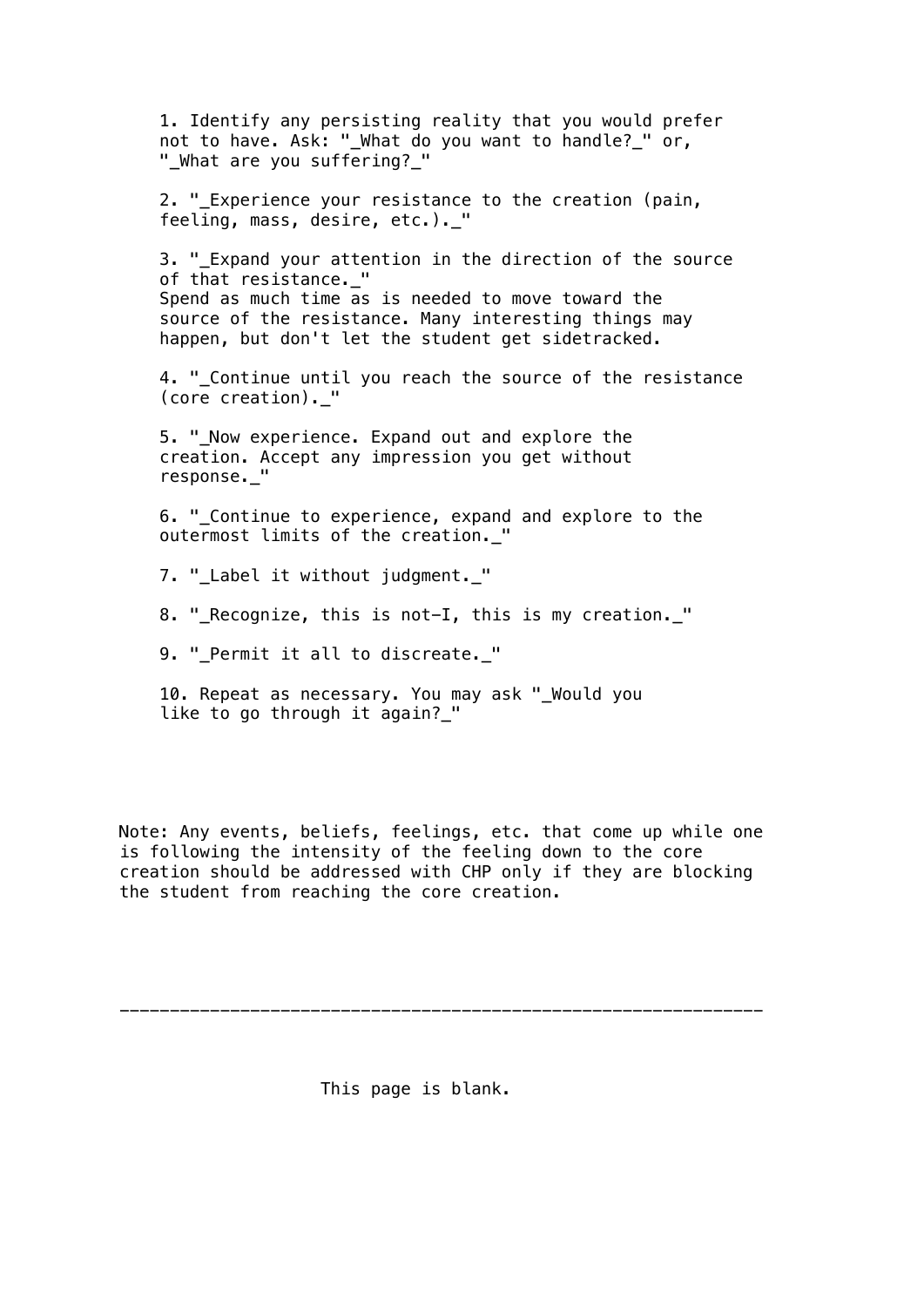[7] ITS ALL RIGHT TO FEEL LIKE THIS

Definitions:

Creating Energy: the energy that life generates to manifest and/or sustain a creation.

-------------------------------

AM: an Awakening Master.

-------------------------------

Occasionally an AM will build up such a resistance to experiencing something that he is tempted to "create it out of existence" rather than experience it and allow it to discreate.

----------------------------------------------------------------

Those creations (emotions, pains, feelings, etc.) that the AM just has to get rid of--they will do anything to get rid of them--are the same ones that the AM has the greatest resistance to experiencing.

Any attempt that the AM makes to "create something out of existence," even though the attempt may be successful, consumes the AM's "creating energy." A symptom of this depleted "creating energy" is that the AM begins to find waking life to be exhausting and overwhelming rather than exciting and challenging.

The beauty of the Creation Handling Procedure is that properly done, it recovers "creating energy" for an AM rather than consuming "creating energy." Consequently, the AM will move from an exhausted-by-existence state to an excited-by-existence state.

The following technique has resulted in about a 25% increase in effectiveness of the Creation Handling Procedure. It does this by bringing to light resistances (creations against) that are preventing the experience of a creation. It is an extremely powerful and effective technique that can be adapted to a wide variety of creations.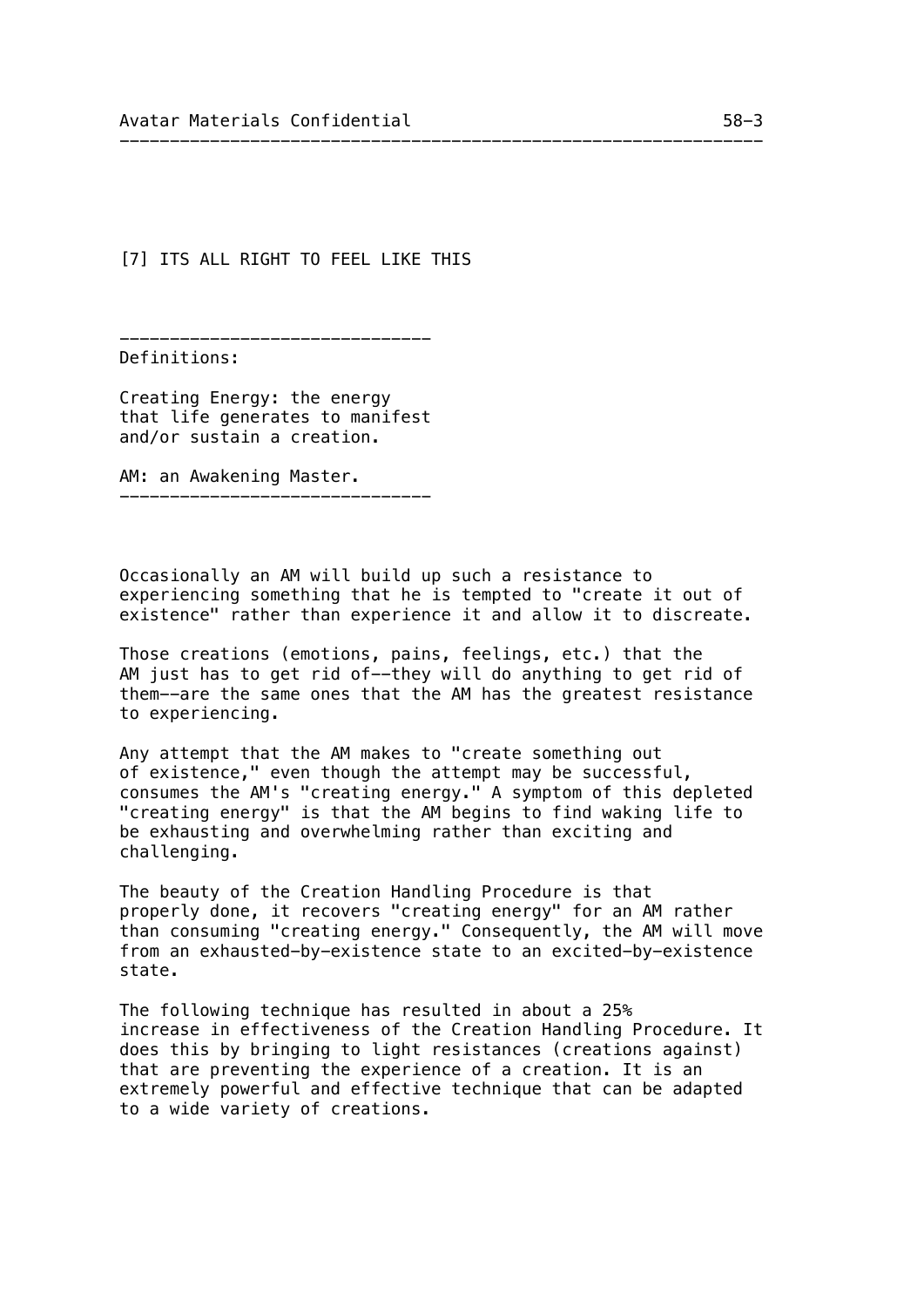#### PROCEDURE

 1. Place your attention on an emotion, feeling, upset, pain, sensation, dullness, numbness, voidness or fixed idea that is persisting as an unpleasant experience (in self or another identity).

 la. Primary: "It's all right to feel like this." Handle the secondaries (usually resistances and judgments) by exaggeration or CHP. Repeat until there is no doubt that "It is all right to feel like this."

 2. As the resistance is handled at step la, you will find an increased willingness to explore the experience it's furthermost limits. Discover, enjoy and \_define\_.

3. Label it without judgment.

4. Disassociate.

- 5. Discreate.
- 6. Create what you prefer.

----------------------------------------------------------------

#### [8] AVATAR UNIVERSE HANDLING

Definitions:

Impression: the awareness one has of something, \_without\_ attaching any particular meaning to it.

--------------------------------

A Self: the identification of consciousness with a particular belief or system of beliefs.

Background Reality: every possibility coexisting equally and simultaneously in the now.

Focused Reality: the events, people, places, objects and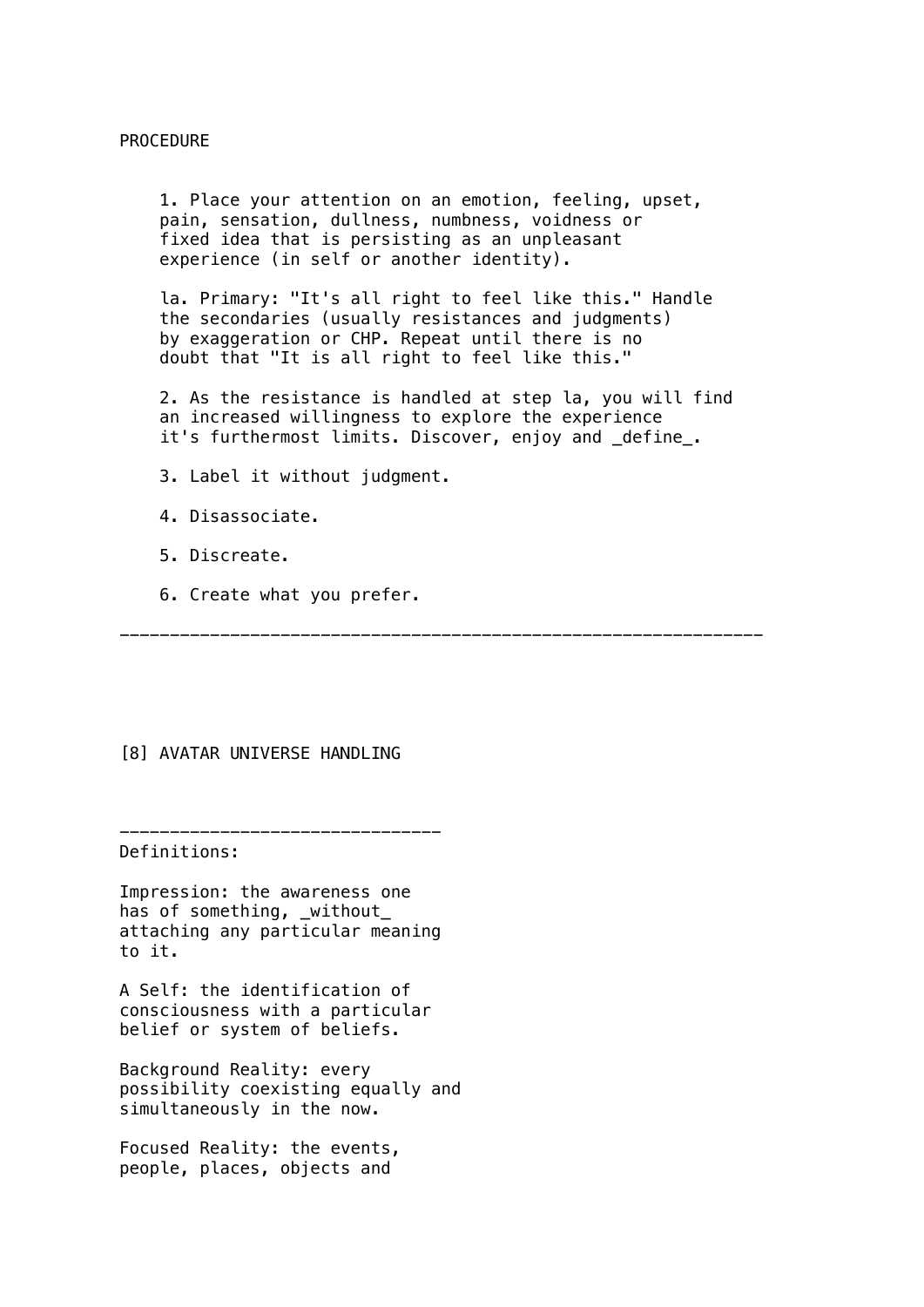creations that \_seem\_ most real relative to other events, people places, objects and creations. ----------------------------------

A radio antenna of a particular length will oscillate in response to vibrations of a certain amplitude or frequency, while ignoring vibrations of different amplitude and frequency. Change the length of the antenna by means of a tuner, and one can selectively receive certain vibrations while ignoring others.

Human hearing is responsive to vibrations in the 20 to 20,000 cycles per second range, while ignoring vibrations outside of that range.

Similar ranges exist for each of the specialized organs of human sensory perceptions. The discovery of Avatar was that ranges exist as well for intuition, imagination and other purely conceptual perceptions. The "organ" of conceptual perception is the belief thought-form.

What becomes obvious from these models is that many possible background realities may exist at the same time, with some of them becoming relatively more real, or manifest, depending upon our particular tuning or focus. On a very simple level, any event, situation, or condition occurs in an infinite number of variations simultaneously.

The "reality antenna" that causes consciousness to focus upon one reality while ignoring other realities is the particular belief thought-form identified with by consciousness, i.e., \_the SELF\_.

Modify, or change \_the SELF\_, and you will change the way in which an individual experiences reality, or more accurately expressed, you will change the particular facet of reality upon which the person focuses.

This provides an important key for creating those realities which one wishes to experience--translate the experiences into beliefs and the beliefs into self. (If you wish to experience happiness, be a happy person. Only a fool waits for the world to make him happy.)

Exercise: Translating experiences into beliefs.

Work out what a person would have to believe in order to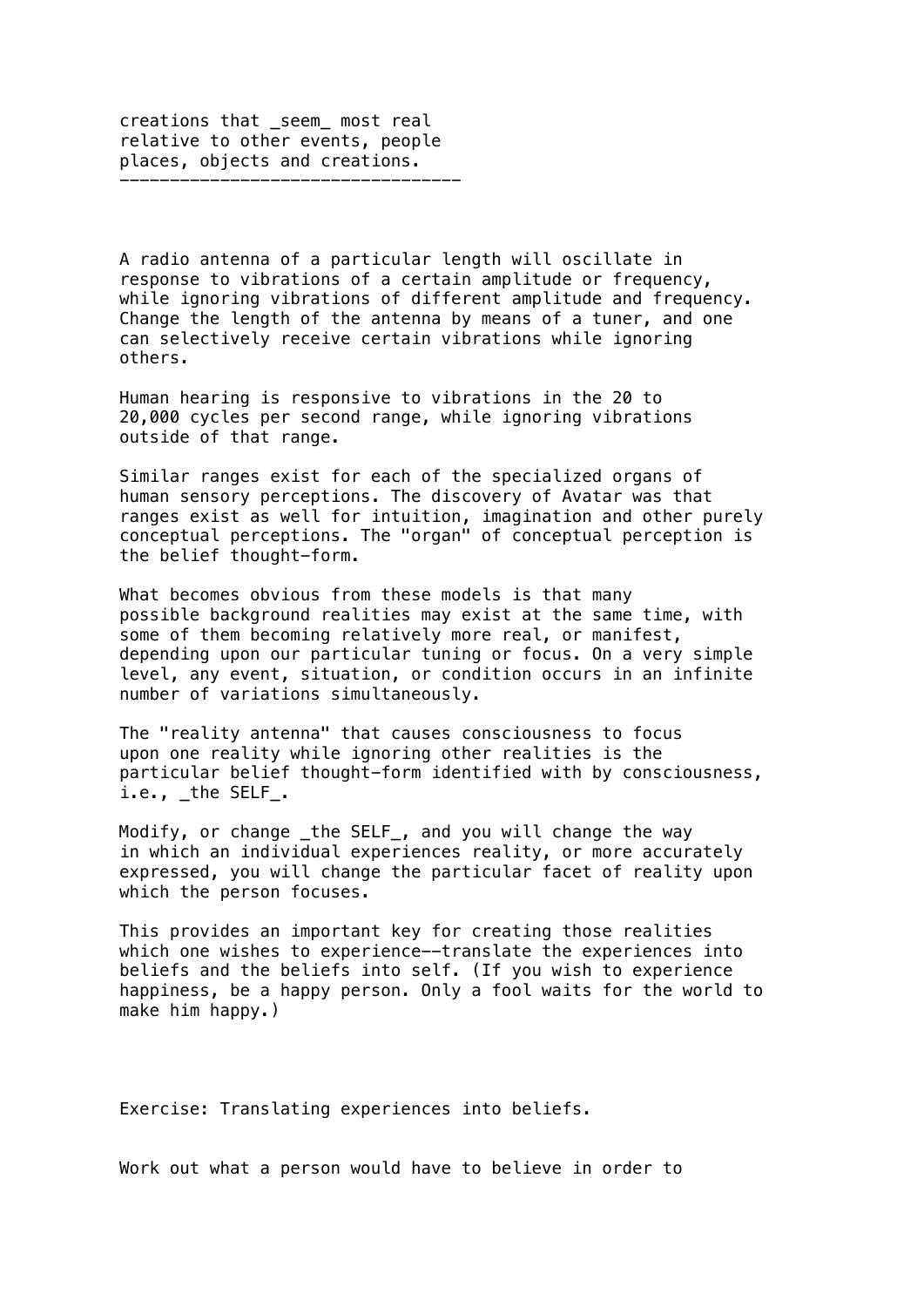experience certain events. Repeat this for many events, both present time and historical. Play around with this a little. For example, what did President Kennedy (or Nixon, Carter, or Reagan) have to believe himself to be to attract the experiences he attracted?

Procedure: Avatar Universe Handling (Changing "selves.")

Find someone whose beliefs have brought them to experience something they do not prefer. (IMPORTANT NOTE: This is an action that is done \_for\_ a person, not \_on\_ or \_to\_ a person.)

 1. \_Identify with (be) \_your\_ idea\_ of that person and experience the belief they have about themselves that is causing them to attract the experience they do not prefer.

- 2. Expand to the outermost limits of the belief.
- 3. Label it without judgment just as it is.
- 4. Disassociate from it.
- 5. Allow it to discreate.

Repeat to satisfactory result. Providing you have handled your own beliefs about a person, and your own self-imposed limitations, you will find you can move (in a telepathic sense) into the beliefs of the other person and assist in their discreation. Translating experiences into beliefs and Avatar Universe Handling\_ can also be applied to oneself.

Please debrief in detail on your experiences and observations. Deliver the debrief to your Avatar Master or mail to:

---------------------------------------------------------------

 Avatar Archives Star's Edge International 900 Markham Woods Road Longwood, FL 32779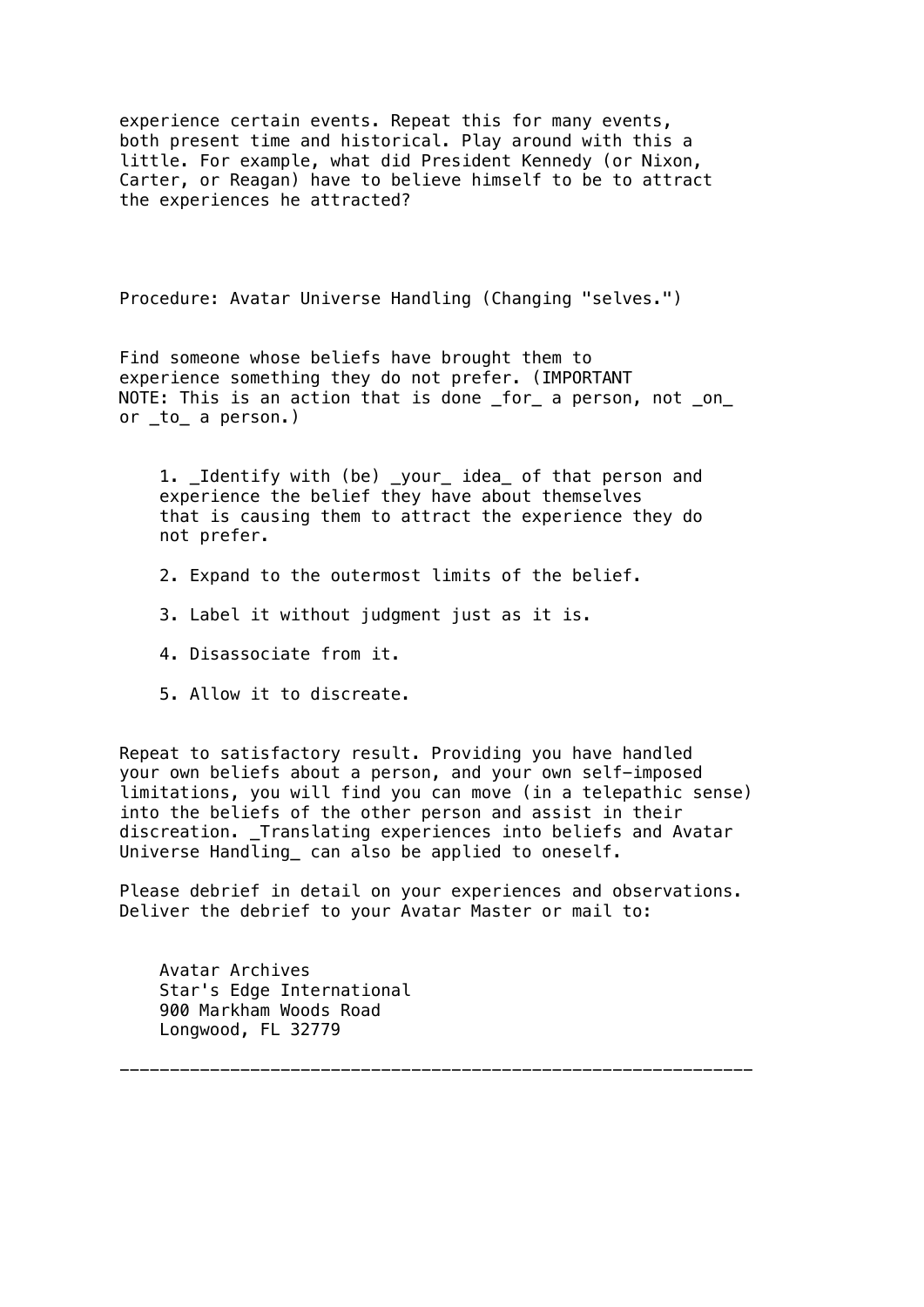#### [9] MASS-CONSCIOUSNESS HANDLING

This procedure is subject to much speculation. It is currently an area of research for a possible future course called WIZARDS. It is offered here for your exploration.

 Part I: Relying on your understanding of the material universe, work out what beliefs must exist in the mass consciousness for the occurrence of certain world events. Repeat this for many events, both in present time and through history.

 Part II; Observe a potential crisis situation developing somewhere in the world. Identify with the idea(s) in the mass conscious self that is creating that event. Define. Label. Disassociate. Discreate. Repeat to satisfactory result.

Please debrief in detail on your experiences and observations. Deliver the debrief to your Avatar Master or mail to:

 Avatar Archives Star's Edge International 900 Markham Woods Road Longwood, FL 32779

---------------------------------

Definitions:

Mass: (adjective) of or relating to the mass of people; participated in by or affecting a large number of individuals; also, viewed as a whole.

Collective Reality: an agreement shared by a number of people.

Mass-consciousness: any shared consciousness of a large number of individuals (a large group, nation, country, or the world as a whole) that is cocreating beliefs. ---------------------------------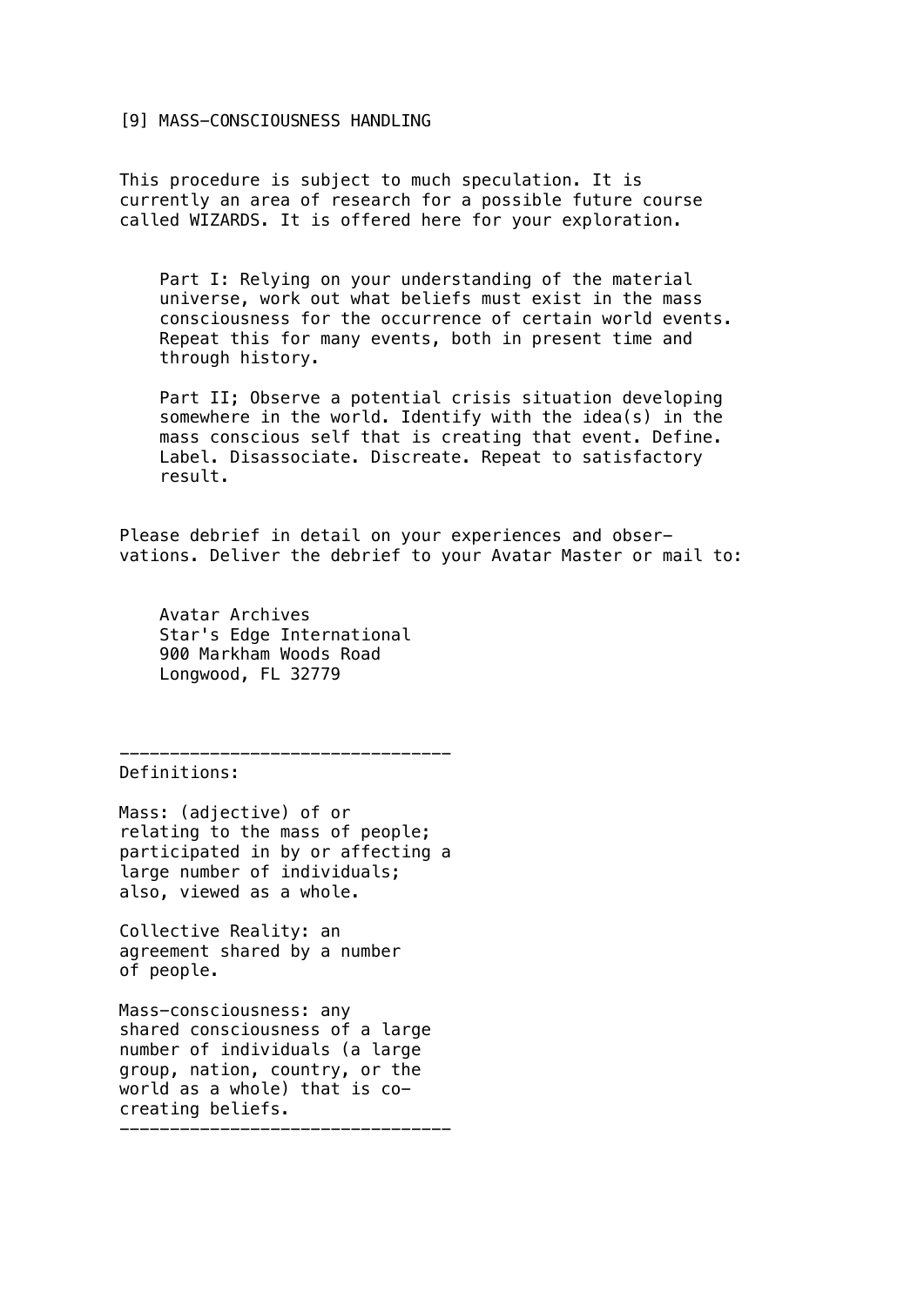Apparently, the opportunity exists to create and install new beliefs, perhaps through an emissary, in the mass-consciousness. This is currently a power wielded most irresponsibly by the press. Perhaps Avatar in some degree may change this.

I welcome your thoughts on this and any other contributions or observations you may have on the Avatar materials.

With my love,

Harry Palmer

----------------------------------------------------------------

[10] HANDLING ATTACKS (A modest plan for World Peace)

The most successful way to prevent attacks is to never be anything, never create anything, never attempt to control anything and always be willing to apologize. If one still finds himself under attack, quickly create an illness or an infirmity. The more dreadful the affliction, the safer! And if worse comes to worse, and you should happen to be caught doing or being anything, proclaim loudly and earnestly that it's for the good of mankind. Spread the rumor widely that you just enjoy selflessly helping others. And if all else fails, remember, it is a cultural taboo to punish the insane.

While the above seems absolutely ridiculous, some observation of the human condition will show that it is actually a rather successful technology. In many respects it works better than displays of force or willingness to fight, which generally has the effect of bringing all parties to disaster.

The following four steps are offered as a much better way of handling attacks:

 1. Recognize an attack for what it is: a result of \_secondary originations\_ manifested and projected onto the environment and other viewpoints of consciousness \_by a higher level of YOUR con sciousness\_.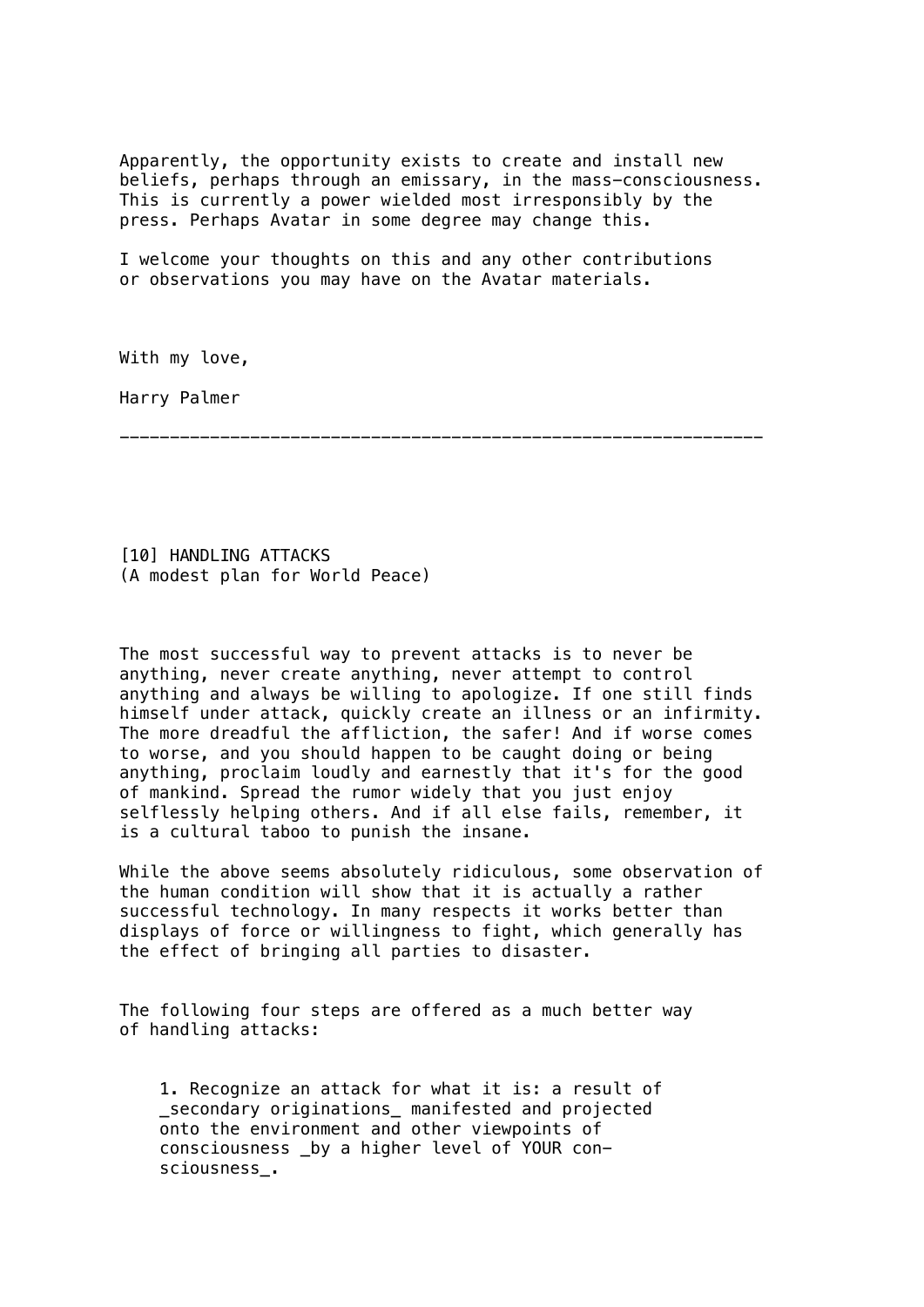2. Identify and Experience. Define. Label. Dis associate. Discreate: (1) all feelings of blame, hatred, and injustice; (2) all identities that are the target of bad feelings; and (3) all resistance to peaceful settlement; until you can rise above the creation and identify and experience the level of source consciousness that is creating both attacker and attacked. From that level of consciousness, handle the attack as a persistent mass. Feel what it feels like. Peel off the unknowns and false conclusions.

 3. Create a primary from the same level of source consciousness to create an end of hostilities or to open a path of opportunity leading to an end of hostilities. Handle secondaries with the Creation Handling Procedure.

 4. Repeat steps 1-3 until you achieve your desired result.

Sometimes quite magical things occur when using this handling . . . allies appear where enemies once stood!

------------------------------------------------------

## [11] CREATION

Avatar has been a spiritual goal for many lifetimes, so it is understandable that having achieved it, you might decide to hang out as pure consciousness for awhile. Enjoy.

If and when you choose to return to the world and participate in some amusements, the following may be of some use to you:

 1. The first thing to create is a goal which you believe you can and wish to achieve.

 You might wish to create a number of goals and pick the one(s) that excite(s) and empower(s) you when you think about it or them. An exciting goal provides the creative energy for its own attainment, plus a little extra. (Exhaustion is usually a sign of a wrong goal.) A goal that empowers you will create the energy to overcome the obstacles that lie in the way of its attainment.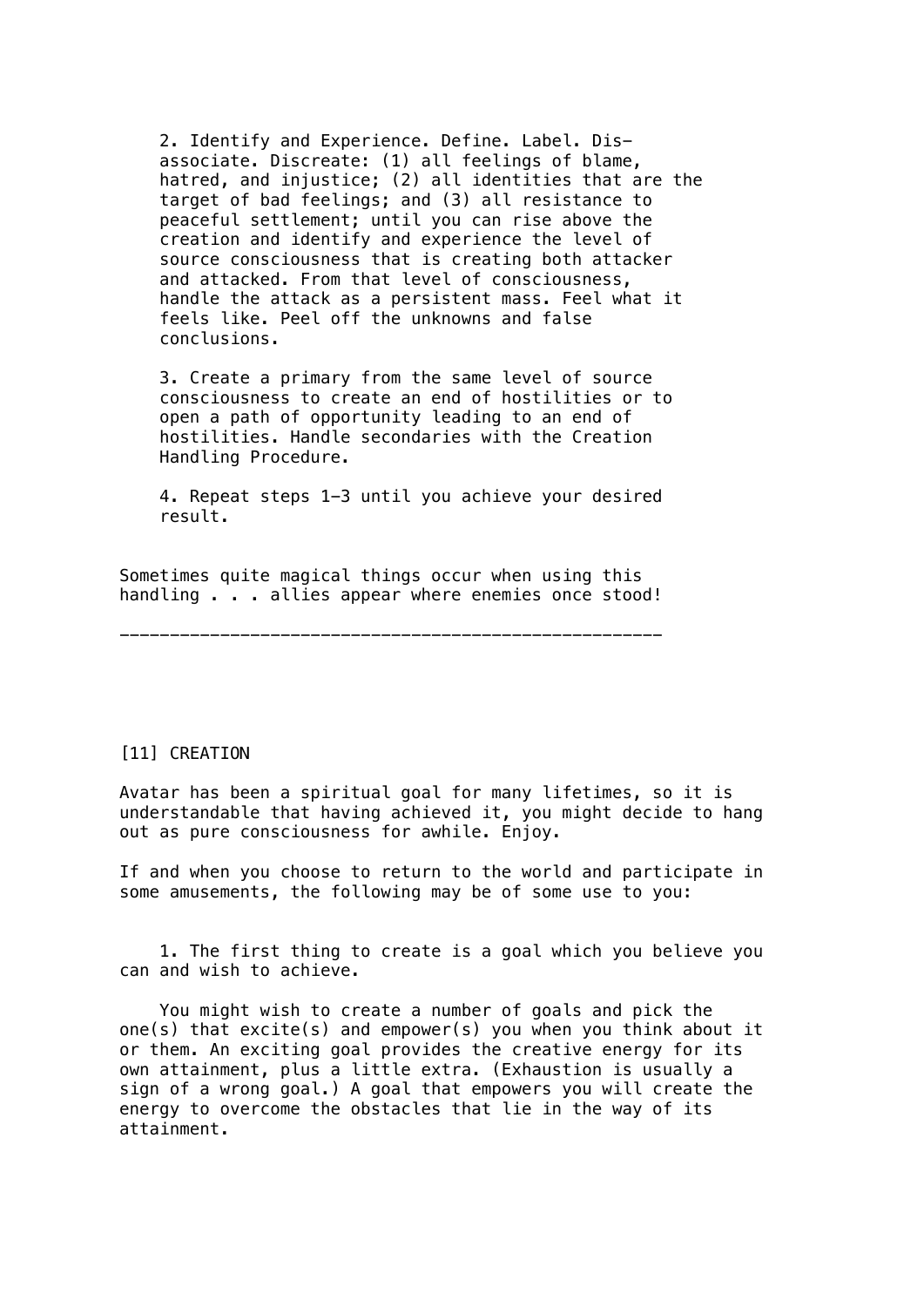2. You should next plan how to reduce the amount of time and effort you feel required to spend on activities that don't excite or empower you. (Time management.)

 3. Next, make a list of all your incomplete projects. Determine whether to proceed or abort each project. On the projects you decided to abort, cut your losses as much as possible, but be willing to take any loss rather than getting your life locked into a project that drains your creative energy. Tailor the projects you decide to complete so that they align with the goal that excites you.

 4. The first place you should go is a good library. Begin by researching current methods and procedures of achieving your chosen goal. Create a resource notebook.

 5. Now start. Use limitation and creation exercises to smooth the way.

In achieving a goal, the last few feet are sometimes the hardest The difference in potential between where you are and where you are going may have dwindled. You may find that to maintain your creative energy, the goal must move forward as you do.

All Avatars anticipate your grand achievements!

Definition:

Goal: an object or end that one strives to attain. ---------------------------

---------------------------

[12] ETHICS

The Key to Prosperity and Power

Codes of ethics carved in stone are the ticking time bombs in civilizations, in religions, in governments, and in philosophical systems.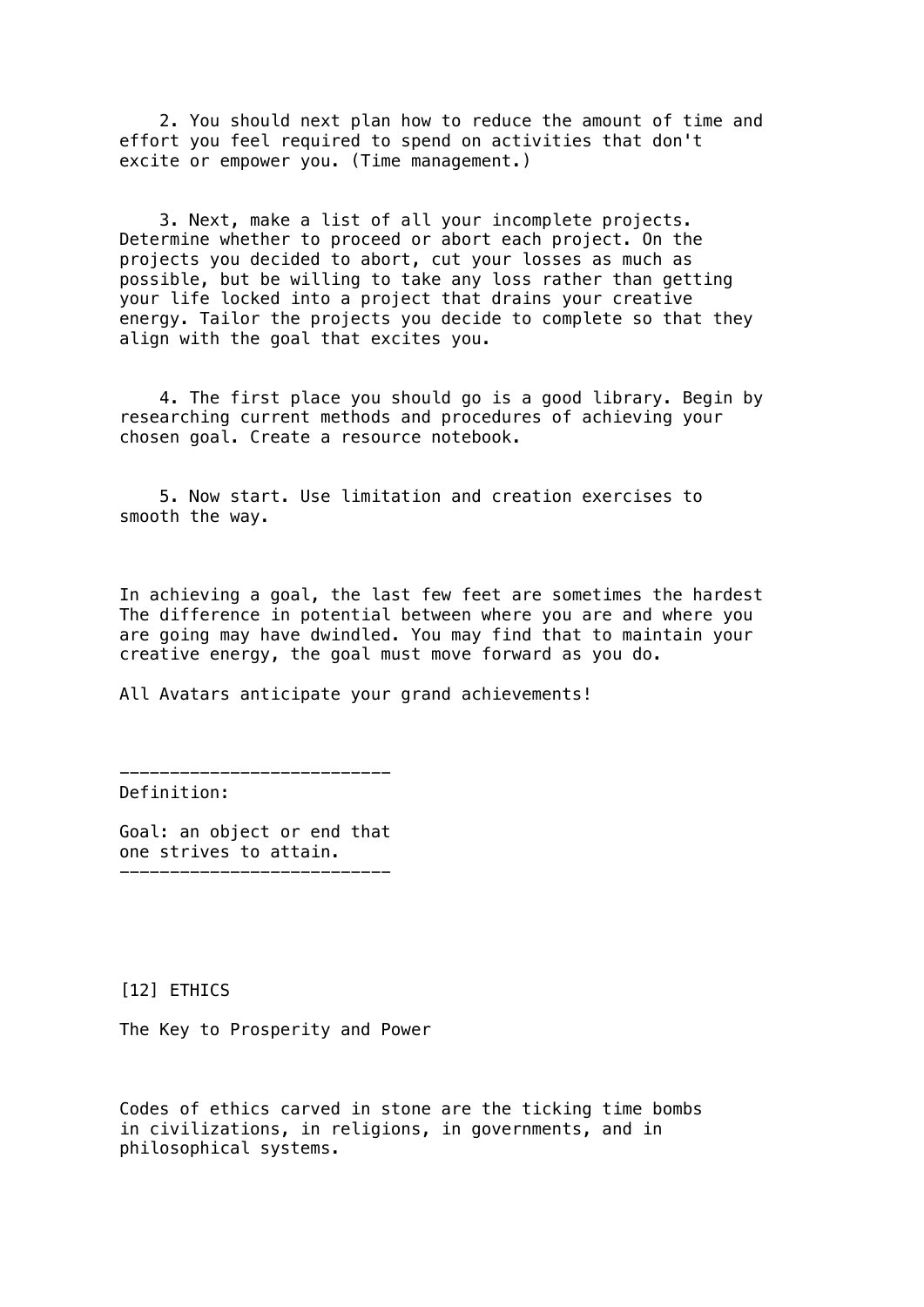Today's moral imperative is tomorrow's superstitious belief.

If you must carve something in stone, make it so vague as to require interpretation by those who preserve it. This allows for a continuing re-integration of the past, present and future.

From the point of view of the Avatar, existence is the evolution of beliefs created by consciousness. Judgments as to the appropriateness of the created beliefs are only \_more\_ beliefs created by consciousness. While this may be interpreted as salt in the wounds of the "martyrs for a cause" and heresy by the righteous, it is their beliefs which make it so.

Lest some "believers" draw and quarter us for being bereft of all moral principles, let us redeem ourselves with the following single ethical principle. You may carve it in stone if you wish.

> A CREATION (COMMUNICATION, IDEA, PRODUCT OR SERVICE) IS ETHICAL TO THE DEGREE THAT IT IS CONSIDERED VALUABLE BY THOSE MOST DIRECTLY AFFECTED BY IT.

By understanding this code, and creating within its meaning, one may create his own prosperity and power ... or determine the cause of his lack of prosperity and power.

----------------------------------------------------------------

[13] THE ULTIMATE PROCESS

The \_Ultimate Process\_ is the most powerful process that I know of at this time.

 THIS PROCESS MUST INITIALLY BE RUN BY A GUIDE, BUT IT IS \_ALWAYS\_ RUN UNDER THE CONTROL OF THE PERSON RECEIVING THE PROCESS.

Before running the process, the guide and the student should agree on simple hand signals for "WAIT," for "CON-TINUE" and for "THAT'S IT." The student, who may find he does not with to speak, may use these signals to control the speed and duration of the process.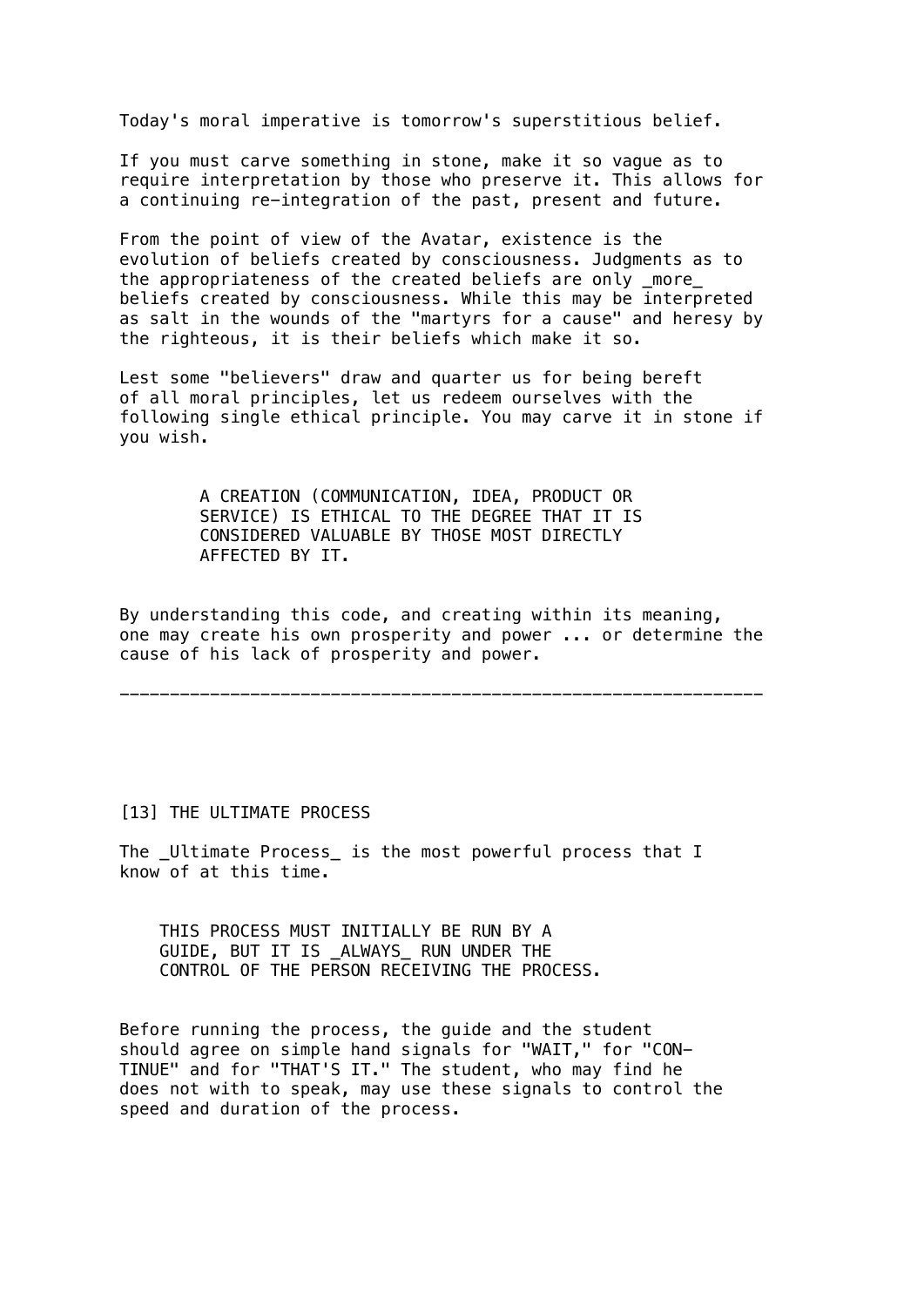THE PROCESS:

\_GET YOUR IMPRESSION OF ALL THAT IS:\_

1. \_Identify\_ with it and experience it fully.

 2. \_Define it\_ by expanding your awareness to the outermost limits of that impression.

3. \_Label it without judgment\_ just as it is.

 4. \_Disassociate from\_ it by recognizing: This is not-I, this is my creation."

5. \_Discreate\_. Turn off it's creating energy.

\_GET YOUR IMPRESSION OF ALL THAT IS LEFT:\_

Repeat steps 1-5 until the student signals "That's it."

Upon finishing the \_Ultimate Process\_, take some time alone to relax and re-integrate.

## NOTE:

The Reverse Process: (For restoration of solid states.)

 1. Get an impression of something you would like to experience.

----------------------------------------------------------------

- 2. Ask: "What is this?"
- 3. Say: "It's not mine!"
- 4. Leave it alone.

A FINAL NOTE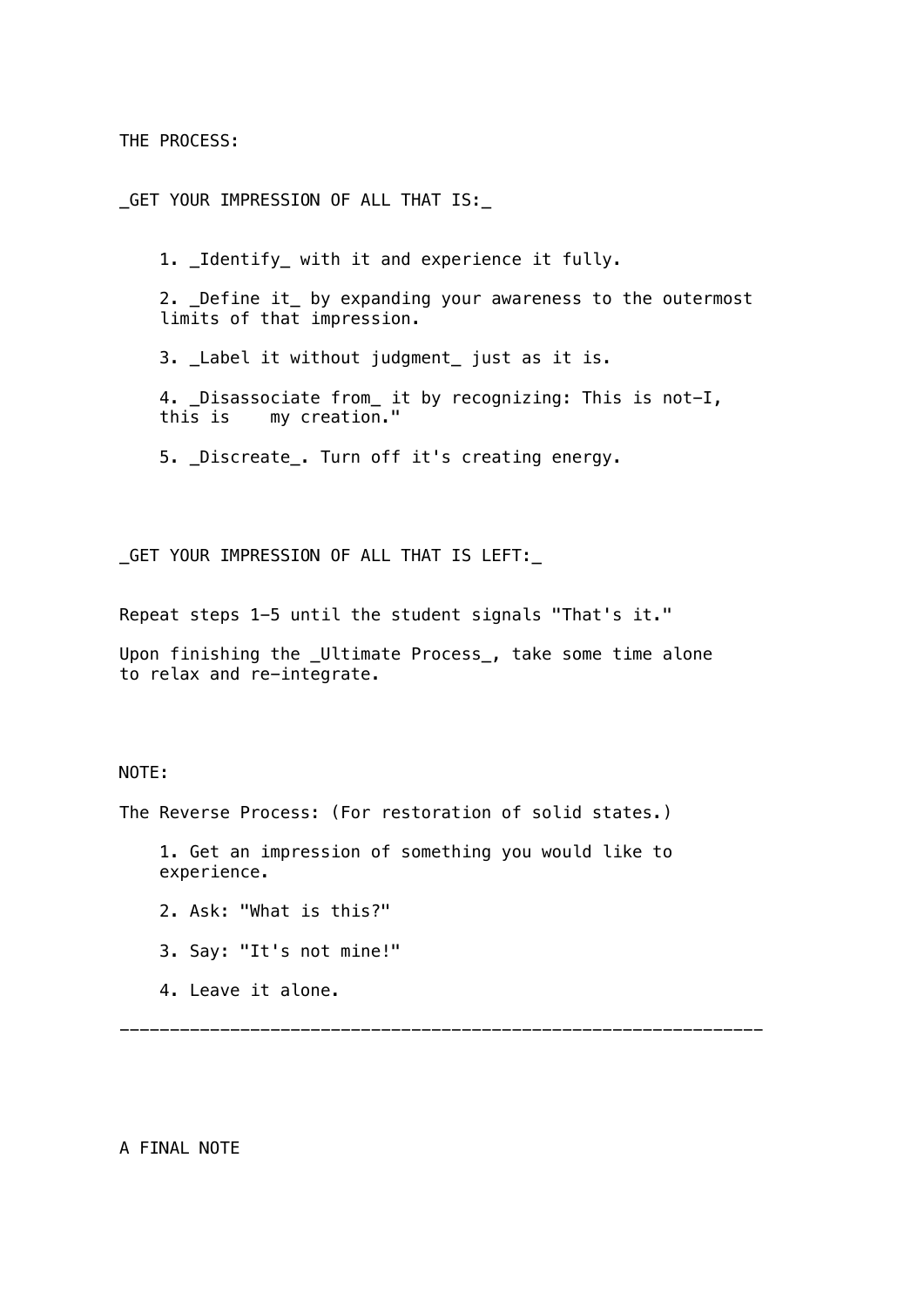When you are comfortably re-integrated, please sign your checksheet and turn your notes and materials in to your Avatar Master. If you wish, do a final write-up of your experiences on the course.

As an Avatar your journey may now continue. The home state--inexpressible consciousness--is sweet, indeed. Enjoy the "amusement park" called existence, and all things in it.

Perhaps, and only perhaps, you would like to assist with the mission of introducing the Avatar materials to the world. Imagine what it would be like if everyone knew what you now know and had the skills you now have.

Thank you for the gift of days you shared with us.

Until we meet again, as we must ... I send you all the love you can imagine me sending. I do love you most dearly and welcome you, AVATAR.

Harry Palmer at Star's Edge, March 31, 1987.

----------------------------------------------------------------

LICENSING REQUIREMENTS FOR DELIVERY OF THE AVATAR COURSE

> 1. Avatar Materials completion under a validly licensed Avatar Master.

 2. An invitation from a licensed Master or a Star's Edge Trainer to take the Avatar Masters Delivery Course.

 \_The Avatar Masters Course is delivered ONLY by Star's Edge Trainers. The course length is nine full days, 8:00 a.m. to 8:00 p.m.\_

Deliveries of the Masters Course occur approximately six times a year in various locations around the world. Air fares, accommodations, and food are not included in the \$3,000 US Dollars tuition fee.\_

 \_Successful graduates of the course qualify to enter into a contractual, provisional, one-year license with Star's Edge, Inc. to deliver Avatar in accord with existing policy.\_